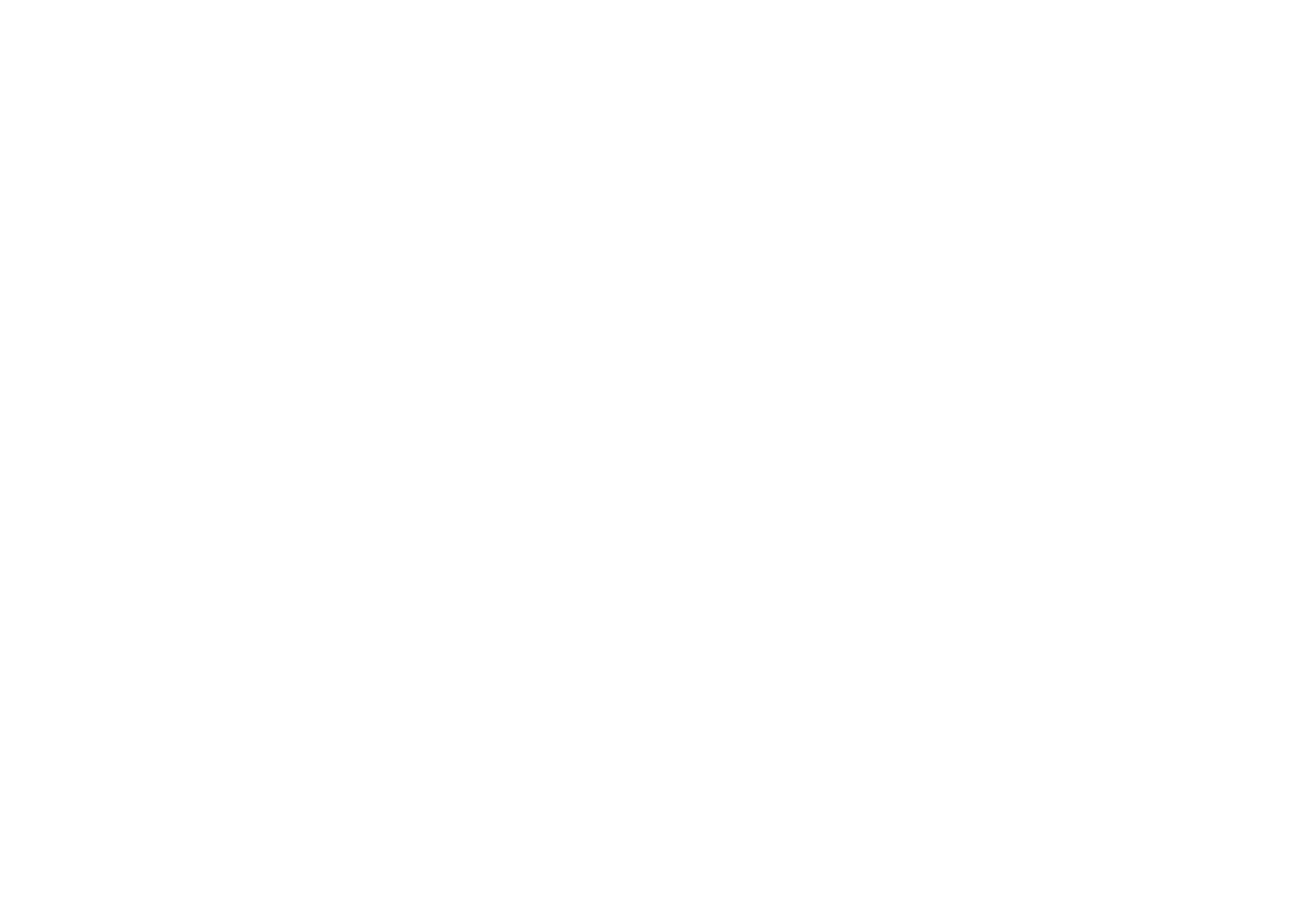| <b>CHAPTER</b>                                                           | Page           |
|--------------------------------------------------------------------------|----------------|
| <b>1.0 SUMMARY OF PROCESS</b>                                            | $\overline{4}$ |
| 2.0 INTRODUCTION                                                         | 6              |
| 3.0 INITIAL DRAFT DEPOSIT DRAFT LDP CONSULTATION                         | $\overline{7}$ |
| 4.0 FOLLOW-UP DRAFT DEPOSIT DRAFT LDP CONSULTATION                       | 10             |
| 5.0 ADDITIONAL SITES DRAFT DEPOSIT DRAFT LDP CONSULTATION                | 16             |
| 6.0 RESULTS OF THE INITIAL DRAFT DEPOSIT DRAFT LDP CONSULTATION          | 18             |
| 7.0 RESULTS OF THE ADDITIONAL SITES DRAFT DEPOSIT DRAFT LDP CONSULTATION | 80             |

### **APPENDICES**

| APPENDIX 1- LIST OF CONSULTED INFRASTRUCTURE PROVIDERS |  |
|--------------------------------------------------------|--|
|--------------------------------------------------------|--|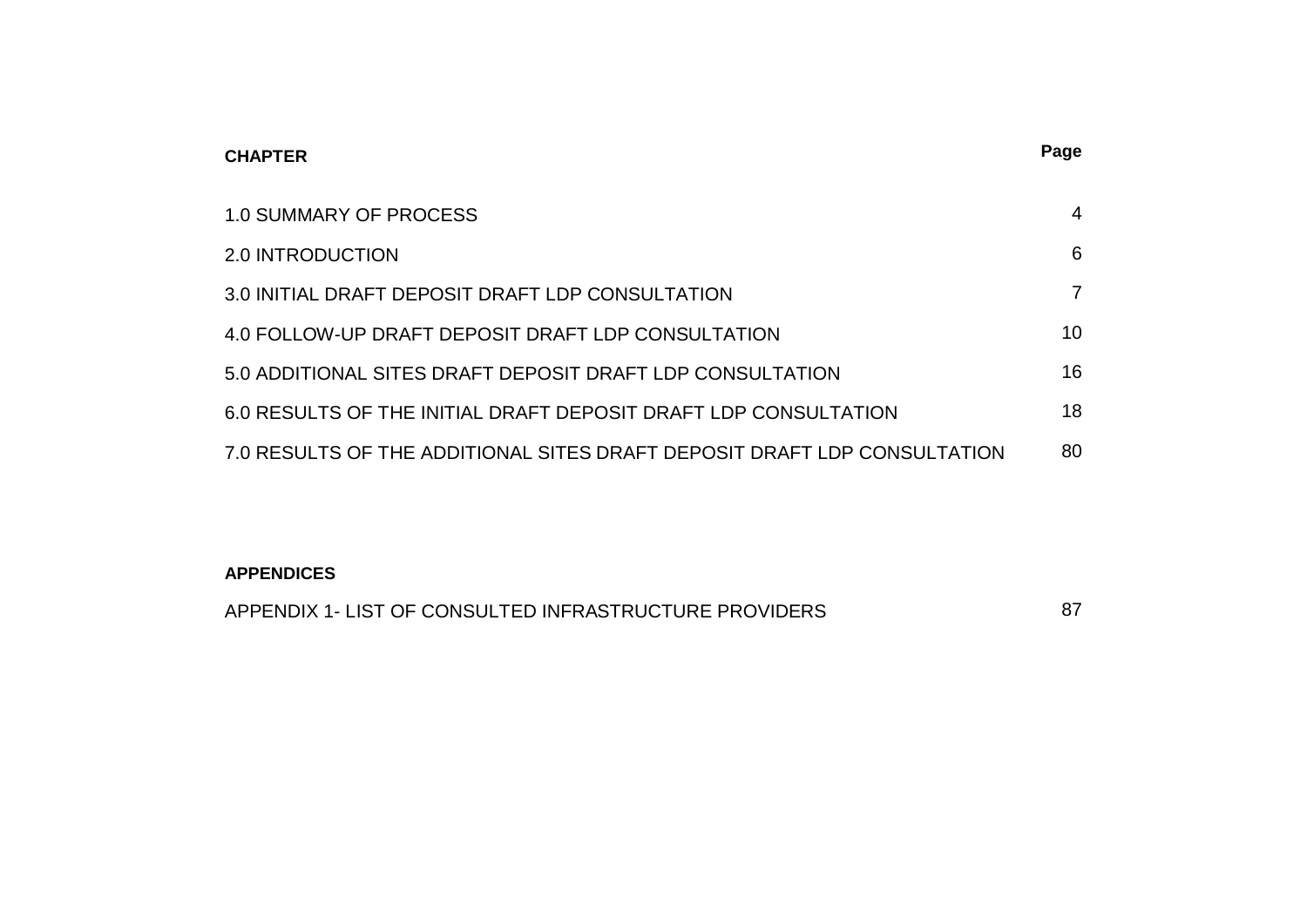# **1.0 SUMMARY OF PROCESS**

1.1 In order for key infrastructure providers (Appendix 1) to make representations to allocations in the Draft Deposit Draft LDP the Council has undertaken a pre-deposit public consultation:

### STAGE 1 – INITIAL CONSULTATION

### **Purpose**

To seek the view of key consultation bodies on:

- Strategic Sites;
- Housing Allocations;
- Employment Allocations, and
- Retail Allocations.

### **Process**

A covering letter, draft proposals map and questionnaire were sent to key infrastructure providers.

### **Output**

 To ensure the Local Development Plan (LDP) supports the implementation of other relevant strategies and plans across the County Borough.

# STAGE 2 – FOLLOW-UP CONSULTATION

### **Purpose**

To seek the view of key consultation bodies on:

- Strategic Sites;
- Housing Allocations;
- Employment Allocations, and
- Retail Allocations.

### **Process**

A covering letter, duplicate questionnaire and table showing the proposed number of dwellings and size of employment land for each allocation were sent to all key infrastructure providers.

### **Output**

 To ensure the LDP supports the implementation of all other relevant strategies and plans across the County Borough.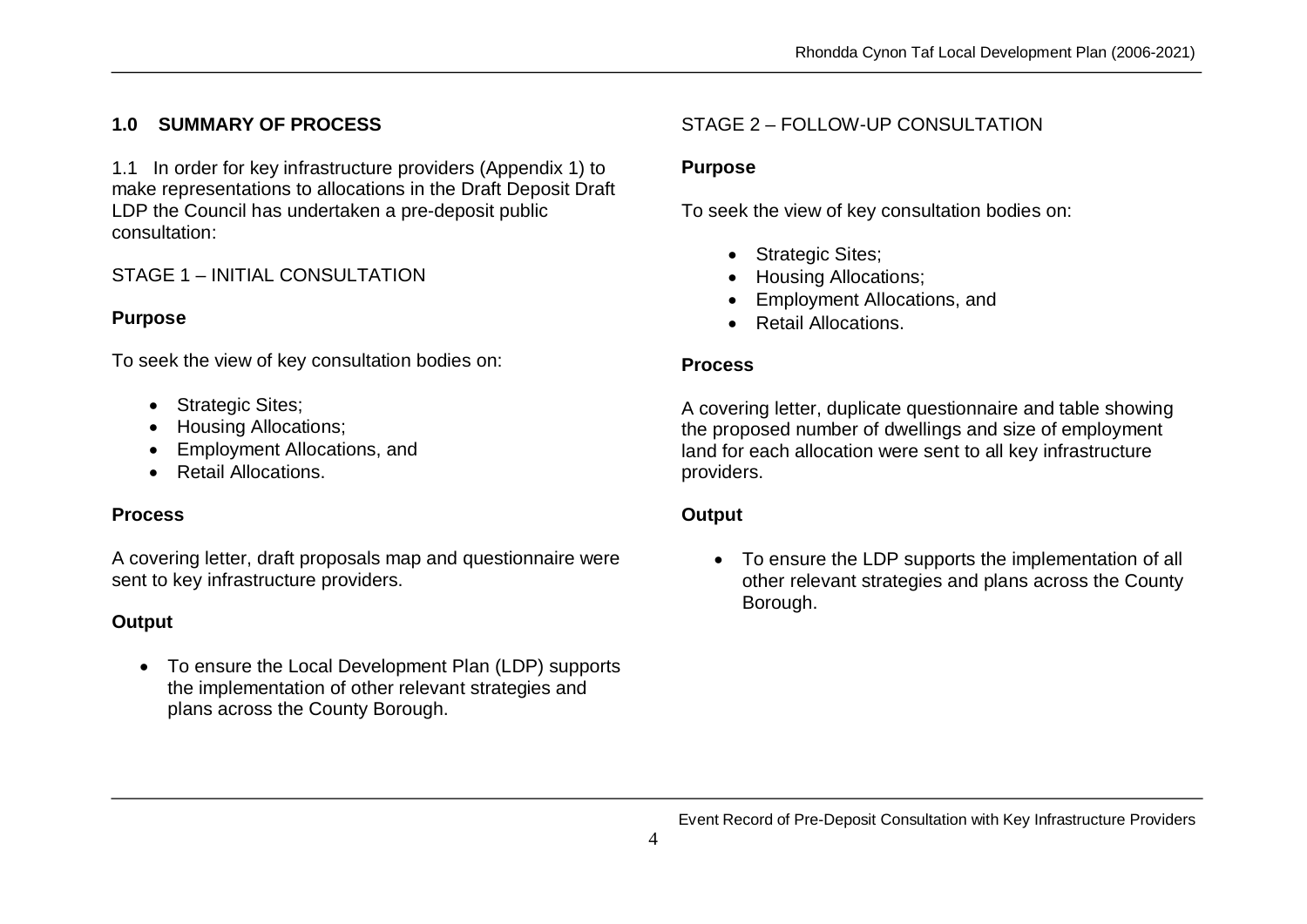### STAGE 3 – ADDITIONAL SITES

### **Purpose**

To seek the views of key consultation bodies on:

Newly Proposed Housing Allocations in Tonyrefail

### **Process**

A covering letter, draft proposals map, questionnaire and table showing the proposed number of dwellings for each allocation were sent to all key infrastructure providers.

# **Output**

- To ensure the LDP supports the implementation of all other relevant strategies and plans across the County Borough, and to
- Produce an Event Record showing the development potential of each allocation.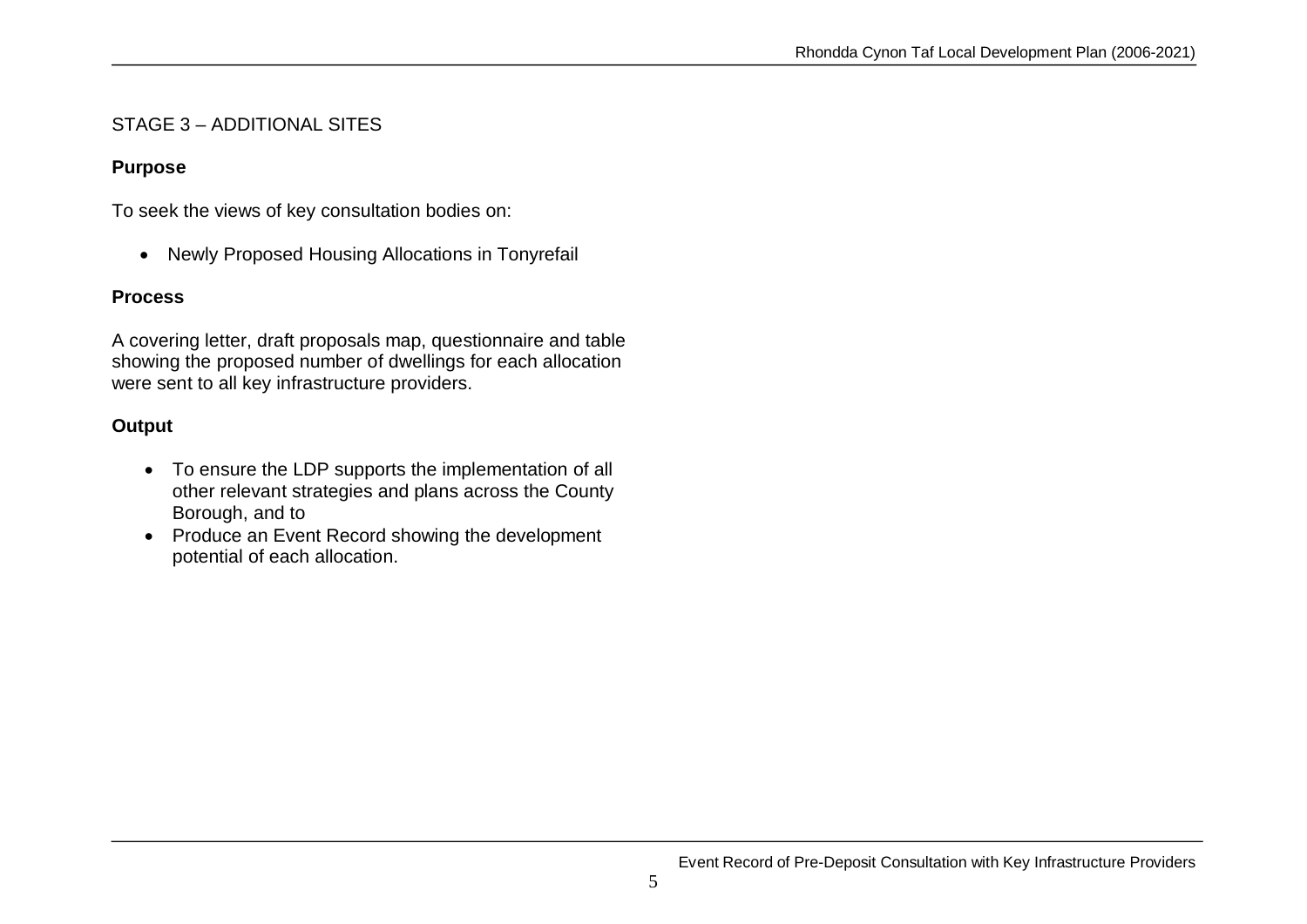### **2.0 INTRODUCTION**

2.1 The Delivery Agreement (DA) is a legal requirement produced prior to the formal preparation of the Local Development Plan (LDP). The DA sets out a full and continuous approach to community engagement and involvement, forming an important test into the 'soundness' of the new plan.

2.2 The DA specifies individuals and organisations that will be consulted at the Pre-Deposit Public Consultation Stage and the methods to be used. When the Council consulted key consultation bodies in accordance with Welsh Assembly Government (WAG) guidelines, it was a final opportunity for the Council to consider all representations and amend the plan accordingly prior to the formal Deposit Period and statutory six-week public consultation.

2.3 Consultation bodies had 21 days from the  $8<sup>th</sup>$  August 2008 to the 5<sup>th</sup> September 2008 to inform the Council of their observations on proposed land allocations. To facilitate the process, infrastructure providers were supplied with more detailed information on site locations during the 21-day reply period. In total 8 responses were received from the 13 key consultation bodies contacted (Appendix 1).

2.4 Consultation bodies had 14 days from the  $9<sup>th</sup>$  January 2009 to the  $23<sup>rd</sup>$  January 2009 to inform the Council of their observations on the proposed extension and additional allocation of 5 sites designed to promote growth in the settlement of Tonyrefail. In total 5 responses were received from the 13 key consultation bodies contacted (Appendix 1).

Event Record of Pre-Deposit Consultation with Key Infrastructure Providers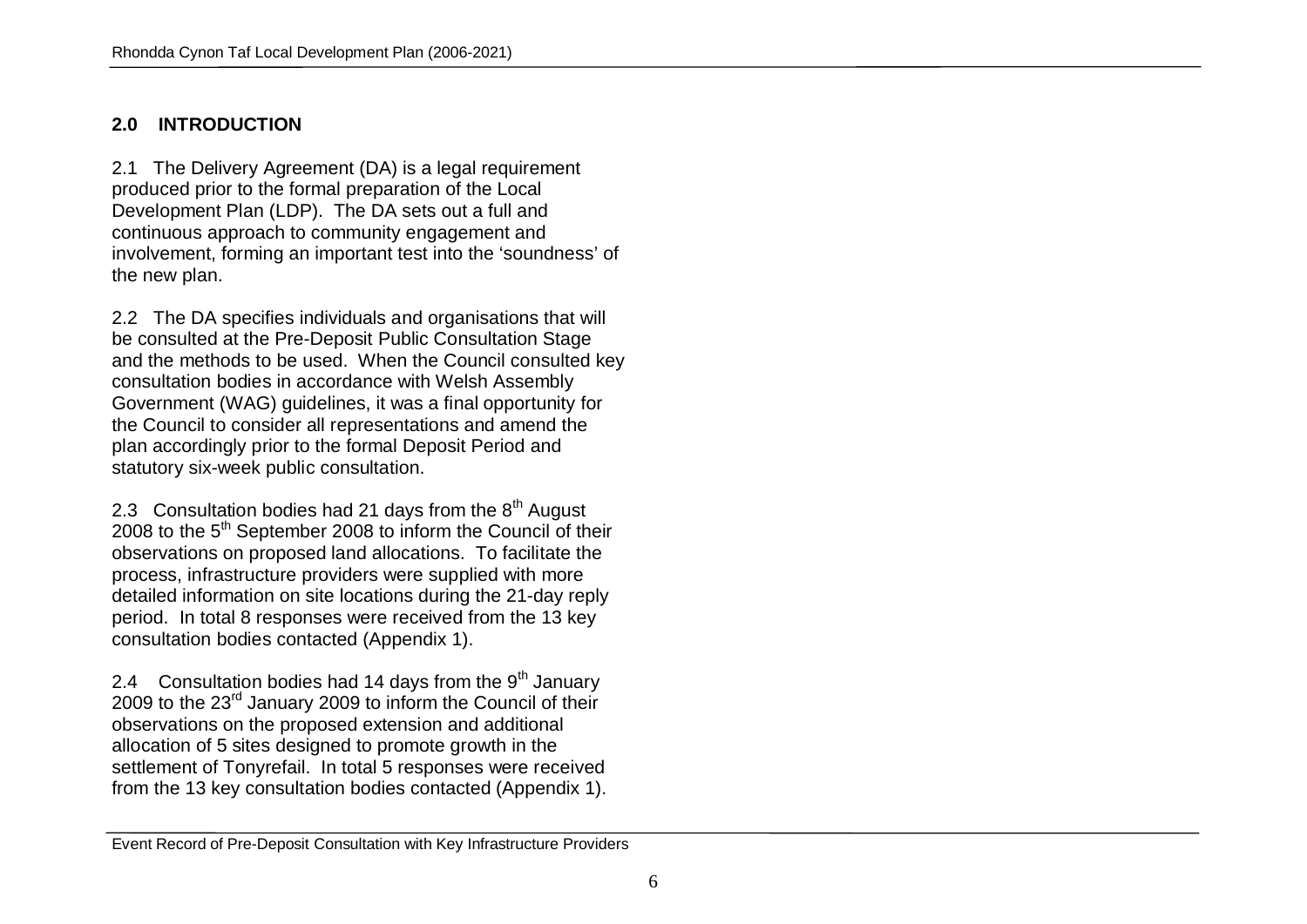### **3.0 INITIAL DRAFT DEPOSIT DRAFT LDP CONSULTATION**

3.1 On the  $8<sup>th</sup>$  August 2008 key consultation bodies were sent a covering letter and questionnaire for proposed land allocations in the Draft Deposit Draft LDP. A0 size LDP proposals plans for the Northern and Southern Strategy Areas were also sent to consultation bodies, illustrating the location of housing, employment and retail allocations as well as all the strategic sites.

# **Covering Letter:**

|                     |                                             | Please ask for: I<br>Gofynnwch am:                                                                                                                                                                                                                                                                                                                                                                                                                                                         | Rebekah Stephens<br>01443 665730 |
|---------------------|---------------------------------------------|--------------------------------------------------------------------------------------------------------------------------------------------------------------------------------------------------------------------------------------------------------------------------------------------------------------------------------------------------------------------------------------------------------------------------------------------------------------------------------------------|----------------------------------|
| Our Ref:<br>Ein avf | Your Ref: I<br>Eich avf                     | Date:<br>Dyddiad:                                                                                                                                                                                                                                                                                                                                                                                                                                                                          | 8 Aug 2008                       |
| Dear Sir/Madam,     |                                             |                                                                                                                                                                                                                                                                                                                                                                                                                                                                                            |                                  |
|                     |                                             | Rhondda Cynon Taf Local Development Plan: Consultation on Candidate Sites                                                                                                                                                                                                                                                                                                                                                                                                                  |                                  |
|                     |                                             | Rhondda Cynon Taf County Borough Council are in the process of producing a new<br>Local Development Plan (LDP) that will guide regeneration and development in the<br>County Borough over a fifteen-year period from 2006 to 2021.                                                                                                                                                                                                                                                         |                                  |
|                     |                                             | As a key consultee in the LDP process the Council would appreciate your.<br>observations on proposed land allocations in respect of future development<br>proposals in the County Borough, prior to approval of the Draft Plan by Council<br>Members and the formal deposit period in the Autumn of this year. I enclose a<br>proposals map outlining the detailed allocations in Rhondda Cynon Taf.                                                                                       |                                  |
|                     |                                             | I also enclose a questionnaire which is intended to allow us to understand how the<br>proposals for each site may affect the service you provide in the area and whether<br>they accord with your development strategies and requirements over the next 15<br>years. I would be grateful if you could complete the accompanying questionnaire<br>and return it to the Development Planning Team, Valleys Innovation Centre,<br>Navigation Park, Abercynon, CF45 4SN by 5th September 2008. |                                  |
|                     | hesitate to contact me on the above number. | I would be grateful if you could ensure that the accompanying plans and the<br>information contained on them is treated in the strictest confidence. Should you wish<br>to discuss any aspect of this letter or would like any further information please do not                                                                                                                                                                                                                           |                                  |
| Yours sincerely,    |                                             |                                                                                                                                                                                                                                                                                                                                                                                                                                                                                            |                                  |
| There a Davies      |                                             |                                                                                                                                                                                                                                                                                                                                                                                                                                                                                            |                                  |
|                     |                                             |                                                                                                                                                                                                                                                                                                                                                                                                                                                                                            |                                  |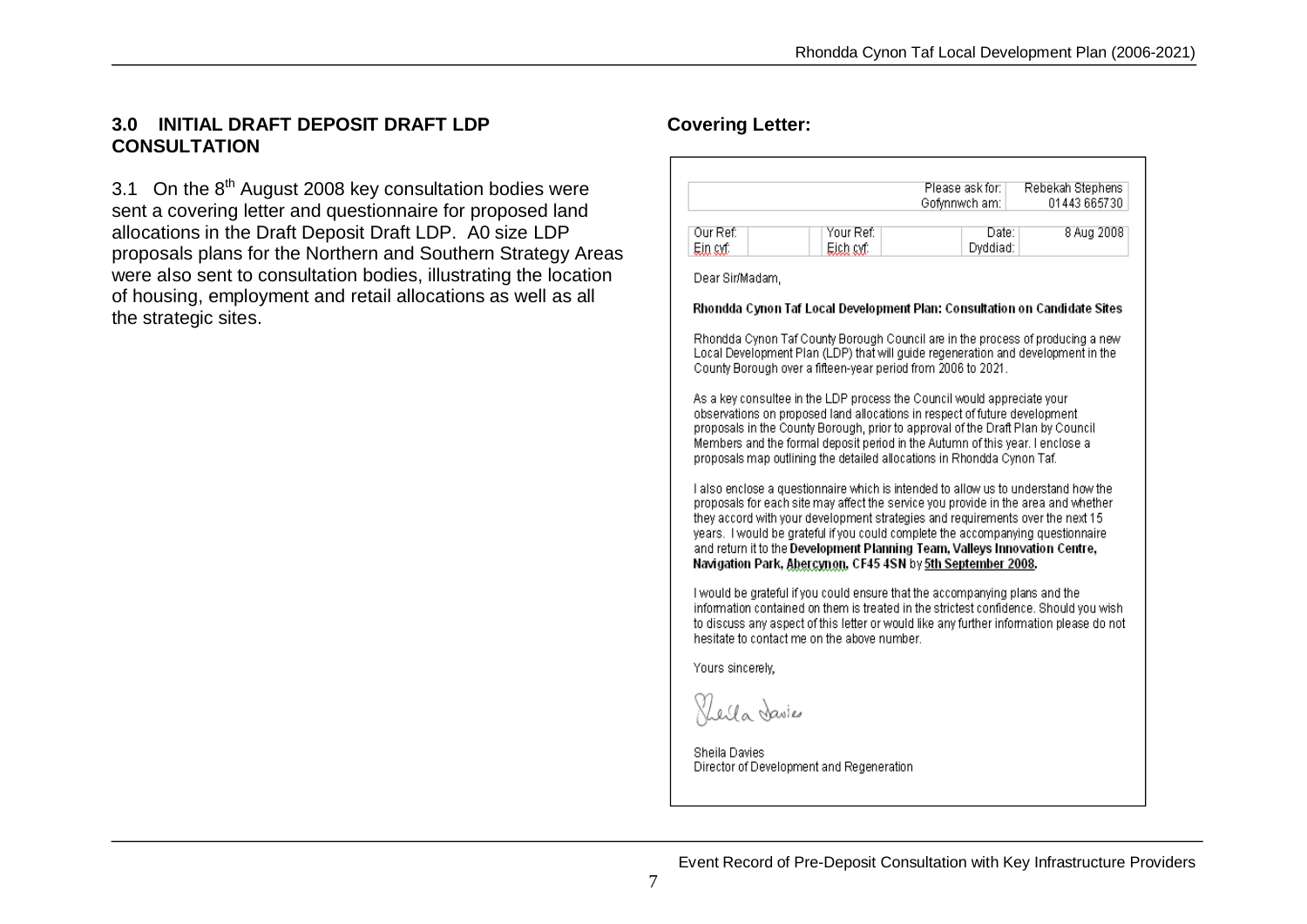### **Draft Deposit Draft LDP Questionnaire:**

|                                                                                                                                                                                                                                                                                                                                                                                                                                                                                                                                                                                                                                                                                                                                                                                                                                                                                                                                                                                                                                                                                                                                                                                                                                                                                                                                                                                                                                                                        | Your detail               |
|------------------------------------------------------------------------------------------------------------------------------------------------------------------------------------------------------------------------------------------------------------------------------------------------------------------------------------------------------------------------------------------------------------------------------------------------------------------------------------------------------------------------------------------------------------------------------------------------------------------------------------------------------------------------------------------------------------------------------------------------------------------------------------------------------------------------------------------------------------------------------------------------------------------------------------------------------------------------------------------------------------------------------------------------------------------------------------------------------------------------------------------------------------------------------------------------------------------------------------------------------------------------------------------------------------------------------------------------------------------------------------------------------------------------------------------------------------------------|---------------------------|
| ROSS (NHOMA: LYRON) / LTD BY<br>Plemable consistint<br><b>EHONDDA CYNON TAF</b><br>local development plan                                                                                                                                                                                                                                                                                                                                                                                                                                                                                                                                                                                                                                                                                                                                                                                                                                                                                                                                                                                                                                                                                                                                                                                                                                                                                                                                                              | Name<br>Organisatio       |
| cyother databay first                                                                                                                                                                                                                                                                                                                                                                                                                                                                                                                                                                                                                                                                                                                                                                                                                                                                                                                                                                                                                                                                                                                                                                                                                                                                                                                                                                                                                                                  |                           |
| Rhondda Cynon Taf Local Development Plan                                                                                                                                                                                                                                                                                                                                                                                                                                                                                                                                                                                                                                                                                                                                                                                                                                                                                                                                                                                                                                                                                                                                                                                                                                                                                                                                                                                                                               | Address 1.                |
| Draft Deposit Draft LDP                                                                                                                                                                                                                                                                                                                                                                                                                                                                                                                                                                                                                                                                                                                                                                                                                                                                                                                                                                                                                                                                                                                                                                                                                                                                                                                                                                                                                                                | Address 2.<br>Address 3.  |
| Progress to date                                                                                                                                                                                                                                                                                                                                                                                                                                                                                                                                                                                                                                                                                                                                                                                                                                                                                                                                                                                                                                                                                                                                                                                                                                                                                                                                                                                                                                                       | TOW 1                     |
| Rhondda Cynon TafCounty Borough Council has prepared the first draft of the Deposit Draft.<br>Local DevelopmentPlan (LDP). The rextstage in the plan making process is to enable key.<br>inflastricture providers to make representations to the Plan before the form al Deposit Period.<br>The Council is keen to ensure that the LDP supports the implementation of other relevant.<br>strategies and plans across the County Borough.                                                                                                                                                                                                                                                                                                                                                                                                                                                                                                                                                                                                                                                                                                                                                                                                                                                                                                                                                                                                                               | Telephone<br>in term s of |
| Development Proposals:                                                                                                                                                                                                                                                                                                                                                                                                                                                                                                                                                                                                                                                                                                                                                                                                                                                                                                                                                                                                                                                                                                                                                                                                                                                                                                                                                                                                                                                 | 01. Do yot                |
| Over the 15-year. Plan. Period from 2006-2021, the LDP alms to provide land-for 14,850 new-<br>reskiential dwellings to accommodate the anticipated rise in population for South East Wales.<br>This is a high growth rate and will result in an increase of the house-building rate from 660 to<br>990 dwellings per annum. The plan also recognises the economic development needs of<br>Rhondda Cynon Tafwlb the kienthication of some 50 hectares of land for general<br>employment in order to deliver as trong and diverse economy, together with good graifly,-<br>well paid jobs that as pire to address the issue of economic had tulty in the County Borough,<br>Additional land will be made available during the plan period for 33,398.m., net floor space for<br>convenience and comparison (non-food) sales. Notonly will this meet a qualitative need to<br>mirinize travel for corve rierce (foot) shopping, but will also strengther the status of retail.<br>centres across the County Borough. The plan also addresses the issue of health inequality<br>by allocating land for the provision of formal and/or informal leisure facilities on 8 strategic.<br>shesacross the borough. Strategic shes of more than 20 hectares have been klenthed as<br>opportnittles for reskleidtal andemployment use as well as einhanced lels ure and amenity.<br>provision on account of their size, location and ability to promote's ustainable development. |                           |
| Candidate Site Assessment                                                                                                                                                                                                                                                                                                                                                                                                                                                                                                                                                                                                                                                                                                                                                                                                                                                                                                                                                                                                                                                                                                                                                                                                                                                                                                                                                                                                                                              |                           |
| The Council received 658 candidates the form inclusion in the LD P process by 3 1" A rqust i<br>2006. A complete and comprehensive 2-stage assessment process has been undertaken in<br>accordance with the Clouncifs Candidate Site Assessment Me thodology. Following the<br>completion of the assessment process the C on roll has arrived on a strictly confidential list of<br>proposed land allocations, which are likestrated the accompanying Plans.                                                                                                                                                                                                                                                                                                                                                                                                                                                                                                                                                                                                                                                                                                                                                                                                                                                                                                                                                                                                           |                           |
| How can you help?                                                                                                                                                                                                                                                                                                                                                                                                                                                                                                                                                                                                                                                                                                                                                                                                                                                                                                                                                                                                                                                                                                                                                                                                                                                                                                                                                                                                                                                      |                           |
| As a key consultee in the LDP process the Council would appreciate your observations on<br>propos ed-lar d'allocations before Cothicil members consider the draft plan for approval. As i<br>stell, the Cothicil world be grateful if you could complete this questionnaire by 5 September -<br>2008 and return it to the Developm ent Planning Team , Valleys Innovation Centre,<br>Navigation, Park, Abercynon, CF45 4 SN or email to LDP@rhondda-cynon-taff.gov.uk.                                                                                                                                                                                                                                                                                                                                                                                                                                                                                                                                                                                                                                                                                                                                                                                                                                                                                                                                                                                                 |                           |
|                                                                                                                                                                                                                                                                                                                                                                                                                                                                                                                                                                                                                                                                                                                                                                                                                                                                                                                                                                                                                                                                                                                                                                                                                                                                                                                                                                                                                                                                        |                           |
|                                                                                                                                                                                                                                                                                                                                                                                                                                                                                                                                                                                                                                                                                                                                                                                                                                                                                                                                                                                                                                                                                                                                                                                                                                                                                                                                                                                                                                                                        |                           |

| Q1. Do you have comments on proposed land allocations? |  |
|--------------------------------------------------------|--|
|                                                        |  |
|                                                        |  |
|                                                        |  |
|                                                        |  |
|                                                        |  |
|                                                        |  |
|                                                        |  |
|                                                        |  |
|                                                        |  |
|                                                        |  |
|                                                        |  |
|                                                        |  |
|                                                        |  |
|                                                        |  |
|                                                        |  |
|                                                        |  |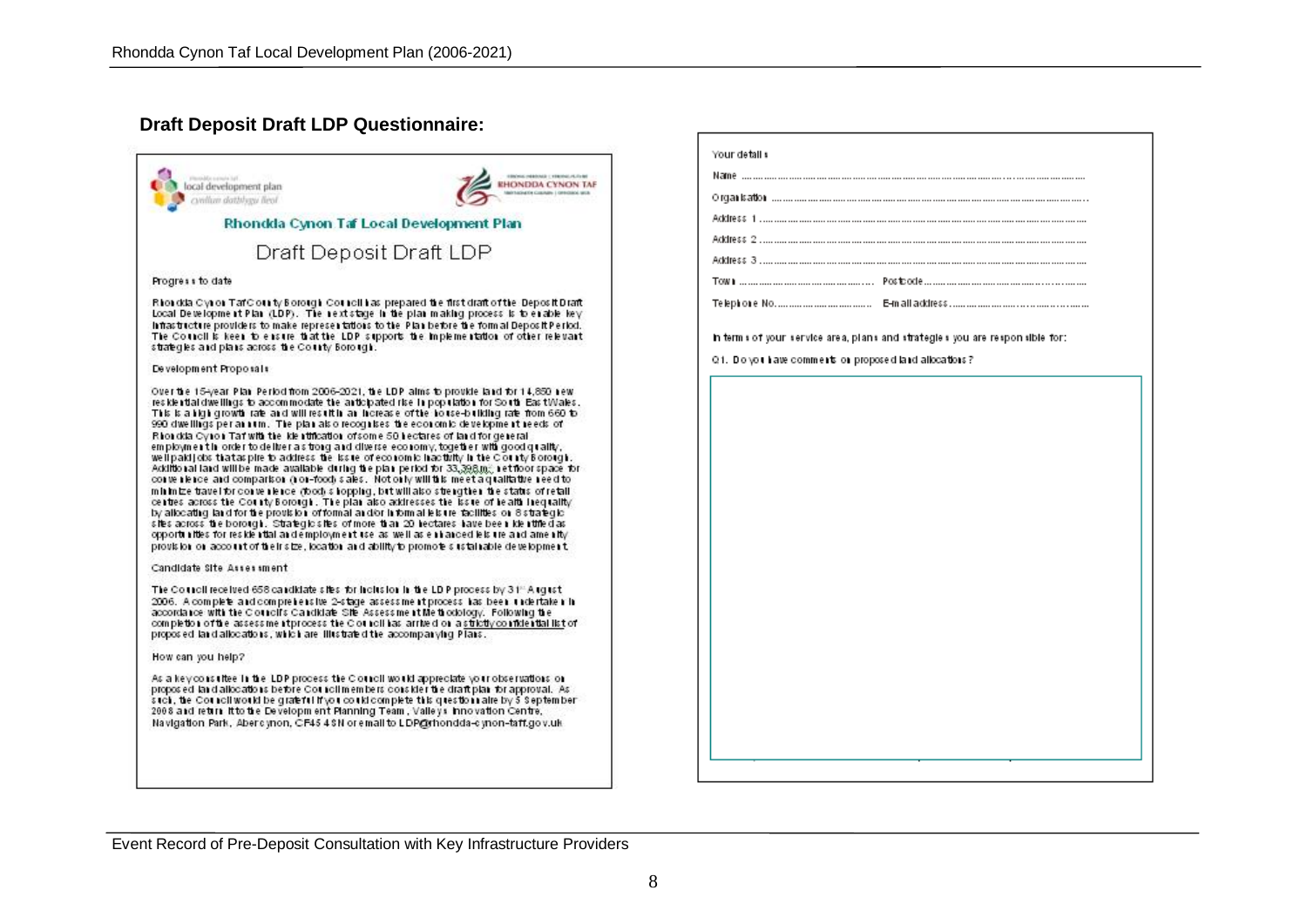

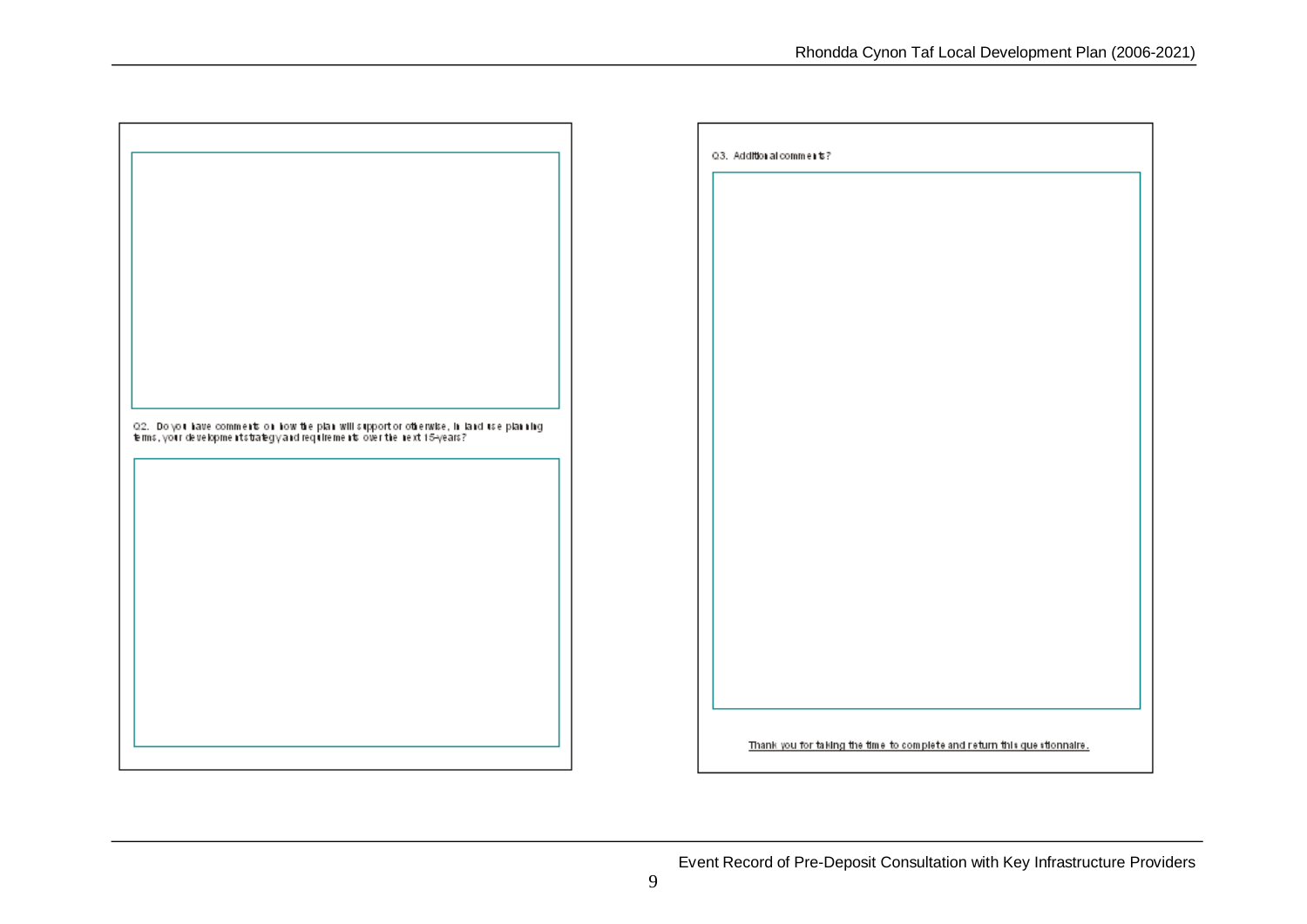### **4.0 FOLLOW-UP DRAFT DEPOSIT DRAFT LDP CONSULTATION**

4.1 On the 25<sup>th</sup> August 2008 key consultation bodies were sent an update letter and duplicate questionnaire on the Draft Deposit Draft LDP. To facilitate the completion of the questionnaire site-specific maps and tabulated descriptions of each allocation were also sent to all consultation bodies.

### **Update Letter:**

|                      |              |                        | Please ask for:<br>Gofynnwch am:                                                                                                                                                                                                                                                                 | Rebekah Stephens<br>01443 665730                                                                                                                                                                                                                                 |
|----------------------|--------------|------------------------|--------------------------------------------------------------------------------------------------------------------------------------------------------------------------------------------------------------------------------------------------------------------------------------------------|------------------------------------------------------------------------------------------------------------------------------------------------------------------------------------------------------------------------------------------------------------------|
| Our Ref:<br>Ein syf: |              | Your Ref:<br>Eich cyf: | Dyddiad:                                                                                                                                                                                                                                                                                         | 25 <sup>n</sup> August 2008<br>Date: I                                                                                                                                                                                                                           |
| Dear Sir/Madam,      |              |                        |                                                                                                                                                                                                                                                                                                  |                                                                                                                                                                                                                                                                  |
|                      |              |                        |                                                                                                                                                                                                                                                                                                  | Rhondda Cynon Taf Local Development Plan: Consultation on Candidate Sites                                                                                                                                                                                        |
| Borough.             |              |                        | I write further to my letter of 8th August 2008 requesting your observations on                                                                                                                                                                                                                  | proposed land allocations in respect of future development proposals in the County                                                                                                                                                                               |
|                      |              |                        | have attached for your convenience a series of annotated maps to be cross-<br>each strategic site identified on the accompanying maps has a supplementary<br>paragraph outlining detailed development proposals on the site.                                                                     | To facilitate the completion of the attached Draft Deposit Draft LDP Questionnaire, I<br>referenced with the accompanying table, which identifies the site name, location,<br>proposed allocation and the anticipated number of residential dwellings. Moreover, |
|                      |              |                        |                                                                                                                                                                                                                                                                                                  |                                                                                                                                                                                                                                                                  |
|                      |              |                        | In order to ensure that the Local Development Plan (LDP) supports the<br>is essential that all questionnaires are completed in detail and returned to the<br>Development Planning Team, Valleys Innovation Centre, Navigation Park,<br>Abercynon, CF45 4SN no later than the 5th September 2008. | implementation of other relevant strategies and plans across the County Borough it                                                                                                                                                                               |
|                      |              |                        | Should you wish to discuss any aspect of this letter or would like any further                                                                                                                                                                                                                   |                                                                                                                                                                                                                                                                  |
| Yours sincerely,     |              |                        |                                                                                                                                                                                                                                                                                                  | information please do not hesitate to contact me on the above telephone number.                                                                                                                                                                                  |
|                      | Levla Davies |                        |                                                                                                                                                                                                                                                                                                  |                                                                                                                                                                                                                                                                  |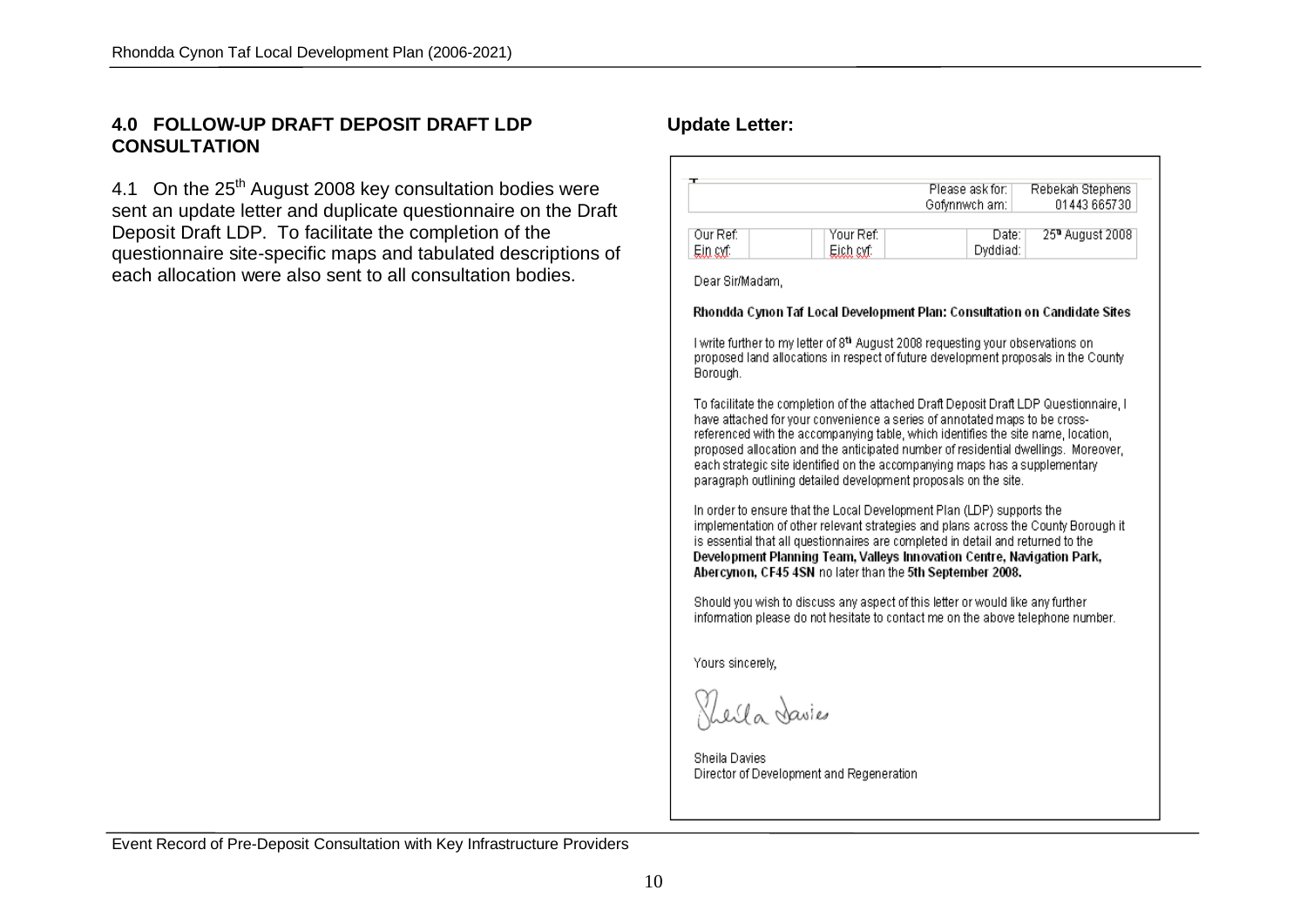# **Site Descriptions Table:**

| Map | Reference | <b>Site Name</b>                                             | Allocation(s)                         | No. of New<br>Dwellings          |
|-----|-----------|--------------------------------------------------------------|---------------------------------------|----------------------------------|
| 1   | Ā         | Strategic Site: Land South of<br>Hirwaun                     | Employment/<br>Housing                | 1000 (400 within<br>plan period) |
|     | в         | Land South of Rhigos Road,<br>Hirwaun                        | Housing                               | 15                               |
|     | ᠸ         | Land East of Trenant.<br>Penywaun                            | Housing                               | πoσ                              |
|     | Б         | North of Fifth Avenue, Hirwaun<br>Industrial Estate          | Employment(B2,<br>B8)                 |                                  |
|     |           |                                                              |                                       |                                  |
| 7   | Ā         | Land South of Llwydcoed<br>Community Centre, Llwydcoed       | Housing                               | 15                               |
|     | F         | Land rear of Birchwood.<br>Llwydcoed                         | Housing                               | 25                               |
|     | ᠸ         | Brideworks and Dairy site,<br>Llwydooed                      | Housing                               | াতত                              |
|     |           |                                                              |                                       |                                  |
|     | ъ         | Tegfan Farm, Trecynon                                        | Housing                               | 140                              |
|     | E         | Land at Nant Y Wenallt.<br>Abernant                          | Housing                               | ৰত                               |
|     | F         | Strategic Site: Robertstown                                  | Housing 7<br>Employment/<br>Leisure   | ண                                |
|     | ক         | Former Mayhew Chicken<br>Factory, Trecynon                   | Employment (B1,<br>B2, B8)            |                                  |
|     |           |                                                              |                                       |                                  |
| 3   | Ā         | Strategic Site: Former Femhill<br>Colliery Site, Blaenmondda | Housing / Informal<br>Open Space      | 400                              |
|     | ਸ਼        | Strategic Site: Former Maerdy<br>Colliery Site               | Employment/<br>Informal Open<br>space |                                  |

|   | τ | Old hospital site and<br>playground, Treherbert              | Housing                                                                   | 50  |
|---|---|--------------------------------------------------------------|---------------------------------------------------------------------------|-----|
|   | ъ | Land at Ynysfeio Avenue,<br>Treherbert                       | Housing                                                                   | 150 |
|   |   |                                                              |                                                                           |     |
| 4 | A | Remainder of Ynyscynon Farm,<br>Cwmbach                      | Housing                                                                   | 100 |
|   | в | Land bordered by Cefnpennar<br>Road, Cwmbach                 | Housing                                                                   | 40  |
|   | ᠸ | Dyffryn Row, Cwmbach                                         | Housing                                                                   | 25  |
|   | Б | Strategic Site: Former<br>Phurnacite Plant Site,<br>Aberaman | Informal Open<br>space / Housing /<br>Employment (B1,<br>B <sub>2</sub> ) | 500 |
|   | E | Land to the end of Godreaman.<br>Godreaman                   | Housing                                                                   | 120 |
|   | F | Gwemifor Grounds, Mountain<br>Ash.                           | Housing                                                                   | 15  |
|   | ক | Mountain Ash: Oxford Street                                  | Retail                                                                    |     |
| 5 | Ā | Site at the end of Mace Lane,<br>Treordhy                    | Housing                                                                   | 40  |
|   | B | Site off Cemetery Road,<br>Treordhy                          | Employment(B1,<br>B2)                                                     |     |
|   | ट | Cae Mawr Industrial Estate,<br>Treordhy                      | Employment(B1,<br>B <sub>2</sub> )                                        |     |
|   | Б | Highfield Industrial Estate,<br>Maerdy                       | Employment(B1,<br>B <sub>2</sub> , B <sub>8</sub> )                       |     |
|   | E | Land rear of Gwerllwyn<br>Terrace, Tylorstown                | Housing                                                                   | 30  |
|   | F | Hospital Site, Llwynypia                                     | Housing                                                                   | 190 |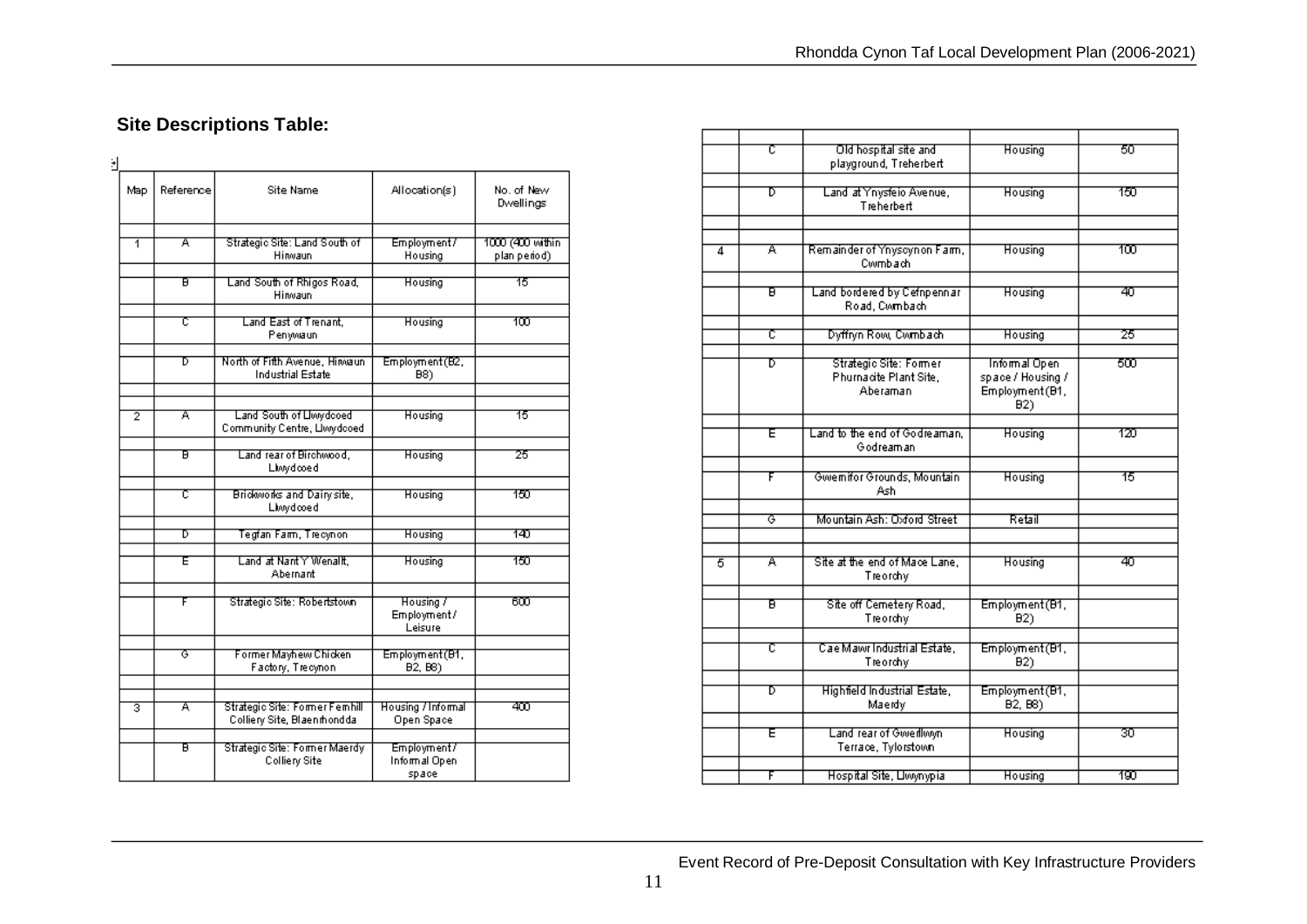| ह                       | Ā  | Site off Fenwick Street,<br>Pontygwaith                                      | Housing                            | কা  |
|-------------------------|----|------------------------------------------------------------------------------|------------------------------------|-----|
|                         | ਰ  | Land at Park Street, Clydach<br>Vale                                         | Housing                            | জা  |
|                         | ट  | Land at Dinas Road/Graig Ddu<br>Road, Porth                                  | Housing                            | 25  |
|                         | Б  | Land at Catherine Terrace.<br>Cymmer                                         | Housing                            | 15  |
| 7                       | Ā  | Cefn Lane, Glyncoch                                                          | Housing                            | 30  |
|                         | ਸ਼ | Pontypridd: Brown Lennox                                                     | Retail                             |     |
| 8                       | Ā  | Trane Farm, Tonyrefail                                                       | Housing                            | 700 |
|                         | Б  | Collenna Farm, Tonyrefail                                                    | Housing                            | 25  |
|                         | で  | Land off Bryngolau, Tonyrefail                                               | Housing                            | 50  |
|                         | Б  | Site of the former Hillside Club,<br>Tonyrefail                              | Housing                            | 40  |
|                         | Έ  | Coed Ely                                                                     | Employment(B1,<br>B <sub>2</sub> ) |     |
|                         | F  | Land to the East of Mill Street /<br>Land East of Mill Street,<br>Tonyrefail | Retail / Housing                   |     |
|                         |    |                                                                              |                                    |     |
| $\overline{\mathbf{s}}$ | Ā  | Gelliwion Reclamation,<br>Pontypridd                                         | Housing                            | কা  |
|                         | ਸ਼ | Glyntaff Farm, Rhydyfelin                                                    | Housing                            | छा  |
|                         | τ  | Gellihirion South, Rhydyfelin                                                | Employment (B2,<br>B8)             |     |
|                         | ъ  | Land South of The Ridings                                                    | Housing                            | 500 |

|                 | Ε  | Strategic Site: Former Cwm<br>Colliery Site, Beddau           | Informal Open<br>space / Housing /<br>Employment (B1,<br>B <sub>2</sub> ) | ൵    |
|-----------------|----|---------------------------------------------------------------|---------------------------------------------------------------------------|------|
|                 | F  | The Link Site (Meadow Farm),<br>Church Village                | Housing                                                                   | 180  |
|                 | ক  | WPD Depot, Station Road,<br>Church Village                    | Housing                                                                   | 100  |
| 10              | Ā  | Land at Dolau East of primary<br>school, Llanharan            | Housing                                                                   | 125  |
|                 | ਸ਼ | Land South of Brynna Road,<br>Brynnia                         | Housing                                                                   | 200  |
|                 | ट  | Strategic Site: Llanilid                                      | Informal Open<br>space / Housing /<br>Employment/<br>Leisure              | 1700 |
|                 | চ  | West of Llechau, Llanharry                                    | Housing                                                                   | 150  |
| $\overline{11}$ | Ā  | Land South of Uantrisant<br><b>Business Park, Llantrisant</b> | Employment (B1,<br>B <sub>2</sub> , B <sub>8</sub> )                      |      |
|                 | ਸ਼ | Land South of Brynteg Court,<br>Beddau                        | Housing                                                                   | ৰত   |
|                 | ट  | Penygawsi, Llantrisant                                        | Housing                                                                   | 40   |
|                 | т  | Strategic Site: Mwwndy                                        | Retail / Housing /<br>Employment                                          | ಕಾರ  |

Event Record of Pre-Deposit Consultation with Key Infrastructure Providers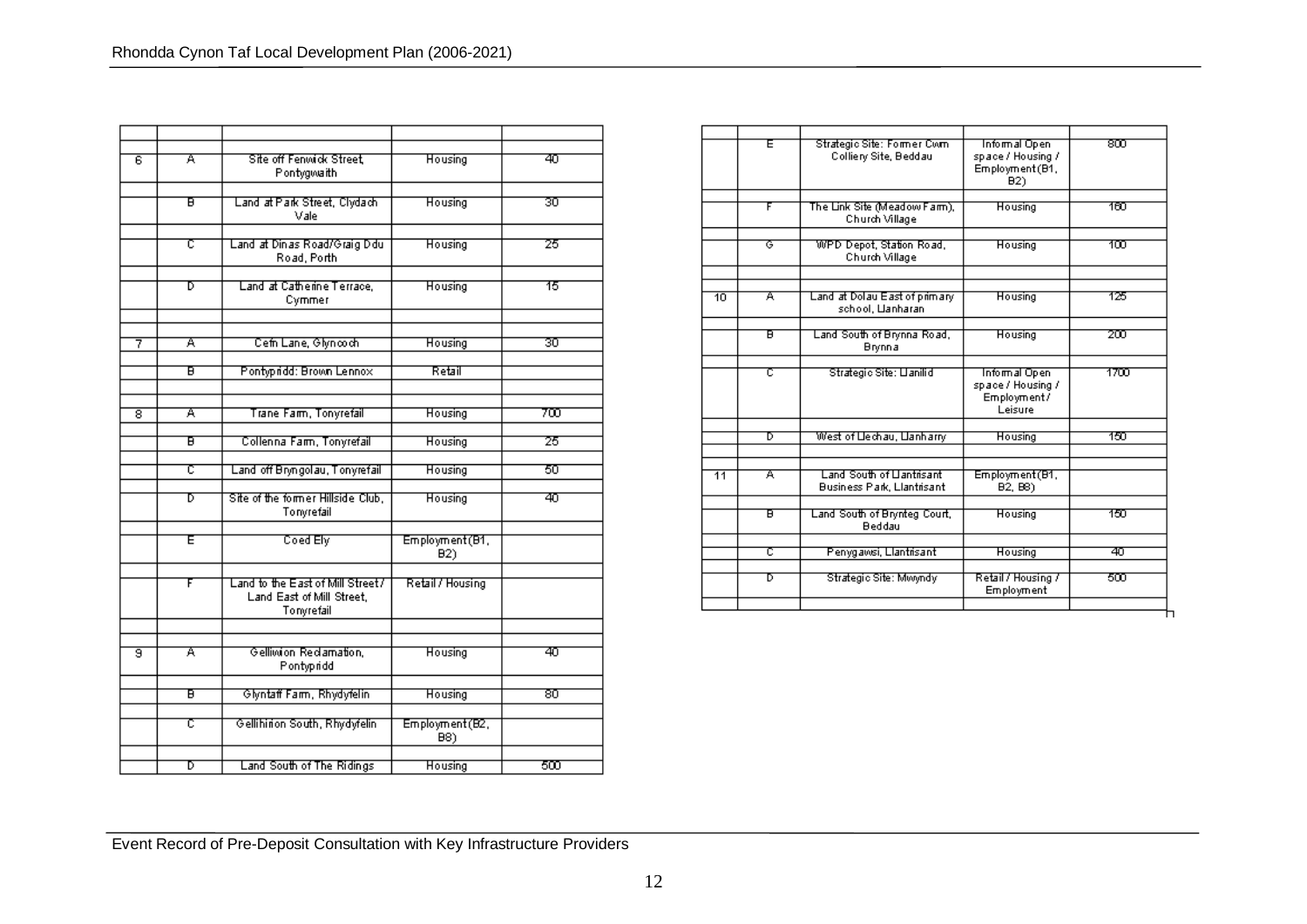### **Description of Strategic Sites:**

#### Map 3B: Former Maerdy Colliery Site, Rhondda Fach

Proposals:

Employment - a line ar plateau of 1 hectare for small business and industrial units

Tourism - visitor centre and car park near Castell Nos and Lower Reservoir

Access - spine road on route of existing; riverside path and cycle way

Environment - retention and management of sites of importance for nature conservation: establishment of community woodland; restoration of valley side to natural appearance through land reclamation

Phasing - the environmental and access works must precede employment and tourism development.

#### Map 3A: Former Fernhill Colliery Site, Blaenrhondda

Proposals:

Residential development of 400 units - 3 plateaus: 2 for medium density development (35 dwellings / hectare) and 1 for lower density (30 dwellings / hectare).

Local centre - site for local facilities including shops, positioned at the end of Brook Street

Education - extension of Penpych Primary School is required.

Access - primary access road from A4061 Rhigos Road across eastern valley slope into centre of site: secondary access for pedestrians and public transport from Brook Street; spine paths and loyde ways linking the plateaus with the village

Environment - restoration of channels and green corridors for the Rhondda Fawr and its tributaries; retention and management of SINC and mitigation of impact of primary access road; restoration of the land north of the site for amenity open space

Phasing - the environmental and access works must be carried out first; no more than 2 of the 3 residential plateaus shall be developed before the local centre and school extension is implemented

#### Map 4D: Former Phurnacite Plant, Aberowmboi

#### Proposals:

Residential development of 500 units including a primary school following removal of contamination and flood prevention works - fronting the retained lakes and centred on the proposed school

Employment development- on the existing plateau to complete Aberaman Industrial Park

Formal recreation provision consisting of a replacement football ground - northwest of the retained lakes

Access - the residential access will be from the B4275 Bronallt Terrace between Abercomboi and Glenboi; the employment access will be via Aberaman Industrial Park; the recreation access will be from John Street via the existing football ground access Riverside ecology park - land on both sides of the River Cynon between the railway and the A4059

Phasing - the sports provision must be implemented before more than 75% of the residential development is completed.

#### Map 2F: Robertstown / Abernant, Aberdare

Proposals - Robertstown:

Access - a new spine road linking the A4059 Gadlys roundabout, via a new level crossing, to Wellington Street and the hospital site; enlargement of Aberdare Park and Ride car park.

Commercial - B1 light industrial and office development on vacant land flanking Wellington Street and the new spine road, designed to emphasise the new entrance to the site

Commercial - hotel, cinema or similar commercial leisure use on the vacant land opposite the park and ride station

Community - medical centre adjoining the park and ride car park

Proposals - Hospital land:

Access - a newspine road linking Robertstown, the hospital site and Moss Row

Residential Development of 600 units - on the vacated hospital buildings at higher density, on the field rear of Abernant Road and bordering the retained parkland at medium density; and on the field south of Moss Row at lower density

Community - a new community primary school off Abernant Road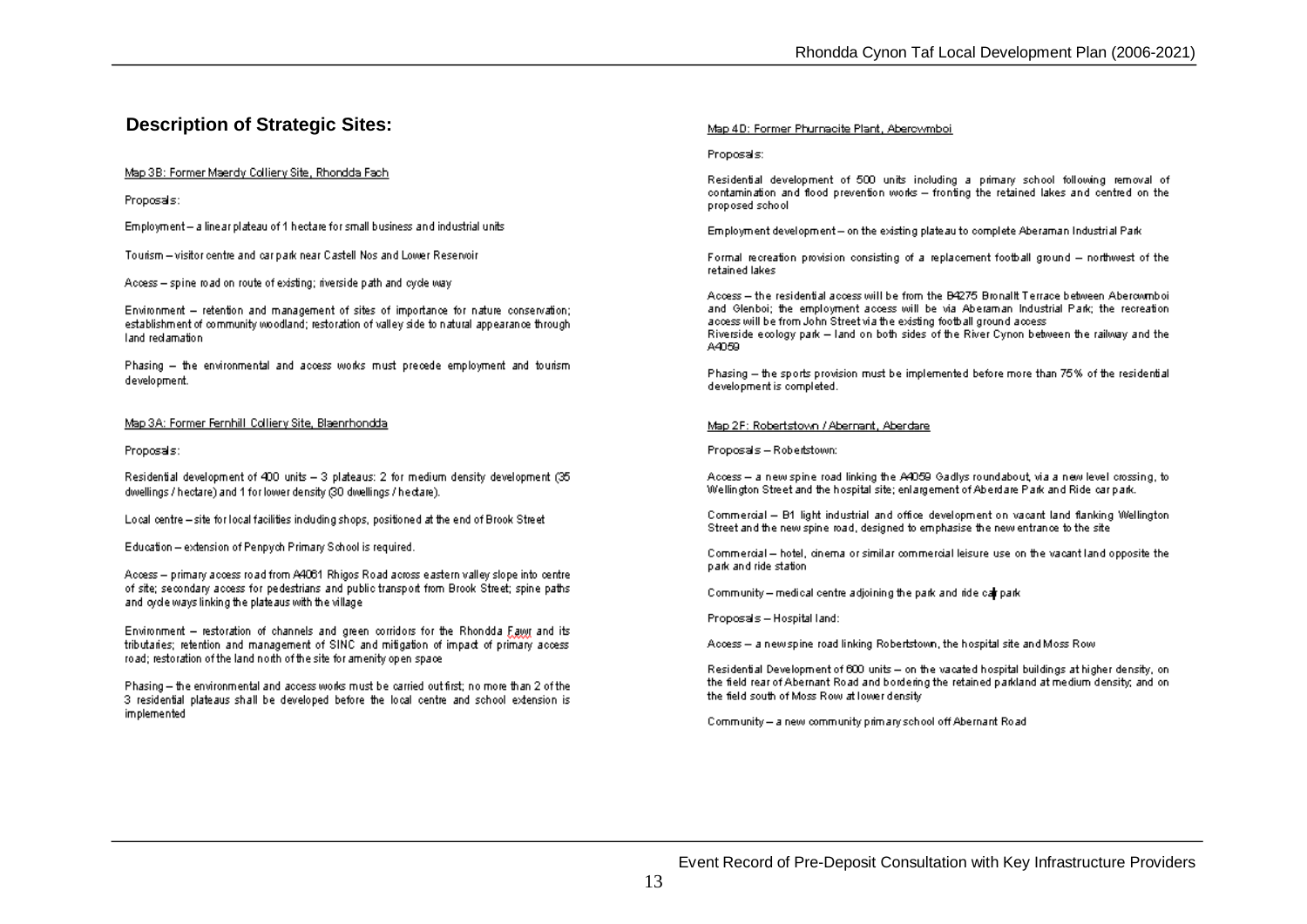Trees and open space - the parkland northwest of the hospital buildings is largely designated a site of importance for nature conservation, along with the wooded slope down to the River Cynon and Cynon Valley Trail. The mature trees in this area and throughout the rest of the site are protected. The parkland is to be retained for the enjoyment of residents. Phasing - in the Robertstown area, no more than 75% of commercial development measured by gross floorspace shall be completed before the level crossing link between the A4059 and

On the hospital land, no more than 25% of the residential development shall be completed before the link to the A4059 via the Robertstown area is open.

#### Map 1A: Land South of Hirwaun

Wellington Street is open to traffic.

#### Proposals:

The proposals are linked to the proposed dualling of the A465 trunk road from Hirwaun to Abergavenny, involving a 1.4km length of new road through part of the strategic site.

New Hirwaun Centre - on land fronting the existing southern bypass, adjoining the recreation ground, to include retail, commercial and community facilities.

Residential development of 1000 dwellings (of which 500 will be constructed during the plan period), to be constructed in 2 new neighbourhoods:

. South of the existing Hirwaun southern bypass with links over the proposed new trunk road and ecological mitigation.

Employment development including:

- . A potential Eco Park north of the A4061 west of Hirwaun
- . South and east of the A4061 west of Hirwaun, with ecological mitigation

#### Education:

- . A new primary school at the east end of proposed residential neighbourhood;
- . Extensions to secondary and Welsh-medium schools in Aberdare

#### Landscape and habitat restoration and protection

Phasing - residential neighbourhood and the 2 business parks are capable of implementation without phasing. Other development must await implementation of the dualling of the A465 trunk road through the site and conversion of the existing southern bypass to a local road. No more than 75% of the development shall be completed before the New Hirwaun Centre and education proposals are completed.

#### Map 9E: Cwm Collierv and Colding Works, Beddau

#### Proposals:

Residential development consisting 800 dwellings in 3 areas:

- . higher density adjoining Tynant
- . medium density in the centre of the site; and
- . I ower density on the colliery plateau

Employment development - in the centre of the site, around the 2 retained cooling towers, excluding noxious and unsightly uses

Primary school, near Croescade Road

Restoration of the colliery tips and habitat enhancement to form accessible open space

Protection of the site of importance for nature conservation in Croescade Road

Corridors of green space through the site, along the restored and enhanced channels of the Nant Myddlyn and the Croescade tributary

Access - a new north-south spine road from Parish Road to replace the existing industrial access road, with a subsidiary east-west link from north of Windsor Gardens to Croescade Road

Phasing - co-ordinated restoration of the colliery tips, clearance and remediation of the coking works site and preservation of the listed cooling towers must be completed before any development is started. No more than 25% of the residential development shall be completed before the new access from Parish Road is opened. No more than 75% of the development shall be completed before the school is completed

#### Map 11D: Mwyndy/Talbot Green Area

#### Proposals - Combridge Road:

New Llantrisant Centre on the Leekes / Staedtler / Purolite site, comprising:

- $\bullet$  9.500 m2 foodstore
- . Additional retail comparison floorspace up to 25,000 m2.
- · Pub / café
- . 10,000 m2 leisure floorspace
- · Library
- . Apartments on upper floors above retail, leisure and library floorspace
- . Focal public space plus sensitively integrated carparking
- · Public transport hub
- . Pedestrian and cycle links over the A473 at Cowbridge Road and Glamorgan Vale retail park
- . Main road connections at Combridge Road and Glamorgan Vale roundabout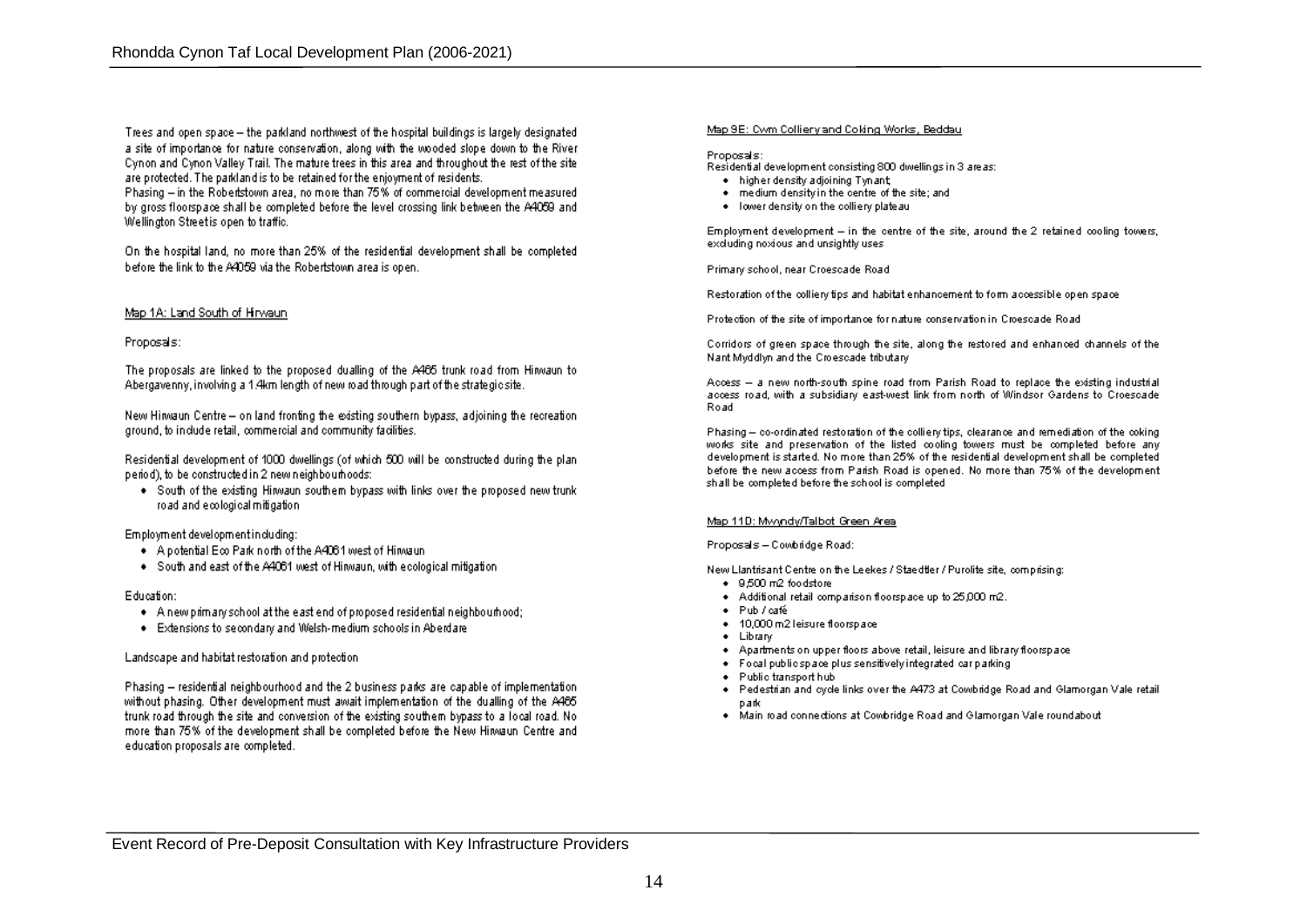Residential development of 100 apartments and town houses east of the proposed Centre:

Commercial - offices west of the Glamorgan Vale roundabout Community -- Y Pant School is to be retained and expanded on its existing site

Proposals - Clun Corridor

The corridor of the River Clun, including Coed-vr-hendy, Pant Marsh and Cefn-vr-parc Cemetery, is to be retained as a green corridor with north-south pedestrian and ovde links

#### Proposals - Mwyndy Cross

A major business park is proposed fronting the A4119 at Mwyndy Cross with a gradeseparated junction. The site includes Arthur Llewellyn Jenkins, Maxibiite and Leekes and adjoining fields. Existing uses can be either incorporated or redeveloped, although removal of the Maxibite briquettes plant is desirable in amenity terms.

Land to the east is to remain in agricultural use: Llantrisant Depot is also to remain for storage **USA** 

#### Proposals - Cefn-vr-hendv

Residential development of 400 dwellings adjoining the existing residential area, served from the existing spine road roundabouts, primary school and local centre.

Phasing - the proposals for the Cowbridge Road area shall not be completed until the proposals for the Clun Corridor are completed. In the Mwwndy Cross and Cefn-yr-Hendy areas, no more than 25% of the residential and business park development measured by gross floorspace shall be completed before the proposed A4119 grade-separated junction is open. In the Cefn-yr-Hendy area, no more than 75% of the residential development shall be completed before the proposed local centre is completed.

#### Map 10C: Former OCC Site Llanilid, Llanharan

Proposals:

Residential development of 1700 dwellings in addition to:

- . The approved scheme for 140 dwellings on the former Opencast Workshops site; and
- . The approved scheme for 248 dwellings

In 3 areas:

- . Higher density south of New Road adjoining the proposed New Llanharan Centre;
- . Medium density south of New Road adjoining the proposed bypass; and

. Lower density north of New Road, with medium density adioining the New Llanharan Centre

#### New Llanharan Centre - north and south of New Road, comprising:

- . New primary school
- · Medical centre
- · Library
- Foodstore of 2,000m2 and other retail units
- $\bullet$  Pub / café
- . Apartments on upper floors
- · Small offices
- . Food public space with car parking sensitively integrated

#### Landmark building, either residential, offices or commercial leisure - on New Road, on the east side of the Silent Stages roundabout

#### Sports pitches - on land off Uanharry Road

Accessible open space in 3 areas:

- . Woods and ponds south of New Road between the proposed New Llanharan Centre and Dolau Primary School:
- . Woods, fields and pond north of the Silent Stages roundabout;
- . Wedge between Brynicae and the railway line.

#### Roads:

- . Sections of A473 Llanharan bypass within the strategic site;
- . East-west link from the proposed New Llanharan Centre to the former Opencast Workshops site:
- . North-south link from the New Hanharan Centre to the western side of the Film Studios area:
- . North-south link from the former Opencast Workshops site around the eastern side of the Film Studios area to the new junction on the M4.

Phasing - no more than 25% of the proposed residential development north of the Llanharan bypass route excluding existing commitments (2008) shall be completed before the whole Llanharan bypass is opened. No more than 75% of the proposed residential development north of the Llanharan bypass route excluding existing commitments (2008) shall be completed before the local centre is completed.

The Council will seek to ensure through agreement with the Developer that the construction of housing is related directly to the development of the Film Studio Site.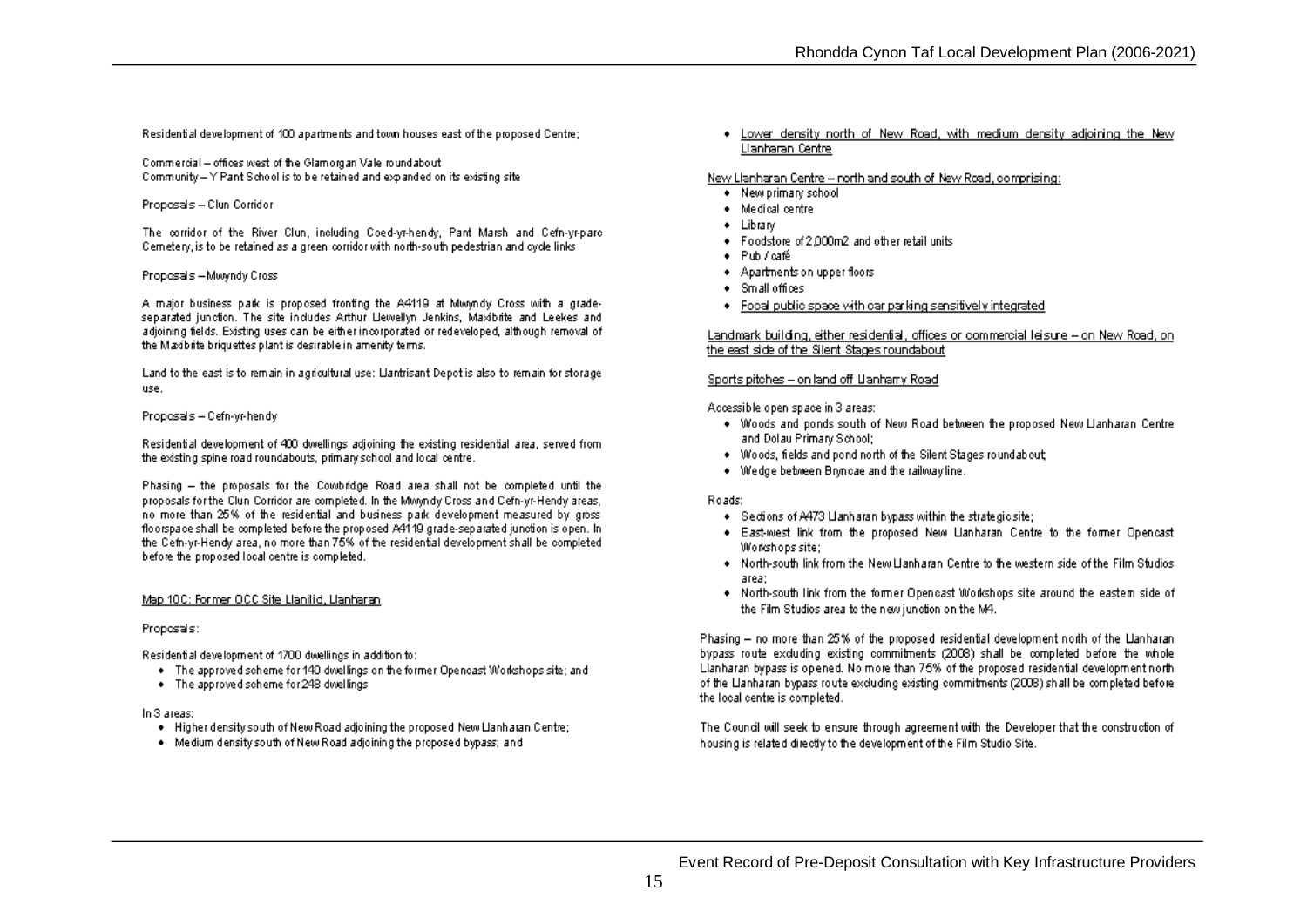### **5.0 ADDITIONAL SITES DRAFT DEPOSIT DRAFT LDP CONSULTATION**

5.1 On the  $9<sup>th</sup>$  January 2009 key consultation bodies were sent a letter requesting comments on the proposed extension and additional allocation of 5 sites designed to promote growth in the settlement of Tonyrefail. To facilitate the completion of the accompanying questionnaire site-specific maps and tabulated descriptions of each allocation were also sent to all consultation bodies.

### **Additional Sites Letter:**

|          |             | Please ask for:<br>Gofynnwch am: | Rebekah Stephens<br>01443 4951 95 |
|----------|-------------|----------------------------------|-----------------------------------|
| Our Ref: | Your Ref: I | Date:                            | 9ª January 2009                   |
| Ein avf  | Eich cyf.   | Dvddiad:                         |                                   |

Dear Sir/Madam

#### Rhondda Cynon Taf Local Development Plan: Land Allocations in Tonyrefail

Further to my letter of 25<sup>th</sup> August 2008. I am writing to request your observations on the proposed extension and additional allocation of 5 sites designed to promote growth in the settlement of Tonvrefail.

To facilitate the completion of the attached Draft Deposit Draft LDP Questionnaire. I have attached for your convenience a map of Tonyrefail illustrating the previously shown proposed allocations and 5 new proposed allocations, together with an accompanying table that identifies the site name, proposed allocation and anticipated number of residential dwellings.

To ensure that the Local Development Plan (LDP) accords with your development strategies and requirements over the next 15-years, it is essential that all questionnaires are completed for the newly proposed sites in Tonyrefail and returned to the Development Planning Team. Rhondda Cynon Taf County Borough Council, Level 5, Unit 3, Tv Pennant, Catherine Street, Pontypridd, CF37 2TB or e-mailed to LDP@ Rhondda-cynon-taff.gov.uk by 23rd January 2009.

Should you wish to discuss any aspect of this letter or would like any further information please do not hesitate to contact me on the above telephone number.

Yours sincerely,

I a davies

Sheila Davies Director of Development and Regeneration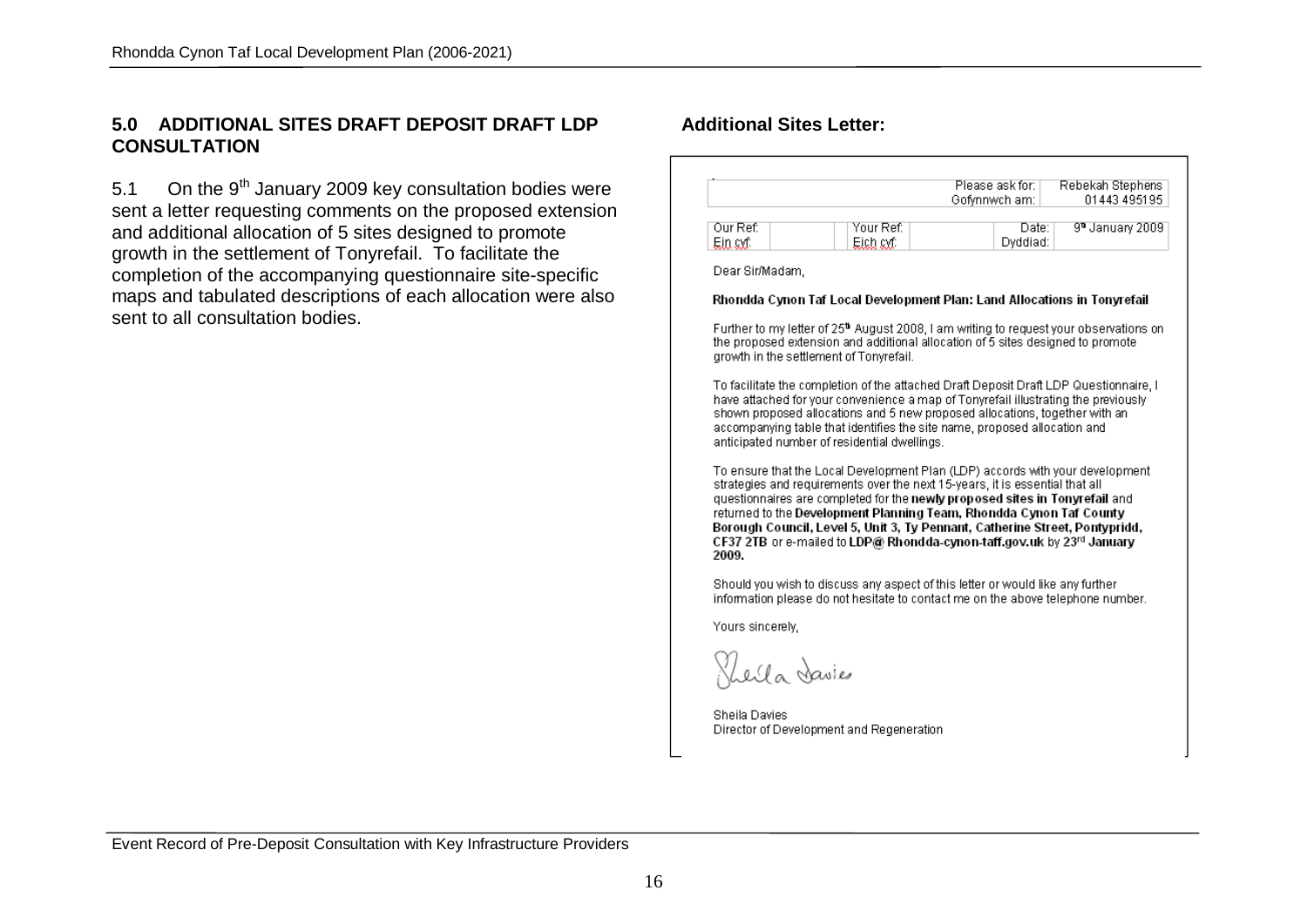# **Sites Description Table:**

| į+ | Previously Shown Allocations in Tonyrefail |                                        |                |                                                            |  |  |
|----|--------------------------------------------|----------------------------------------|----------------|------------------------------------------------------------|--|--|
|    | Reference                                  | Site Name                              | Allocation     | No. of Dwellings /<br>Hectare of<br><b>Employment Land</b> |  |  |
|    | А                                          | Trane Farm                             | Housing        | 700                                                        |  |  |
|    | в                                          | Collenna Farm                          | Housing        | 25                                                         |  |  |
|    | c                                          | <b>Site of Former</b><br>Hillside Club | Housing        | 40                                                         |  |  |
|    | D                                          | Land East of Mill<br>Street            | Retail/Housing | 100                                                        |  |  |

#### Newly Proposed Allocations in Tonyrefail

| Reference | Site Name                                                     | Allocation | No. <u>of</u> Dwellings /<br>Hectare of<br><b>Employment Land</b> |
|-----------|---------------------------------------------------------------|------------|-------------------------------------------------------------------|
| Е         | Trane Farm<br>(Extension)                                     | Housing    | 700                                                               |
| F         | Land east of<br>Hafod Wen and<br>north of<br>Concorde Drive   | Housing    | 100                                                               |
| G         | Land Part of<br>Tylcha Ganol<br>Farm, south of<br>Mill Street | Housing    | 85                                                                |
| н         | Land Rear of<br>Tylcha Wen<br>Terrace                         | Housing    | 165                                                               |
|           | Land at Gwern<br>Heulog, Coedely                              | Housing    | 150                                                               |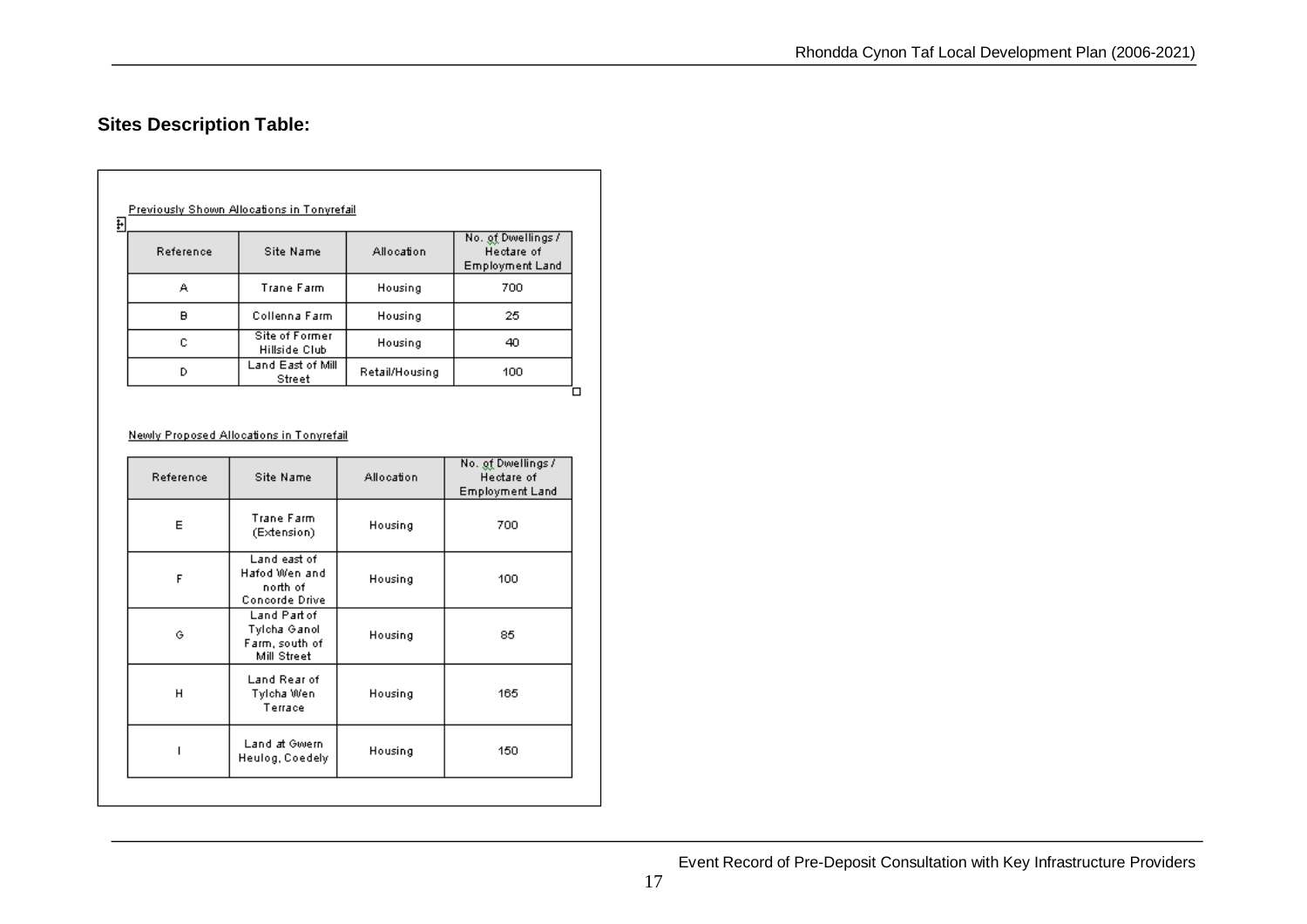### **6.0 RESULTS OF THE INITIAL DRAFT DEPOSIT DRAFT LDP CONSULTATION**

5.1 Of the 13 key consultation bodies that were consulted 8 responses were received. Below are their observations on proposed allocations.

### **1. Cadw**

Given the unprecedented number of requests from Local Planning Authorities (LPA's) across Wales on the Local Development Plan (LDP), Cadw were unable to offer comments on prospective sites at this stage in the LDP process.

However, Cadw were able to offer the Council digital datasets for assistance in the LDP process for:

- Scheduled Ancient Monuments;
- Registered Parks and Gardens of Special Historic Interest in Wales, and
- World Heritage Sites.

### **2. Welsh Assembly Government (WAG)**

Based on the proposals map WAG noted that none of the sites marked on the plans were cause for concern in terms of paragraph 2.8.1 'Conserving the best and most versatile agricultural land' of Planning Policy Wales (PPW).

### **3. Western Power Distribution (WPD)**

Due to unknown electrical requirements WPD are unable to provide a response on each allocation. However, based on housing figures provided by the Council, it is probable that WPD would be able to provide the infrastructure given that a number of sites have previously installed infrastructure for use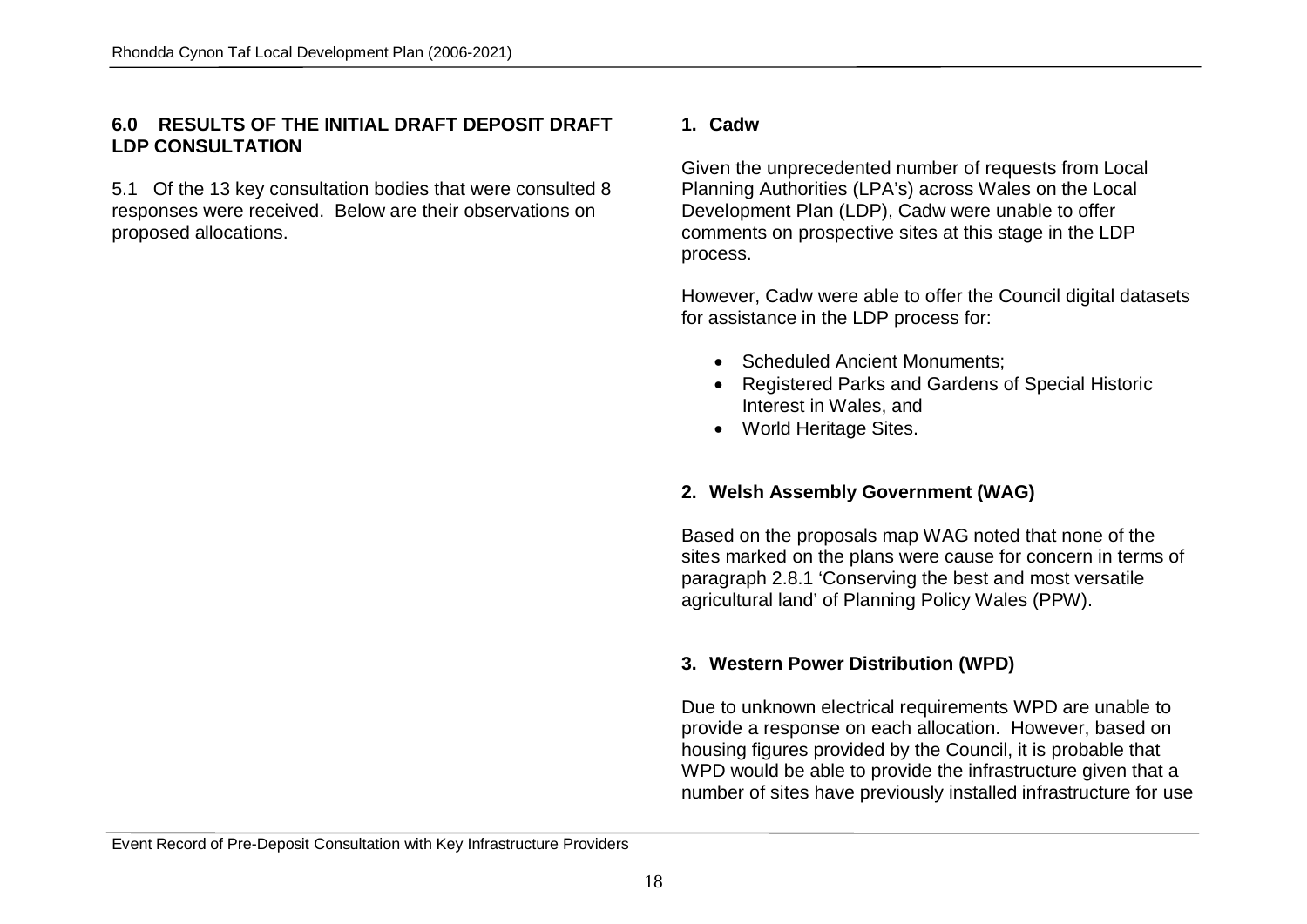in the collieries and associated past industries. The reinforcement of Western Power Distribution's (WPD) assets will also be required in some areas, along with diversions of its plant to facilitate proposed development.

On the Mwyndy/Talbot Green strategic site it is expected that a new grid substation and infrastructure could be required costing in excess of £5,000,000 (2003 price). Discussions are also ongoing between WPD and Scottish Power regarding the former OCG strategic site in Llanilid.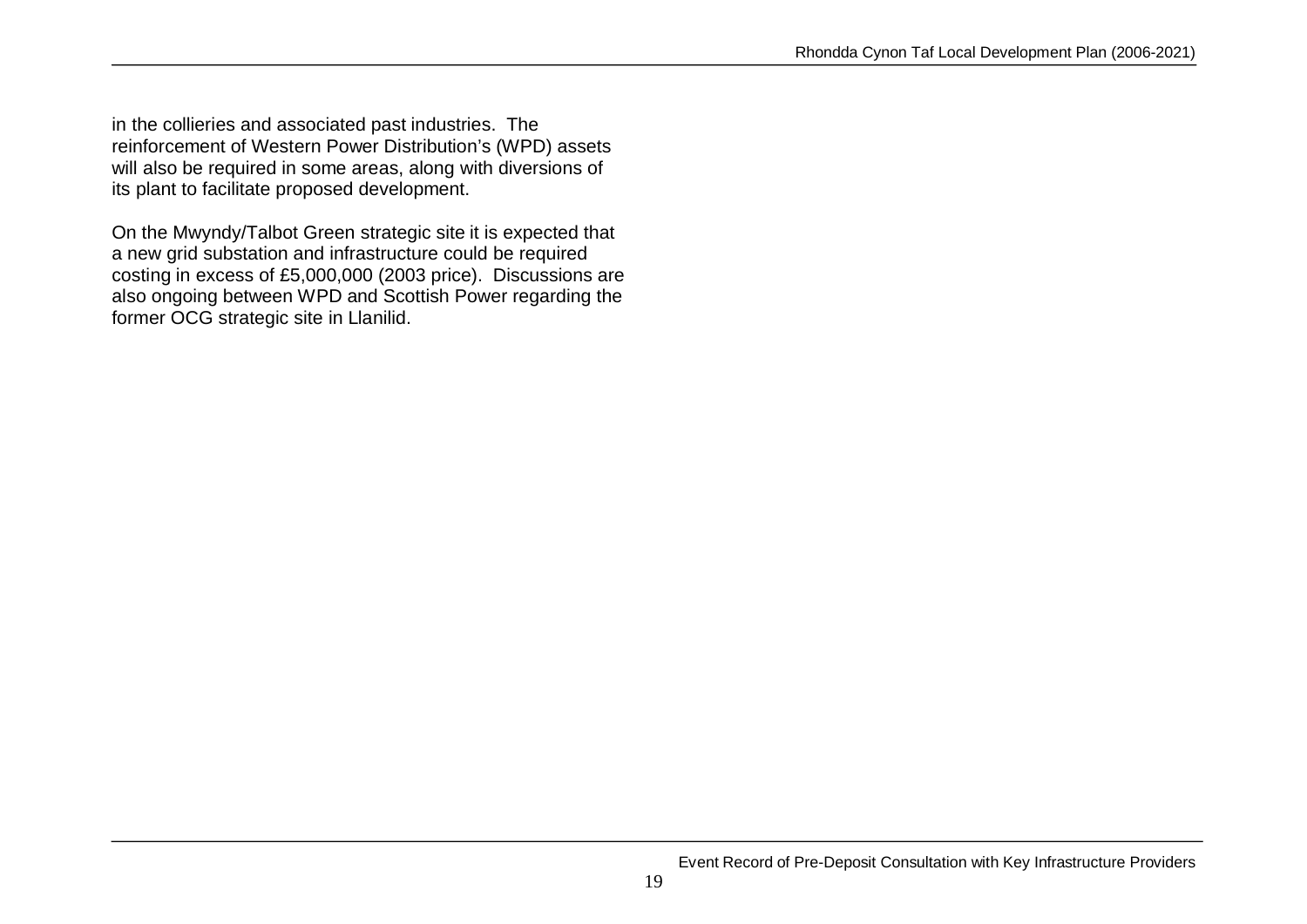# **4. Archaeology**

| <b>Map</b>     | <b>Ref</b>     | <b>Site Name</b>                                                    | <b>Allocation(s)</b>   | <b>Grid Ref</b> | No. of<br><b>New</b><br><b>Dwellings</b> | Archaeological<br><b>Restraint</b>                              | Archaeological<br><b>Recommendation</b>                                                                       |
|----------------|----------------|---------------------------------------------------------------------|------------------------|-----------------|------------------------------------------|-----------------------------------------------------------------|---------------------------------------------------------------------------------------------------------------|
| 1              | A              | <b>Strategic Site: Land</b>                                         | Employment /           | SN95340520      | 1000 (400                                | <b>Historic</b>                                                 | Archaeological desk-based                                                                                     |
|                |                | South of Hirwaun                                                    | Housing                |                 | within plan<br>period)                   | agricultural<br>landscape<br>overlain by<br>industrial activity | assessment plus possible<br>evaluation on specific sites<br>prior to determination of<br>planning application |
|                |                |                                                                     |                        |                 |                                          |                                                                 |                                                                                                               |
|                | B              | Land South of<br>Rhigos Road,<br>Hirwaun                            | Housing                | SN95220549      | 15                                       | None                                                            | OK                                                                                                            |
|                |                |                                                                     |                        |                 |                                          |                                                                 |                                                                                                               |
|                | C              | Land East of<br>Trenant, Penywaun                                   | Housing                | SN96710500      | 100                                      | <b>None</b>                                                     | OK                                                                                                            |
|                |                |                                                                     |                        |                 |                                          |                                                                 |                                                                                                               |
|                | D              | North of Fifth<br>Avenue, Hirwaun<br><b>Industrial Estate</b>       | Employment<br>(B2, B8) | SN93400673      |                                          | <b>None</b>                                                     | OK                                                                                                            |
|                |                |                                                                     |                        |                 |                                          |                                                                 |                                                                                                               |
| $\overline{2}$ | $\overline{A}$ | Land South of<br>Llwydcoed<br><b>Community Centre,</b><br>Llwydcoed | Housing                | SN99360580      | 15                                       | <b>Historic Quarry</b>                                          | OK                                                                                                            |
|                |                |                                                                     |                        |                 |                                          |                                                                 |                                                                                                               |
|                | B              | Land rear of<br>Birchwood,<br>Llwydcoed                             | Housing                | SN99140460      | 25                                       | Early industrial<br>Housing                                     | May need some<br>archaeological work during<br>development                                                    |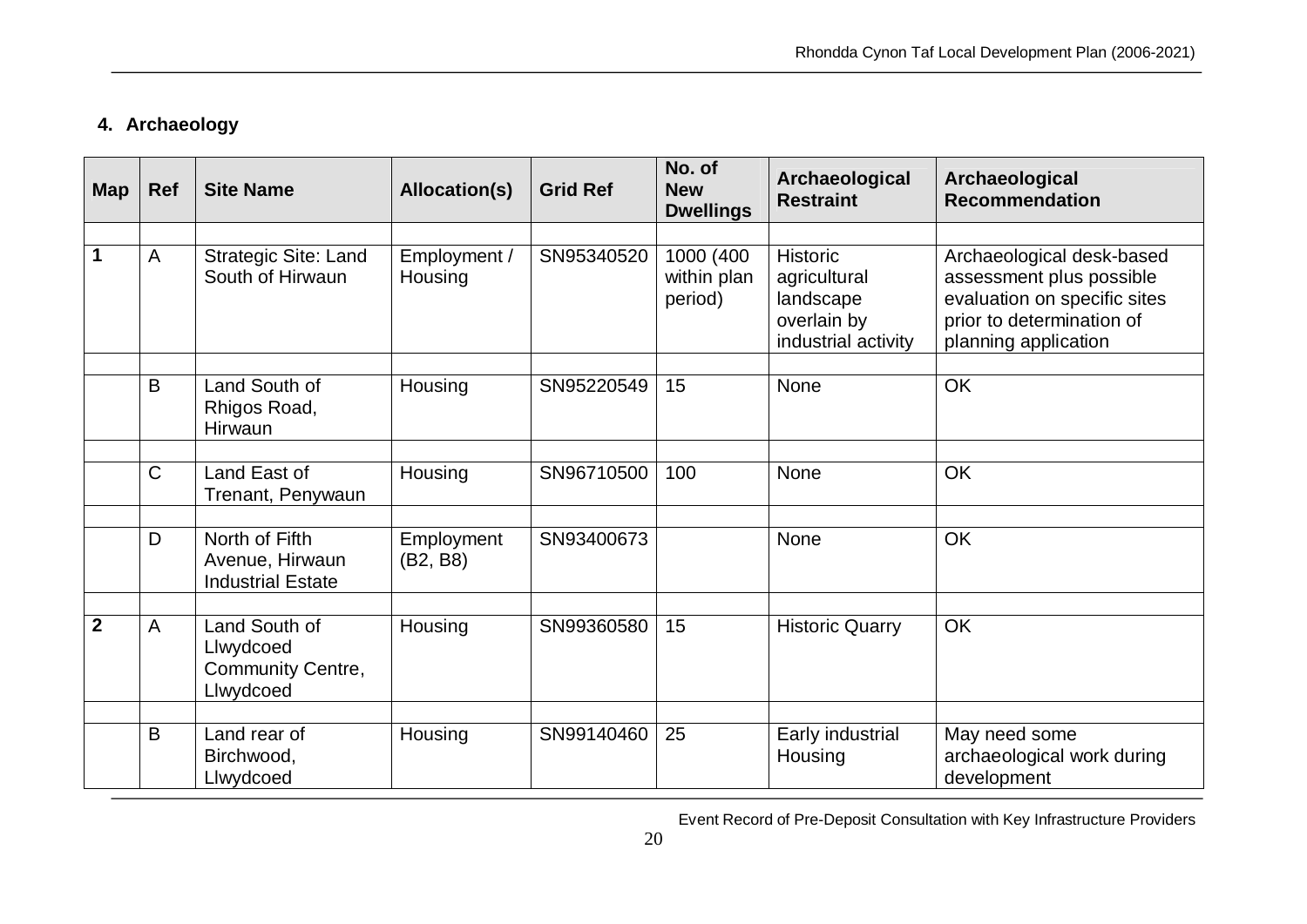| <b>Map</b> | <b>Ref</b>   | <b>Site Name</b>                               | <b>Allocation(s)</b>                 | <b>Grid Ref</b> | No. of<br><b>New</b><br><b>Dwellings</b> | Archaeological<br><b>Restraint</b>                                                                                                                                         | Archaeological<br><b>Recommendation</b>                                                                                                                                                                                              |
|------------|--------------|------------------------------------------------|--------------------------------------|-----------------|------------------------------------------|----------------------------------------------------------------------------------------------------------------------------------------------------------------------------|--------------------------------------------------------------------------------------------------------------------------------------------------------------------------------------------------------------------------------------|
|            | $\mathsf{C}$ | <b>Brickworks and Dairy</b><br>site, Llwydcoed | Housing                              | SN99270442      | 150                                      | <b>Significant</b><br><b>Restraint</b><br>Llwydcoed<br>Ironworks                                                                                                           | Archaeological desk-based<br>assessment plus possible<br>evaluation on specific sites<br>required prior to determination<br>of planning application.<br>Archaeological remains may<br>remove some areas of site<br>from development  |
|            | D            | Tegfan Farm,<br>Trecynon                       | Housing                              | SN99010407      | 140                                      | <b>Historic Quarry</b>                                                                                                                                                     | OK                                                                                                                                                                                                                                   |
|            | E            | Land at Nant Y<br>Wenallt, Abernant            | Housing                              | SO0114035<br>9  | 150                                      | <b>Fairly Significant</b><br><b>Restraint</b><br>Hinterland to<br>Abernant<br>Ironworks.<br>including railway<br>sidings furnace<br>pond and<br>associated water<br>system | Archaeological desk-based<br>assessment plus possible<br>evaluation on specific sites<br>required prior to determination<br>of planning application.<br>Archaeological remains may<br>remove some areas of site<br>from development. |
|            | F            | <b>Strategic Site:</b><br>Robertstown          | Housing /<br>Employment /<br>Leisure | SO0056032<br>1  | 600                                      | <b>Abernant House</b><br>and park                                                                                                                                          | Archaeological desk-based<br>assessment plus building<br>recording prior to<br>determination of planning<br>application                                                                                                              |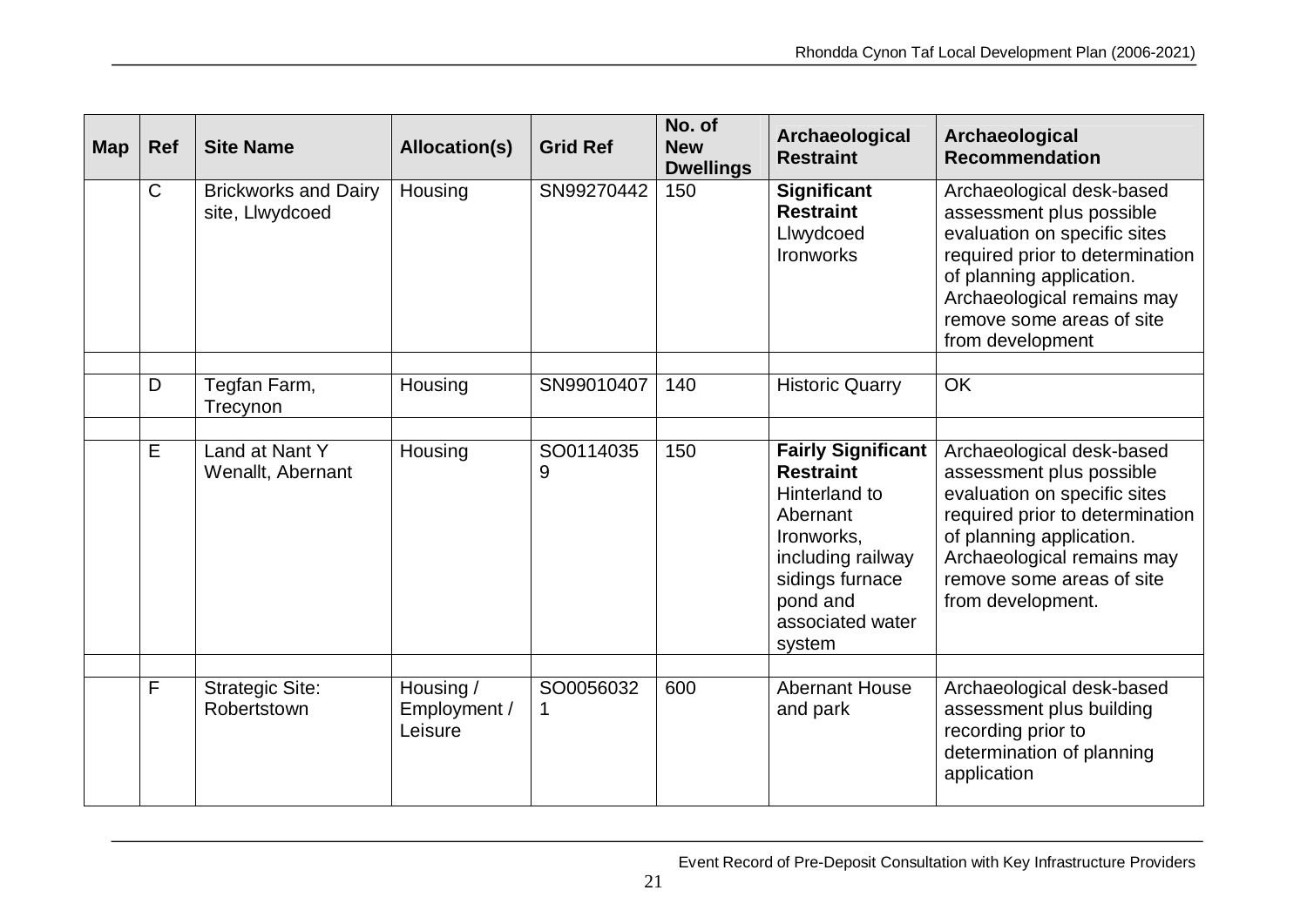| <b>Map</b> | <b>Ref</b> | <b>Site Name</b>                                                                   | Allocation(s)                          | <b>Grid Ref</b> | No. of<br><b>New</b><br><b>Dwellings</b> | Archaeological<br><b>Restraint</b>                                                                                                                                                  | Archaeological<br><b>Recommendation</b>                                                                                                                                                                                                                                          |
|------------|------------|------------------------------------------------------------------------------------|----------------------------------------|-----------------|------------------------------------------|-------------------------------------------------------------------------------------------------------------------------------------------------------------------------------------|----------------------------------------------------------------------------------------------------------------------------------------------------------------------------------------------------------------------------------------------------------------------------------|
|            | G          | Former Mayhew<br>Chicken Factory,<br>Trecynon                                      | Employment<br>(B1, B2, B8)             | SN99290415      |                                          | None                                                                                                                                                                                | OK                                                                                                                                                                                                                                                                               |
| 3          | A          | <b>Strategic Site:</b><br><b>Former Fernhill</b><br>Colliery Site,<br>Blaenrhondda | Housing /<br>Informal Open<br>Space    | SS92929995      | 400                                      | <b>Fairly Significant</b><br><b>Restraint Fernhill</b><br>Colliery and<br>inside Registered<br>Landscape of<br><b>Special Historic</b><br>Importance                                | Archaeological desk-based<br>assessment plus Assessment<br>of the Significance of the<br>Impact of Development on<br>Historic Landscape required<br>prior to determination of<br>planning application                                                                            |
|            | B          | <b>Strategic Site:</b><br><b>Former Maerdy</b><br><b>Colliery Site</b>             | Employment /<br>Informal<br>Open space |                 |                                          | <b>Significant</b><br><b>Restraint Maerdy</b><br>Colliery and inside<br>Registered<br>Landscape of<br><b>Special Historic</b><br>Importance.<br>Impact on setting<br>of Castell Nos | Archaeological desk-based<br>assessment plus Assessment<br>of the Significance of the<br>Impact of Development on<br>Historic Landscape and<br>assessment of impact on<br>setting of scheduled ancient<br>monument required prior to<br>determination of planning<br>application |
|            | C          | Old hospital site and<br>playground,<br><b>Treherbert</b>                          | Housing                                | SS93879864      | 50                                       | <b>None</b>                                                                                                                                                                         | OK                                                                                                                                                                                                                                                                               |

Event Record of Pre-Deposit Consultation with Key Infrastructure Providers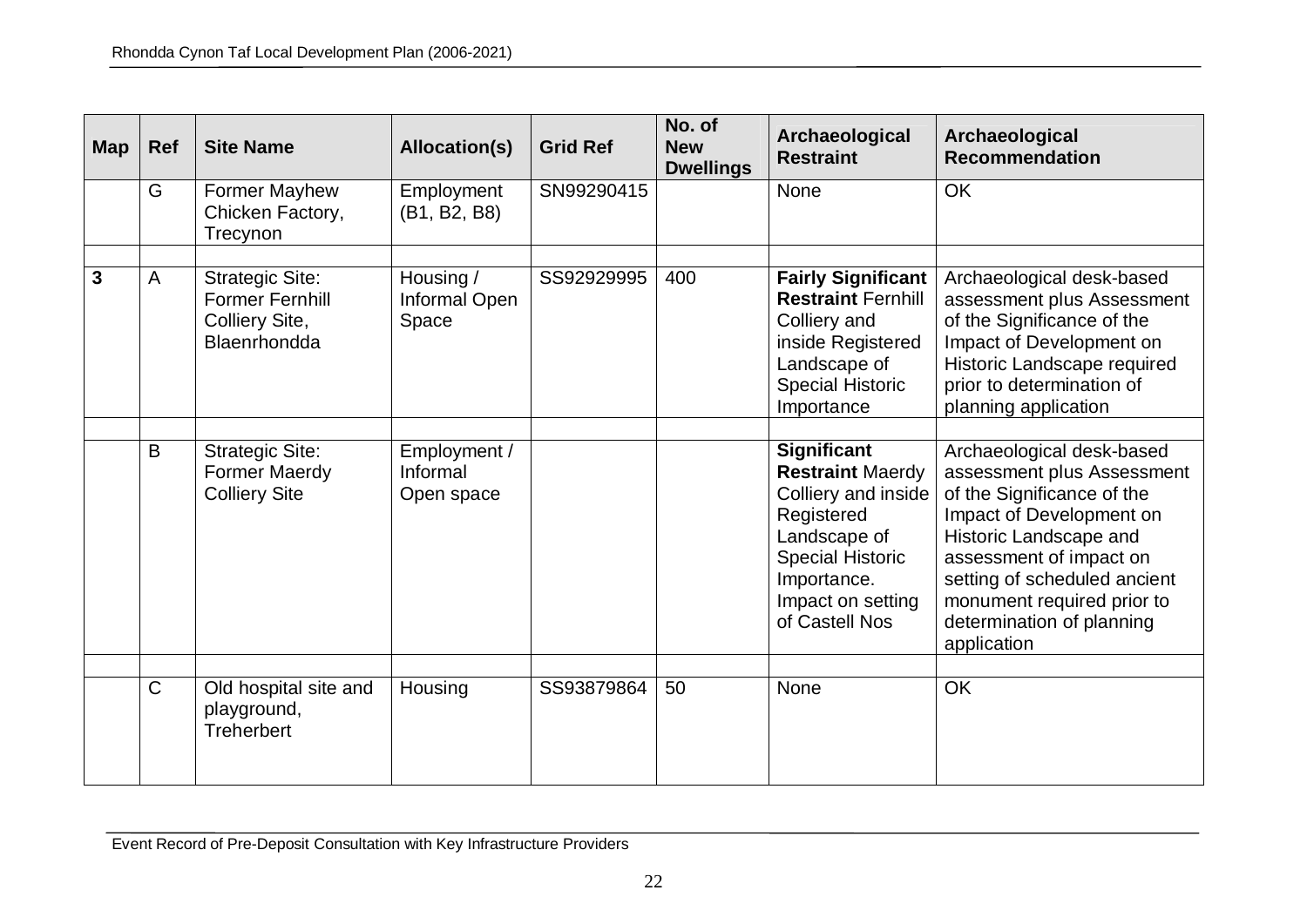| <b>Map</b> | <b>Ref</b> | <b>Site Name</b>                                                           | <b>Allocation(s)</b>                                            | <b>Grid Ref</b>             | No. of<br><b>New</b><br><b>Dwellings</b> | Archaeological<br><b>Restraint</b>  | Archaeological<br><b>Recommendation</b>                    |
|------------|------------|----------------------------------------------------------------------------|-----------------------------------------------------------------|-----------------------------|------------------------------------------|-------------------------------------|------------------------------------------------------------|
|            |            |                                                                            |                                                                 |                             |                                          |                                     |                                                            |
| 4          | A          | Remainder of<br>Ynyscynon Farm,<br>Cwmbach                                 | Housing                                                         | SO01860228                  | 100                                      | None                                | OK                                                         |
|            |            |                                                                            |                                                                 |                             |                                          |                                     |                                                            |
|            | B          | Land bordered by<br>Cefnpennar Road,<br>Cwmbach                            | Housing                                                         | SO0264018<br>6              | 40                                       | <b>None</b>                         | <b>OK</b>                                                  |
|            |            |                                                                            |                                                                 |                             |                                          |                                     |                                                            |
|            | C          | Dyffryn Row,<br>Cwmbach                                                    | Housing                                                         | SO0267009<br>$\overline{5}$ | 25                                       | Early Industrial<br>workers housing | May need some<br>archaeological work during<br>development |
|            |            |                                                                            |                                                                 |                             |                                          |                                     |                                                            |
|            | D          | <b>Strategic Site:</b><br><b>Former Phurnacite</b><br>Plant Site, Aberaman | Informal Open<br>space /<br>Housing /<br>Employment<br>(B1, B2) | SO0285000<br>6              | 500                                      | <b>None</b>                         | OK                                                         |
|            |            |                                                                            |                                                                 |                             |                                          |                                     |                                                            |
|            | E          | Land to the end of<br>Godreaman,<br>Godreaman                              | Housing                                                         | SO0124003<br>6              | 120                                      | <b>None</b>                         | OK                                                         |
|            |            |                                                                            |                                                                 |                             |                                          |                                     |                                                            |
|            | F          | <b>Gwernifor Grounds,</b><br>Mountain Ash                                  | Housing                                                         | ST04870874                  | 15                                       | None                                | OK                                                         |
|            |            |                                                                            |                                                                 |                             |                                          |                                     |                                                            |
|            | G          | Mountain Ash:<br><b>Oxford Street</b>                                      | Retail                                                          | ST04809905                  |                                          | <b>None</b>                         | OK                                                         |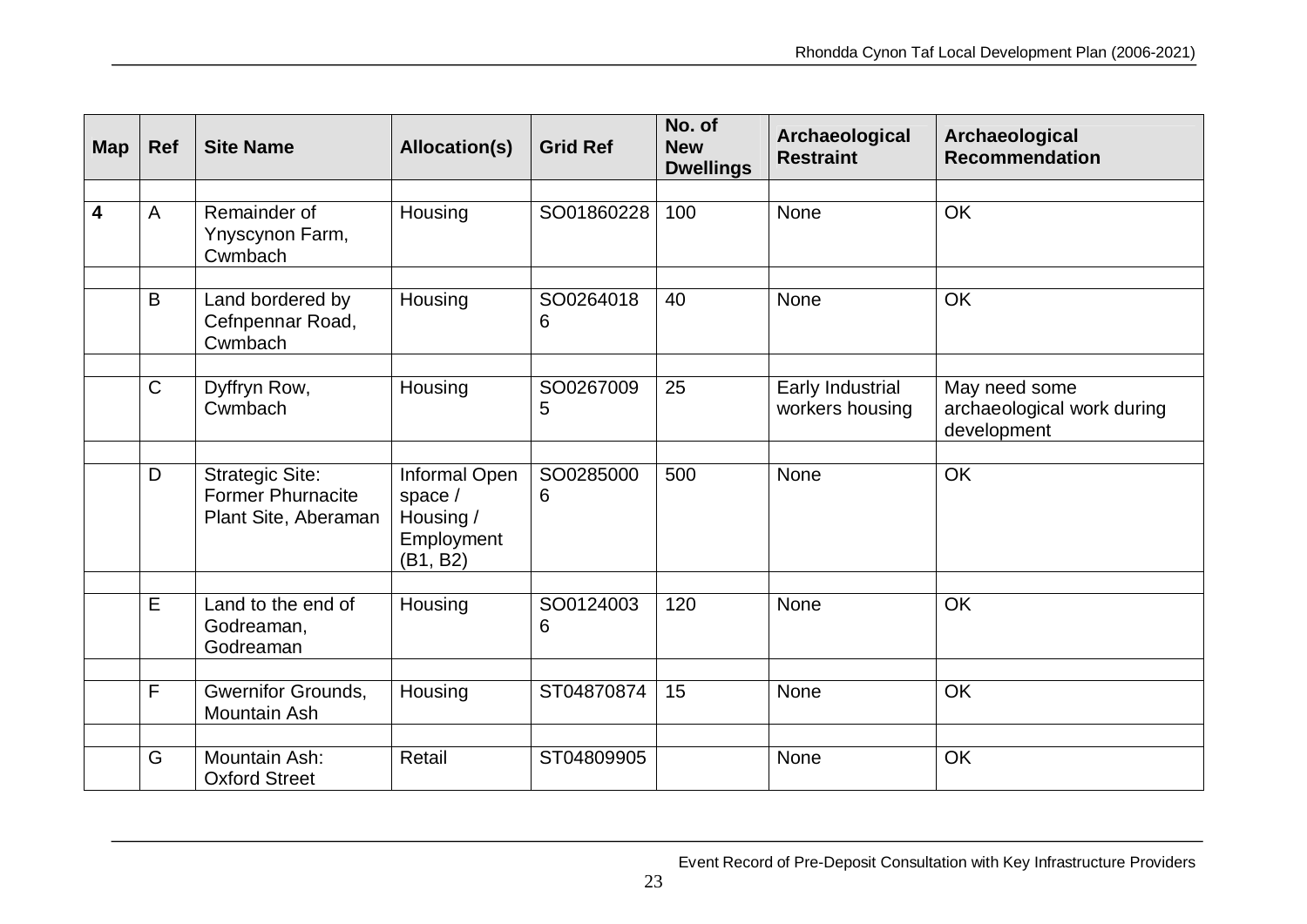| <b>Map</b>      | <b>Ref</b>     | <b>Site Name</b>                                 | Allocation(s)              | <b>Grid Ref</b> | No. of<br><b>New</b><br><b>Dwellings</b> | Archaeological<br><b>Restraint</b>              | Archaeological<br><b>Recommendation</b> |
|-----------------|----------------|--------------------------------------------------|----------------------------|-----------------|------------------------------------------|-------------------------------------------------|-----------------------------------------|
| 5               | A              | Site at the end of<br>Mace Lane, Treorchy        | Housing                    | SS95029764      | 40                                       | None                                            | OK                                      |
|                 | B              | Site off Cemetery<br>Road, Treorchy              | Employment<br>(B1, B2)     | SS95669757      |                                          | Old Coal Level<br>and tramway                   | <b>OK</b>                               |
|                 | $\overline{C}$ | Cae Mawr Industrial<br>Estate, Treorchy          | Employment<br>(B1, B2)     | SS96309631      |                                          | None                                            | OK                                      |
|                 | D              | Highfield Industrial<br>Estate, Maerdy           | Employment<br>(B1, B2, B8) | SS98689757      |                                          | <b>None</b>                                     | OK                                      |
|                 | E              | Land rear of<br>Gwerllwyn Terrace,<br>Tylorstown | Housing                    | ST00729587      | 30                                       | None                                            | OK                                      |
|                 | F              | Hospital Site,<br>Llwynypia                      | Housing                    | ST00019417      | 190                                      | <b>None</b>                                     | <b>OK</b>                               |
| $6\phantom{1}6$ | A              | Site off Fenwick<br>Street, Pontygwaith          | Housing                    | ST01289360      | 40                                       | <b>None</b>                                     | OK                                      |
|                 | B              | Land at Park Street,<br>Clydach Vale             | Housing                    | SS97909290      | 30                                       | Area was crossed<br>by tramway (now<br>removed) | OK                                      |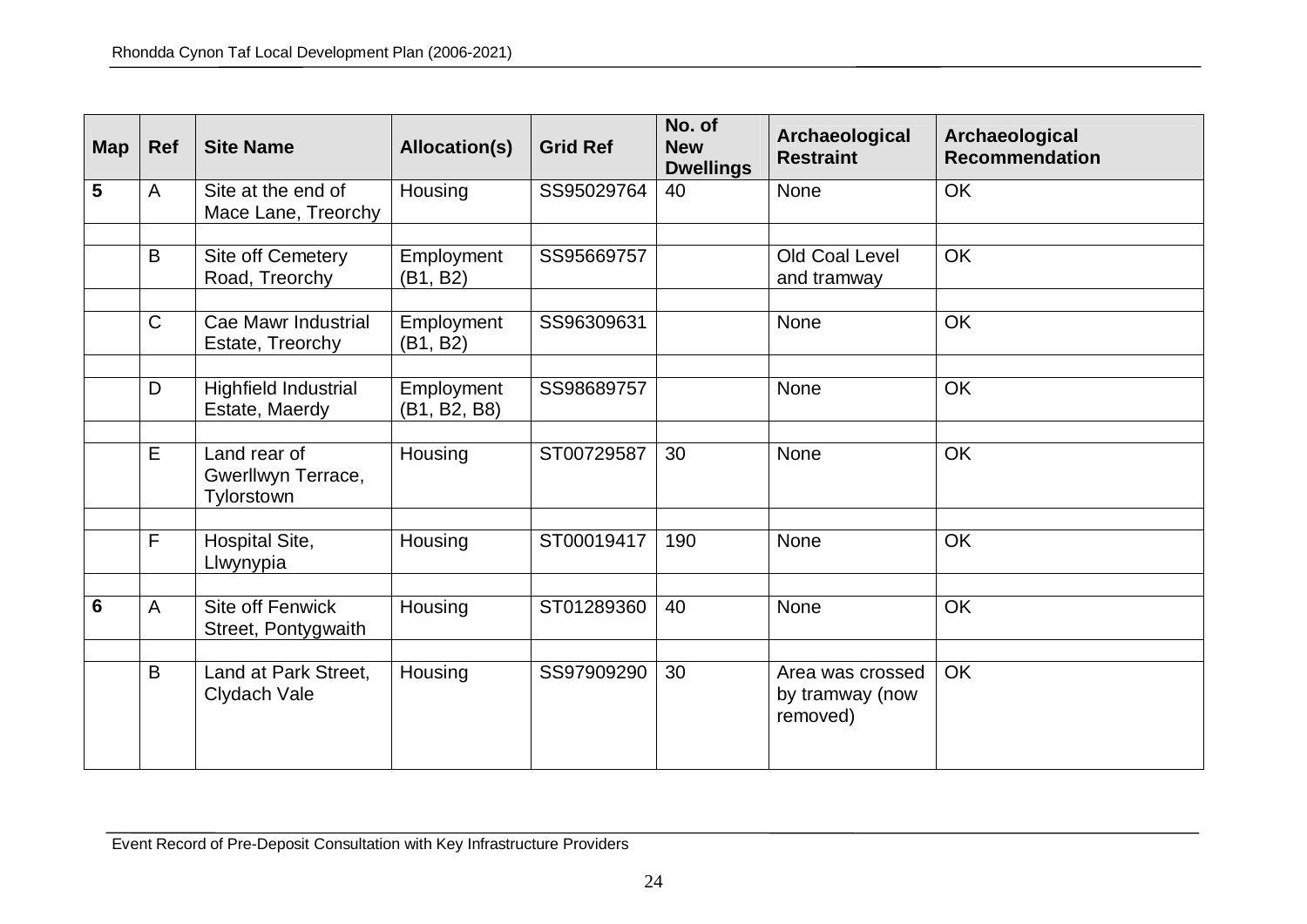| <b>Map</b> | <b>Ref</b>   | <b>Site Name</b>                                      | <b>Allocation(s)</b> | <b>Grid Ref</b> | No. of<br><b>New</b><br><b>Dwellings</b> | Archaeological<br><b>Restraint</b>                                                                                                   | Archaeological<br><b>Recommendation</b>                                                                                            |
|------------|--------------|-------------------------------------------------------|----------------------|-----------------|------------------------------------------|--------------------------------------------------------------------------------------------------------------------------------------|------------------------------------------------------------------------------------------------------------------------------------|
|            | $\mathsf{C}$ | <b>Land at Dinas</b><br>Road/Graig Ddu<br>Road, Porth | Housing              | ST01099161      | 25                                       | <b>Industrial workers</b><br>housing                                                                                                 | May need some<br>archaeological work during<br>development                                                                         |
|            |              |                                                       |                      |                 |                                          |                                                                                                                                      |                                                                                                                                    |
|            | D            | Land at Catherine<br>Terrace, Cymmer                  | Housing              | ST02409087      | 15                                       | None                                                                                                                                 | Ok                                                                                                                                 |
|            |              |                                                       |                      |                 |                                          |                                                                                                                                      |                                                                                                                                    |
| 7          | A            | Cefn Lane, Glyncoch                                   | Housing              | ST07319253      | 30                                       | None                                                                                                                                 | OK                                                                                                                                 |
|            | B            | Pontypridd: Brown<br>Lennox                           | Retail               | ST07909003      |                                          | Site of the<br>Newbridge Chain<br>and Anchor<br>Works. Some<br>Remains my<br>survive                                                 | Archaeological desk-based<br>assessment plus possible<br>evaluation required prior to<br>determination of planning<br>application. |
|            |              |                                                       |                      |                 |                                          |                                                                                                                                      |                                                                                                                                    |
| 8          | A            | Trane Farm,<br>Tonyrefail                             | Housing              | DT00108845      | 700                                      | <b>Fairly Significant</b><br><b>Restraint Tran</b><br>Farm is possibly a<br>late medieval or<br>early post<br>medieval<br>settlement | Archaeological desk-based<br>assessment plus possible<br>evaluation required prior to<br>determination of planning<br>application. |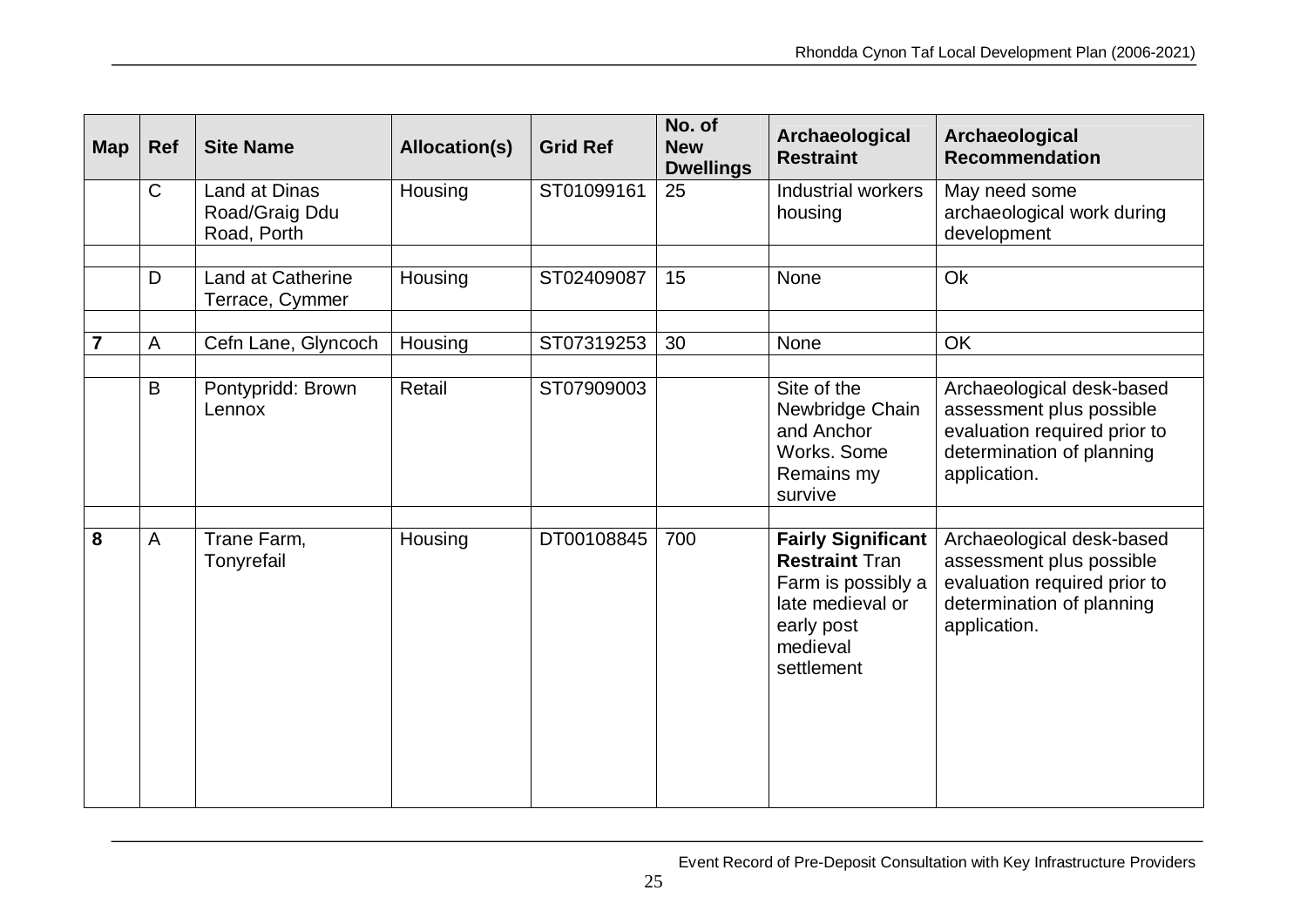| <b>Map</b> | Ref          | <b>Site Name</b>                                                                | Allocation(s)          | <b>Grid Ref</b> | No. of<br><b>New</b><br><b>Dwellings</b> | Archaeological<br><b>Restraint</b>                                                                                                                 | Archaeological<br><b>Recommendation</b>                                                                                            |
|------------|--------------|---------------------------------------------------------------------------------|------------------------|-----------------|------------------------------------------|----------------------------------------------------------------------------------------------------------------------------------------------------|------------------------------------------------------------------------------------------------------------------------------------|
|            | $\mathsf{C}$ | Land off Bryngolau,<br>Tonyrefail                                               | Housing                | ST00550828      | 50                                       | <b>Fairly Significant</b><br><b>Restraint Caer-</b><br>gwerlas-Isaf Farm<br>is possibly a late<br>medieval or early<br>post medieval<br>settlement | Archaeological desk-based<br>assessment plus possible<br>evaluation required prior to<br>determination of planning<br>application. |
|            | D            | Site of the former<br>Hillside Club,<br>Tonyrefail                              | Housing                | ST01608882      | 40                                       | <b>Fairly Significant</b><br><b>Restraint Site of</b><br>Ty-Llwyd possibly<br>a late medieval or<br>early post<br>medieval<br>settlement           | Archaeological evaluation<br>may be required prior to<br>determination of planning<br>application.                                 |
|            | E            | Coed Ely                                                                        | Employment<br>(B1, B2) | ST01688870      |                                          | Coed Ely Colliery<br>(cleared)                                                                                                                     | OK                                                                                                                                 |
|            | $\mathsf{F}$ | Land to the East of<br>Mill Street / Land<br>East of Mill Street,<br>Tonyrefail | Retail /<br>Housing    | ST01308783      |                                          | None                                                                                                                                               | <b>OK</b>                                                                                                                          |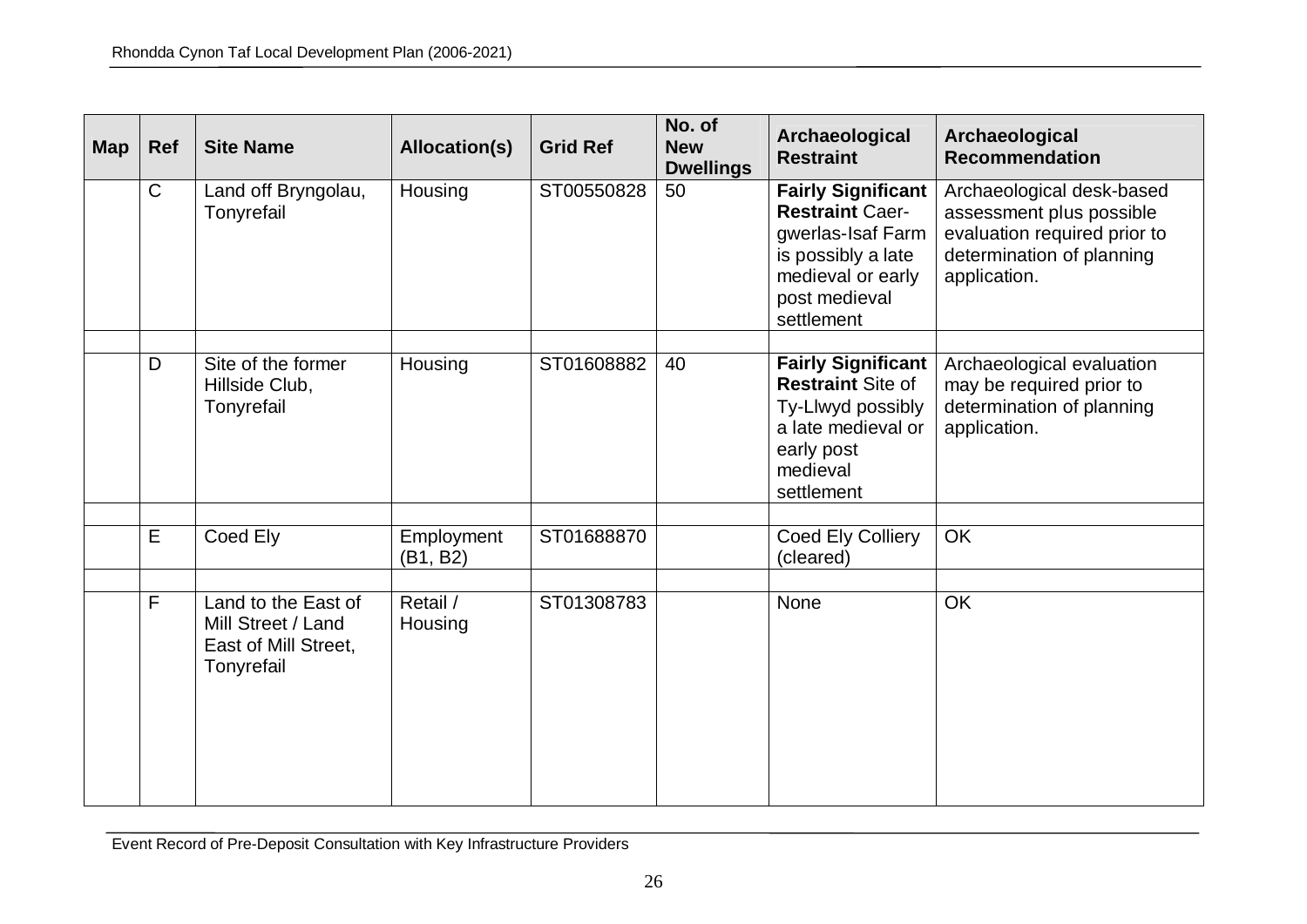| <b>Map</b> | <b>Ref</b>   | <b>Site Name</b>                                                     | <b>Allocation(s)</b>                                            | <b>Grid Ref</b> | No. of<br><b>New</b><br><b>Dwellings</b> | Archaeological<br><b>Restraint</b> | Archaeological<br><b>Recommendation</b> |
|------------|--------------|----------------------------------------------------------------------|-----------------------------------------------------------------|-----------------|------------------------------------------|------------------------------------|-----------------------------------------|
| 9          | $\mathsf{A}$ | Gelliwion<br>Reclamation,<br>Pontypridd                              | Housing                                                         | ST06478955      | 40                                       | None                               | OK                                      |
|            | B            | Glyntaff Farm,<br>Rhydyfelin                                         | Housing                                                         | ST09300893      | 80                                       | None                               | <b>OK</b>                               |
|            | $\mathsf{C}$ | Gellihirion South,<br>Rhydyfelin                                     | Employment<br>(B2, B8)                                          | ST10568767      |                                          | None                               | OK                                      |
|            | D            | Land South of The<br>Ridings                                         | Housing                                                         | ST09108570      | 500                                      | None                               | OK                                      |
|            | E            | <b>Strategic Site:</b><br><b>Former Cwm Colliery</b><br>Site, Beddau | Informal Open<br>space /<br>Housing /<br>Employment<br>(B1, B2) | ST06598604      | 800                                      | <b>Coke Works</b>                  | Need to preserve listed<br>structures   |
|            | F            | The Link Site<br>(Meadow Farm),<br><b>Church Village</b>             | Housing                                                         | ST07498592      | 160                                      | None                               | <b>OK</b>                               |
|            | G            | <b>WPD Depot, Station</b><br>Road, Church Village                    | Housing                                                         | ST08758548      | 100                                      | <b>None</b>                        | <b>OK</b>                               |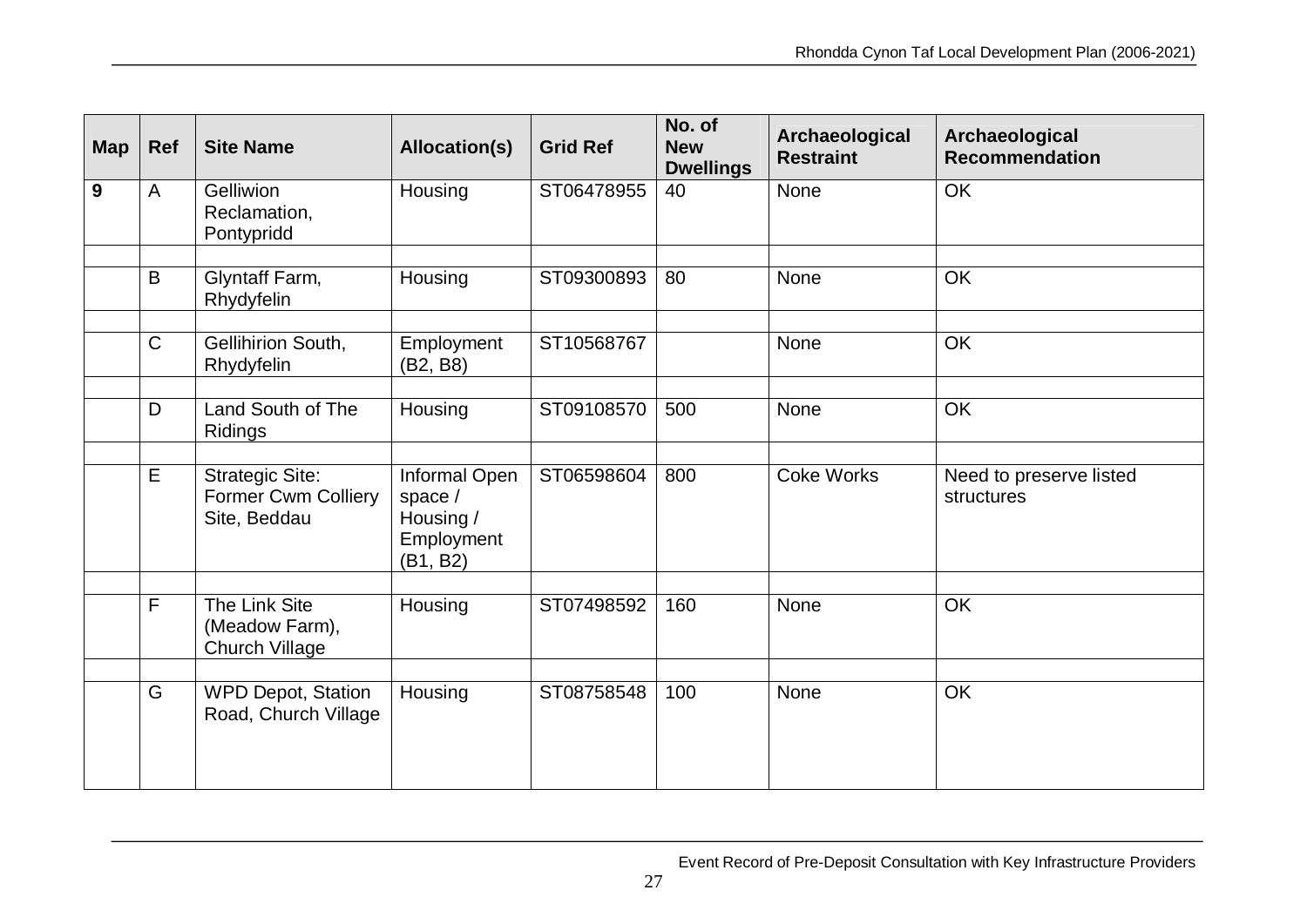| <b>Map</b> | Ref            | <b>Site Name</b>                                                  | <b>Allocation(s)</b>                                             | <b>Grid Ref</b> | No. of<br><b>New</b><br><b>Dwellings</b> | Archaeological<br><b>Restraint</b>                                                                                    | Archaeological<br><b>Recommendation</b>                                                                                                    |
|------------|----------------|-------------------------------------------------------------------|------------------------------------------------------------------|-----------------|------------------------------------------|-----------------------------------------------------------------------------------------------------------------------|--------------------------------------------------------------------------------------------------------------------------------------------|
| 10         | $\overline{A}$ | <b>Land at Dolau East</b><br>of primary school,<br>Llanharan      | Housing                                                          | SS98748237      |                                          | None                                                                                                                  | OK                                                                                                                                         |
|            | B              | Land South of<br>Brynna Road, Brynna                              | Housing                                                          | SS99368327      | 200                                      | None                                                                                                                  | OK                                                                                                                                         |
|            | $\mathsf{C}$   | <b>Strategic Site:</b><br>Llanilid                                | Informal Open<br>space /<br>Housing /<br>Employment /<br>Leisure | 298618208       | 1700                                     | Environmental<br><b>Statement has</b><br>identified small<br>areas of<br>archaeological<br>interest                   | Sufficient information in<br><b>Environmental Statement if</b><br>required works on<br>archaeological sites can be<br>secured by condition |
|            | D              | West of Llechau,<br>Llanharry                                     | Housing                                                          | ST01358061      | 150                                      | <b>Fairly Significant</b><br><b>Restraint</b><br>Western part is<br>the site of<br><b>Llanharry Iron</b><br>Ore Works | Archaeological evaluation<br>may be required prior to<br>determination of planning<br>application.                                         |
| 11         | A              | Land South of<br><b>Llantrisant Business</b><br>Park, Llantrisant | Employment<br>(B1, B2, B8)                                       | ST04028437      |                                          | None                                                                                                                  | <b>OK</b>                                                                                                                                  |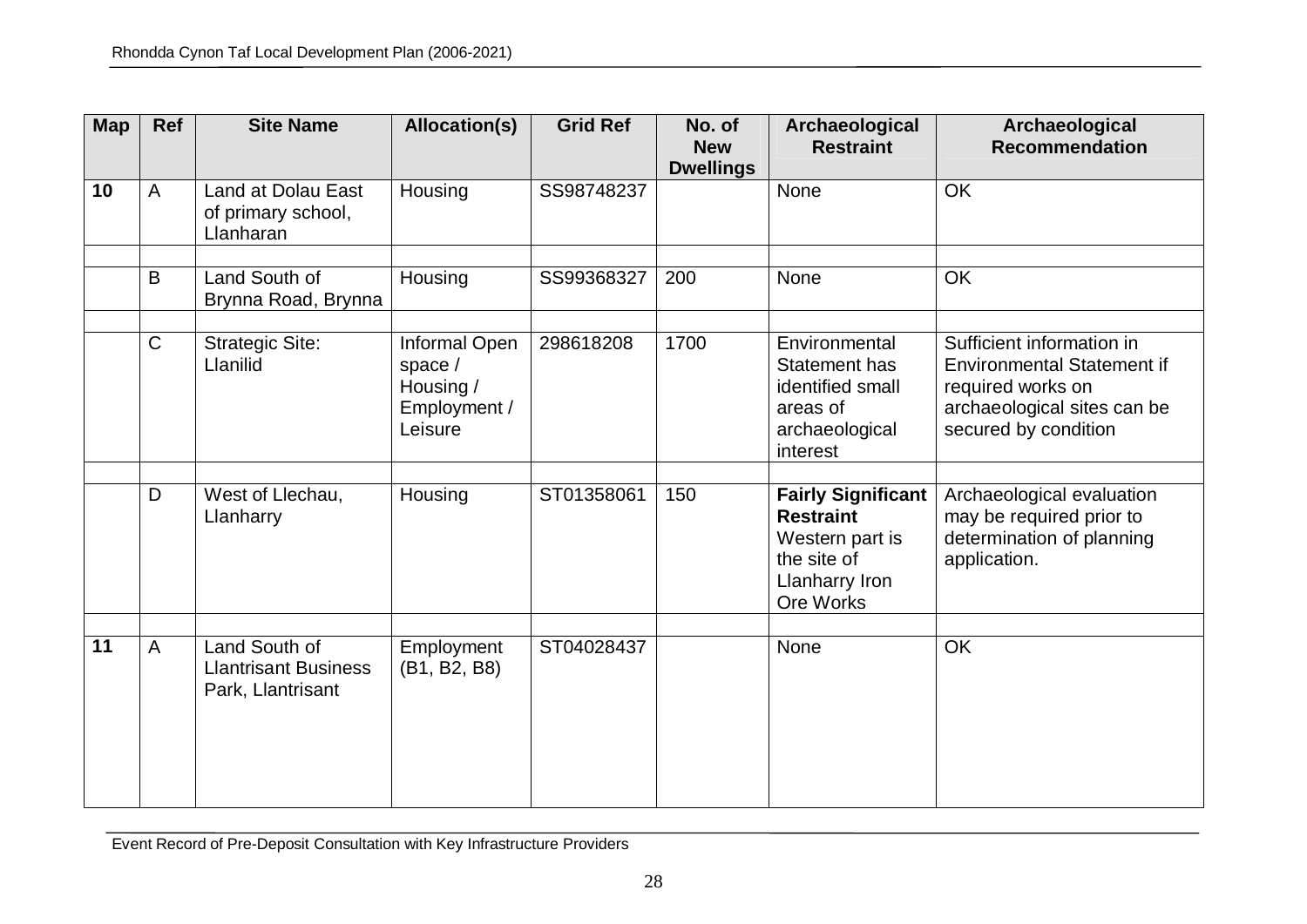| <b>Map</b> | <b>Ref</b>   | <b>Site Name</b>                                 | Allocation(s)                       | <b>Grid Ref</b> | No. of<br><b>New</b><br><b>Dwellings</b> | Archaeological<br><b>Restraint</b>                                                                   | Archaeological<br><b>Recommendation</b>                                                                                                                                                                                             |
|------------|--------------|--------------------------------------------------|-------------------------------------|-----------------|------------------------------------------|------------------------------------------------------------------------------------------------------|-------------------------------------------------------------------------------------------------------------------------------------------------------------------------------------------------------------------------------------|
|            | B            | Land South of<br><b>Brynteg Court,</b><br>Beddau | Housing                             | ST06408397      | 150                                      | <b>None</b>                                                                                          | OK                                                                                                                                                                                                                                  |
|            |              |                                                  |                                     |                 |                                          |                                                                                                      |                                                                                                                                                                                                                                     |
|            | $\mathsf{C}$ | Penygawsi,<br>Llantrisant                        | Housing                             | ST04938262      | 40                                       | <b>None</b>                                                                                          | OK                                                                                                                                                                                                                                  |
|            |              |                                                  |                                     |                 |                                          |                                                                                                      |                                                                                                                                                                                                                                     |
|            | D            | <b>Strategic Site:</b><br>Mwyndy                 | Retail /<br>Housing /<br>Employment |                 | 500                                      | <b>Fairly Significant</b><br><b>Restraint Bronze</b><br>Age and Roman<br>sites identified in<br>area | Archaeological desk-based<br>assessment plus possible<br>evaluation on specific sites<br>required prior to determination<br>of planning application.<br>Archaeological remains may<br>remove some areas of site<br>from development |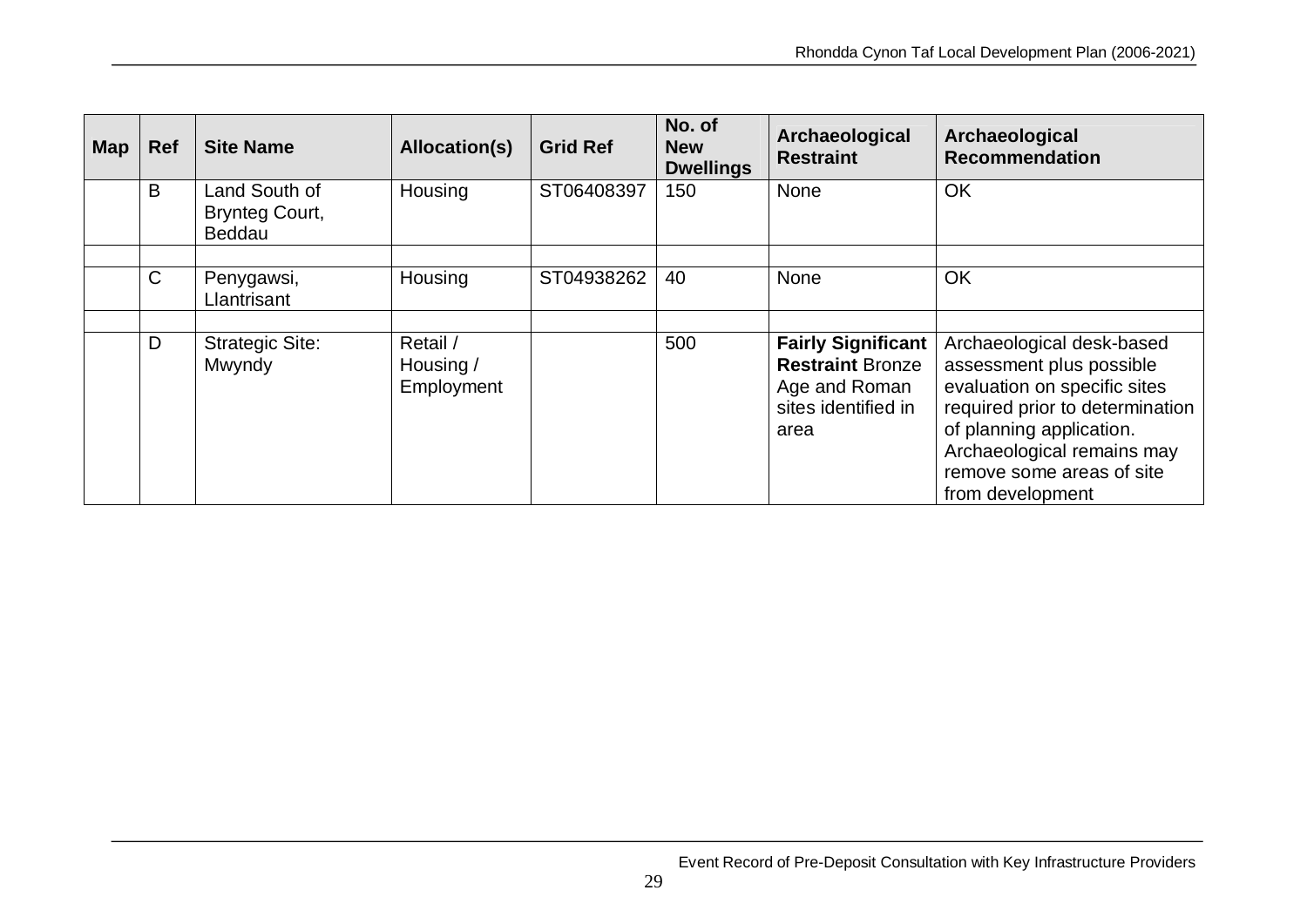### **5. Countryside Council for Wales (CCW)**

**N.B: Biodiversity Information Search Results from SEWBReC on Local Development Plan (LDP) allocations are available to view on the LDP Evidence Base.** 

| <b>Strategic Site: Land South of</b><br><b>Hirwaun</b> | Habitat exists on this allocation that is suitable for marsh fritillary butterflies so the site<br>$\bullet$<br>could impact upon their breeding habitat if developed.<br>Close proximity to SAC |
|--------------------------------------------------------|--------------------------------------------------------------------------------------------------------------------------------------------------------------------------------------------------|
| <b>Land South of Rhigos Road,</b>                      | Check with SEWBReC (SE Wales Biological Records Centre) for any records that                                                                                                                     |
| <b>Hirwaun</b>                                         | might inform our justification of the site.                                                                                                                                                      |
| <b>Land East of Trenant, Penywaun</b>                  | Check with SEWBReC (SE Wales Biological Records Centre) for any records that<br>might inform our justification of the site.                                                                      |
| <b>North of Fifth Avenue, Hirwaun</b>                  | Check with SEWBReC (SE Wales Biological Records Centre) for any records that                                                                                                                     |
| <b>Industrial Estate</b>                               | might inform our justification of the site.                                                                                                                                                      |
| <b>Land South of Llwydcoed</b>                         | Check with SEWBReC (SE Wales Biological Records Centre) for any records that                                                                                                                     |
| <b>Community Centre, Llwydcoed</b>                     | might inform our justification of the site.                                                                                                                                                      |
| Land rear of Birchwood,                                | Check with SEWBReC (SE Wales Biological Records Centre) for any records that                                                                                                                     |
| <b>Llwydcoed</b>                                       | might inform our justification of the site.                                                                                                                                                      |
| <b>Brickworks and Dairy site,</b>                      | Check with SEWBReC (SE Wales Biological Records Centre) for any records that                                                                                                                     |
| <b>Llwydcoed</b>                                       | might inform our justification of the site.                                                                                                                                                      |
| <b>Tegfan Farm, Trecynon</b>                           | Check with SEWBReC (SE Wales Biological Records Centre) for any records that<br>might inform our justification of the site.                                                                      |
| Land at Nant Y Wenallt, Abernant                       | Check with SEWBReC (SE Wales Biological Records Centre) for any records that                                                                                                                     |

Event Record of Pre-Deposit Consultation with Key Infrastructure Providers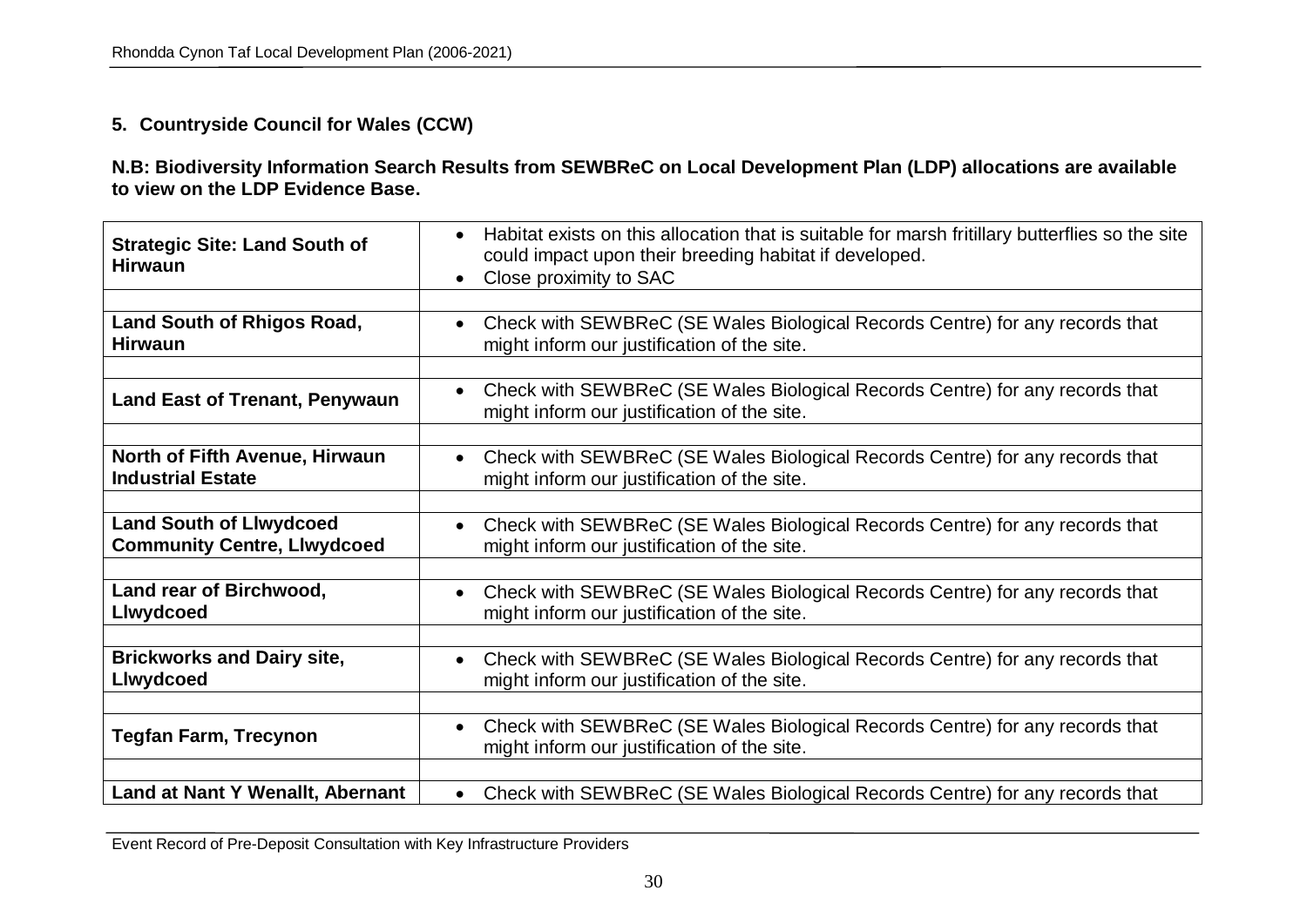|                                                                              | might inform our justification of the site.                                                                                                                                                                                                                                                                                                                                                                           |
|------------------------------------------------------------------------------|-----------------------------------------------------------------------------------------------------------------------------------------------------------------------------------------------------------------------------------------------------------------------------------------------------------------------------------------------------------------------------------------------------------------------|
|                                                                              |                                                                                                                                                                                                                                                                                                                                                                                                                       |
| <b>Strategic Site: Robertstown</b>                                           | Expansion of commercial and leisure facilities at the Park & Ride Site will lead to an<br>$\bullet$<br>increase in car borne traffic, contrary to WAG's aim to reduce carbon emissions and<br>detract from the existing town centre.<br>Check with SEWBReC (SE Wales Biological Records Centre) for any records that<br>$\bullet$<br>might inform our justification of the site.                                      |
| Former Mayhew Chicken Factory,<br><b>Trecynon</b>                            | No comments received<br>$\bullet$                                                                                                                                                                                                                                                                                                                                                                                     |
| <b>Strategic Site: Former Fernhill</b><br><b>Colliery Site, Blaenrhondda</b> | Area of significant landscape value.<br>Inclusion in the Rhondda Landscape of Historic Interest.<br>Prominent role in distant views when approaching Treherbert along the A4061 from<br>Treherbert, so design and roofscapes will be particularly important.<br>Need to build on existing footpaths and improve footpaths and cycle links to the<br>railway station at Treherbert.                                    |
| <b>Strategic Site: Former Maerdy</b><br><b>Colliery Site</b>                 | Site contains pockets of biodiversity interest.<br>Site is prominent when viewed from above and the A4233 from Aberdare.<br>Careful consideration to the design of the roofscape should be given for any<br>development.<br>Opportunity should be taken to seek footpath and cycleway improvements from the<br>site to link into the surrounding network.<br>Inclusion in the Rhondda Landscape of Historic Interest. |
| Old hospital site and playground,<br><b>Treherbert</b>                       | Check with SEWBReC (SE Wales Biological Records Centre) for any records that<br>might inform our justification of the site.                                                                                                                                                                                                                                                                                           |
| Land at Ynysfeio Avenue,<br><b>Treherbert</b>                                | Check with SEWBReC (SE Wales Biological Records Centre) for any records that<br>might inform our justification of the site.                                                                                                                                                                                                                                                                                           |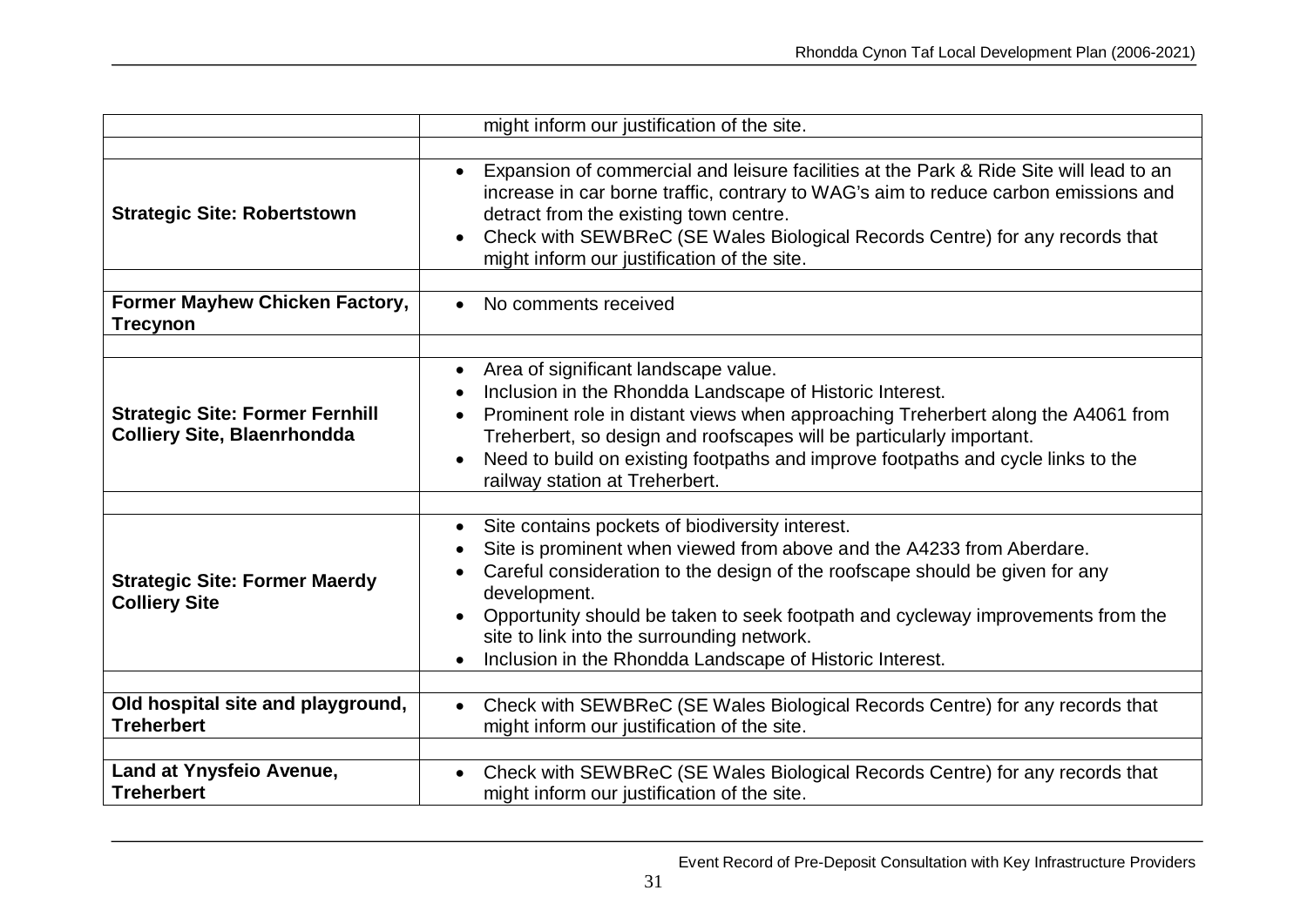| <b>Remainder of Ynyscynon Farm,</b><br><b>Cwmbach</b>                   | Check with SEWBReC (SE Wales Biological Records Centre) for any records that<br>$\bullet$<br>might inform our justification of the site. |
|-------------------------------------------------------------------------|------------------------------------------------------------------------------------------------------------------------------------------|
|                                                                         |                                                                                                                                          |
| <b>Land bordered by Cefnpennar</b><br>Road, Cwmbach                     | • Check with SEWBReC (SE Wales Biological Records Centre) for any records that<br>might inform our justification of the site.            |
| Dyffryn Row, Cwmbach                                                    | Check with SEWBReC (SE Wales Biological Records Centre) for any records that<br>$\bullet$<br>might inform our justification of the site. |
| <b>Strategic Site: Former Phurnacite</b><br><b>Plant Site, Aberaman</b> | • Check with SEWBReC (SE Wales Biological Records Centre) for any records that<br>might inform our justification of the site.            |
| Land to the end of Godreaman,<br>Godreaman                              | Check with SEWBReC (SE Wales Biological Records Centre) for any records that<br>might inform our justification of the site.              |
| <b>Gwernifor Grounds, Mountain</b><br>Ash                               | Check with SEWBReC (SE Wales Biological Records Centre) for any records that<br>$\bullet$<br>might inform our justification of the site. |
| <b>Mountain Ash: Oxford Street</b>                                      | Check with SEWBReC (SE Wales Biological Records Centre) for any records that<br>$\bullet$<br>might inform our justification of the site. |
| Site at the end of Mace Lane,<br><b>Treorchy</b>                        | Check with SEWBReC (SE Wales Biological Records Centre) for any records that<br>might inform our justification of the site.              |
| <b>Site off Cemetery Road, Treorchy</b>                                 | Check with SEWBReC (SE Wales Biological Records Centre) for any records that<br>$\bullet$<br>might inform our justification of the site. |
| <b>Cae Mawr Industrial Estate,</b><br><b>Treorchy</b>                   | Check with SEWBReC (SE Wales Biological Records Centre) for any records that<br>$\bullet$<br>might inform our justification of the site. |
|                                                                         |                                                                                                                                          |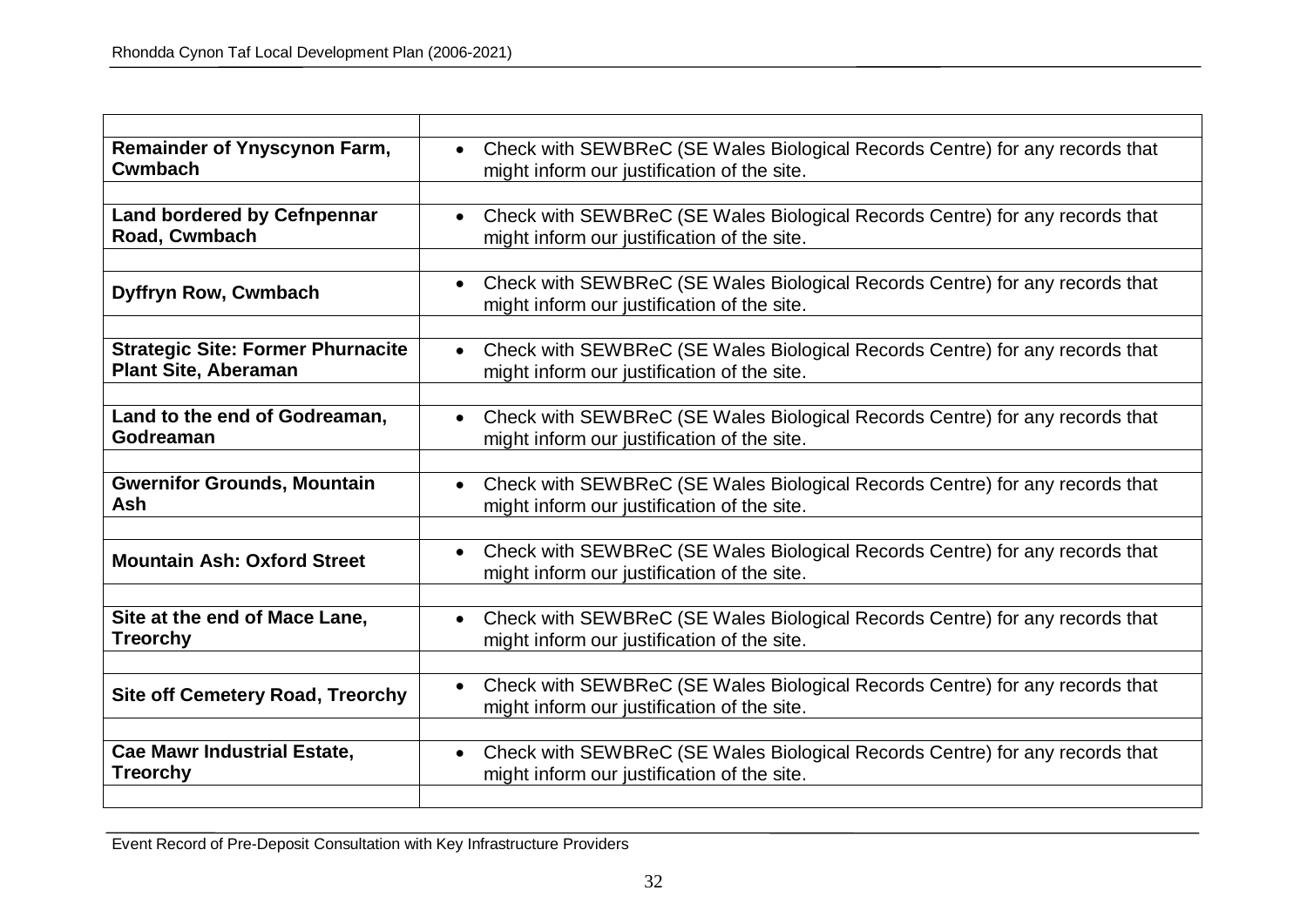| <b>Highfield Industrial Estate,</b><br><b>Maerdy</b> | Check with SEWBReC (SE Wales Biological Records Centre) for any records that<br>$\bullet$<br>might inform our justification of the site.                                                                                                                                  |
|------------------------------------------------------|---------------------------------------------------------------------------------------------------------------------------------------------------------------------------------------------------------------------------------------------------------------------------|
| Land rear of Gwerllwyn Terrace,<br><b>Tylorstown</b> | Check with SEWBReC (SE Wales Biological Records Centre) for any records that<br>might inform our justification of the site.                                                                                                                                               |
| <b>Hospital Site, Llwynypia</b>                      | • Check with SEWBReC (SE Wales Biological Records Centre) for any records that<br>might inform our justification of the site.                                                                                                                                             |
| <b>Site off Fenwick Street,</b><br>Pontygwaith       | Check with SEWBReC (SE Wales Biological Records Centre) for any records that<br>might inform our justification of the site.                                                                                                                                               |
| Land at Park Street, Clydach Vale                    | Check with SEWBReC (SE Wales Biological Records Centre) for any records that<br>might inform our justification of the site.                                                                                                                                               |
| <b>Land at Dinas Road/Graig Ddu</b><br>Road, Porth   | Check with SEWBReC (SE Wales Biological Records Centre) for any records that<br>might inform our justification of the site.                                                                                                                                               |
| <b>Land at Catherine Terrace,</b><br><b>Cymmer</b>   | Check with SEWBReC (SE Wales Biological Records Centre) for any records that<br>might inform our justification of the site.                                                                                                                                               |
| <b>Cefn Lane, Glyncoch</b>                           | Check with SEWBReC (SE Wales Biological Records Centre) for any records that<br>$\bullet$<br>might inform our justification of the site.                                                                                                                                  |
| <b>Pontypridd: Brown Lennox</b>                      | Check with SEWBReC (SE Wales Biological Records Centre) for any records that<br>$\bullet$<br>might inform our justification of the site.                                                                                                                                  |
| <b>Trane Farm, Tonyrefail</b>                        | This site contains a small area of land in the Rhos Tonyrefail SSSI<br>Concerns regarding the long-term sustainable management of this part of the SSSI by<br>light summer grazing<br>Ask we include appropriately worded supporting text to ensure that the SSSI land is |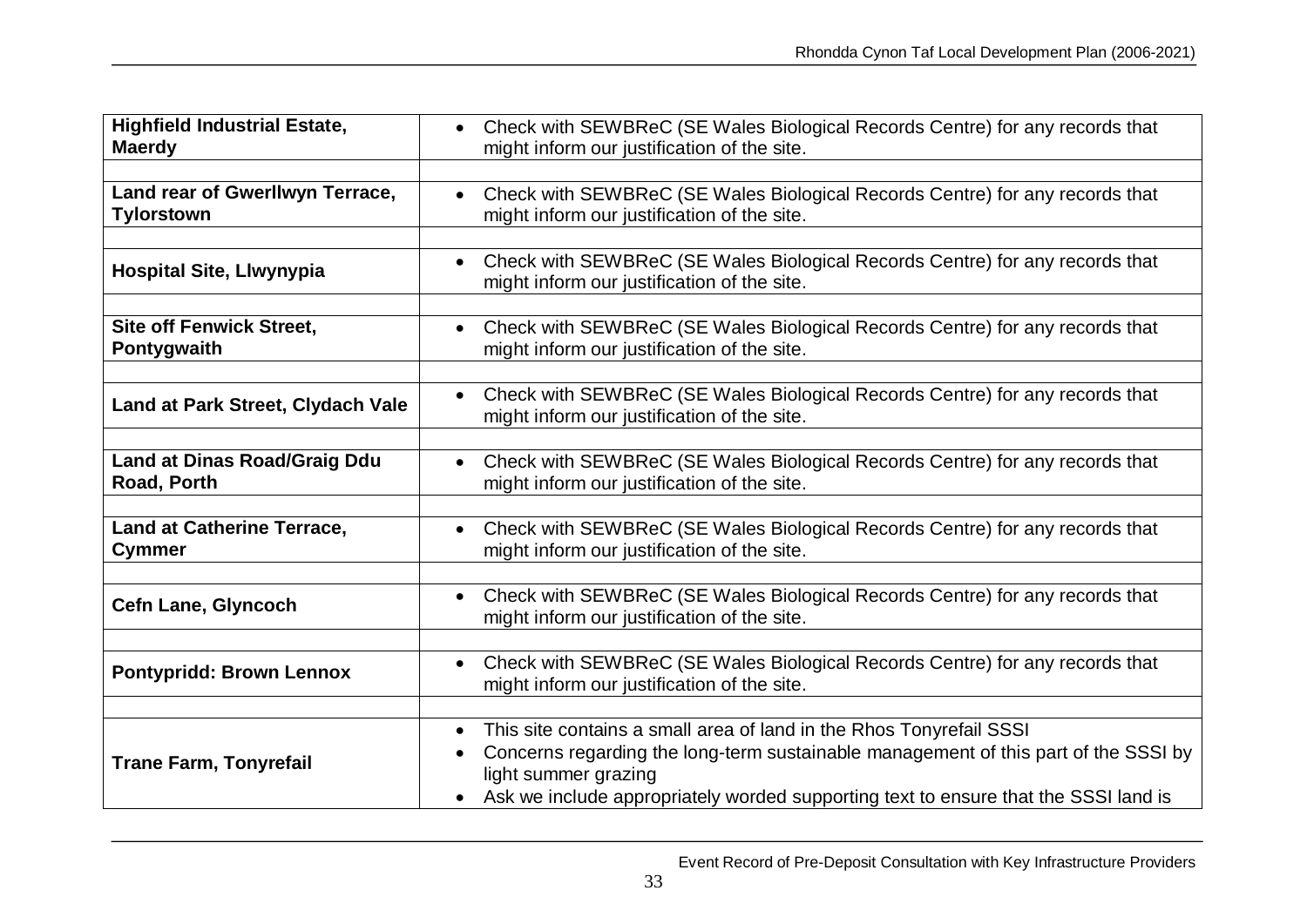|                                | protected within any development which may take place, and that it is designed in                                                                                              |
|--------------------------------|--------------------------------------------------------------------------------------------------------------------------------------------------------------------------------|
|                                | such a way as to permit access for grazing.                                                                                                                                    |
|                                | Loss of ecological connectivity as a result of any proposed development on the site.                                                                                           |
|                                | The Rhos Tonyrefail SSSI was notified for its significant population of the endangered                                                                                         |
|                                | marsh fritillary butterfly. The species is reliant on a landscape with good connectivity                                                                                       |
|                                | between patches of suitable breeding habitat and concerns have been raised                                                                                                     |
|                                | regarding the butterfly's ability to pass between remaining patches of suitable habitat<br>in the south and the north of Tonyrefail.                                           |
|                                | Scope to produce suitably sized/specified wildlife corridors.                                                                                                                  |
|                                | Western boundary directly abuts further land within the SSSI.                                                                                                                  |
|                                |                                                                                                                                                                                |
|                                | Suggested appropriate wording to address the issues mentioned above.                                                                                                           |
|                                | Part of this allocation is land proposed for an extension of the nearby cemetery. The<br>proposed extension coincides with part of the SSSI, and if alternative cemetery land  |
|                                | were to be allocated it might help resolve this conflict.                                                                                                                      |
|                                |                                                                                                                                                                                |
| Collenna Farm, Tonyrefail      | This allocation is directly adjacent to the Rhos Tonyrefail SSSI<br>$\bullet$                                                                                                  |
|                                |                                                                                                                                                                                |
|                                | This site contains a small area of land in the Rhos Tonyrefail SSSI<br>$\bullet$                                                                                               |
|                                | Concerns regarding the long-term sustainable management of this part of the SSSI by                                                                                            |
| Land off Bryngolau, Tonyrefail | light summer grazing                                                                                                                                                           |
|                                | Ask we include appropriately worded supporting text to ensure that the SSSI land is<br>$\bullet$                                                                               |
|                                | protected within any development which may take place, and that it is designed in                                                                                              |
|                                | such a way as to permit access for grazing.                                                                                                                                    |
|                                | Loss of ecological connectivity as a result of any proposed development on the site.<br>The Rhos Tonyrefail SSSI was notified for its significant population of the endangered |
|                                | marsh fritillary butterfly. The species is reliant on a landscape with good connectivity                                                                                       |
|                                | between patches of suitable breeding habitat and concerns have been raised                                                                                                     |
|                                | regarding the butterfly's ability to pass between remaining patches of suitable habitat                                                                                        |
|                                | in the south and the north of Tonyrefail.                                                                                                                                      |
|                                | Scope to produce suitably sized/specified wildlife corridors.                                                                                                                  |
|                                | Western boundary directly abuts further land within the SSSI.                                                                                                                  |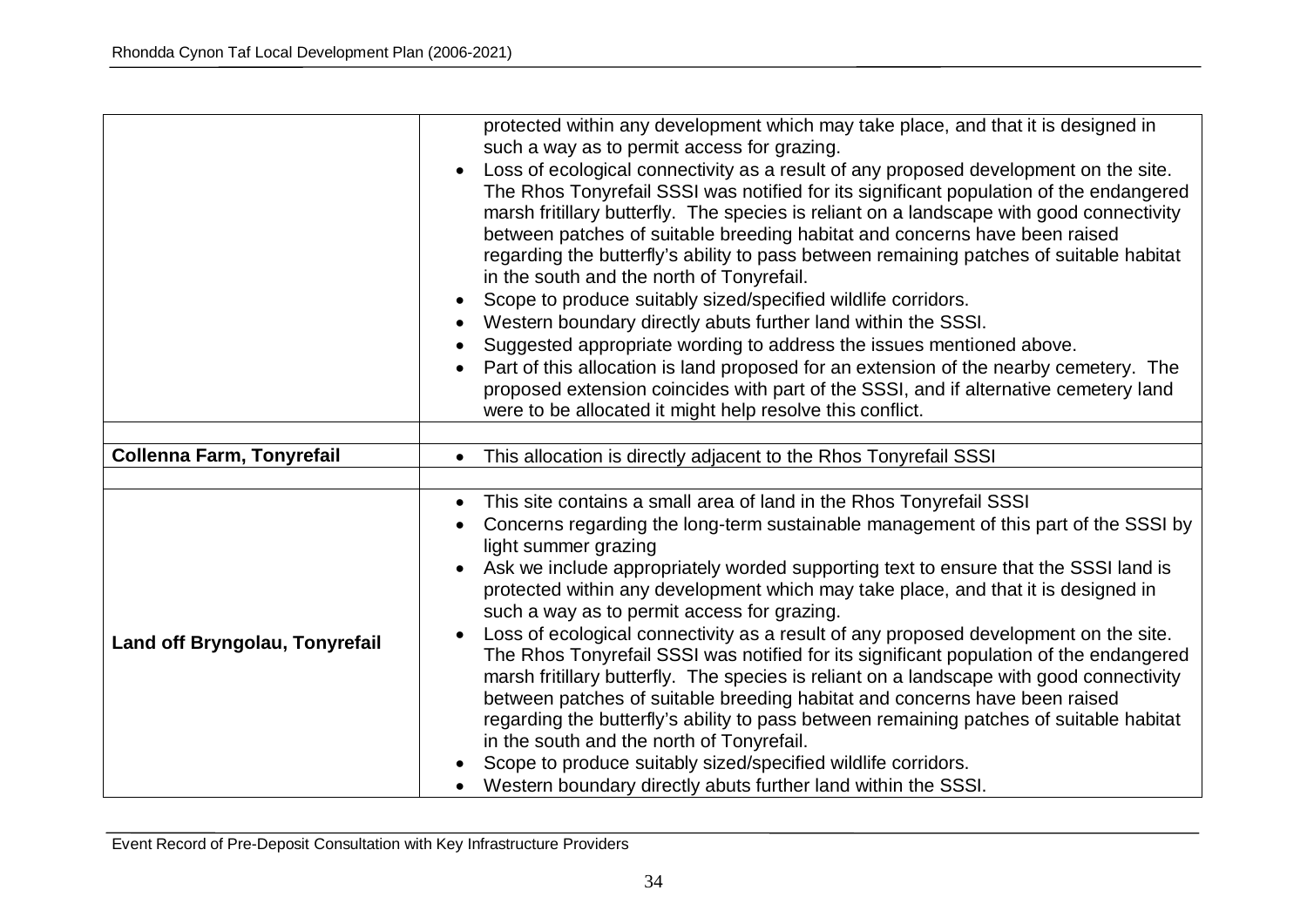|                                                                                            | Suggested appropriate wording to address the issues mentioned above.<br>$\bullet$<br>• Part of this allocation is land proposed for an extension of the nearby cemetery. The<br>proposed extension coincides with part of the SSSI, and if alternative cemetery land<br>were to be allocated it might help resolve this conflict. |
|--------------------------------------------------------------------------------------------|-----------------------------------------------------------------------------------------------------------------------------------------------------------------------------------------------------------------------------------------------------------------------------------------------------------------------------------|
| Site of the former Hillside Club,<br><b>Tonyrefail</b>                                     | This allocation is directly adjacent to the Rhos Tonyrefail SSSI<br>$\bullet$                                                                                                                                                                                                                                                     |
| <b>Coed Ely</b>                                                                            | Check with SEWBReC (SE Wales Biological Records Centre) for any records that<br>$\bullet$<br>might inform our justification of the site.                                                                                                                                                                                          |
| Land to the East of Mill Street /<br><b>Land East of Mill Street,</b><br><b>Tonyrefail</b> | • Check with SEWBReC (SE Wales Biological Records Centre) for any records that<br>might inform our justification of the site.<br>This allocation is directly adjacent to the Rhos Tonyrefail SSSI<br>$\bullet$                                                                                                                    |
| <b>Gelliwion Reclamation,</b><br>Pontypridd                                                | Check with SEWBReC (SE Wales Biological Records Centre) for any records that<br>$\bullet$<br>might inform our justification of the site.                                                                                                                                                                                          |
| <b>Glyntaff Farm, Rhydyfelin</b>                                                           | Check with SEWBReC (SE Wales Biological Records Centre) for any records that<br>$\bullet$<br>might inform our justification of the site.                                                                                                                                                                                          |
| <b>Gellihirion South, Rhydyfelin</b>                                                       | Check with SEWBReC (SE Wales Biological Records Centre) for any records that<br>might inform our justification of the site.                                                                                                                                                                                                       |
| <b>Land South of The Ridings</b>                                                           | Check with SEWBReC (SE Wales Biological Records Centre) for any records that<br>might inform our justification of the site.<br>Site contains an area of valuable unimproved grassland habitat, which CCW consider<br>worthy of detailed survey as part of their phase II grassland survey project.                                |
| <b>Strategic Site: Former Cwm</b><br><b>Colliery Site, Beddau</b>                          | Check with SEWBReC (SE Wales Biological Records Centre) for any records that<br>$\bullet$<br>might inform our justification of the site.                                                                                                                                                                                          |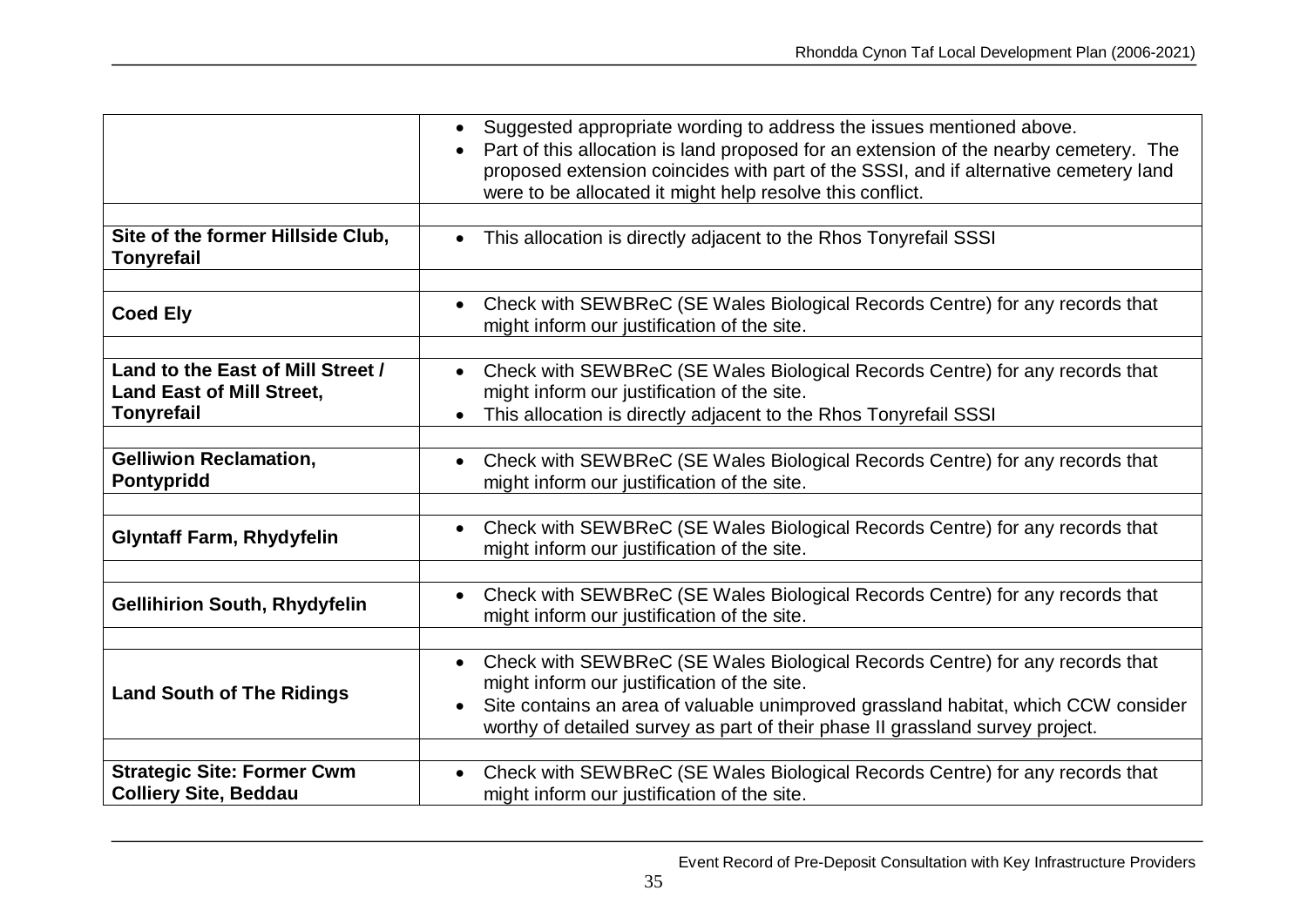|                                      | • CCW welcomes the proposal to integrate and manage large parts of the site as public<br>open space and recommends close liaison with our ecologist and landscape architect.<br>The site offers significant opportunities for biodiversity enhancement and CCW<br>recommends that good quality walking, cycling and transport links are integrated into<br>the proposals.                                                                                                                                    |
|--------------------------------------|--------------------------------------------------------------------------------------------------------------------------------------------------------------------------------------------------------------------------------------------------------------------------------------------------------------------------------------------------------------------------------------------------------------------------------------------------------------------------------------------------------------|
| The Link Site (Meadow Farm),         | • Check with SEWBReC (SE Wales Biological Records Centre) for any records that                                                                                                                                                                                                                                                                                                                                                                                                                               |
| <b>Church Village</b>                | might inform our justification of the site.                                                                                                                                                                                                                                                                                                                                                                                                                                                                  |
| <b>WPD Depot, Station Road,</b>      | Check with SEWBReC (SE Wales Biological Records Centre) for any records that                                                                                                                                                                                                                                                                                                                                                                                                                                 |
| <b>Church Village</b>                | might inform our justification of the site.                                                                                                                                                                                                                                                                                                                                                                                                                                                                  |
| <b>Land at Dolau East of primary</b> | Check with SEWBReC (SE Wales Biological Records Centre) for any records that                                                                                                                                                                                                                                                                                                                                                                                                                                 |
| school, Llanharan                    | might inform our justification of the site.                                                                                                                                                                                                                                                                                                                                                                                                                                                                  |
| Land South of Brynna Road,           | Check with SEWBReC (SE Wales Biological Records Centre) for any records that                                                                                                                                                                                                                                                                                                                                                                                                                                 |
| <b>Brynna</b>                        | might inform our justification of the site.                                                                                                                                                                                                                                                                                                                                                                                                                                                                  |
| <b>Strategic Site: Llanilid</b>      | Check with SEWBReC (SE Wales Biological Records Centre) for any records that<br>might inform our justification of the site.<br>Concerns over the development of this area and likely coalescence of Llanharry,<br>Llanilid and Llanharan.<br>Likely to be considerable highway and traffic implications, which would produce<br>questions over the sustainability implications of such proposals.<br>Engage in discussions with Bridgend CBC due to their consideration of proposals in<br>the Pencoed area. |
| <b>West of Llechau, Llanharry</b>    | Check with SEWBReC (SE Wales Biological Records Centre) for any records that<br>might inform our justification of the site.                                                                                                                                                                                                                                                                                                                                                                                  |
| <b>Land South of Llantrisant</b>     | Check with SEWBReC (SE Wales Biological Records Centre) for any records that                                                                                                                                                                                                                                                                                                                                                                                                                                 |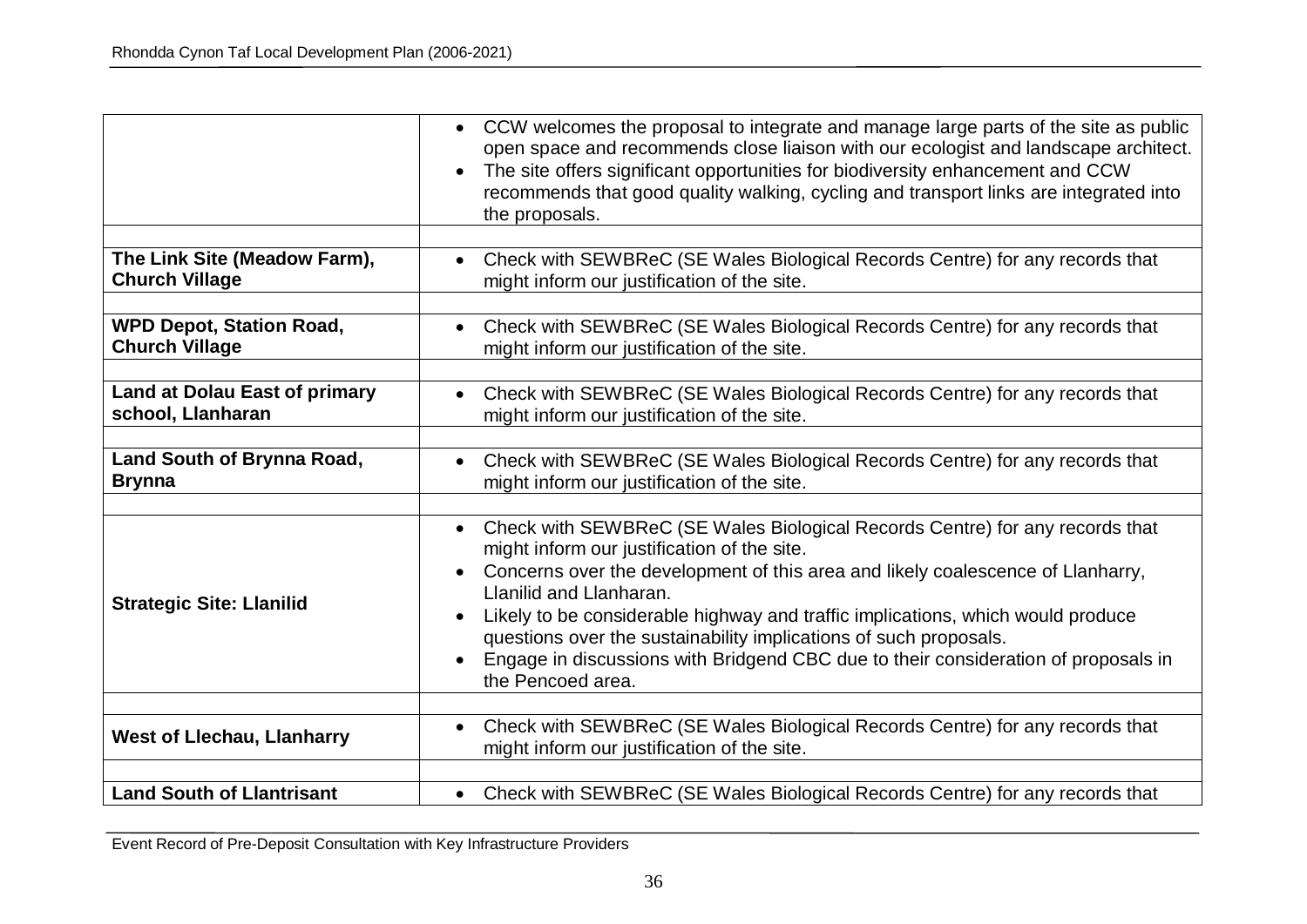| <b>Business Park, Llantrisant</b>                    | might inform our justification of the site.                                                                                                                                                                                                                                  |
|------------------------------------------------------|------------------------------------------------------------------------------------------------------------------------------------------------------------------------------------------------------------------------------------------------------------------------------|
|                                                      |                                                                                                                                                                                                                                                                              |
| <b>Land South of Brynteg Court,</b><br><b>Beddau</b> | Check with SEWBReC (SE Wales Biological Records Centre) for any records that<br>might inform our justification of the site.                                                                                                                                                  |
|                                                      |                                                                                                                                                                                                                                                                              |
| Penygawsi, Llantrisant                               | Check with SEWBReC (SE Wales Biological Records Centre) for any records that<br>might inform our justification of the site.                                                                                                                                                  |
|                                                      |                                                                                                                                                                                                                                                                              |
|                                                      | Check with SEWBReC (SE Wales Biological Records Centre) for any records that<br>might inform our justification of the site.                                                                                                                                                  |
| <b>Strategic Site: Mwyndy</b>                        | CCW have serious concerns relating to this proposal, due to its major extension into<br>$\bullet$<br>the open countryside and the coalescence of a small number of settlements that<br>would result in a loss of traditional field patterns and important boundary features. |
|                                                      | The area has potential for breeding otter and major biodiversity interests.                                                                                                                                                                                                  |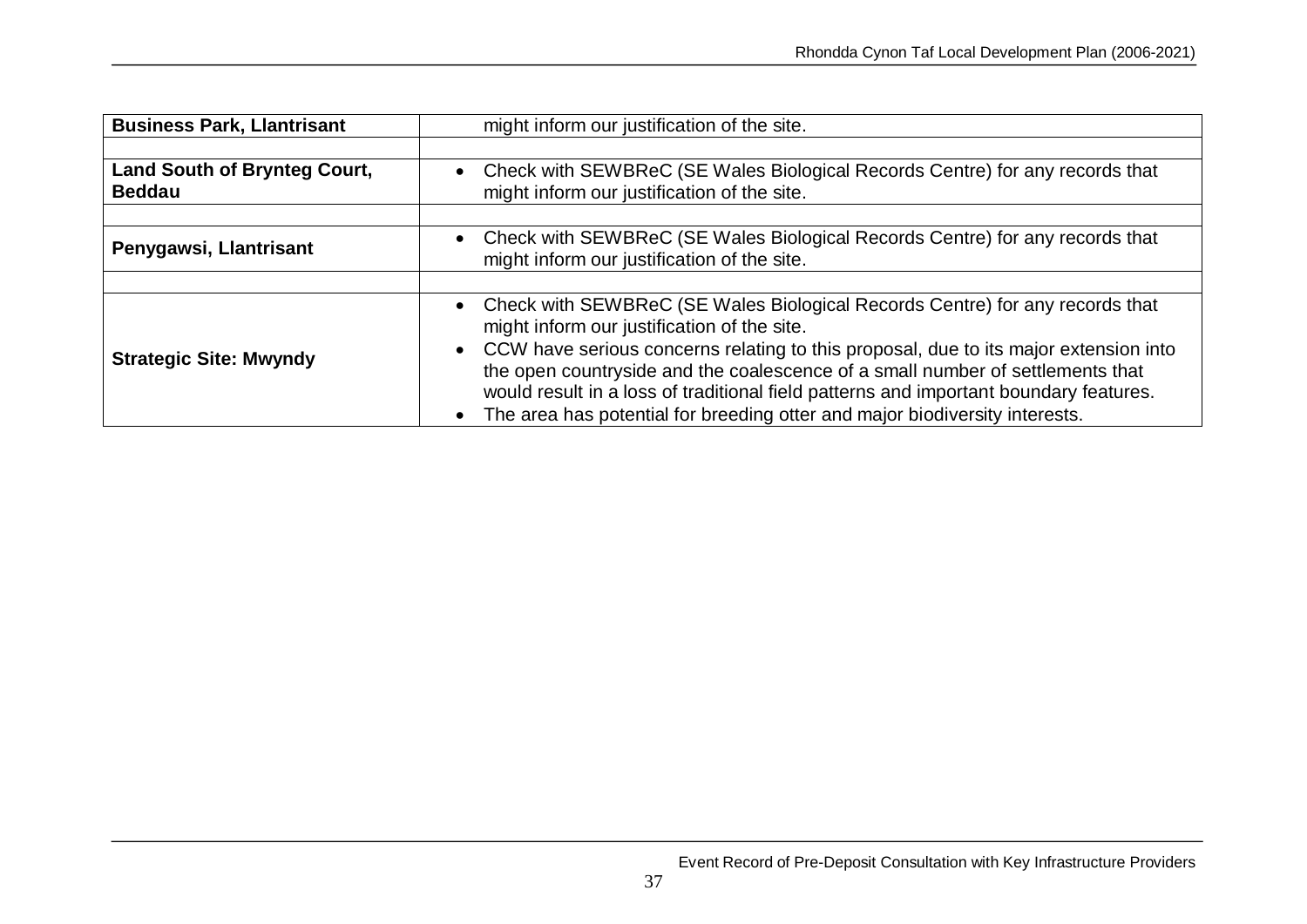## **6. Coal Authority**

|                                                                                          | Possible/known<br>shallow mine<br>workings | <b>Other</b><br>underground<br><u>workings</u> | <b>Recorded</b><br>mine<br>entries | <b>Coal mining</b><br>geology<br><b>issues</b> | <b>Past</b><br>surface<br>mining | Known<br>mine gas<br><b>issues</b> | <b>Previous</b><br>coal mining<br>related<br><b>hazards</b> |
|------------------------------------------------------------------------------------------|--------------------------------------------|------------------------------------------------|------------------------------------|------------------------------------------------|----------------------------------|------------------------------------|-------------------------------------------------------------|
| <b>Strategic Site:</b><br><b>Land South of</b><br><b>Hirwaun</b>                         | Yes                                        | Yes                                            | Yes                                | <b>No</b>                                      | <b>No</b>                        | <b>No</b>                          | <b>No</b>                                                   |
| <b>Land South of</b><br><b>Rhigos Road,</b><br><b>Hirwaun</b>                            | <b>No</b>                                  | <b>No</b>                                      | <b>No</b>                          | <b>No</b>                                      | <b>No</b>                        | <b>No</b>                          | <b>No</b>                                                   |
| <b>Land East of</b><br>Trenant,<br>Penywaun                                              | Yes                                        | <b>No</b>                                      | <b>No</b>                          | <b>No</b>                                      | <b>No</b>                        | <b>No</b>                          | <b>No</b>                                                   |
| <b>North of Fifth</b><br>Avenue, Hirwaun<br><b>Industrial Estate</b>                     | <b>No</b>                                  | <b>No</b>                                      | <b>No</b>                          | <b>No</b>                                      | <b>No</b>                        | <b>No</b>                          | <b>No</b>                                                   |
| <b>Land South of</b><br><b>Llwydcoed</b><br><b>Community</b><br><b>Centre, Llwydcoed</b> | <b>No</b>                                  | <b>No</b>                                      | Yes                                | <b>No</b>                                      | <b>No</b>                        | <b>No</b>                          | <b>No</b>                                                   |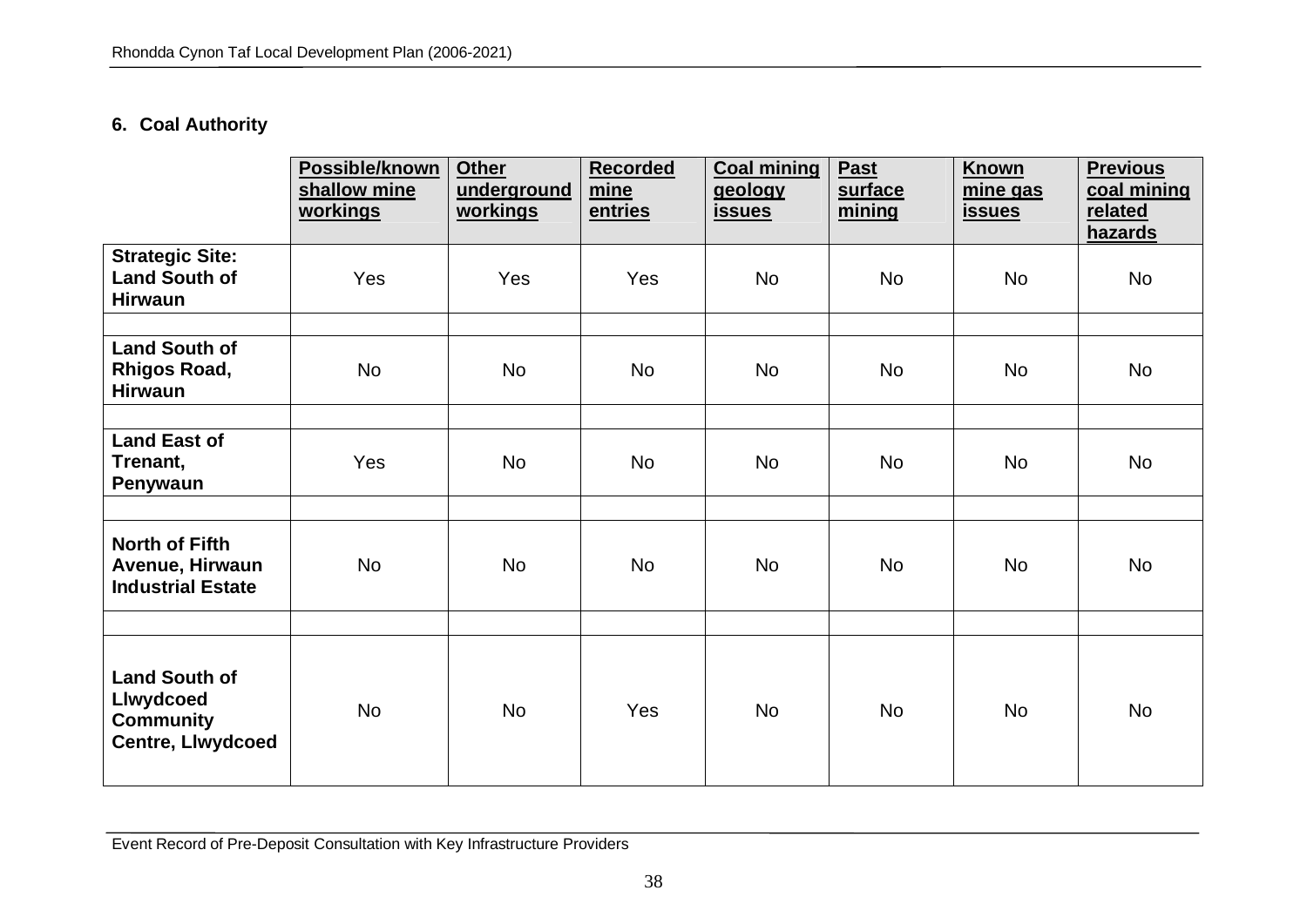|                                                                                                  | Possible/known<br>shallow mine<br>workings | <b>Other</b><br>underground<br>workings | <b>Recorded</b><br>mine<br>entries | <b>Coal mining</b><br>geology<br><b>issues</b> | Past<br>surface<br>mining | <b>Known</b><br>mine gas<br><u>issues</u> | <b>Previous</b><br>coal mining<br>related<br>hazards |
|--------------------------------------------------------------------------------------------------|--------------------------------------------|-----------------------------------------|------------------------------------|------------------------------------------------|---------------------------|-------------------------------------------|------------------------------------------------------|
| Land rear of<br>Birchwood,<br>Llwydcoed                                                          | Yes                                        | <b>No</b>                               | Yes                                | <b>No</b>                                      | <b>No</b>                 | <b>No</b>                                 | <b>No</b>                                            |
| <b>Brickworks and</b><br>Dairy site,<br>Llwydcoed                                                | Yes                                        | <b>No</b>                               | Yes                                | <b>No</b>                                      | No                        | <b>No</b>                                 | <b>No</b>                                            |
| Tegfan Farm,<br><b>Trecynon</b>                                                                  | Yes                                        | Yes                                     | Yes                                | <b>No</b>                                      | <b>No</b>                 | <b>No</b>                                 | <b>No</b>                                            |
| <b>Land at Nant Y</b><br><b>Wenallt, Abernant</b>                                                | Yes                                        | Yes                                     | Yes                                | <b>No</b>                                      | <b>No</b>                 | <b>No</b>                                 | <b>No</b>                                            |
| <b>Strategic Site:</b><br><b>Robertstown</b>                                                     | Yes                                        | Yes                                     | Yes                                | <b>No</b>                                      | <b>No</b>                 | <b>No</b>                                 | <b>No</b>                                            |
| <b>Former Mayhew</b><br><b>Chicken Factory,</b><br><b>Trecynon</b>                               | Yes                                        | <b>No</b>                               | <b>No</b>                          | <b>No</b>                                      | <b>No</b>                 | <b>No</b>                                 | <b>No</b>                                            |
| <b>Strategic Site:</b><br><b>Former Fernhill</b><br><b>Colliery Site,</b><br><b>Blaenrhondda</b> | Yes                                        | Yes                                     | Yes                                | <b>No</b>                                      | <b>No</b>                 | <b>No</b>                                 | <b>No</b>                                            |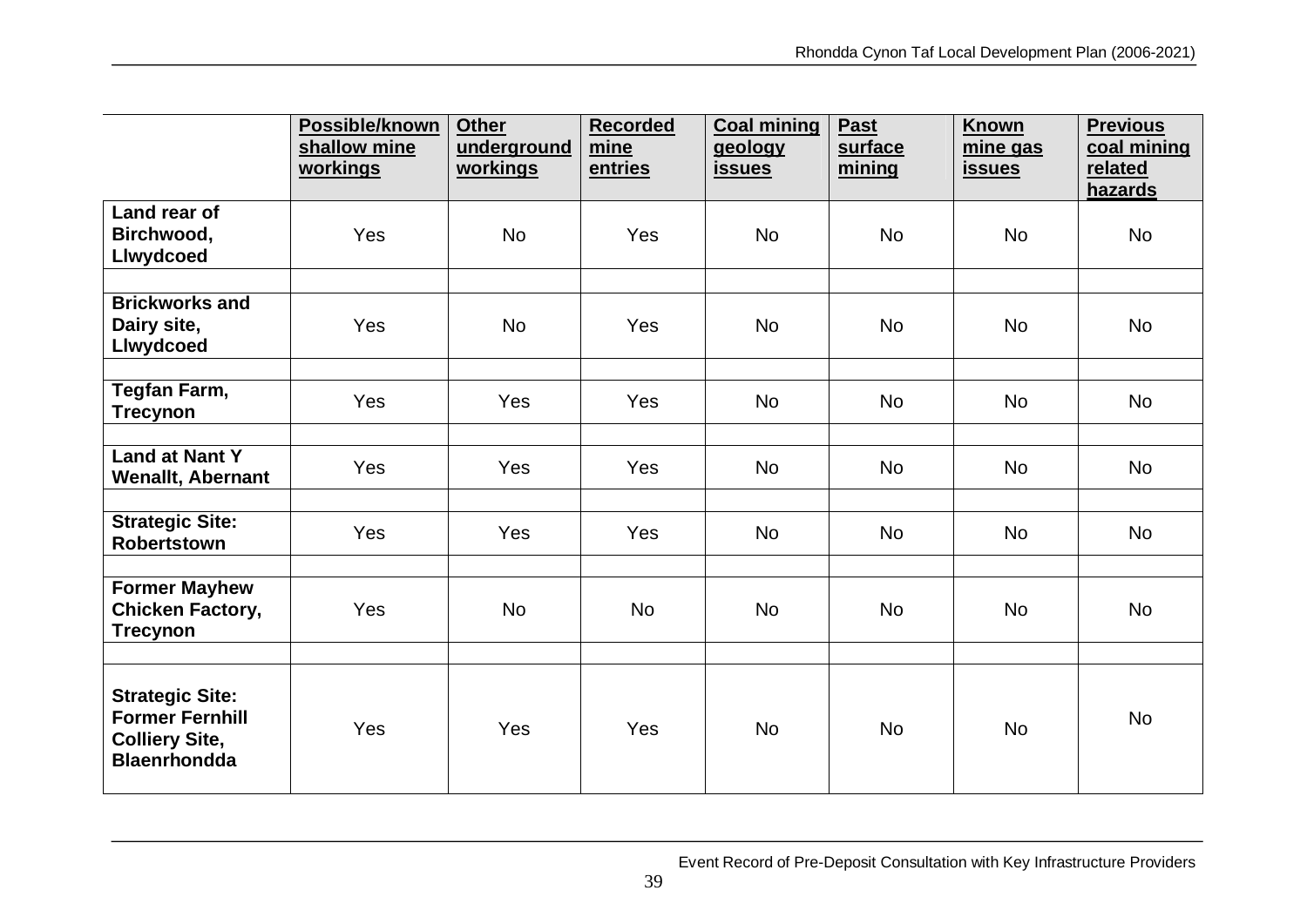|                                                                                      | Possible/known<br>shallow mine<br>workings | <b>Other</b><br>underground<br><u>workings</u> | <b>Recorded</b><br>mine<br>entries | <b>Coal mining</b><br>geology<br><u>issues</u> | Past<br>surface<br>mining | Known<br>mine gas<br><b>issues</b> | <b>Previous</b><br>coal mining<br>related<br>hazards |
|--------------------------------------------------------------------------------------|--------------------------------------------|------------------------------------------------|------------------------------------|------------------------------------------------|---------------------------|------------------------------------|------------------------------------------------------|
| <b>Strategic Site:</b><br><b>Former Maerdy</b><br><b>Colliery Site</b>               | Yes                                        | Yes                                            | Yes                                | <b>No</b>                                      | <b>No</b>                 | <b>No</b>                          | <b>No</b>                                            |
| Old hospital site<br>and playground,<br><b>Treherbert</b>                            | Yes                                        | Yes                                            | <b>No</b>                          | <b>No</b>                                      | <b>No</b>                 | <b>No</b>                          | <b>No</b>                                            |
| <b>Land at Ynysfeio</b><br>Avenue,<br><b>Treherbert</b>                              | Yes                                        | Yes                                            | Yes                                | <b>No</b>                                      | <b>No</b>                 | <b>No</b>                          | <b>No</b>                                            |
| <b>Remainder of</b><br><b>Ynyscynon Farm,</b><br><b>Cwmbach</b>                      | Yes                                        | Yes                                            | Yes                                | <b>No</b>                                      | <b>No</b>                 | <b>No</b>                          | <b>No</b>                                            |
| Land bordered by<br>Cefnpennar Road,<br><b>Cwmbach</b>                               | Yes                                        | Yes                                            | <b>No</b>                          | <b>No</b>                                      | <b>No</b>                 | <b>No</b>                          | <b>No</b>                                            |
| Dyffryn Row,<br><b>Cwmbach</b>                                                       | <b>No</b>                                  | Yes                                            | <b>No</b>                          | <b>No</b>                                      | <b>No</b>                 | <b>No</b>                          | <b>No</b>                                            |
| <b>Strategic Site:</b><br><b>Former Phurnacite</b><br><b>Plant Site,</b><br>Aberaman | Yes                                        | Yes                                            | <b>No</b>                          | <b>No</b>                                      | <b>No</b>                 | <b>No</b>                          | <b>No</b>                                            |

Event Record of Pre-Deposit Consultation with Key Infrastructure Providers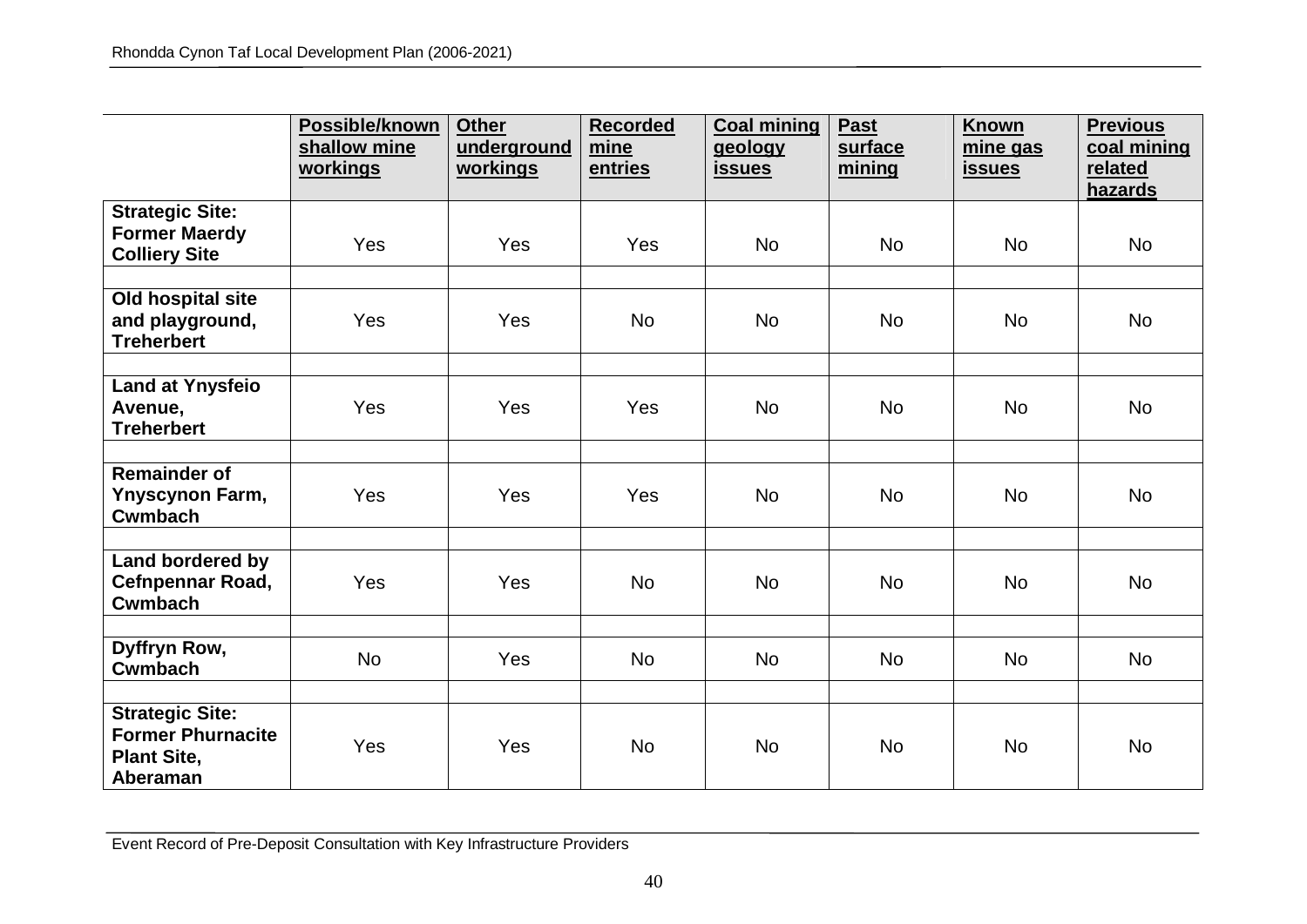|                                                                 | Possible/known<br>shallow mine<br>workings | <b>Other</b><br>underground<br>workings | <b>Recorded</b><br>mine<br>entries | <b>Coal mining</b><br>geology<br><b>issues</b> | <b>Past</b><br>surface<br>mining | <b>Known</b><br>mine gas<br><u>issues</u> | <b>Previous</b><br>coal mining<br>related<br>hazards |
|-----------------------------------------------------------------|--------------------------------------------|-----------------------------------------|------------------------------------|------------------------------------------------|----------------------------------|-------------------------------------------|------------------------------------------------------|
| Land to the end of<br>Godreaman,<br>Godreaman                   | <b>No</b>                                  | Yes                                     | <b>No</b>                          | <b>No</b>                                      | <b>No</b>                        | <b>No</b>                                 | <b>No</b>                                            |
| <b>Gwernifor</b><br>Grounds,<br><b>Mountain Ash</b>             | <b>No</b>                                  | Yes                                     | <b>No</b>                          | <b>No</b>                                      | <b>No</b>                        | <b>No</b>                                 | <b>No</b>                                            |
| <b>Mountain Ash:</b><br><b>Oxford Street</b>                    | <b>No</b>                                  | Yes                                     | <b>No</b>                          | <b>No</b>                                      | <b>No</b>                        | <b>No</b>                                 | <b>No</b>                                            |
| Site at the end of<br>Mace Lane,<br><b>Treorchy</b>             | Yes                                        | Yes                                     | Yes                                | <b>No</b>                                      | <b>No</b>                        | <b>No</b>                                 | <b>No</b>                                            |
| <b>Site off Cemetery</b><br>Road, Treorchy                      | Yes                                        | Yes                                     | Yes                                | <b>No</b>                                      | <b>No</b>                        | <b>No</b>                                 | <b>No</b>                                            |
| <b>Cae Mawr</b><br><b>Industrial Estate,</b><br><b>Treorchy</b> | <b>No</b>                                  | Yes                                     | <b>No</b>                          | <b>No</b>                                      | <b>No</b>                        | <b>No</b>                                 | <b>No</b>                                            |
| <b>Highfield Industrial</b><br><b>Estate, Maerdy</b>            | <b>No</b>                                  | Yes                                     | <b>No</b>                          | <b>No</b>                                      | <b>No</b>                        | <b>No</b>                                 | <b>No</b>                                            |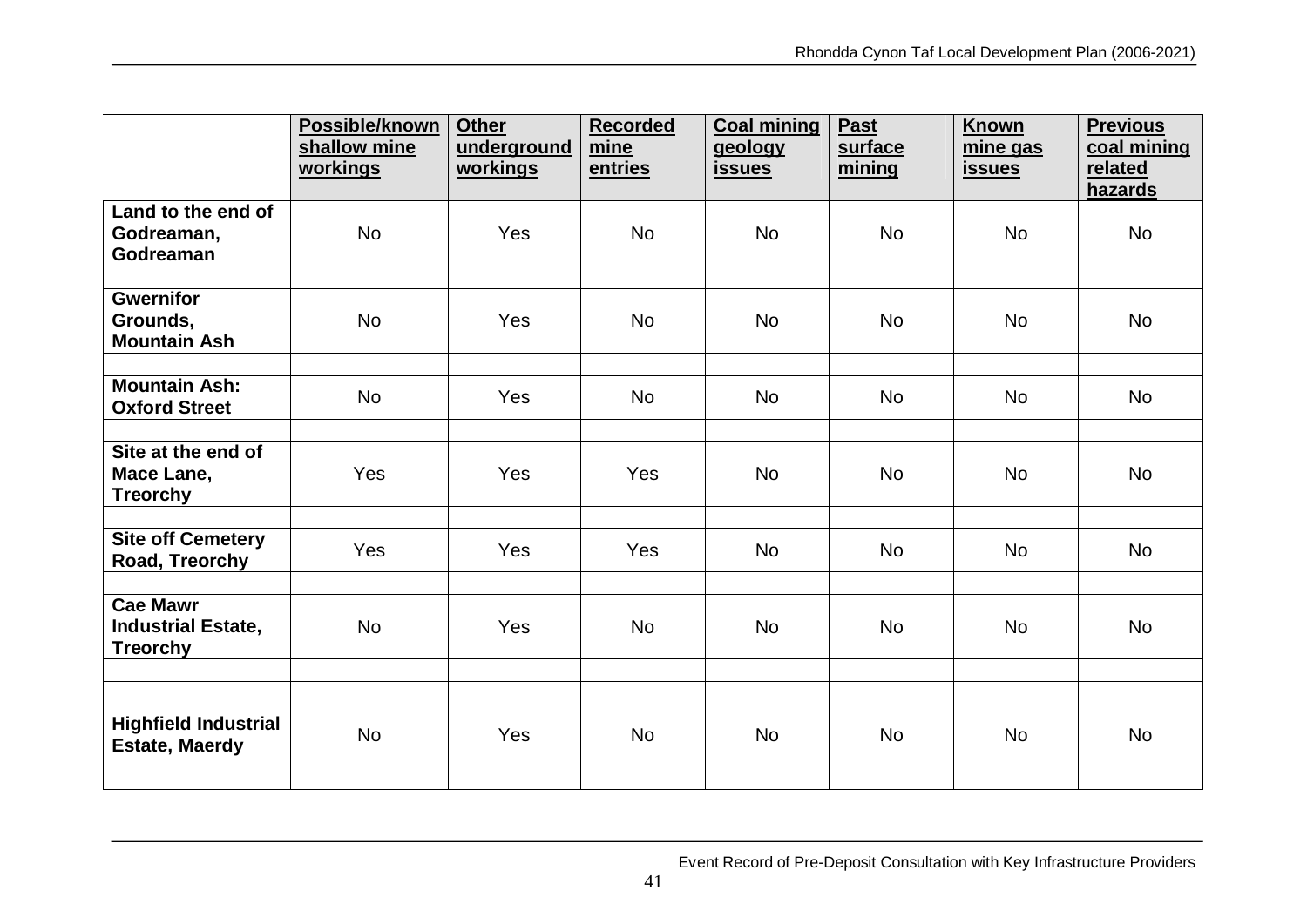|                                                              | Possible/known<br>shallow mine<br>workings | <b>Other</b><br>underground<br><u>workings</u> | <b>Recorded</b><br>mine<br>entries | <b>Coal mining</b><br>geology<br><u>issues</u> | Past<br>surface<br>mining | Known<br>mine gas<br><b>issues</b> | <b>Previous</b><br>coal mining<br>related<br>hazards |
|--------------------------------------------------------------|--------------------------------------------|------------------------------------------------|------------------------------------|------------------------------------------------|---------------------------|------------------------------------|------------------------------------------------------|
| <b>Hospital Site,</b><br>Llwynypia                           | Yes                                        | Yes                                            | <b>No</b>                          | <b>No</b>                                      | <b>No</b>                 | <b>No</b>                          | No                                                   |
| <b>Site off Fenwick</b><br>Street,<br>Pontygwaith            | <b>No</b>                                  | Yes                                            | Yes                                | <b>No</b>                                      | <b>No</b>                 | <b>No</b>                          | <b>No</b>                                            |
| <b>Land at Park</b><br><b>Street, Clydach</b><br>Vale        | <b>No</b>                                  | Yes                                            | <b>No</b>                          | <b>No</b>                                      | <b>No</b>                 | <b>No</b>                          | <b>No</b>                                            |
| <b>Land at Dinas</b><br><b>Road/Graig Ddu</b><br>Road, Porth | <b>No</b>                                  | Yes                                            | Yes                                | <b>No</b>                                      | <b>No</b>                 | <b>No</b>                          | <b>No</b>                                            |
| <b>Land at Catherine</b><br><b>Terrace, Cymmer</b>           | Yes                                        | Yes                                            | Yes                                | <b>No</b>                                      | <b>No</b>                 | <b>No</b>                          | <b>No</b>                                            |
| Cefn Lane,<br>Glyncoch                                       | <b>No</b>                                  | Yes                                            | <b>No</b>                          | <b>No</b>                                      | No                        | <b>No</b>                          | <b>No</b>                                            |
| <b>Pontypridd: Brown</b><br><b>Lennox</b>                    | <b>No</b>                                  | <b>No</b>                                      | <b>No</b>                          | <b>No</b>                                      | <b>No</b>                 | <b>No</b>                          | <b>No</b>                                            |
| Trane Farm,<br><b>Tonyrefail</b>                             | Yes                                        | Yes                                            | <b>No</b>                          | <b>No</b>                                      | <b>No</b>                 | <b>No</b>                          | <b>No</b>                                            |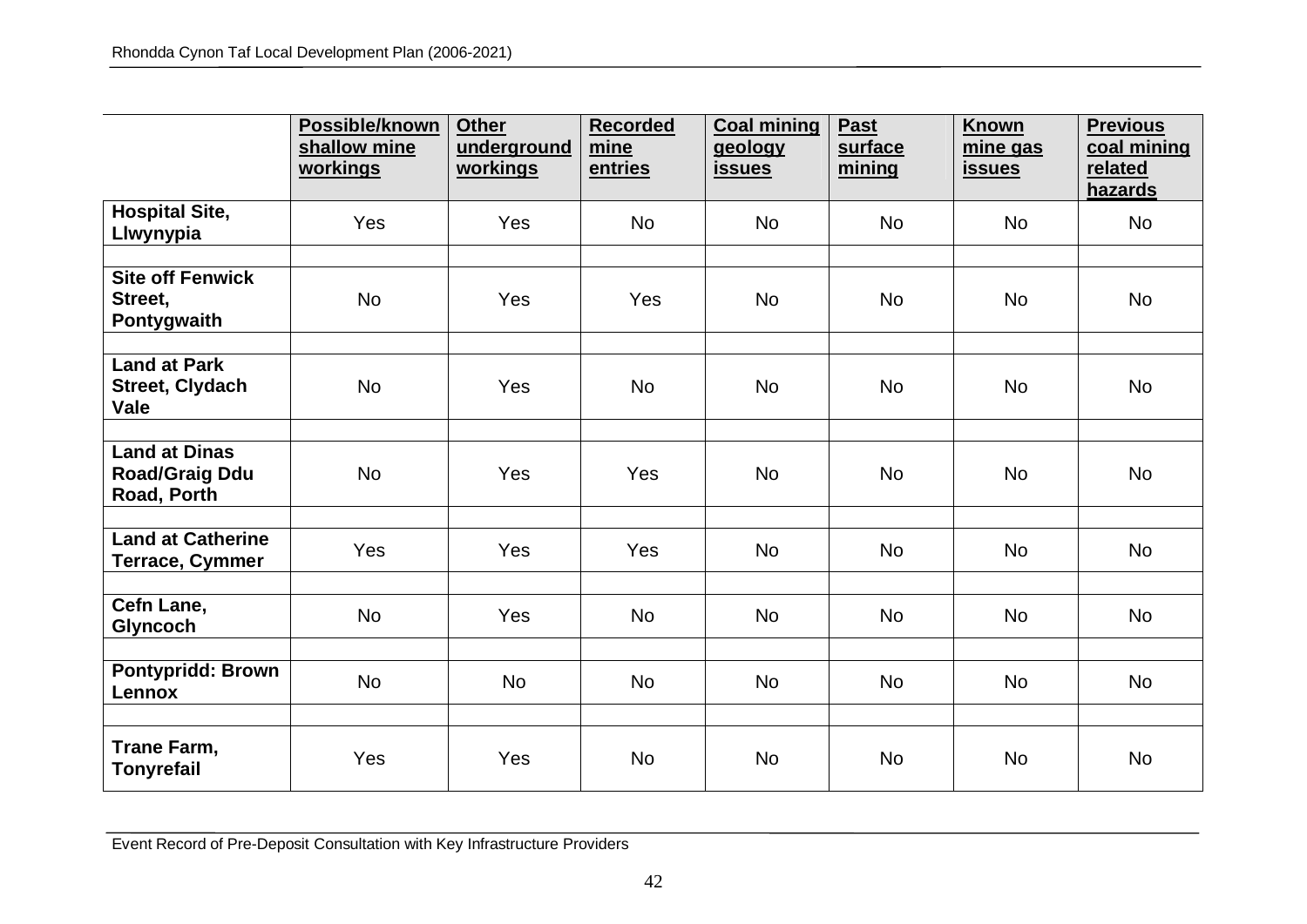|                                                                                                      | Possible/known<br>shallow mine<br>workings | <b>Other</b><br>underground<br><u>workings</u> | <b>Recorded</b><br>mine<br>entries | <b>Coal mining</b><br>geology<br><b>issues</b> | <b>Past</b><br>surface<br>mining | <b>Known</b><br>mine gas<br><u>issues</u> | <b>Previous</b><br>coal mining<br>related<br>hazards |
|------------------------------------------------------------------------------------------------------|--------------------------------------------|------------------------------------------------|------------------------------------|------------------------------------------------|----------------------------------|-------------------------------------------|------------------------------------------------------|
| Collenna Farm,<br><b>Tonyrefail</b>                                                                  | Yes                                        | Yes                                            | <b>No</b>                          | <b>No</b>                                      | <b>No</b>                        | <b>No</b>                                 | <b>No</b>                                            |
|                                                                                                      |                                            |                                                |                                    |                                                |                                  |                                           |                                                      |
| <b>Land off</b><br>Bryngolau,<br><b>Tonyrefail</b>                                                   | Yes                                        | Yes                                            | <b>No</b>                          | <b>No</b>                                      | <b>No</b>                        | <b>No</b>                                 | <b>No</b>                                            |
|                                                                                                      |                                            |                                                |                                    |                                                |                                  |                                           |                                                      |
| Site of the former<br>Hillside Club,<br><b>Tonyrefail</b>                                            | Yes                                        | Yes                                            | <b>No</b>                          | <b>No</b>                                      | <b>No</b>                        | <b>No</b>                                 | <b>No</b>                                            |
|                                                                                                      |                                            |                                                |                                    |                                                |                                  |                                           |                                                      |
| <b>Coed Ely</b>                                                                                      | Yes                                        | Yes                                            | Yes                                | <b>No</b>                                      | <b>No</b>                        | <b>No</b>                                 | <b>No</b>                                            |
|                                                                                                      |                                            |                                                |                                    |                                                |                                  |                                           |                                                      |
| Land to the East of<br><b>Mill Street / Land</b><br><b>East of Mill Street,</b><br><b>Tonyrefail</b> | <b>No</b>                                  | Yes                                            | <b>No</b>                          | <b>No</b>                                      | <b>No</b>                        | <b>No</b>                                 | <b>No</b>                                            |
|                                                                                                      |                                            |                                                |                                    |                                                |                                  |                                           |                                                      |
| <b>Gelliwion</b><br>Reclamation,<br>Pontypridd                                                       | Yes                                        | Yes                                            | <b>No</b>                          | <b>No</b>                                      | <b>No</b>                        | <b>No</b>                                 | <b>No</b>                                            |
| <b>Glyntaff Farm,</b><br>Rhydyfelin                                                                  | Yes                                        | <b>No</b>                                      | <b>No</b>                          | <b>No</b>                                      | <b>No</b>                        | <b>No</b>                                 | <b>No</b>                                            |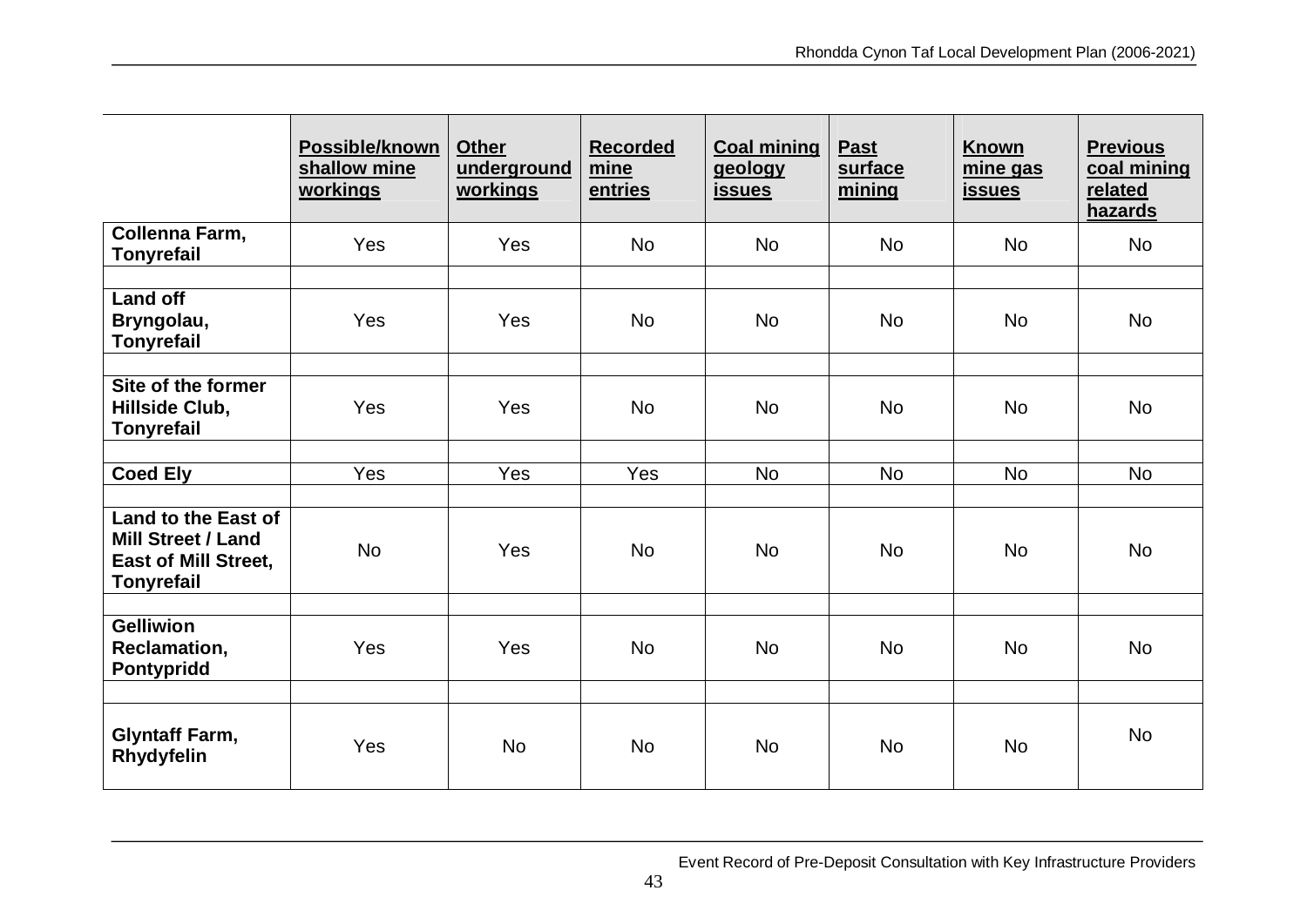|                                                                                       | Possible/known<br>shallow mine<br>workings | <b>Other</b><br>underground<br><u>workings</u> | <b>Recorded</b><br>mine<br>entries | <b>Coal mining</b><br>geology<br><u>issues</u> | Past<br>surface<br>mining | Known<br>mine gas<br><b>issues</b> | <b>Previous</b><br>coal mining<br>related<br>hazards |
|---------------------------------------------------------------------------------------|--------------------------------------------|------------------------------------------------|------------------------------------|------------------------------------------------|---------------------------|------------------------------------|------------------------------------------------------|
| <b>Land South of The</b><br><b>Ridings</b>                                            | Yes                                        | Yes                                            | Yes                                | <b>No</b>                                      | <b>No</b>                 | <b>No</b>                          | No                                                   |
| <b>Strategic Site:</b><br><b>Former Cwm</b><br><b>Colliery Site,</b><br><b>Beddau</b> | Yes                                        | Yes                                            | Yes                                | <b>No</b>                                      | <b>No</b>                 | <b>No</b>                          | <b>No</b>                                            |
| <b>The Link Site</b><br>(Meadow Farm),<br><b>Church Village</b>                       | Yes                                        | Yes                                            | Yes                                | <b>No</b>                                      | <b>No</b>                 | <b>No</b>                          | Yes                                                  |
| <b>WPD Depot,</b><br><b>Station Road,</b><br><b>Church Village</b>                    | Yes                                        | Yes                                            | Yes                                | <b>No</b>                                      | <b>No</b>                 | <b>No</b>                          | <b>No</b>                                            |
| Land at Dolau East<br>of primary school,<br><b>Llanharan</b>                          | Yes                                        | Yes                                            | Yes                                | <b>No</b>                                      | Yes                       | <b>No</b>                          | <b>No</b>                                            |
| <b>Land South of</b><br>Brynna Road,<br><b>Brynna</b>                                 | Yes                                        | Yes                                            | Yes                                | <b>No</b>                                      | <b>No</b>                 | <b>No</b>                          | <b>No</b>                                            |
| <b>Strategic Site:</b><br><b>Llanilid</b>                                             | Yes                                        | Yes                                            | Yes                                | <b>No</b>                                      | Yes                       | <b>No</b>                          | No                                                   |

Event Record of Pre-Deposit Consultation with Key Infrastructure Providers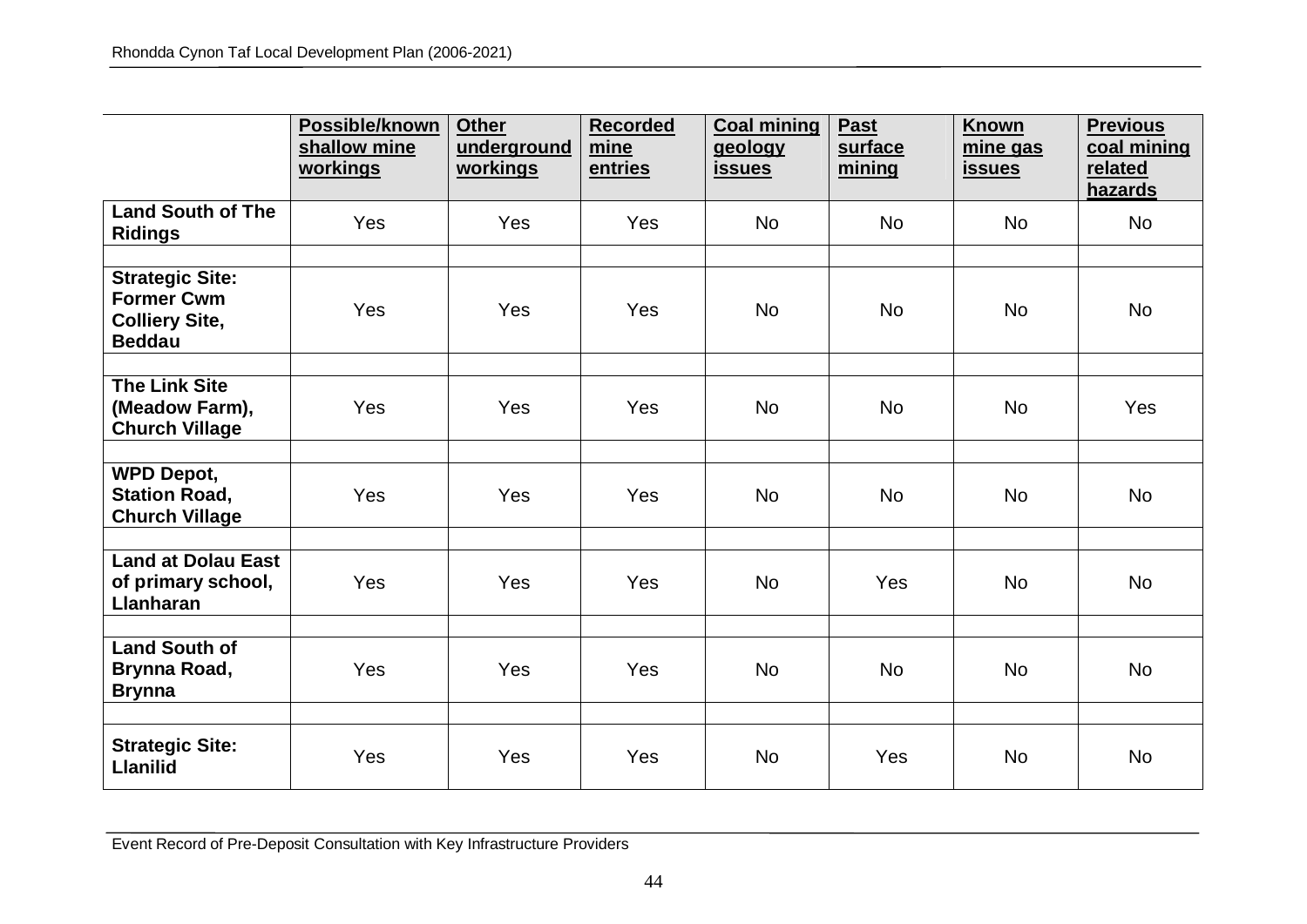|                                                                                           | Possible/known<br>shallow mine<br>workings | <b>Other</b><br>underground<br>workings | <b>Recorded</b><br>mine<br>entries | <b>Coal mining</b><br>geology<br><u>issues</u> | <b>Past</b><br>surface<br>mining | <b>Known</b><br>mine gas<br><u>issues</u> | <b>Previous</b><br>coal mining<br>related<br>hazards |
|-------------------------------------------------------------------------------------------|--------------------------------------------|-----------------------------------------|------------------------------------|------------------------------------------------|----------------------------------|-------------------------------------------|------------------------------------------------------|
| <b>West of Llechau,</b><br>Llanharry                                                      | <b>No</b>                                  | <b>No</b>                               | <b>Yes</b>                         | No                                             | No                               | <b>No</b>                                 | <b>No</b>                                            |
| <b>Land South of</b><br><b>Llantrisant</b><br><b>Business Park,</b><br><b>Llantrisant</b> | <b>Yes</b>                                 | No                                      | Yes                                | No                                             | <b>No</b>                        | <b>No</b>                                 | <b>No</b>                                            |
| <b>Land South of</b><br><b>Brynteg Court,</b><br><b>Beddau</b>                            | <b>Yes</b>                                 | Yes                                     | Yes                                | <b>No</b>                                      | <b>No</b>                        | <b>No</b>                                 | <b>No</b>                                            |
| Penygawsi,<br><b>Llantrisant</b>                                                          | Yes                                        | <b>No</b>                               | <b>No</b>                          | <b>No</b>                                      | <b>No</b>                        | <b>No</b>                                 | <b>No</b>                                            |
| <b>Strategic Site:</b><br><b>Mwyndy</b>                                                   | Yes                                        | No                                      | Yes                                | <b>No</b>                                      | <b>No</b>                        | <b>No</b>                                 | <b>No</b>                                            |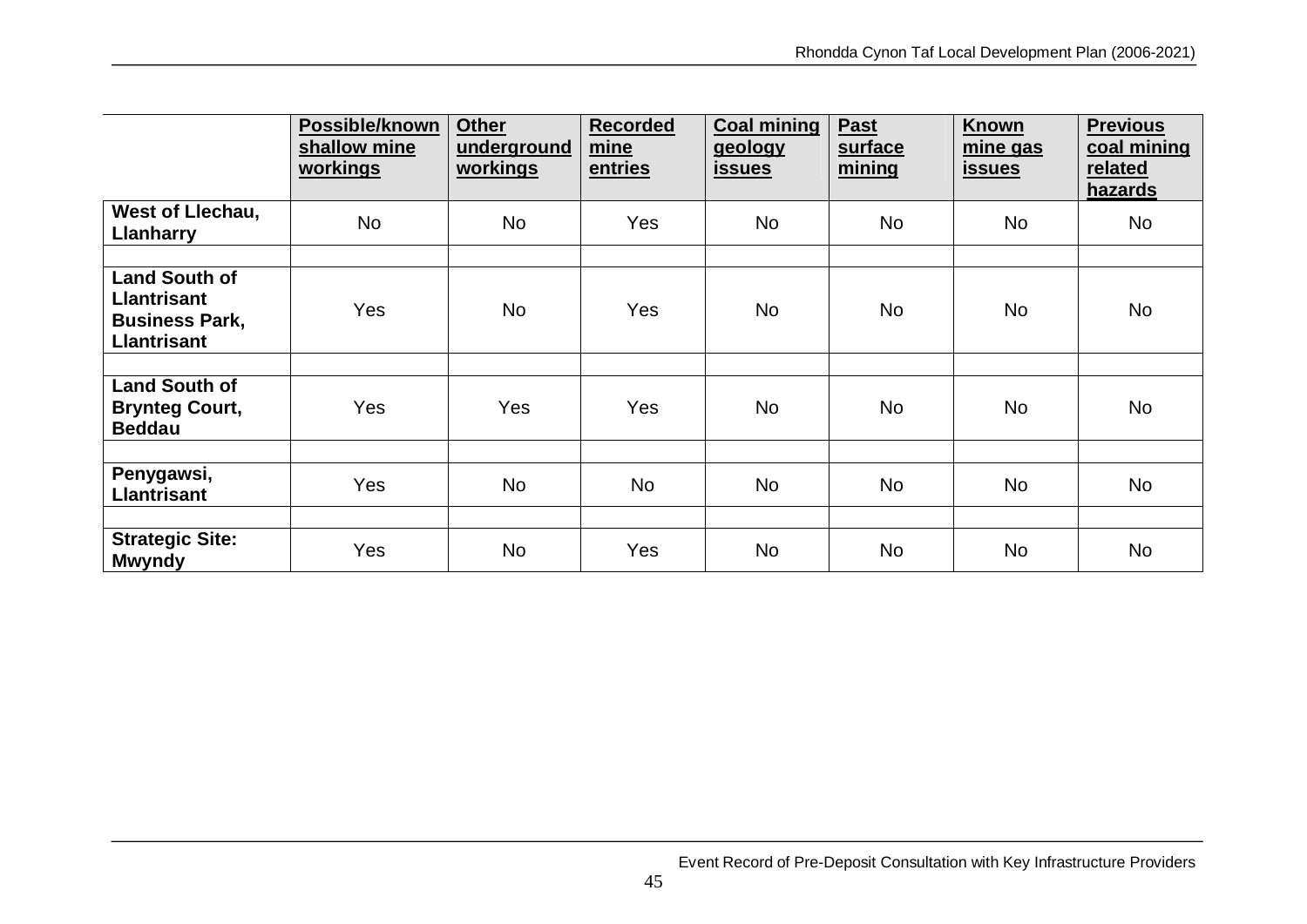## **7. Welsh Water**

**The Council acknowledges that the majority of proposed allocations are subject to development constraints from the sewerage and water network. However, it is considered that such constraints would apply equally to all other potential allocations, as the constraints are specific to broad areas rather than individual sites. These issues will therefore need to be resolved through the detailed Development Control process.**

## **N.B. Sewage Treatment:**

**If all sites coming forward, or clusters in particular areas – then this would exceed the theoretical design capacity of the Waste Water Treatment Works. Approval for capital investment for the next 5 years to improve these sites would not be known until December 2009. Should developers wish to proceed in advance of DCWW improvements, then this may result in an objection to the proposal or it may be possible for developers themselves to fund the necessary upgrades.**

| <b>Strategic Site: Land South of</b><br><b>Hirwaun</b> | • Parts of the sewerage network suffer from hydraulic overloading so developers may<br>be required to fund essential improvements ahead of regulatory improvements.<br>A public sewer and water mains crosses the site so this may restrict the density of<br>development.<br>If the development gives rise to a new discharge of trade effluent then a Discharge<br>Consent is required from DCWW.<br>If all proposed developments come to fruition then the Cynon WwTW will exceed<br>design capacity. Should developers proceed in advance of DCWW planned<br>improvements it may result in objection to the proposals with the possibility of<br>developers funding the necessary upgrades via S106.<br>DCWW require us to include a statement on waste water infrastructure for the site.<br>The area suffers from low water pressure with new development exacerbating service<br>levels so development of this site would require off-site main laying. |
|--------------------------------------------------------|----------------------------------------------------------------------------------------------------------------------------------------------------------------------------------------------------------------------------------------------------------------------------------------------------------------------------------------------------------------------------------------------------------------------------------------------------------------------------------------------------------------------------------------------------------------------------------------------------------------------------------------------------------------------------------------------------------------------------------------------------------------------------------------------------------------------------------------------------------------------------------------------------------------------------------------------------------------|
| <b>Land South of Rhigos Road,</b><br><b>Hirwaun</b>    | If all proposed developments come to fruition then the Cynon WwTW will exceed<br>design capacity. Should developers proceed in advance of DCWW planned<br>improvements it may result in objection to the proposals with the possibility of                                                                                                                                                                                                                                                                                                                                                                                                                                                                                                                                                                                                                                                                                                                     |

Event Record of Pre-Deposit Consultation with Key Infrastructure Providers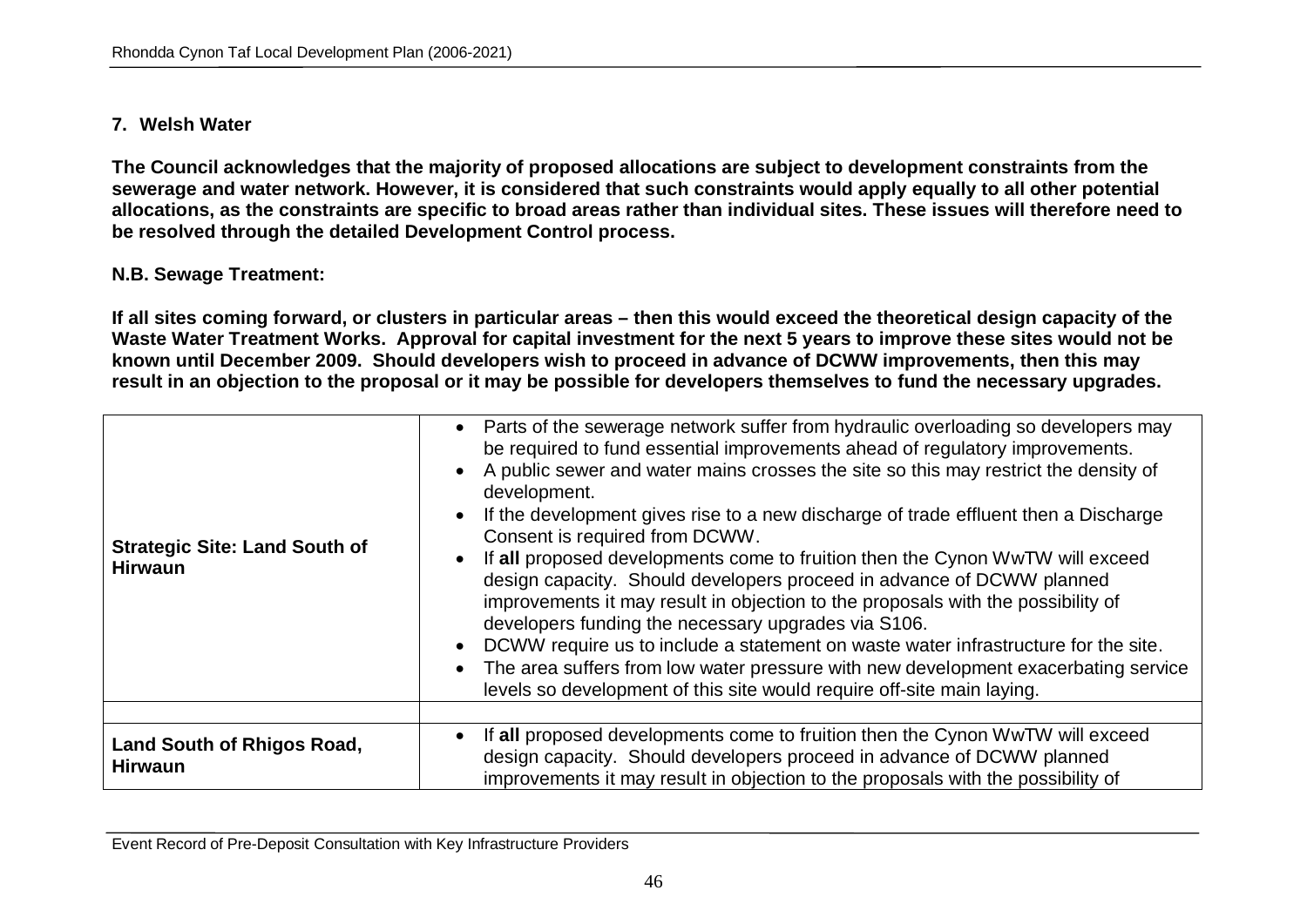|                                                                      | developers funding the necessary upgrades via S106.                                                                                                                                                                                                                                                                                                                                                                                                                                                                                                                       |
|----------------------------------------------------------------------|---------------------------------------------------------------------------------------------------------------------------------------------------------------------------------------------------------------------------------------------------------------------------------------------------------------------------------------------------------------------------------------------------------------------------------------------------------------------------------------------------------------------------------------------------------------------------|
|                                                                      | DCWW require us to include a statement on waste water infrastructure for the site.                                                                                                                                                                                                                                                                                                                                                                                                                                                                                        |
|                                                                      |                                                                                                                                                                                                                                                                                                                                                                                                                                                                                                                                                                           |
| <b>Land East of Trenant, Penywaun</b>                                | Parts of the sewerage network suffer from hydraulic overloading so developers may<br>$\bullet$<br>be required to fund essential improvements ahead of regulatory improvements.<br>If all proposed developments come to fruition then the Cynon WwTW will exceed<br>design capacity. Should developers proceed in advance of DCWW planned<br>improvements it may result in objection to the proposals with the possibility of<br>developers funding the necessary upgrades via S106.<br>DCWW require us to include a statement on waste water infrastructure for the site. |
|                                                                      | A public sewer and water mains crosses the site so this may restrict the density of                                                                                                                                                                                                                                                                                                                                                                                                                                                                                       |
| North of Fifth Avenue,<br><b>Hirwaun Industrial Estate</b>           | development.<br>If the development gives rise to a new discharge of trade effluent then a Discharge<br>Consent is required from DCWW.<br>No problems are envisaged with the provision of water supply for this development,<br>although off-site water mains may be required which could be substantial and<br>expensive.                                                                                                                                                                                                                                                 |
|                                                                      |                                                                                                                                                                                                                                                                                                                                                                                                                                                                                                                                                                           |
| <b>Land South of Llwydcoed</b><br><b>Community Centre, Llwydcoed</b> | Parts of the sewerage network suffer from hydraulic overloading so developers may<br>$\bullet$<br>be required to fund essential improvements ahead of regulatory improvements.<br>If all proposed developments come to fruition then the Cynon WwTW will exceed<br>design capacity. Should developers proceed in advance of DCWW planned<br>improvements it may result in objection to the proposals with the possibility of<br>developers funding the necessary upgrades via S106.<br>DCWW require us to include a statement on waste water infrastructure for the site. |
|                                                                      |                                                                                                                                                                                                                                                                                                                                                                                                                                                                                                                                                                           |
| Land rear of Birchwood,<br><b>Llwydcoed</b>                          | A public sewer and water mains crosses the site so this may restrict the density of<br>development.<br>If all proposed developments come to fruition then the Cynon WwTW will exceed<br>design capacity. Should developers proceed in advance of DCWW planned                                                                                                                                                                                                                                                                                                             |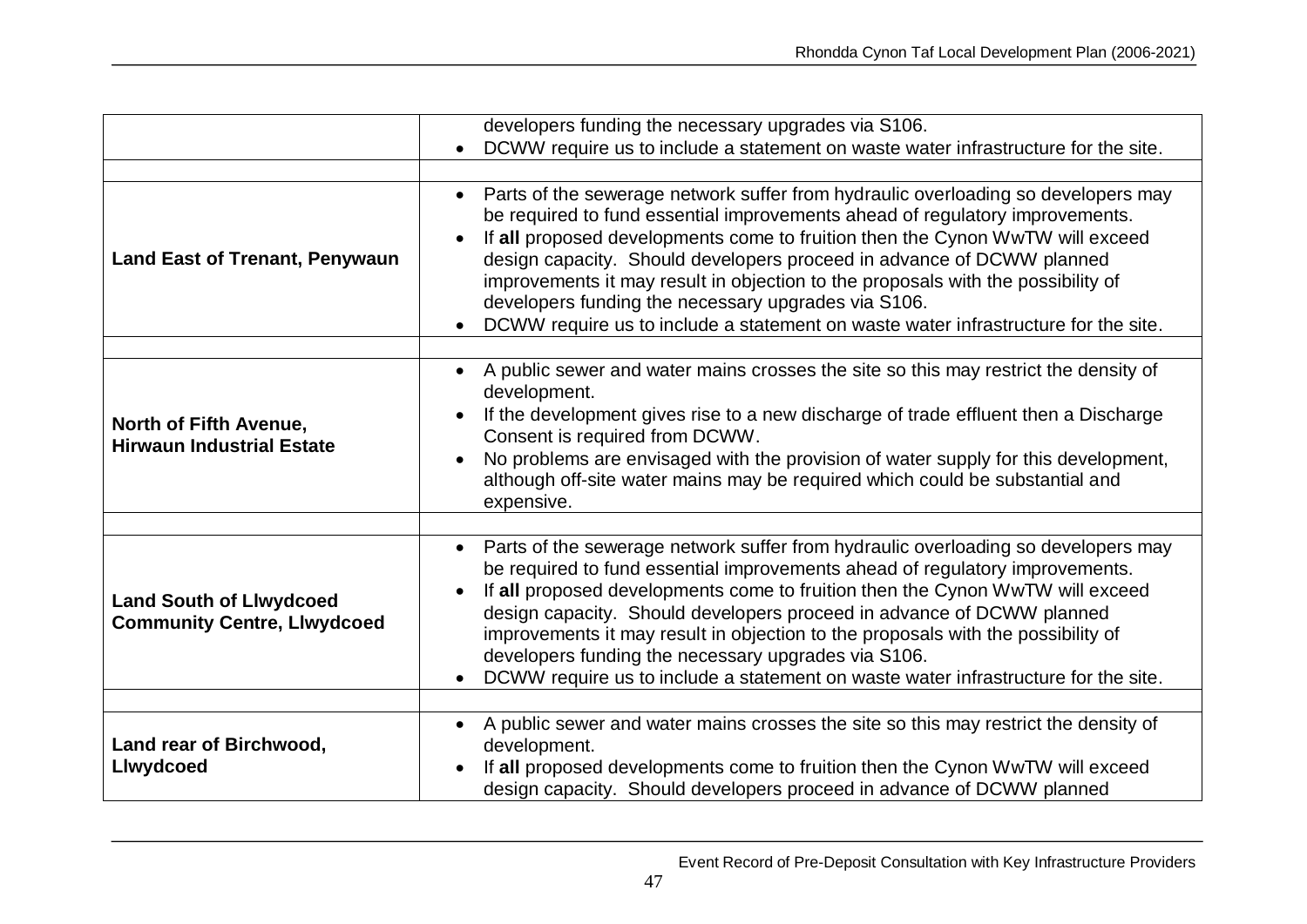|                                                | improvements it may result in objection to the proposals with the possibility of<br>developers funding the necessary upgrades via S106.<br>DCWW require us to include a statement on waste water infrastructure for the site.                                                                                                                                                                                                                                                                                                                                                                                                                                                    |
|------------------------------------------------|----------------------------------------------------------------------------------------------------------------------------------------------------------------------------------------------------------------------------------------------------------------------------------------------------------------------------------------------------------------------------------------------------------------------------------------------------------------------------------------------------------------------------------------------------------------------------------------------------------------------------------------------------------------------------------|
|                                                |                                                                                                                                                                                                                                                                                                                                                                                                                                                                                                                                                                                                                                                                                  |
| <b>Brickworks and Dairy site,</b><br>Llwydcoed | A public sewer and water mains crosses the site so this may restrict the density of<br>$\bullet$<br>development.<br>Parts of the sewerage network suffer from hydraulic overloading so developers may<br>be required to fund essential improvements ahead of regulatory improvements.<br>If all proposed developments come to fruition then the Cynon WwTW will exceed<br>design capacity. Should developers proceed in advance of DCWW planned<br>improvements it may result in objection to the proposals with the possibility of<br>developers funding the necessary upgrades via S106.<br>DCWW require us to include a statement on waste water infrastructure for the site. |
|                                                |                                                                                                                                                                                                                                                                                                                                                                                                                                                                                                                                                                                                                                                                                  |
| <b>Tegfan Farm, Trecynon</b>                   | Parts of the sewerage network suffer from hydraulic overloading so developers may<br>$\bullet$<br>be required to fund essential improvements ahead of regulatory improvements.<br>A public sewer and water mains crosses the site so this may restrict the density of<br>development.<br>If all proposed developments come to fruition then the Cynon WwTW will exceed<br>design capacity. Should developers proceed in advance of DCWW planned<br>improvements it may result in objection to the proposals with the possibility of<br>developers funding the necessary upgrades via S106.<br>DCWW require us to include a statement on waste water infrastructure for the site. |
| Land at Nant Y Wenallt, Abernant               | Parts of the sewerage network suffer from hydraulic overloading so developers may<br>be required to fund essential improvements ahead of regulatory improvements.<br>A public sewer crosses the site so this may restrict the density of development.<br>If all proposed developments come to fruition then the Cynon WwTW will exceed<br>design capacity. Should developers proceed in advance of DCWW planned<br>improvements it may result in objection to the proposals with the possibility of<br>developers funding the necessary upgrades via S106.                                                                                                                       |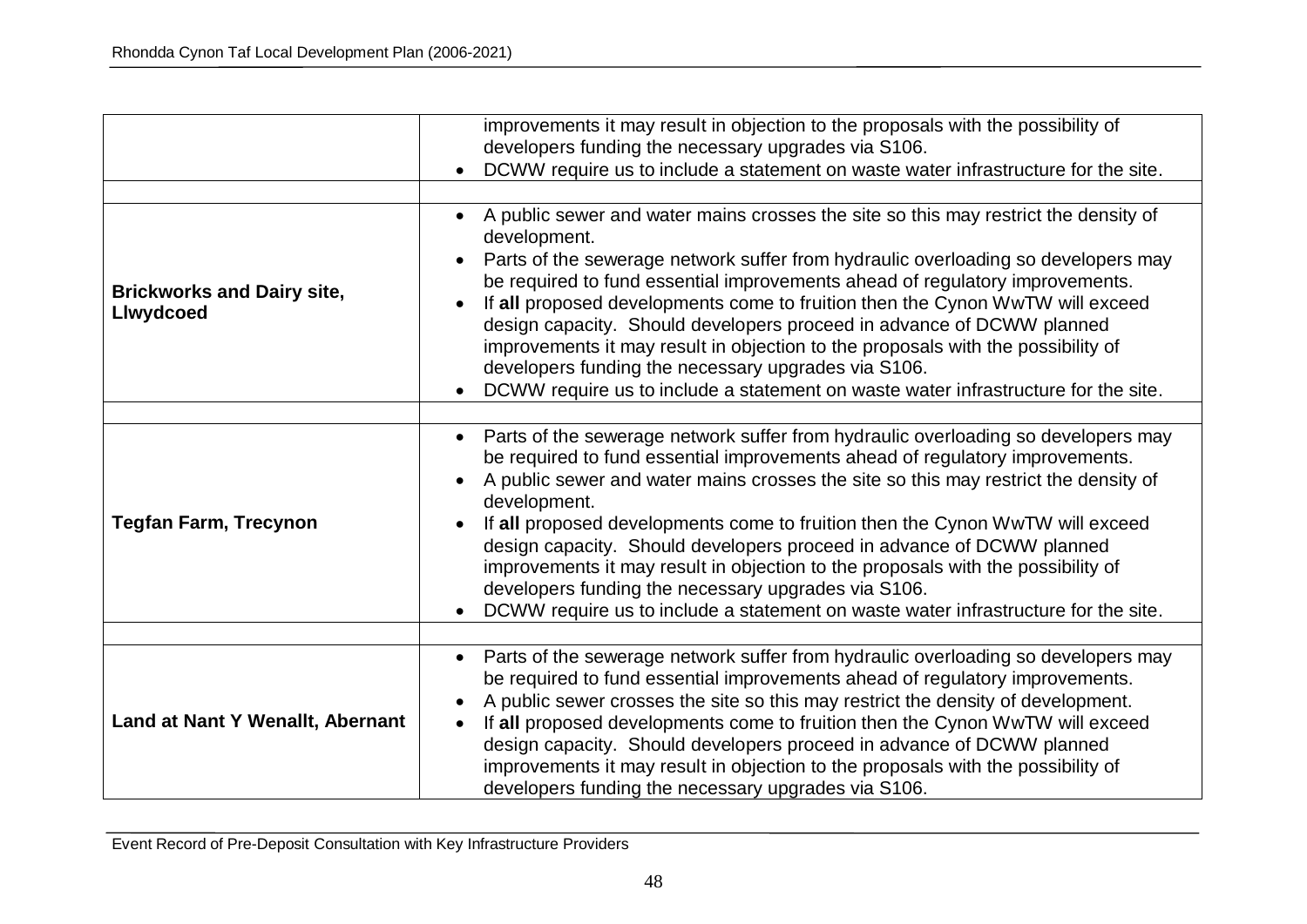|                                                          | DCWW require us to include a statement on waste water infrastructure for the site.<br>The area suffers from low water pressure with new development exacerbating service<br>levels so development of this site would require off-site main laying.                                                                                                                                                                                                                                                                                                                                                                                                                                                                                                                                                                                                                                                                                                                 |
|----------------------------------------------------------|--------------------------------------------------------------------------------------------------------------------------------------------------------------------------------------------------------------------------------------------------------------------------------------------------------------------------------------------------------------------------------------------------------------------------------------------------------------------------------------------------------------------------------------------------------------------------------------------------------------------------------------------------------------------------------------------------------------------------------------------------------------------------------------------------------------------------------------------------------------------------------------------------------------------------------------------------------------------|
| <b>Strategic Site: Robertstown</b>                       | Parts of the sewerage network suffer from hydraulic overloading so developers may<br>be required to fund essential improvements ahead of regulatory improvements.<br>A public sewer and water mains crosses the site so this may restrict the density of<br>development.<br>If the development gives rise to a new discharge of trade effluent then a Discharge<br>Consent is required from DCWW.<br>If all proposed developments come to fruition then the Cynon WwTW will exceed<br>design capacity. Should developers proceed in advance of DCWW planned<br>improvements it may result in objection to the proposals with the possibility of<br>developers funding the necessary upgrades via S106.<br>DCWW require us to include a statement on waste water infrastructure for the site.<br>The area suffers from low water pressure with new development exacerbating service<br>levels so development of this site would require off-site main laying.       |
| <b>Former Mayhew Chicken Factory,</b><br><b>Trecynon</b> | Parts of the sewerage network suffer from hydraulic overloading so developers may<br>be required to fund essential improvements ahead of regulatory improvements.<br>A public sewer and water mains crosses the site so this may restrict the density of<br>development.<br>If the development gives rise to a new discharge of trade effluent then a Discharge<br>Consent is required from DCWW.<br>If all proposed developments come to fruition then the Cynon WwTW will exceed<br>design capacity. Should developers proceed in advance of DCWW planned<br>improvements it may result in objection to the proposals with the possibility of<br>developers funding the necessary upgrades via S106.<br>DCWW require us to include a statement on waste water infrastructure for the site.<br>No problems are envisaged with the provision of water supply for this development,<br>although off-site water mains may be required which could be substantial and |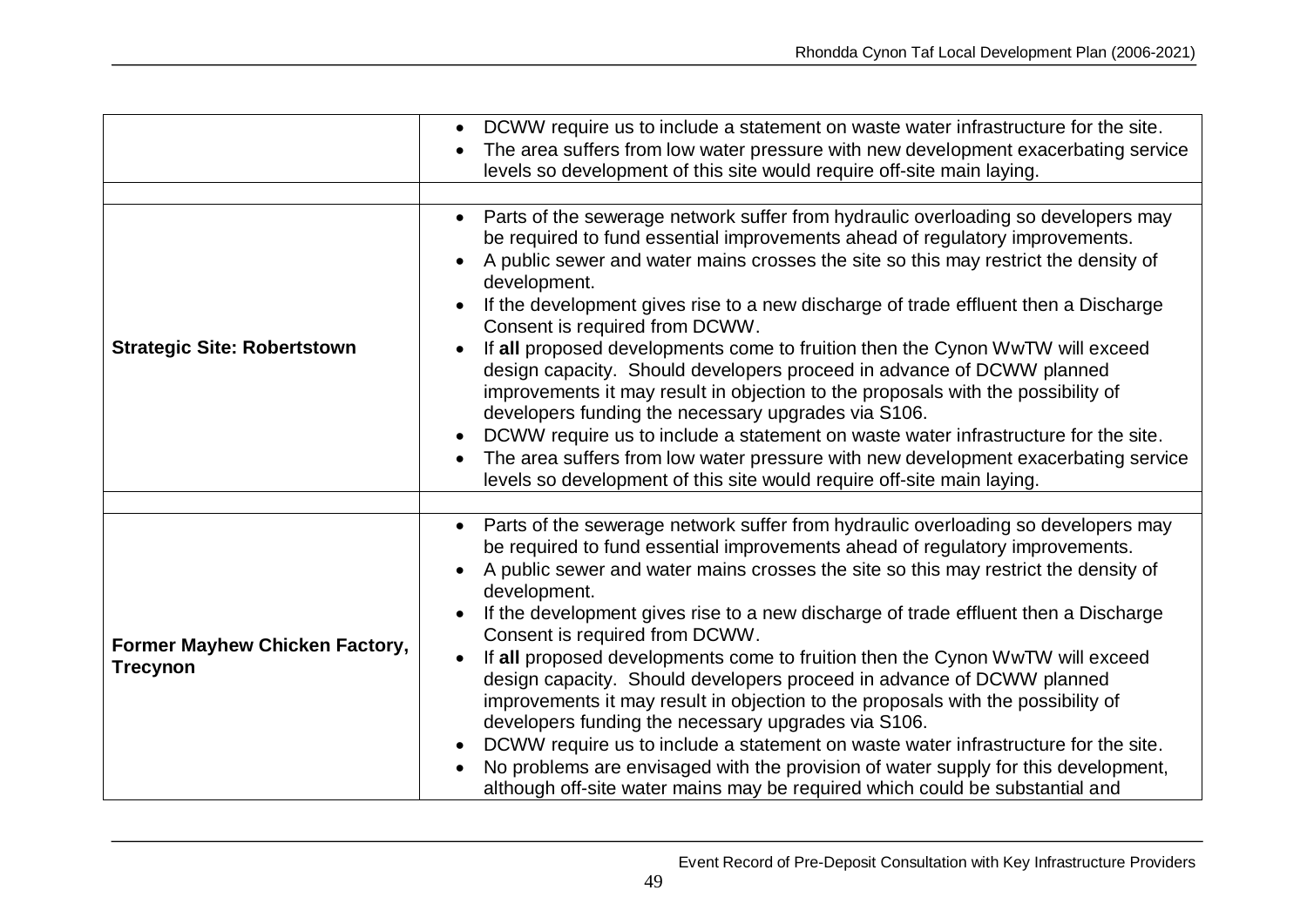|                                                                              | expensive.                                                                                                                                                                                                                                                                                                                                                                                                                                                                                                                                             |
|------------------------------------------------------------------------------|--------------------------------------------------------------------------------------------------------------------------------------------------------------------------------------------------------------------------------------------------------------------------------------------------------------------------------------------------------------------------------------------------------------------------------------------------------------------------------------------------------------------------------------------------------|
| <b>Strategic Site: Former Fernhill</b><br><b>Colliery Site, Blaenrhondda</b> | Parts of the sewerage network suffer from hydraulic overloading so developers may<br>be required to fund essential improvements ahead of regulatory improvements.<br>A public sewer and water mains crosses the site so this may restrict the density of<br>development.<br>The area suffers from low water pressure with new development exacerbating service<br>levels so development of this site would require off-site main laying.                                                                                                               |
| <b>Strategic Site: Former Maerdy</b><br><b>Colliery Site</b>                 | Parts of the sewerage network suffer from hydraulic overloading so developers may<br>$\bullet$<br>be required to fund essential improvements ahead of regulatory improvements.<br>If the development gives rise to a new discharge of trade effluent then a Discharge<br>Consent is required from DCWW.<br>The area suffers from low water pressure with new development exacerbating service<br>levels so development of this site would require off-site main laying.<br>Water mains cross the site so this may restrict the density of development. |
| Old hospital site and playground,<br><b>Treherbert</b>                       | Parts of the sewerage network suffer from hydraulic overloading so developers may<br>$\bullet$<br>be required to fund essential improvements ahead of regulatory improvements.<br>A public sewer and water mains crosses the site so this may restrict the density of<br>development.                                                                                                                                                                                                                                                                  |
| Land at Ynysfeio Avenue,<br><b>Treherbert</b>                                | Parts of the sewerage network suffer from hydraulic overloading so developers may<br>be required to fund essential improvements ahead of regulatory improvements.<br>The area suffers from low water pressure with new development exacerbating service<br>levels so development of this site would require off-site main laying.                                                                                                                                                                                                                      |
| <b>Remainder of Ynyscynon Farm,</b><br><b>Cwmbach</b>                        | Parts of the sewerage network suffer from hydraulic overloading so developers may<br>be required to fund essential improvements ahead of regulatory improvements.<br>If all proposed developments come to fruition then the Cynon WwTW will exceed<br>design capacity. Should developers proceed in advance of DCWW planned                                                                                                                                                                                                                            |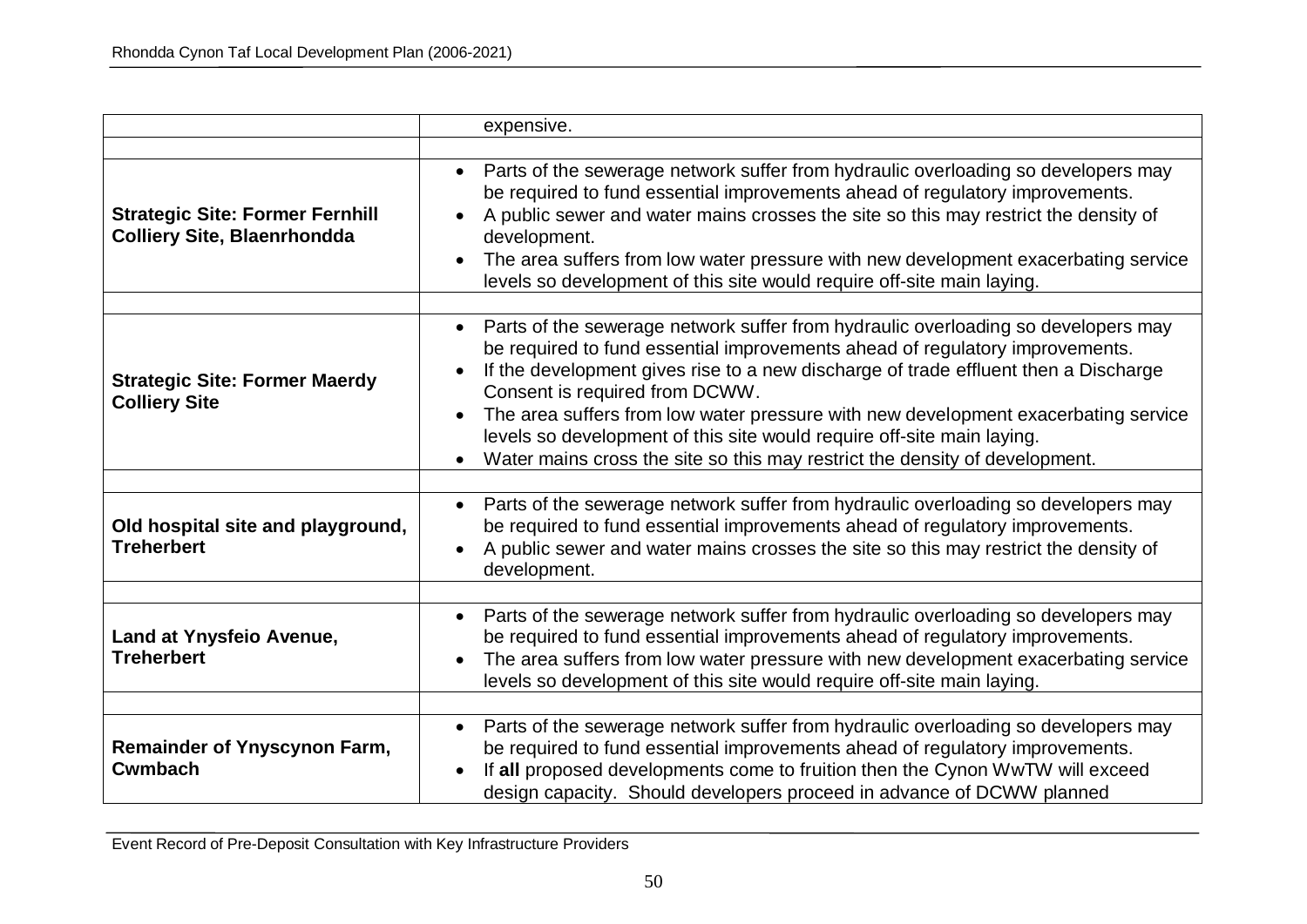|                                                                         | improvements it may result in objection to the proposals with the possibility of<br>developers funding the necessary upgrades via S106.<br>DCWW require us to include a statement on waste water infrastructure for the site.<br>Water mains crosses the site so this may restrict the density of development.                                                                                                                                                                                                                                                                                                                                                                                   |
|-------------------------------------------------------------------------|--------------------------------------------------------------------------------------------------------------------------------------------------------------------------------------------------------------------------------------------------------------------------------------------------------------------------------------------------------------------------------------------------------------------------------------------------------------------------------------------------------------------------------------------------------------------------------------------------------------------------------------------------------------------------------------------------|
| <b>Land bordered by Cefnpennar</b><br>Road, Cwmbach                     | A public sewer crosses the site so this may restrict the density of development.<br>If all proposed developments come to fruition then the Cynon WwTW will exceed<br>design capacity. Should developers proceed in advance of DCWW planned<br>improvements it may result in objection to the proposals with the possibility of<br>developers funding the necessary upgrades via S106.<br>DCWW require us to include a statement on waste water infrastructure for the site.<br>The area suffers from low water pressure with new development exacerbating service<br>levels so development of this site would require off-site main laying which could be<br>quite substantial and expensive.    |
|                                                                         |                                                                                                                                                                                                                                                                                                                                                                                                                                                                                                                                                                                                                                                                                                  |
| Dyffryn Row, Cwmbach                                                    | A public sewer crosses the site so this may restrict the density of development.<br>If all proposed developments come to fruition then the Cynon WwTW will exceed<br>design capacity. Should developers proceed in advance of DCWW planned<br>improvements it may result in objection to the proposals with the possibility of<br>developers funding the necessary upgrades via S106.<br>DCWW require us to include a statement on waste water infrastructure for the site.                                                                                                                                                                                                                      |
|                                                                         |                                                                                                                                                                                                                                                                                                                                                                                                                                                                                                                                                                                                                                                                                                  |
| <b>Strategic Site: Former Phurnacite</b><br><b>Plant Site, Aberaman</b> | Parts of the sewerage network suffer from hydraulic overloading so developers may<br>$\bullet$<br>be required to fund essential improvements ahead of regulatory improvements.<br>A public sewer crosses the site so this may restrict the density of development.<br>If the development gives rise to a new discharge of trade effluent then a Discharge<br>Consent is required from DCWW.<br>If all proposed developments come to fruition then the Cynon WwTW will exceed<br>design capacity. Should developers proceed in advance of DCWW planned<br>improvements it may result in objection to the proposals with the possibility of<br>developers funding the necessary upgrades via S106. |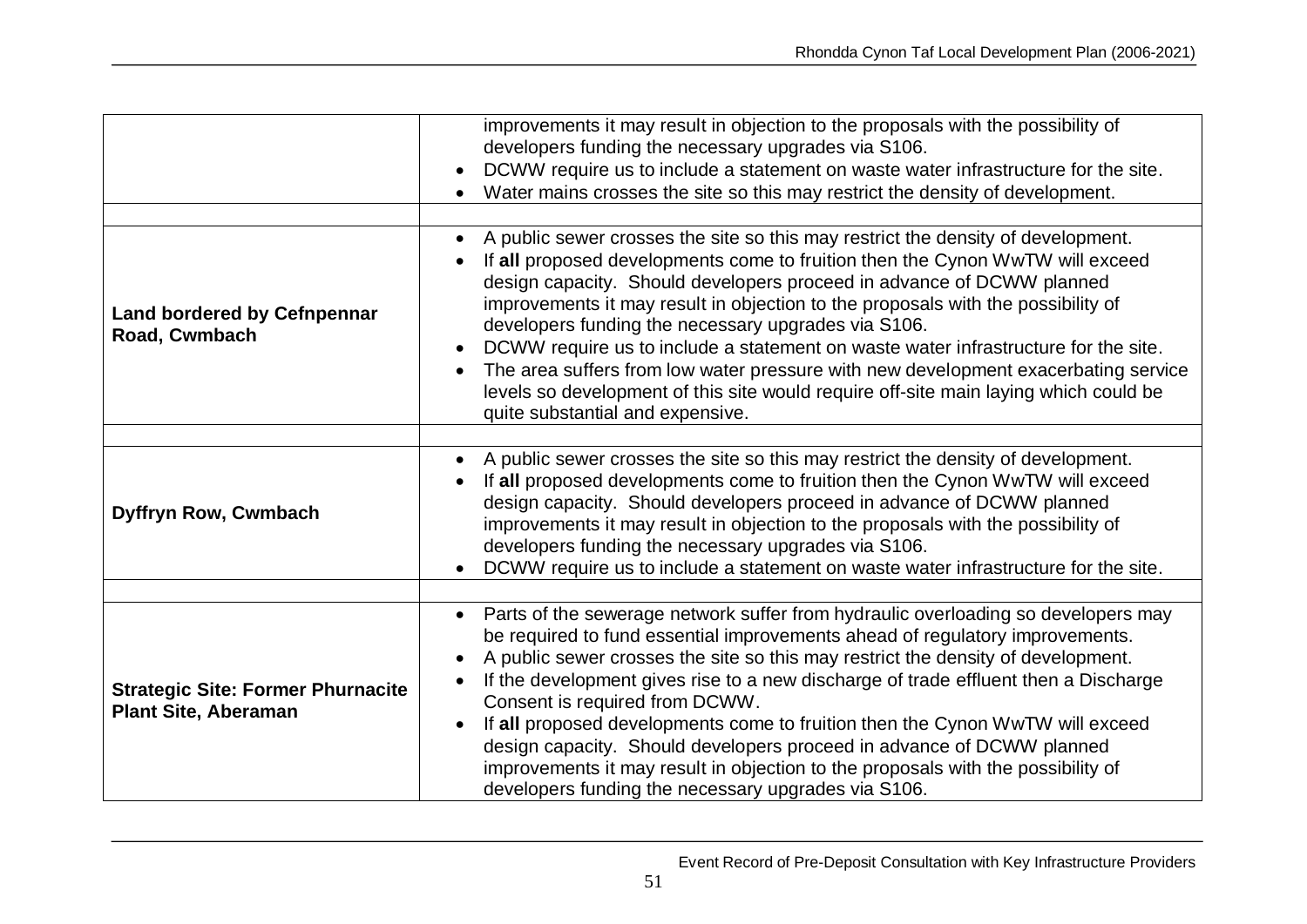|                                            | DCWW require us to include a statement on waste water infrastructure for the site.<br>$\bullet$<br>The area suffers from low water pressure with new development exacerbating service<br>levels so development of this site would require off-site main laying which could be<br>quite substantial and expensive.                                                                                                                                                                                                                                                                                                                                                                                                                                                                                           |
|--------------------------------------------|-------------------------------------------------------------------------------------------------------------------------------------------------------------------------------------------------------------------------------------------------------------------------------------------------------------------------------------------------------------------------------------------------------------------------------------------------------------------------------------------------------------------------------------------------------------------------------------------------------------------------------------------------------------------------------------------------------------------------------------------------------------------------------------------------------------|
| Land to the end of Godreaman,<br>Godreaman | A public sewer crosses the site so this may restrict the density of development.<br>If all proposed developments come to fruition then the Cynon WwTW will exceed<br>design capacity. Should developers proceed in advance of DCWW planned<br>improvements it may result in objection to the proposals with the possibility of<br>developers funding the necessary upgrades via S106.<br>DCWW require us to include a statement on waste water infrastructure for the site.                                                                                                                                                                                                                                                                                                                                 |
| <b>Gwernifor Grounds, Mountain</b><br>Ash  | If all proposed developments come to fruition then the Cynon WwTW will exceed<br>$\bullet$<br>design capacity. Should developers proceed in advance of DCWW planned<br>improvements it may result in objection to the proposals with the possibility of<br>developers funding the necessary upgrades via S106.<br>DCWW require us to include a statement on waste water infrastructure for the site.                                                                                                                                                                                                                                                                                                                                                                                                        |
| <b>Mountain Ash: Oxford Street</b>         | A public sewer and water mains crosses the site so this may restrict the density of<br>development.<br>If the development gives rise to a new discharge of trade effluent then a Discharge<br>Consent is required from DCWW.<br>If all proposed developments come to fruition then the Cynon WwTW will exceed<br>design capacity. Should developers proceed in advance of DCWW planned<br>improvements it may result in objection to the proposals with the possibility of<br>developers funding the necessary upgrades via S106.<br>DCWW require us to include a statement on waste water infrastructure for the site.<br>No problems are envisaged with the provision of water supply for this development,<br>although off-site water mains may be required which could be substantial and<br>expensive. |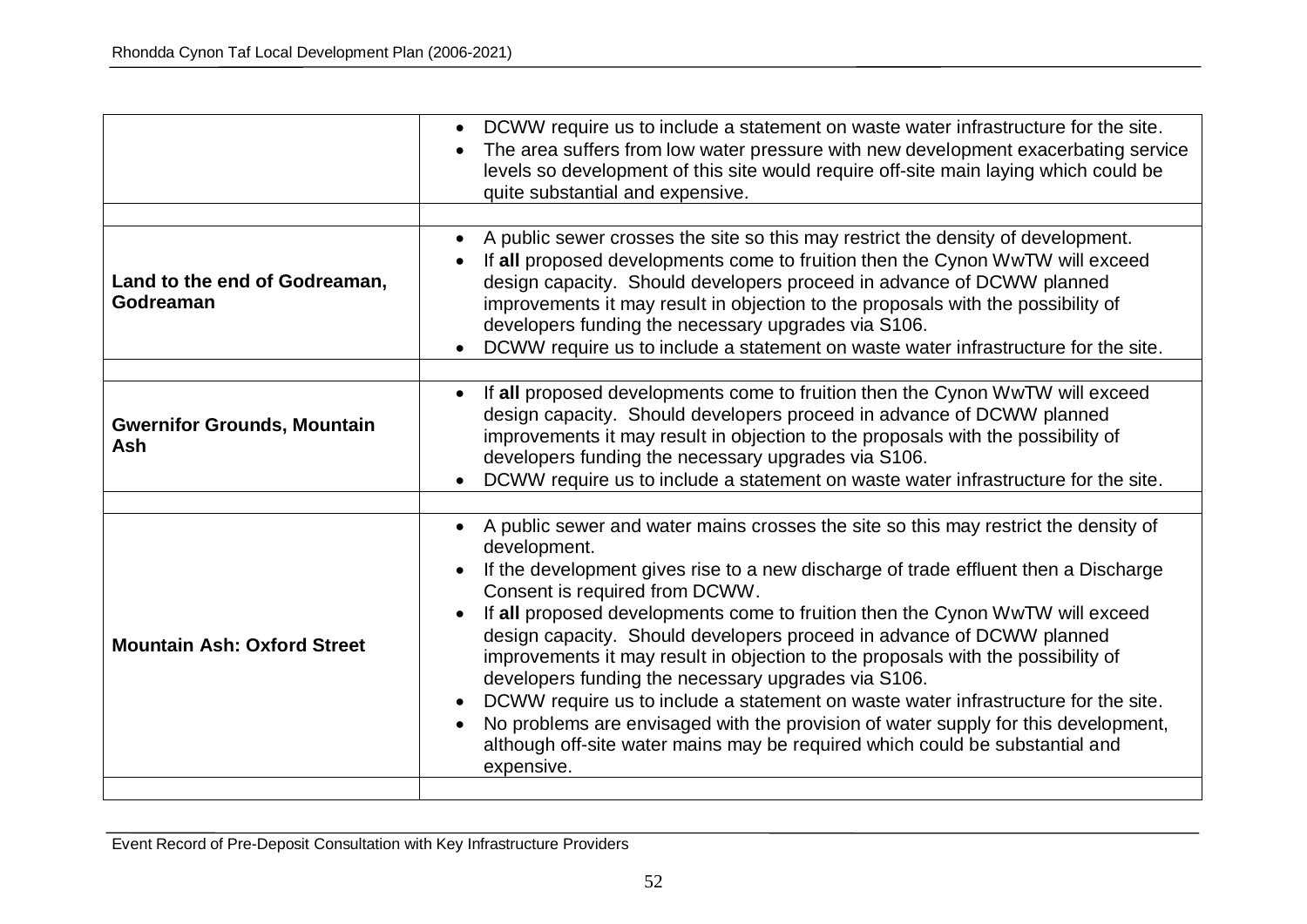| Site at the end of Mace Lane,<br><b>Treorchy</b>      | No problems                                                                                                                                                                                                                                                                                                                                                                                                      |
|-------------------------------------------------------|------------------------------------------------------------------------------------------------------------------------------------------------------------------------------------------------------------------------------------------------------------------------------------------------------------------------------------------------------------------------------------------------------------------|
| <b>Site off Cemetery Road, Treorchy</b>               | • The area suffers from low water pressure with new development exacerbating service<br>levels so development of this site would require off-site main laying which could be<br>quite substantial and expensive.                                                                                                                                                                                                 |
| <b>Cae Mawr Industrial Estate,</b><br><b>Treorchy</b> | If the development gives rise to a new discharge of trade effluent then a Discharge<br>$\bullet$<br>Consent is required from DCWW.<br>No problems are envisaged with the provision of water supply for this development,<br>although off-site water mains may be required which could be substantial and<br>expensive.<br>Water mains cross the site so this may restrict the density of development.            |
| <b>Highfield Industrial Estate,</b><br><b>Maerdy</b>  | A public sewer and water mains crosses the site so this may restrict the density of<br>development.<br>If the development gives rise to a new discharge of trade effluent then a Discharge<br>Consent is required from DCWW.<br>No problems are envisaged with the provision of water supply for this development,<br>although off-site water mains may be required which could be substantial and<br>expensive. |
| Land rear of Gwerllwyn Terrace,<br><b>Tylorstown</b>  | A public sewer crosses the site so this may restrict the density of development.<br>The area suffers from low water pressure with new development exacerbating service<br>levels so development of this site would require off-site main laying which could be<br>quite substantial and expensive.                                                                                                               |
| Hospital Site, Llwynypia                              | A public sewer and water mains crosses the site so this may restrict the density of<br>development.                                                                                                                                                                                                                                                                                                              |
| <b>Site off Fenwick Street,</b>                       | The area suffers from low water pressure with new development exacerbating service<br>$\bullet$                                                                                                                                                                                                                                                                                                                  |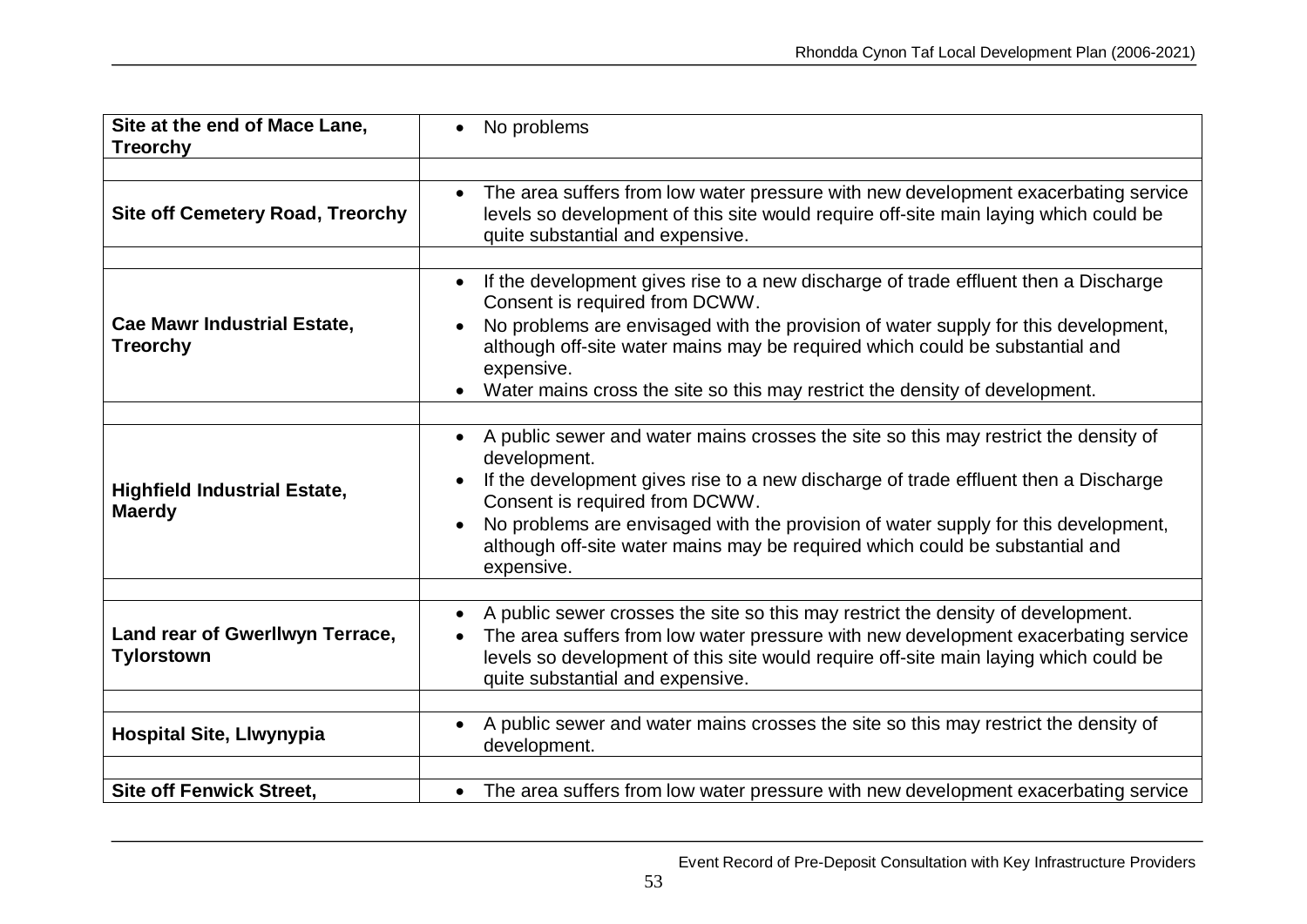| Pontygwaith                                        | levels so development of this site would require off-site main laying which could be<br>quite substantial and expensive.                                                                                                                                                                                                                                                                                                                                                                                                                                                   |
|----------------------------------------------------|----------------------------------------------------------------------------------------------------------------------------------------------------------------------------------------------------------------------------------------------------------------------------------------------------------------------------------------------------------------------------------------------------------------------------------------------------------------------------------------------------------------------------------------------------------------------------|
| Land at Park Street, Clydach Vale                  | • Parts of the sewerage network suffer from hydraulic overloading so developers may<br>be required to fund essential improvements ahead of regulatory improvements.<br>A public sewer crosses the site so this may restrict the density of development.<br>$\bullet$                                                                                                                                                                                                                                                                                                       |
| <b>Land at Dinas Road/Graig Ddu</b><br>Road, Porth | Parts of the sewerage network suffer from hydraulic overloading so developers may<br>$\bullet$<br>be required to fund essential improvements ahead of regulatory improvements.<br>A public sewer and water mains crosses the site so this may restrict the density of<br>development.                                                                                                                                                                                                                                                                                      |
| <b>Land at Catherine Terrace,</b><br>Cymmer        | No problems                                                                                                                                                                                                                                                                                                                                                                                                                                                                                                                                                                |
| <b>Cefn Lane, Glyncoch</b>                         | No problems<br>$\bullet$                                                                                                                                                                                                                                                                                                                                                                                                                                                                                                                                                   |
| <b>Pontypridd: Brown Lennox</b>                    | Parts of the sewerage network suffer from hydraulic overloading so developers may<br>$\bullet$<br>be required to fund essential improvements ahead of regulatory improvements.<br>If the development gives rise to a new discharge of trade effluent then a Discharge<br>Consent is required from DCWW.<br>No problems are envisaged with the provision of water supply for this development,<br>although off-site water mains may be required which could be substantial and<br>expensive.<br>Water mains cross the site so this may restrict the density of development. |
| <b>Trane Farm, Tonyrefail</b>                      | Parts of the sewerage network suffer from hydraulic overloading so developers may<br>$\bullet$<br>be required to fund essential improvements ahead of regulatory improvements.<br>The area suffers from low water pressure with new development exacerbating service<br>levels so development of this site would require off-site main laying which could be<br>quite substantial and expensive.                                                                                                                                                                           |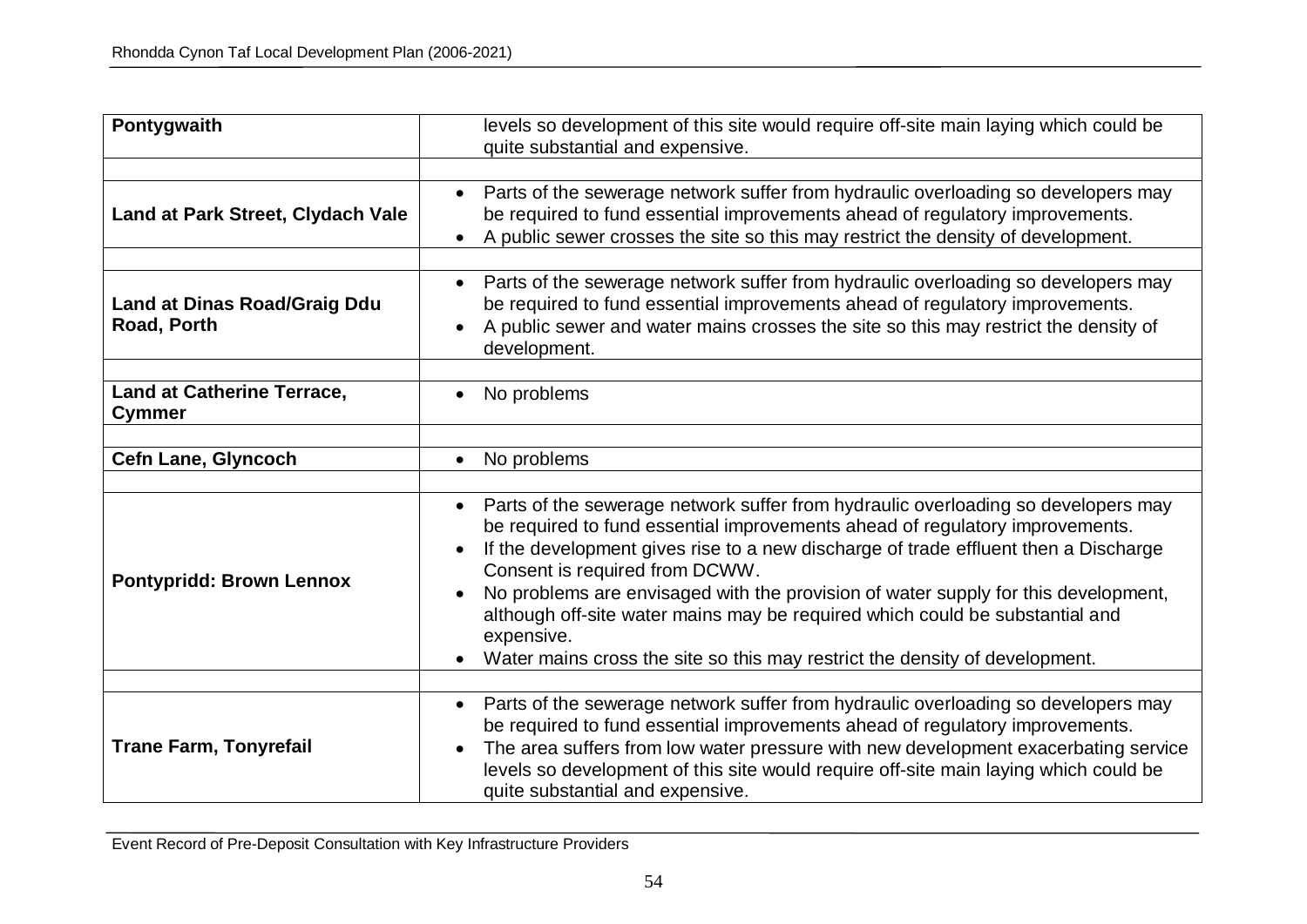| <b>Collenna Farm, Tonyrefail</b>                       | There is no public sewerage system in the area so any new development would<br>require facilities for sewage disposal.<br>Parts of the sewerage network suffer from hydraulic overloading so developers may<br>be required to fund essential improvements ahead of regulatory improvements.                                                                                                                                                                                                                                                                         |
|--------------------------------------------------------|---------------------------------------------------------------------------------------------------------------------------------------------------------------------------------------------------------------------------------------------------------------------------------------------------------------------------------------------------------------------------------------------------------------------------------------------------------------------------------------------------------------------------------------------------------------------|
|                                                        |                                                                                                                                                                                                                                                                                                                                                                                                                                                                                                                                                                     |
| Land off Bryngolau, Tonyrefail                         | There is no public sewerage system in the area so any new development would<br>require facilities for sewage disposal.<br>Parts of the sewerage network suffer from hydraulic overloading so developers may<br>be required to fund essential improvements ahead of regulatory improvements.                                                                                                                                                                                                                                                                         |
|                                                        |                                                                                                                                                                                                                                                                                                                                                                                                                                                                                                                                                                     |
| Site of the former Hillside Club,<br><b>Tonyrefail</b> | There is no public sewerage system in the area so any new development would<br>require facilities for sewage disposal.<br>Parts of the sewerage network suffer from hydraulic overloading so developers may<br>be required to fund essential improvements ahead of regulatory improvements.<br>The area suffers from low water pressure with new development exacerbating service<br>$\bullet$<br>levels so development of this site would require off-site main laying which could be<br>quite substantial and expensive.                                          |
| <b>Coed Ely</b>                                        | There is no public sewerage system in the area so any new development would<br>require facilities for sewage disposal.<br>Parts of the sewerage network suffer from hydraulic overloading so developers may<br>be required to fund essential improvements ahead of regulatory improvements.<br>No problems are envisaged with the provision of water supply for this development,<br>although off-site water mains may be required which could be substantial and<br>expensive.<br>A public sewer crosses the site so this may restrict the density of development. |
| Land to the East of Mill Street /                      | A public sewer crosses the site so this may restrict the density of development.                                                                                                                                                                                                                                                                                                                                                                                                                                                                                    |
| <b>Land East of Mill Street,</b><br><b>Tonyrefail</b>  | If the development gives rise to a new discharge of trade effluent then a Discharge<br>Consent is required from DCWW.                                                                                                                                                                                                                                                                                                                                                                                                                                               |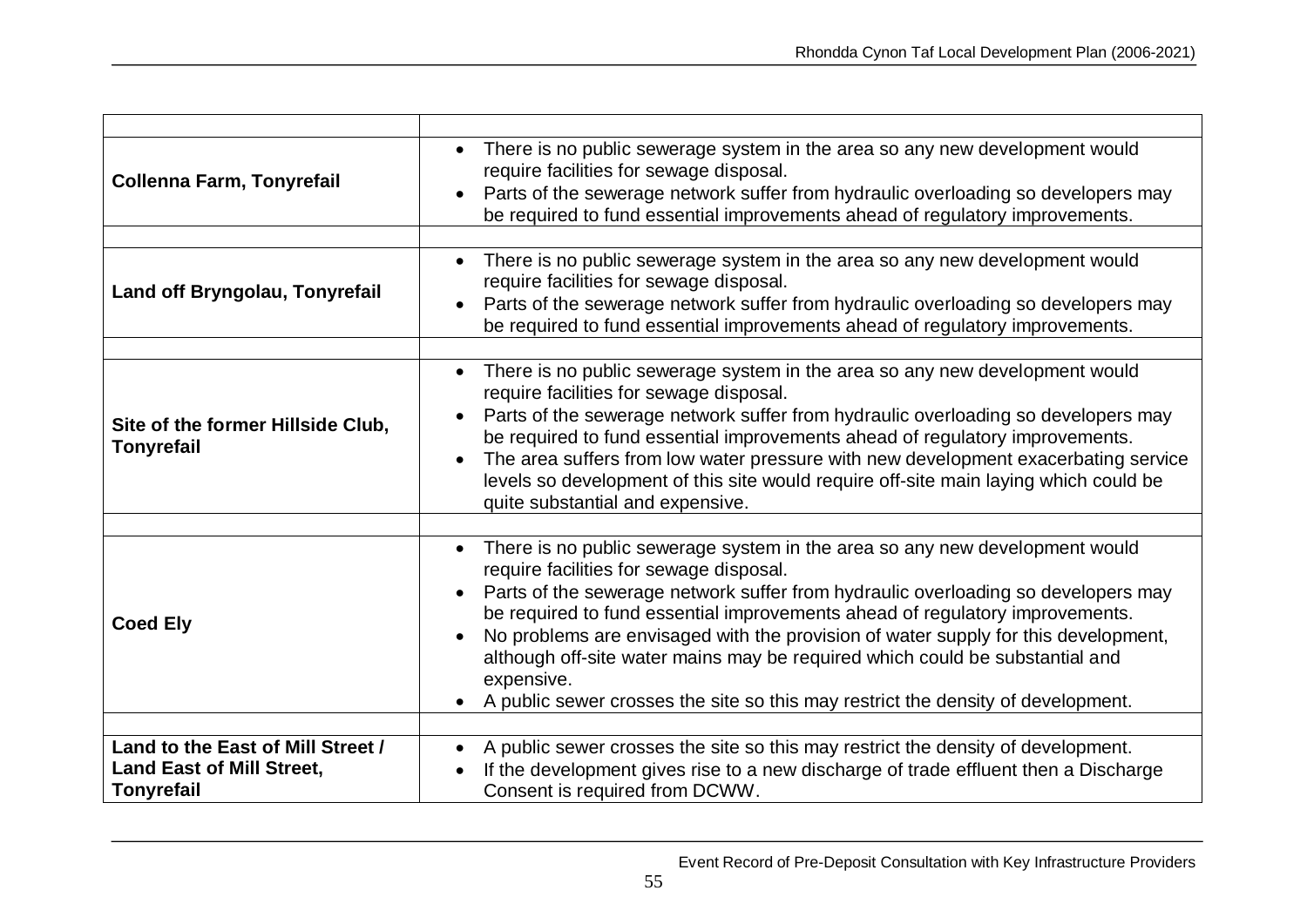|                                             | Development of this site would require off-site main laying which could be quite<br>substantial and expensive.                                                                                                                                                                                                                                                                                                                                                                                                                                                                                           |
|---------------------------------------------|----------------------------------------------------------------------------------------------------------------------------------------------------------------------------------------------------------------------------------------------------------------------------------------------------------------------------------------------------------------------------------------------------------------------------------------------------------------------------------------------------------------------------------------------------------------------------------------------------------|
| <b>Gelliwion Reclamation,</b><br>Pontypridd | Parts of the sewerage network suffer from hydraulic overloading so developers may<br>be required to fund essential improvements ahead of regulatory improvements.                                                                                                                                                                                                                                                                                                                                                                                                                                        |
| <b>Glyntaff Farm, Rhydyfelin</b>            | There is no public sewerage system in the area so any new development would<br>require facilities for sewage disposal.<br>Parts of the sewerage network suffer from hydraulic overloading so developers may<br>be required to fund essential improvements ahead of regulatory improvements.<br>The area suffers from low water pressure with new development exacerbating service<br>levels so development of this site would require off-site main laying which could be<br>quite substantial and expensive.                                                                                            |
| <b>Gellihirion South, Rhydyfelin</b>        | There is no public sewerage system in the area so any new development would<br>require facilities for sewage disposal.<br>Parts of the sewerage network suffer from hydraulic overloading so developers may<br>be required to fund essential improvements ahead of regulatory improvements.<br>If the development gives rise to a new discharge of trade effluent then a Discharge<br>Consent is required from DCWW.<br>No problems are envisaged with the provision of water supply for this development,<br>although off-site water mains may be required which could be substantial and<br>expensive. |
| <b>Land South of The Ridings</b>            | Parts of the sewerage network suffer from hydraulic overloading so developers may<br>be required to fund essential improvements ahead of regulatory improvements.<br>A public sewer crosses the site so this may restrict the density of development.<br>If all proposed developments come to fruition then the Rhiwsaeson WwTW will<br>exceed design capacity. Should developers proceed in advance of DCWW planned<br>improvements it may result in objection to the proposals with the possibility of<br>developers funding the necessary upgrades via S106.                                          |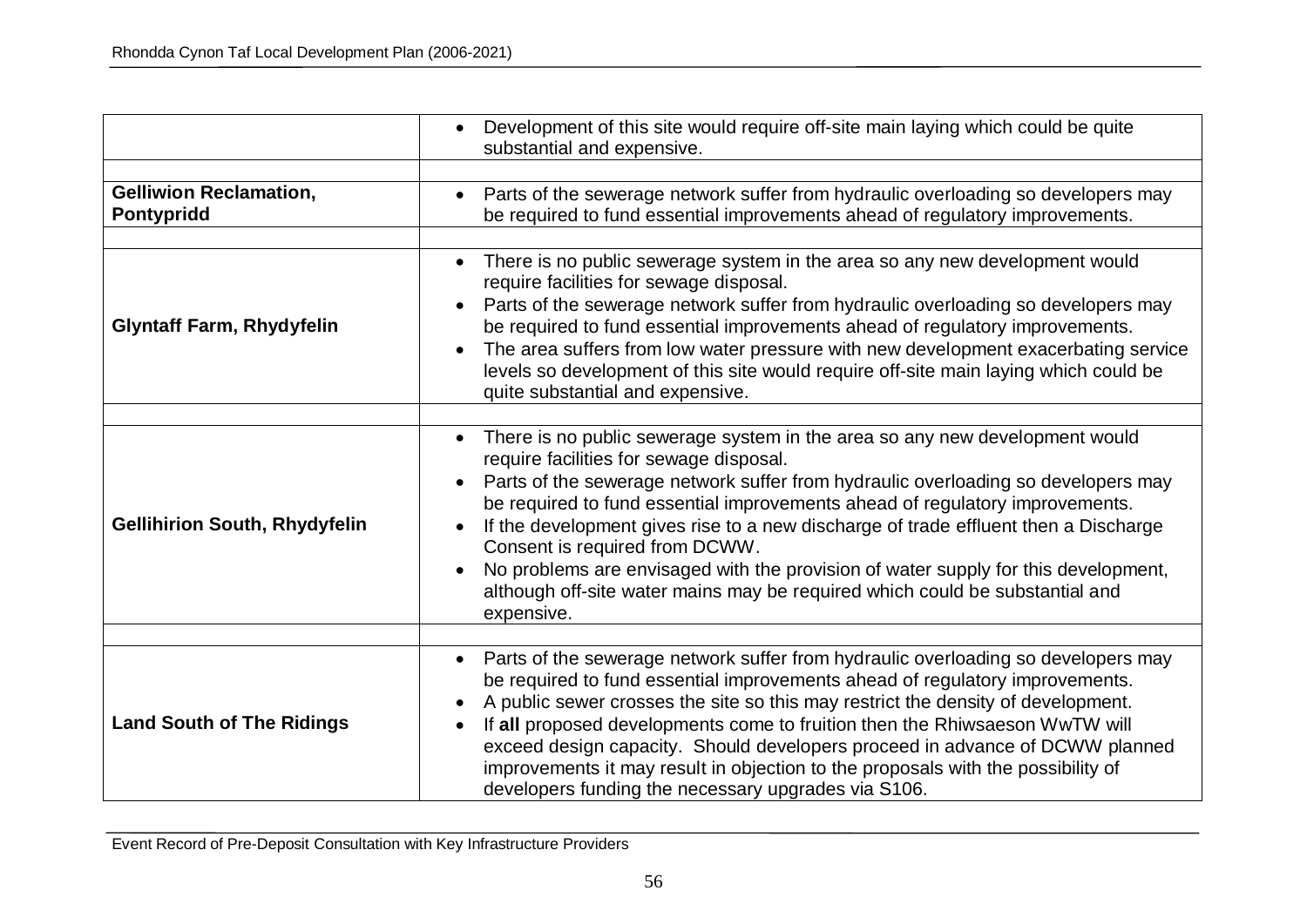|                                                                   | DCWW require us to include a statement on waste water infrastructure for the site.<br>The area suffers from low water pressure with new development exacerbating service<br>levels so development of this site would require off-site main laying which could be<br>quite substantial and expensive.                                                                                                                                                                                                                                                                                                                                                                                                                                                                                                                                                                                                                                                                                                                |
|-------------------------------------------------------------------|---------------------------------------------------------------------------------------------------------------------------------------------------------------------------------------------------------------------------------------------------------------------------------------------------------------------------------------------------------------------------------------------------------------------------------------------------------------------------------------------------------------------------------------------------------------------------------------------------------------------------------------------------------------------------------------------------------------------------------------------------------------------------------------------------------------------------------------------------------------------------------------------------------------------------------------------------------------------------------------------------------------------|
| <b>Strategic Site: Former Cwm</b><br><b>Colliery Site, Beddau</b> | Parts of the sewerage network suffer from hydraulic overloading so developers may<br>be required to fund essential improvements ahead of regulatory improvements.<br>A public sewer and water mains crosses the site so this may restrict the density of<br>development.<br>If the development gives rise to a new discharge of trade effluent then a Discharge<br>Consent is required from DCWW.<br>If all proposed developments come to fruition then the Rhiwsaeson WwTW will<br>exceed design capacity. Should developers proceed in advance of DCWW planned<br>improvements it may result in objection to the proposals with the possibility of<br>developers funding the necessary upgrades via S106.<br>DCWW require us to include a statement on waste water infrastructure for the site.<br>The area suffers from low water pressure with new development exacerbating service<br>levels so development of this site would require off-site main laying which could be<br>quite substantial and expensive. |
| The Link Site (Meadow Farm),<br><b>Church Village</b>             | Parts of the sewerage network suffer from hydraulic overloading so developers may<br>$\bullet$<br>be required to fund essential improvements ahead of regulatory improvements.<br>A public sewer and water mains crosses the site so this may restrict the density of<br>development.<br>If all proposed developments come to fruition then the Rhiwsaeson WwTW will<br>exceed design capacity. Should developers proceed in advance of DCWW planned<br>improvements it may result in objection to the proposals with the possibility of<br>developers funding the necessary upgrades via S106.<br>DCWW require us to include a statement on waste water infrastructure for the site.                                                                                                                                                                                                                                                                                                                               |
| <b>WPD Depot, Station Road,</b>                                   | • A public sewer and water mains crosses the site so this may restrict the density of                                                                                                                                                                                                                                                                                                                                                                                                                                                                                                                                                                                                                                                                                                                                                                                                                                                                                                                               |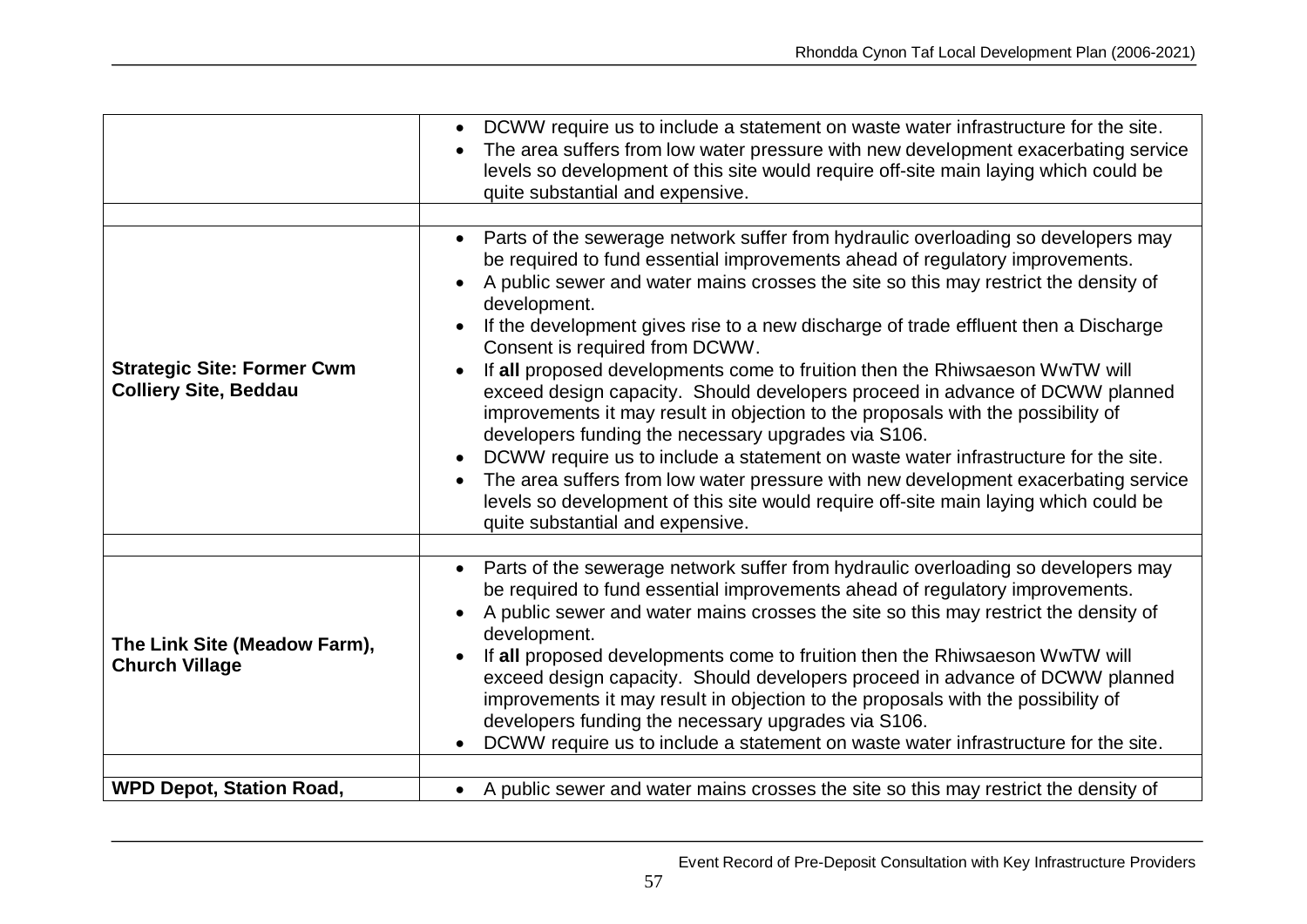| <b>Church Village</b>                                     | development.<br>If all proposed developments come to fruition then the Rhiwsaeson WwTW will<br>exceed design capacity. Should developers proceed in advance of DCWW planned<br>improvements it may result in objection to the proposals with the possibility of<br>developers funding the necessary upgrades via S106.<br>DCWW require us to include a statement on waste water infrastructure for the site.                                                                                                                                                                                                                                                                                                                                                                     |
|-----------------------------------------------------------|----------------------------------------------------------------------------------------------------------------------------------------------------------------------------------------------------------------------------------------------------------------------------------------------------------------------------------------------------------------------------------------------------------------------------------------------------------------------------------------------------------------------------------------------------------------------------------------------------------------------------------------------------------------------------------------------------------------------------------------------------------------------------------|
| <b>Land at Dolau East of primary</b><br>school, Llanharan | Parts of the sewerage network suffer from hydraulic overloading so developers may<br>be required to fund essential improvements ahead of regulatory improvements.                                                                                                                                                                                                                                                                                                                                                                                                                                                                                                                                                                                                                |
| Land South of Brynna Road,<br><b>Brynna</b>               | Parts of the sewerage network suffer from hydraulic overloading so developers may<br>be required to fund essential improvements ahead of regulatory improvements.<br>A public sewer and water mains crosses the site so this may restrict the density of<br>development.                                                                                                                                                                                                                                                                                                                                                                                                                                                                                                         |
| <b>Strategic Site: Llanilid</b>                           | • A public sewer and water mains crosses the site so this may restrict the density of<br>development.<br>The area suffers from low water pressure with new development exacerbating service<br>levels so development of this site would require off-site main laying which could be<br>quite substantial and expensive.                                                                                                                                                                                                                                                                                                                                                                                                                                                          |
| <b>West of Llechau, Llanharry</b>                         | Parts of the sewerage network suffer from hydraulic overloading so developers may<br>be required to fund essential improvements ahead of regulatory improvements.<br>If all proposed developments come to fruition then the Coslech WwTW will exceed<br>design capacity. Should developers proceed in advance of DCWW planned<br>improvements it may result in objection to the proposals with the possibility of<br>developers funding the necessary upgrades via S106.<br>DCWW require us to include a statement on waste water infrastructure for the site.<br>The area suffers from low water pressure with new development exacerbating service<br>levels so development of this site would require off-site main laying which could be<br>quite substantial and expensive. |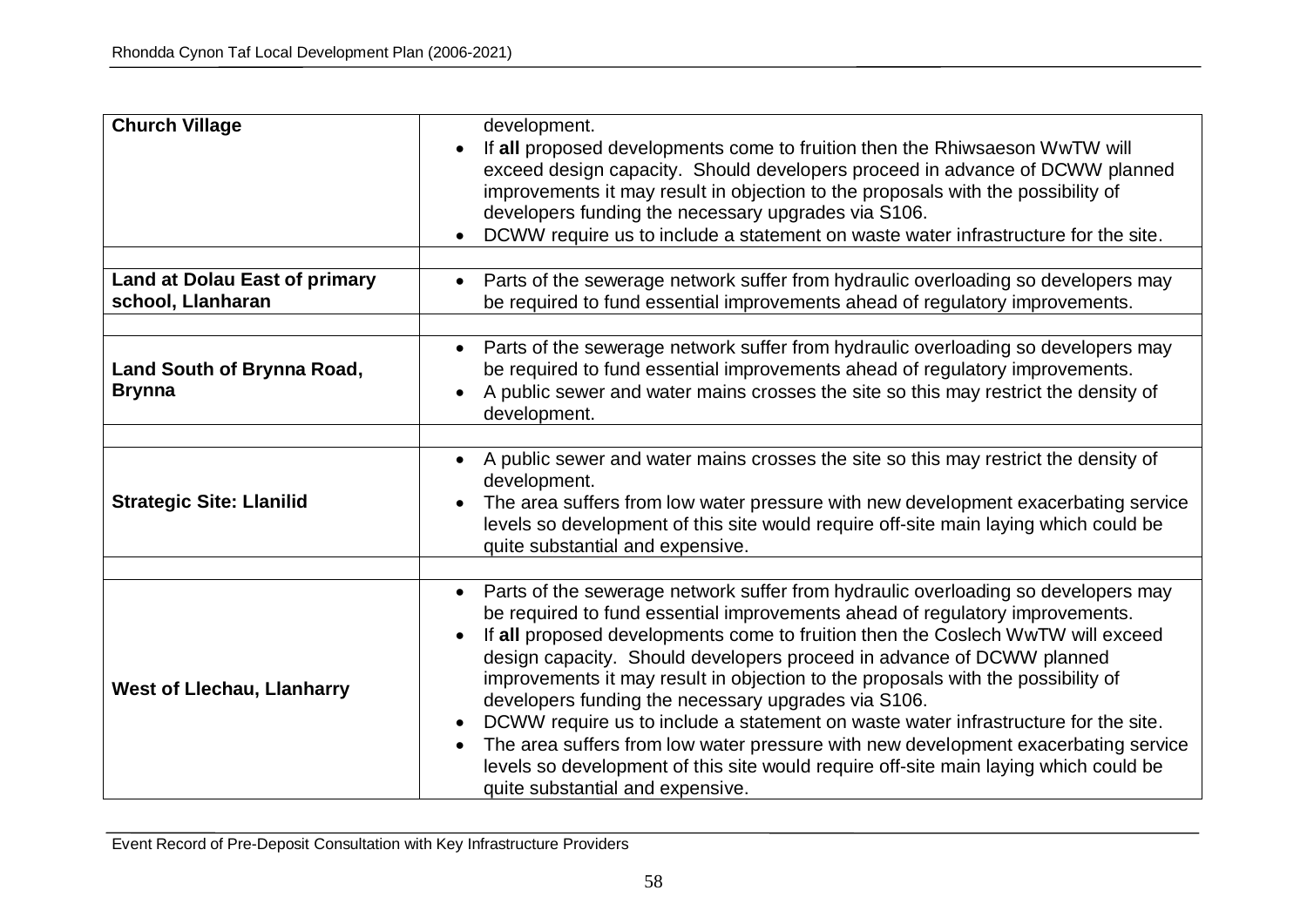| <b>Land South of Llantrisant</b><br><b>Business Park, Llantrisant</b> | Parts of the sewerage network suffer from hydraulic overloading so developers may<br>be required to fund essential improvements ahead of regulatory improvements.<br>A public sewer crosses the site so this may restrict the density of development.<br>If the development gives rise to a new discharge of trade effluent then a Discharge<br>Consent is required from DCWW.<br>If all proposed developments come to fruition then the Coslech WwTW will exceed<br>design capacity. Should developers proceed in advance of DCWW planned<br>improvements it may result in objection to the proposals with the possibility of<br>developers funding the necessary upgrades via S106.<br>DCWW require us to include a statement on waste water infrastructure for the site.<br>No problems are envisaged with the provision of water supply for this development,<br>although off-site water mains may be required which could be substantial and<br>expensive. |
|-----------------------------------------------------------------------|-----------------------------------------------------------------------------------------------------------------------------------------------------------------------------------------------------------------------------------------------------------------------------------------------------------------------------------------------------------------------------------------------------------------------------------------------------------------------------------------------------------------------------------------------------------------------------------------------------------------------------------------------------------------------------------------------------------------------------------------------------------------------------------------------------------------------------------------------------------------------------------------------------------------------------------------------------------------|
|                                                                       | Parts of the sewerage network suffer from hydraulic overloading so developers may<br>$\bullet$                                                                                                                                                                                                                                                                                                                                                                                                                                                                                                                                                                                                                                                                                                                                                                                                                                                                  |
| <b>Land South of Brynteg Court,</b><br><b>Beddau</b>                  | be required to fund essential improvements ahead of regulatory improvements.<br>If all proposed developments come to fruition then the Coslech WwTW will exceed<br>design capacity. Should developers proceed in advance of DCWW planned<br>improvements it may result in objection to the proposals with the possibility of<br>developers funding the necessary upgrades via S106.<br>DCWW require us to include a statement on waste water infrastructure for the site.                                                                                                                                                                                                                                                                                                                                                                                                                                                                                       |
|                                                                       |                                                                                                                                                                                                                                                                                                                                                                                                                                                                                                                                                                                                                                                                                                                                                                                                                                                                                                                                                                 |
| Penygawsi, Llantrisant                                                | Parts of the sewerage network suffer from hydraulic overloading so developers may<br>$\bullet$<br>be required to fund essential improvements ahead of regulatory improvements.<br>A public sewer and water mains crosses the site so this may restrict the density of<br>development.<br>If all proposed developments come to fruition then the Coslech WwTW will exceed<br>design capacity. Should developers proceed in advance of DCWW planned<br>improvements it may result in objection to the proposals with the possibility of<br>developers funding the necessary upgrades via S106.                                                                                                                                                                                                                                                                                                                                                                    |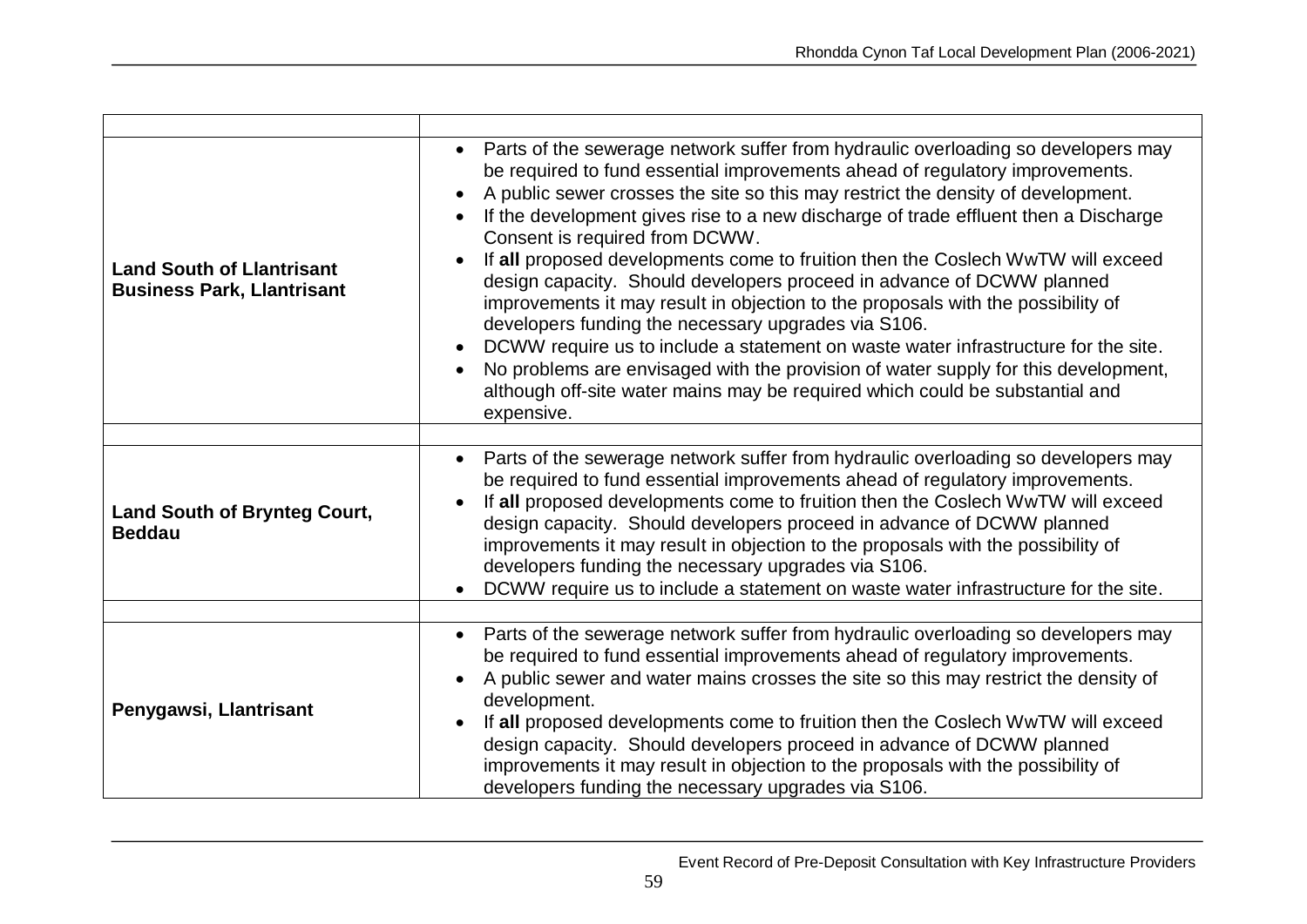|                               | DCWW require us to include a statement on waste water infrastructure for the site.<br>$\bullet$                                                                                                                                                                                                                                                                                                                                                                                                                                                                                                                                                                                                                                                                                                                                                                                                                                                                                                                                                                                   |
|-------------------------------|-----------------------------------------------------------------------------------------------------------------------------------------------------------------------------------------------------------------------------------------------------------------------------------------------------------------------------------------------------------------------------------------------------------------------------------------------------------------------------------------------------------------------------------------------------------------------------------------------------------------------------------------------------------------------------------------------------------------------------------------------------------------------------------------------------------------------------------------------------------------------------------------------------------------------------------------------------------------------------------------------------------------------------------------------------------------------------------|
|                               |                                                                                                                                                                                                                                                                                                                                                                                                                                                                                                                                                                                                                                                                                                                                                                                                                                                                                                                                                                                                                                                                                   |
| <b>Strategic Site: Mwyndy</b> | A public sewer and water mains crosses the site so this may restrict the density of<br>$\bullet$<br>development.<br>Parts of the sewerage network suffer from hydraulic overloading so developers may<br>$\bullet$<br>be required to fund essential improvements ahead of regulatory improvements.<br>If the development gives rise to a new discharge of trade effluent then a Discharge<br>$\bullet$<br>Consent is required from DCWW.<br>If all proposed developments come to fruition then the Coslech WwTW will exceed<br>$\bullet$<br>design capacity. Should developers proceed in advance of DCWW planned<br>improvements it may result in objection to the proposals with the possibility of<br>developers funding the necessary upgrades via S106.<br>DCWW require us to include a statement on waste water infrastructure for the site.<br>$\bullet$<br>The area suffers from low water pressure with new development exacerbating service<br>levels so development of this site would require off-site main laying which could be<br>quite substantial and expensive. |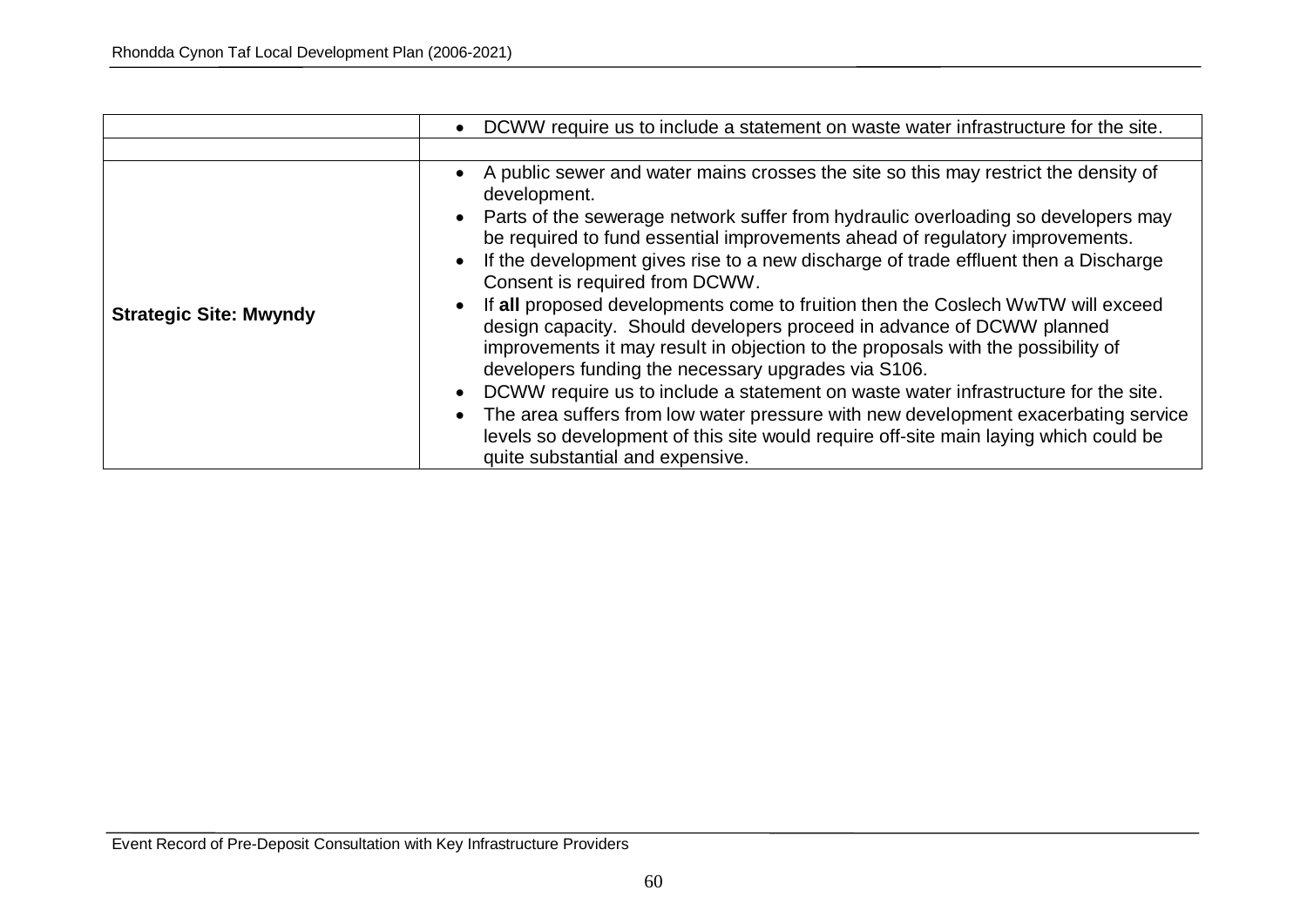## **8. Environment Agency**

| <b>Map</b> | <b>Reference</b> | <b>Site Name</b>                         | <b>Allocation(s)</b>    | No. of<br><b>New</b><br><b>Dwellings</b> | <b>Environmental</b><br><b>Constraints</b>                                                                 | <b>Notes</b>                                                                                                                                                                                                                                                |
|------------|------------------|------------------------------------------|-------------------------|------------------------------------------|------------------------------------------------------------------------------------------------------------|-------------------------------------------------------------------------------------------------------------------------------------------------------------------------------------------------------------------------------------------------------------|
| 1          | $\overline{A}$   | Strategic Site: Land<br>South of Hirwaun | Employment /<br>Housing | 1000 (400<br>within plan<br>period)      | 1. Numerous<br>ordinary<br>watercourses on site<br>2. Presence of<br>sewerage<br>infrastructure<br>unknown | Re: flood risk - this<br>site is being<br>considered as part<br>of RCT's SFCA.<br>However, we note<br>there is a difference<br>in the site boundary<br>you have provided<br>and the one given<br>in the SFCA Report<br>- please could this<br>be clarified. |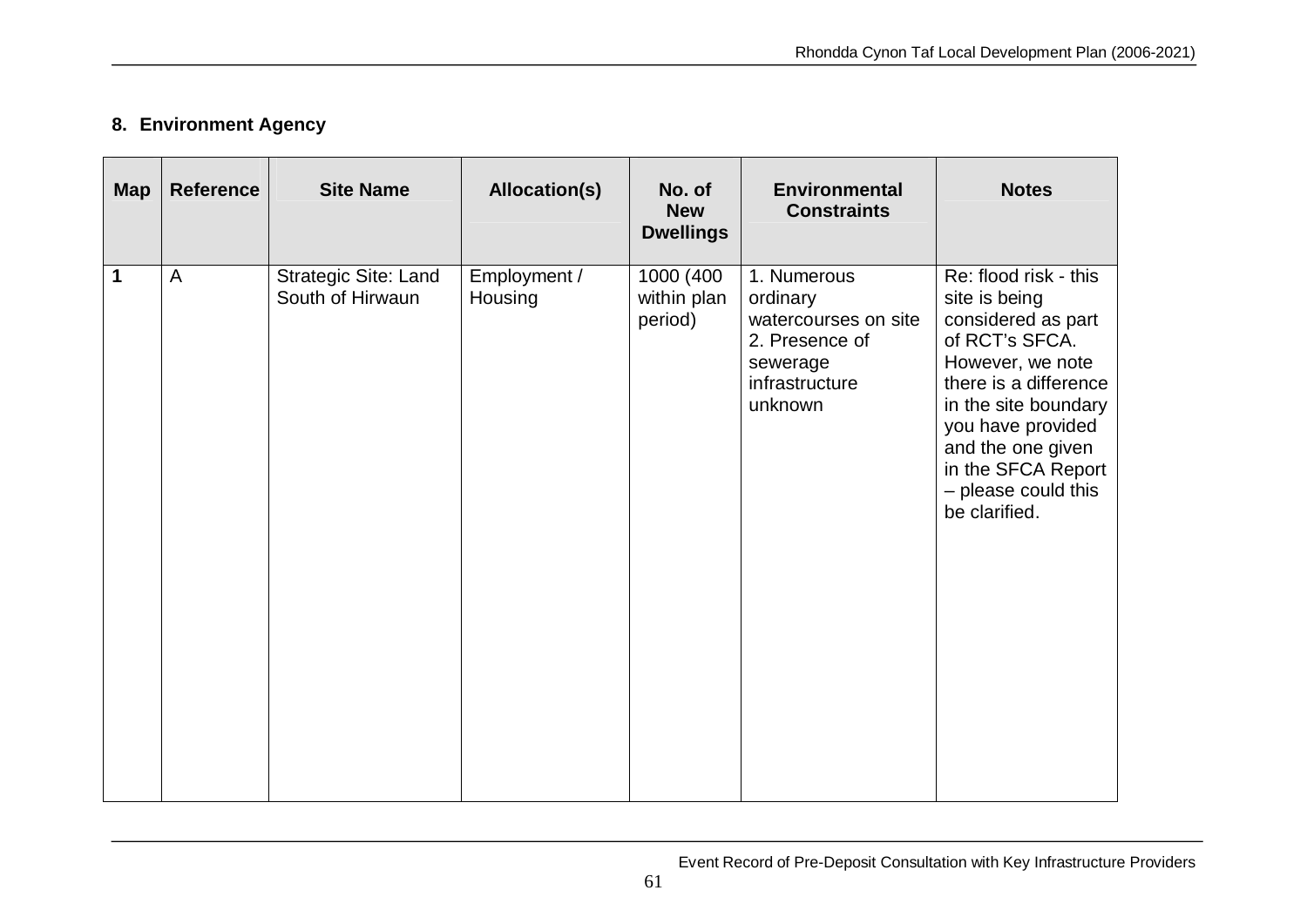| <b>Map</b> | <b>Reference</b> | <b>Site Name</b>                                              | <b>Allocation(s)</b>   | No. of<br><b>New</b><br><b>Dwellings</b> | <b>Environmental</b><br><b>Constraints</b>                                                                                                                                                                 | <b>Notes</b> |
|------------|------------------|---------------------------------------------------------------|------------------------|------------------------------------------|------------------------------------------------------------------------------------------------------------------------------------------------------------------------------------------------------------|--------------|
|            | B                | Land South of<br>Rhigos Road,<br>Hirwaun                      | Housing                | 15                                       | Ordinary<br>watercourses on east<br>and<br>west site boundaries                                                                                                                                            |              |
|            | $\mathsf{C}$     | Land East of<br>Trenant, Penywaun                             | Housing                | 100                                      | Ordinary watercourse<br>on western site<br>boundary                                                                                                                                                        |              |
|            | D                | North of Fifth<br>Avenue, Hirwaun<br><b>Industrial Estate</b> | Employment (B2,<br>B8) |                                          | 1. Majority of site<br>shown to be within<br>zone B on WAG's<br><b>Development Advice</b><br><b>Maps</b><br>2. Presence of<br>sewerage<br>infrastructure<br>unknown<br>3. Ordinary<br>watercourses on site |              |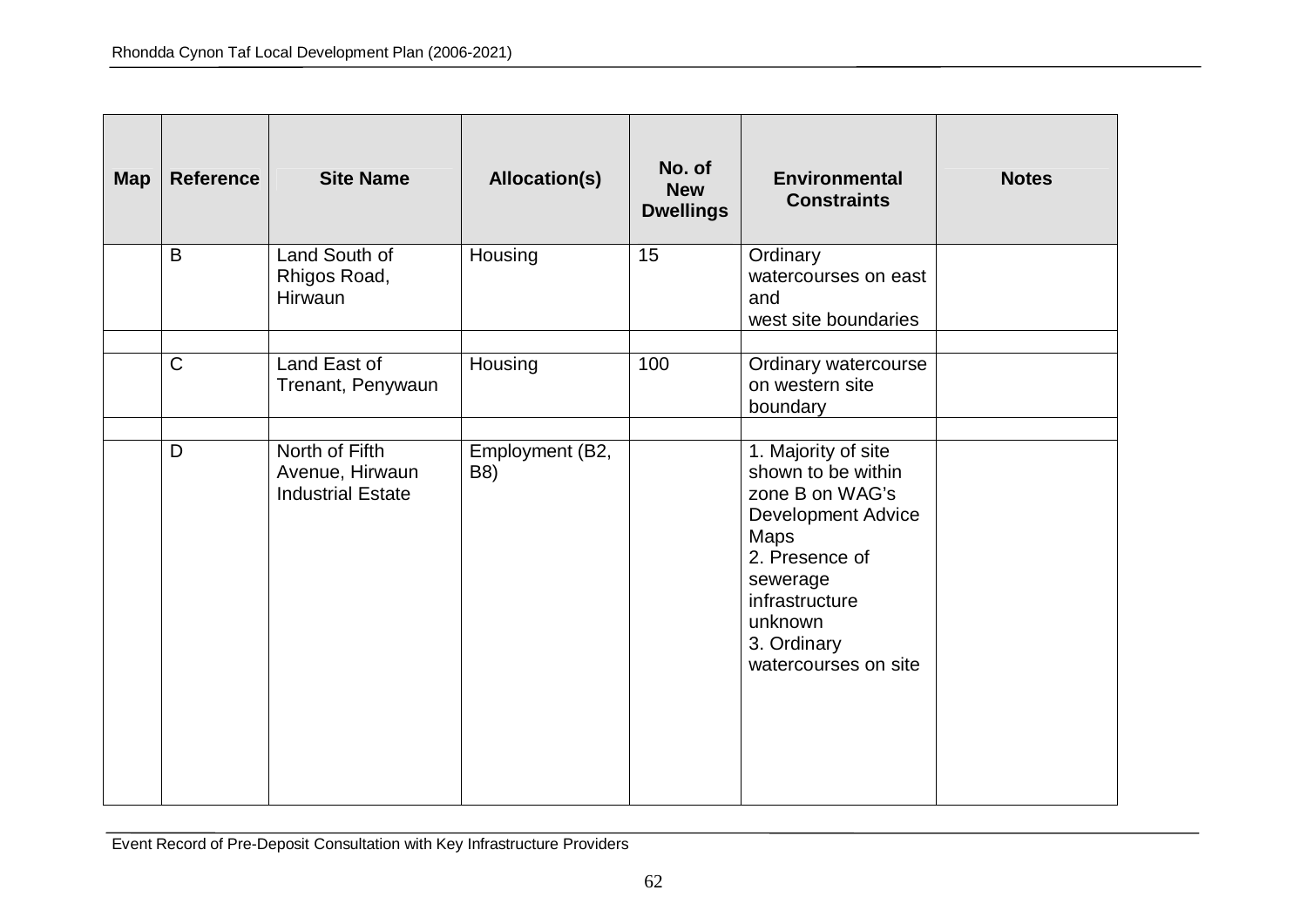| <b>Map</b>     | <b>Reference</b> | <b>Site Name</b>                                             | Allocation(s) | No. of<br><b>New</b><br><b>Dwellings</b> | <b>Environmental</b><br><b>Constraints</b>                                                                                                 | <b>Notes</b> |
|----------------|------------------|--------------------------------------------------------------|---------------|------------------------------------------|--------------------------------------------------------------------------------------------------------------------------------------------|--------------|
| $\overline{2}$ | A                | Land South of<br>Llwydcoed<br>Community Centre,<br>Llwydcoed | Housing       | 15                                       | None that we are<br>aware of                                                                                                               |              |
|                | B                | Land rear of<br>Birchwood,<br>Llwydcoed                      | Housing       | 25                                       | 1. Part of site shown<br>to be within zone B<br>on WAG's<br><b>Development Advice</b><br><b>Maps</b><br>2. Ordinary<br>watercourse on site |              |
|                | $\mathsf{C}$     | <b>Brickworks and Dairy</b><br>site, Llwydcoed               | Housing       | 150                                      | Site shown to be<br>within zone B on<br><b>WAG's Development</b><br><b>Advice Maps</b>                                                     |              |
|                | D                | Tegfan Farm,<br>Trecynon                                     | Housing       | 140                                      | None that we are<br>aware of                                                                                                               |              |
|                | E                | Land at Nant Y<br>Wenallt, Abernant                          | Housing       | 150                                      | Ordinary<br>watercourses on site                                                                                                           |              |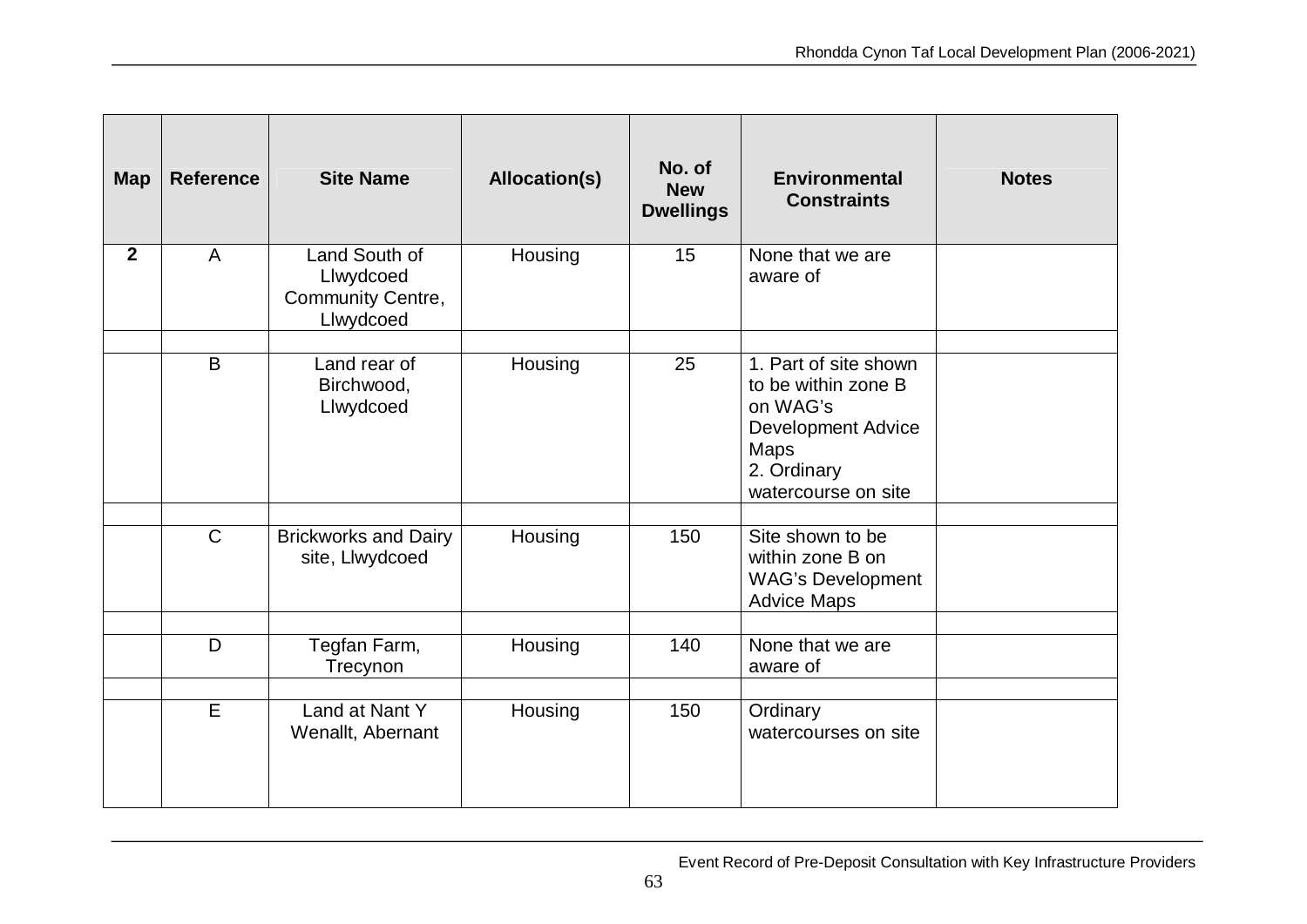| <b>Map</b> | <b>Reference</b> | <b>Site Name</b>                              | <b>Allocation(s)</b>                                 | No. of<br><b>New</b><br><b>Dwellings</b> | <b>Environmental</b><br><b>Constraints</b>                                                                              | <b>Notes</b>                                                                                                                                                                                                                                                              |
|------------|------------------|-----------------------------------------------|------------------------------------------------------|------------------------------------------|-------------------------------------------------------------------------------------------------------------------------|---------------------------------------------------------------------------------------------------------------------------------------------------------------------------------------------------------------------------------------------------------------------------|
|            | F                | <b>Strategic Site:</b><br>Robertstown         | Housing /<br>Employment /<br>Leisure                 | 600                                      | Site partially in zone<br>C <sub>2</sub> and B of WAG's<br><b>Development Advice</b><br>Maps.                           | This site is being<br>considered as part<br>of RCT's SFCA.<br>Advice in Section<br>10 of TAN15<br>applies.                                                                                                                                                                |
|            | G                | Former Mayhew<br>Chicken Factory,<br>Trecynon | Employment (B1,<br>B <sub>2</sub> , B <sub>8</sub> ) |                                          | Majority of site in<br>zone C <sub>2</sub> and<br>remainder in zone B<br>of WAG's<br><b>Development Advice</b><br>Maps. | This site has not<br>been considered as<br>part of the SFCA -<br>therefore should<br>you wish to allocate<br>this site, your<br>Authority should<br>first ensure that the<br>consequences of<br>flooding can be<br>managed - advice<br>in Section 10 of<br>TAN15 applies. |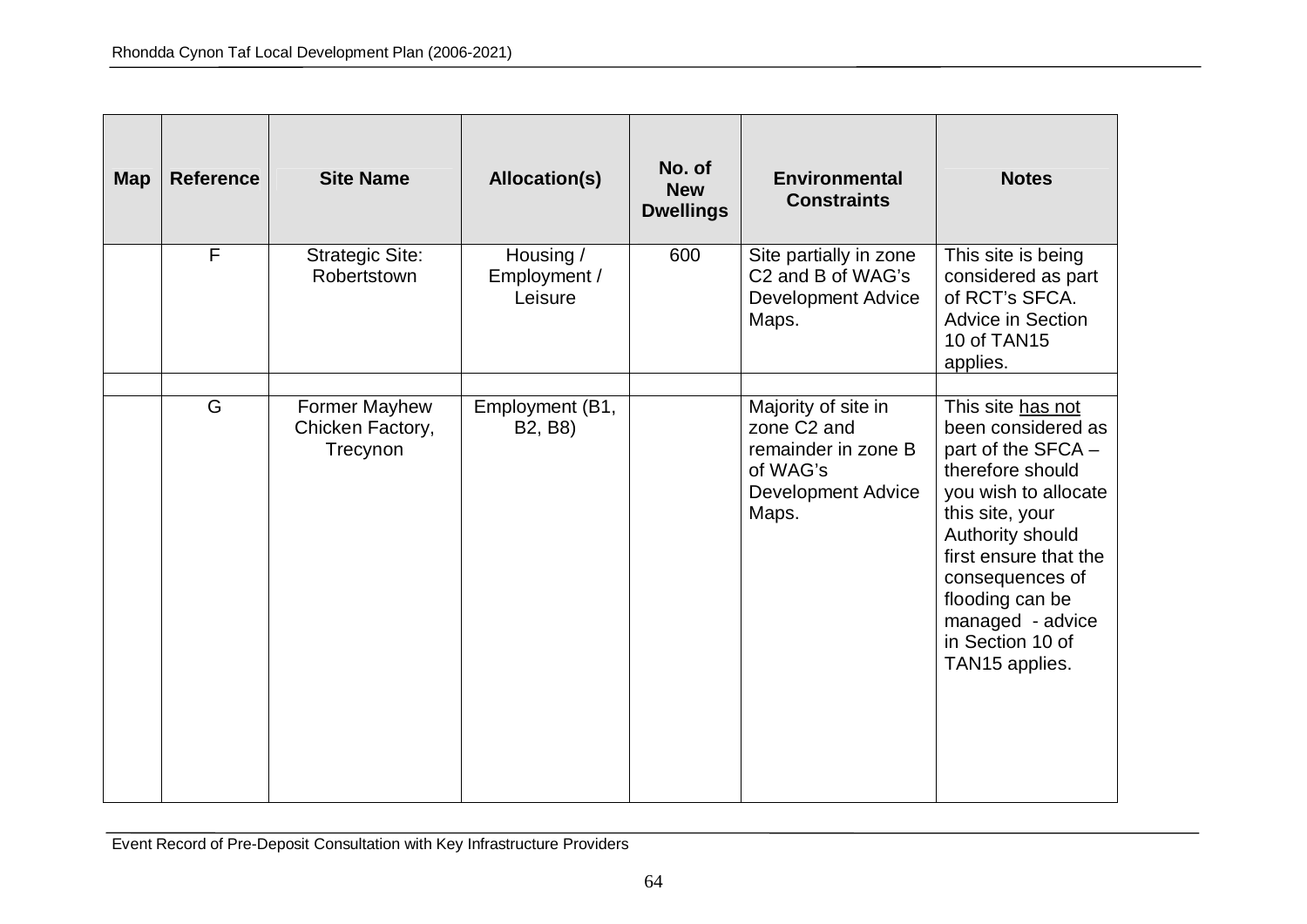| <b>Map</b>   | <b>Reference</b> | <b>Site Name</b>                                                                   | Allocation(s)                          | No. of<br><b>New</b><br><b>Dwellings</b> | <b>Environmental</b><br><b>Constraints</b>                                                                                                                                                | <b>Notes</b>                                                                                                                          |
|--------------|------------------|------------------------------------------------------------------------------------|----------------------------------------|------------------------------------------|-------------------------------------------------------------------------------------------------------------------------------------------------------------------------------------------|---------------------------------------------------------------------------------------------------------------------------------------|
| $\mathbf{3}$ | $\overline{A}$   | <b>Strategic Site:</b><br><b>Former Fernhill</b><br>Colliery Site,<br>Blaenrhondda | Housing / Informal<br>Open Space       | 400                                      | 1. Part of site within<br>zone C2 on WAG's<br><b>Development Advice</b><br><b>Maps</b><br>2. Ordinary<br>watercourses on site<br>3. Presence of<br>sewerage<br>infrastructure<br>unknown  | Re: flood risk - this<br>site is being<br>considered as part<br>of RCT's SFCA.<br><b>Advice in Section</b><br>10 of TAN15<br>applies. |
|              | B                | <b>Strategic Site:</b><br><b>Former Maerdy</b><br><b>Colliery Site</b>             | Employment /<br>Informal Open<br>space |                                          | 1. Site on edge of<br>zone C <sub>2</sub> on WAG's<br><b>Development Advice</b><br>Maps<br>2. Ordinary<br>watercourses on site<br>3. Presence of<br>sewerage<br>infrastructure<br>unknown | Re: flood risk - this<br>site is being<br>considered as part<br>of RCT's SFCA.                                                        |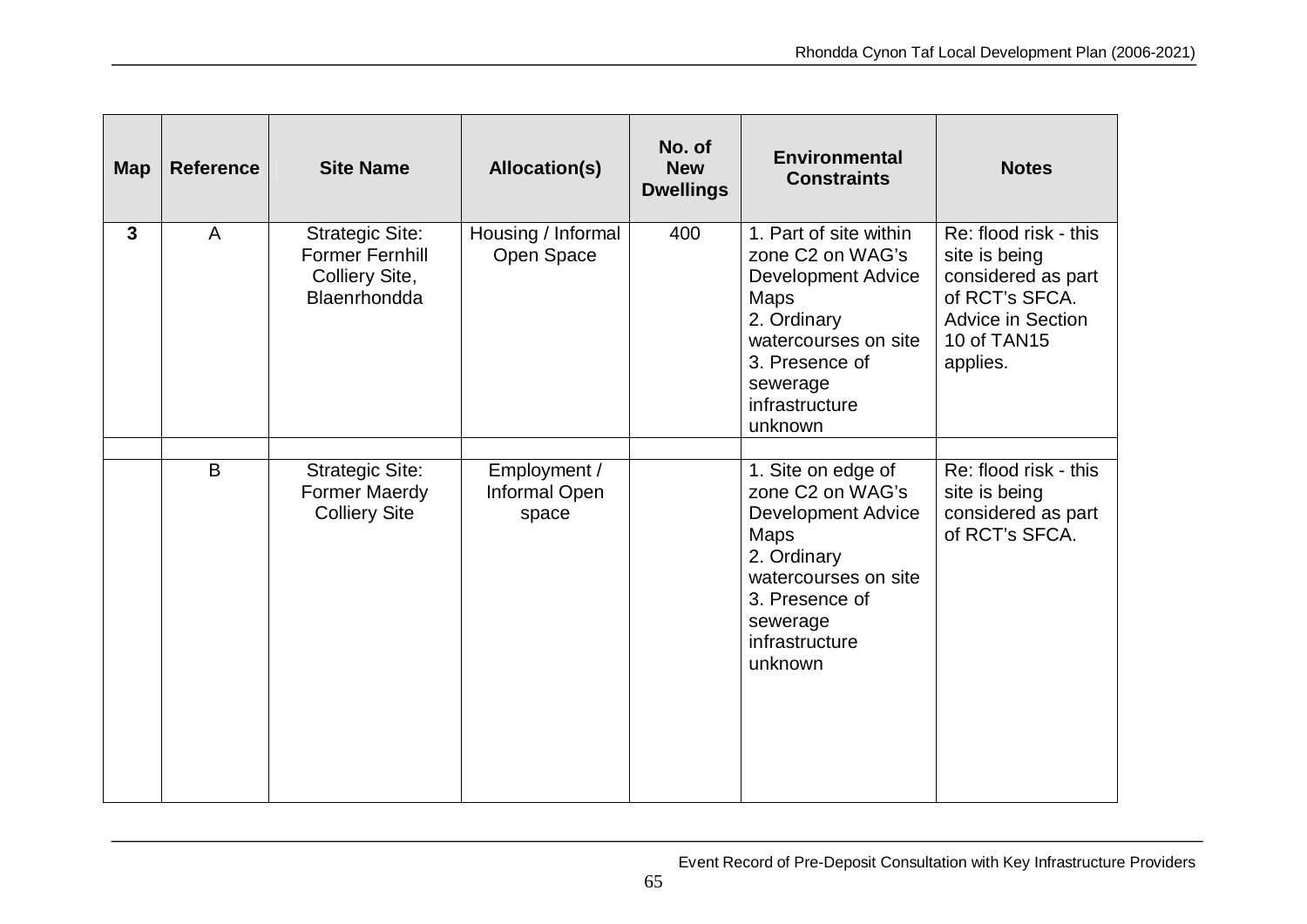| <b>Map</b> | <b>Reference</b> | <b>Site Name</b>                                          | <b>Allocation(s)</b> | No. of<br><b>New</b><br><b>Dwellings</b> | <b>Environmental</b><br><b>Constraints</b>                                                                        | <b>Notes</b> |
|------------|------------------|-----------------------------------------------------------|----------------------|------------------------------------------|-------------------------------------------------------------------------------------------------------------------|--------------|
|            | $\mathsf{C}$     | Old hospital site and<br>playground,<br><b>Treherbert</b> | Housing              | 50                                       | 1. Ordinary<br>watercourses on site<br>2. Potential<br>contamination due to<br>previous use as a<br>hospital site |              |
|            | D                | Land at Ynysfeio<br>Avenue, Treherbert                    | Housing              | 150                                      | Ordinary<br>watercourses on site                                                                                  |              |
|            | $\overline{E}$   | Land at Maerdy                                            | $\gamma$             | $\gamma$                                 | Ordinary<br>watercourses on site                                                                                  |              |
| 4          | A                | Remainder of<br>Ynyscynon Farm,<br>Cwmbach                | Housing              | 100                                      | Ordinary<br>watercourses on site                                                                                  |              |
|            | B                | Land bordered by<br>Cefnpennar Road,<br>Cwmbach           | Housing              | 40                                       | None that we are<br>aware of.                                                                                     |              |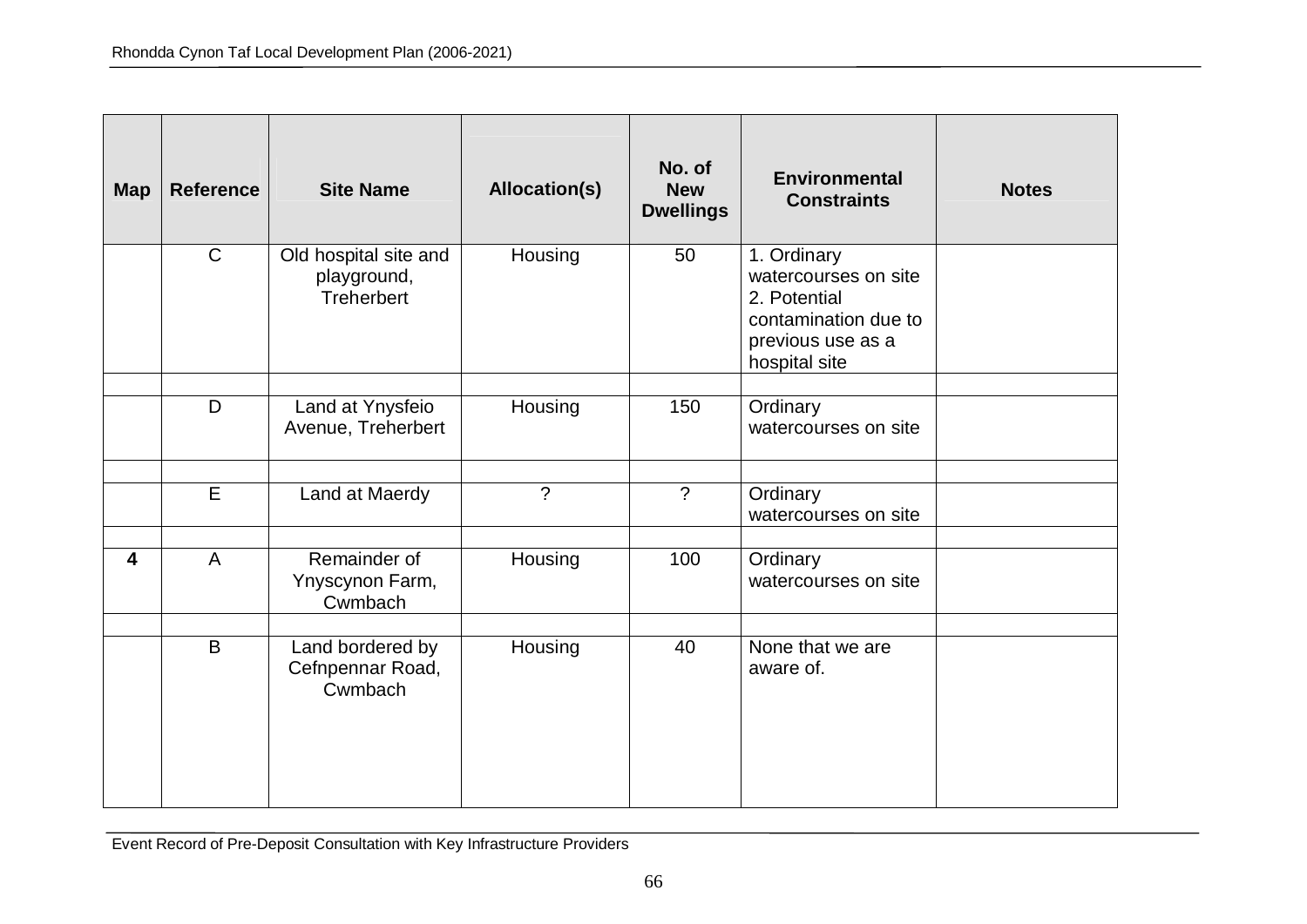| <b>Map</b> | <b>Reference</b> | <b>Site Name</b>                                                              | Allocation(s)                                                | No. of<br><b>New</b><br><b>Dwellings</b> | <b>Environmental</b><br><b>Constraints</b>                                                                                                                                                               | <b>Notes</b>                                                                                                                                                                                                                                                                                                    |
|------------|------------------|-------------------------------------------------------------------------------|--------------------------------------------------------------|------------------------------------------|----------------------------------------------------------------------------------------------------------------------------------------------------------------------------------------------------------|-----------------------------------------------------------------------------------------------------------------------------------------------------------------------------------------------------------------------------------------------------------------------------------------------------------------|
|            | $\mathsf{C}$     | Dyffryn Row,<br>Cwmbach                                                       | Housing                                                      | 25                                       | Although the site is<br>shown to be outside<br>of the flood zones of<br>the WAG's<br><b>Development Advice</b><br>Maps, part of the site<br>is within our own<br>0.1% flood outline.                     | As part of the site is<br>shown to be within<br>our own 0.1% flood<br>outline, flood risk<br>should be further<br>considered as part<br>of any future<br>development<br>proposals on this<br>site                                                                                                               |
|            | D                | <b>Strategic Site:</b><br><b>Former Phurnacite</b><br>Plant Site,<br>Aberaman | Informal Open<br>space / Housing /<br>Employment (B1,<br>B2) | 500                                      | 1. Majority of site in<br>zone C <sub>2</sub> and<br>remainder in zone B<br>of WAG's<br><b>Development Advice</b><br>Maps.<br>2. Areas of site<br>previously used as<br>licensed waste<br>disposal sites | Re: flood risk - this<br>site is being<br>considered as part<br>of RCT's SFCA.<br><b>Advice in Section</b><br>10 of TAN15<br>applies. We note<br>there is a slight<br>difference in the<br>site boundary you<br>have provided and<br>the one given in the<br>SFCA Report-<br>please could this be<br>clarified. |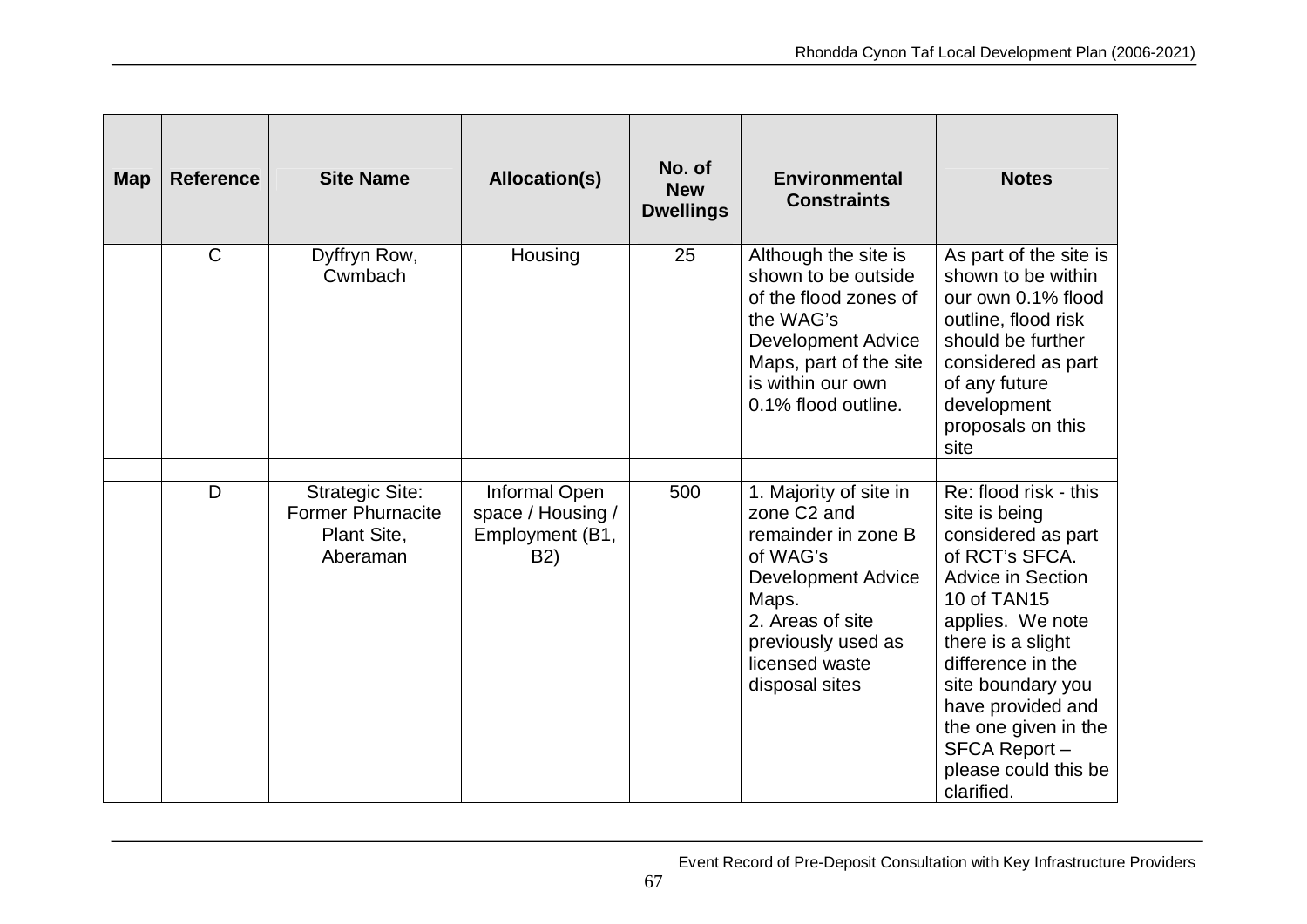| <b>Map</b> | <b>Reference</b> | <b>Site Name</b>                              | <b>Allocation(s)</b> | No. of<br><b>New</b><br><b>Dwellings</b> | <b>Environmental</b><br><b>Constraints</b>                                                  | <b>Notes</b>                                                                                                                                                                                                                                                              |
|------------|------------------|-----------------------------------------------|----------------------|------------------------------------------|---------------------------------------------------------------------------------------------|---------------------------------------------------------------------------------------------------------------------------------------------------------------------------------------------------------------------------------------------------------------------------|
|            | E                | Land to the end of<br>Godreaman,<br>Godreaman | Housing              | 120                                      | None that we are<br>aware of                                                                |                                                                                                                                                                                                                                                                           |
|            | $\overline{F}$   | <b>Gwernifor Grounds,</b><br>Mountain Ash     | Housing              | 15                                       | None that we are<br>aware of                                                                |                                                                                                                                                                                                                                                                           |
|            | G                | Mountain Ash:<br><b>Oxford Street</b>         | Retail               |                                          | Site shown to be<br>within zone C1 of the<br><b>WAG's Development</b><br><b>Advice Maps</b> | This site has not<br>been considered as<br>part of the SFCA -<br>therefore should<br>you wish to allocate<br>this site, your<br>Authority should<br>first ensure that the<br>consequences of<br>flooding can be<br>managed - advice<br>in Section 10 of<br>TAN15 applies. |
| 5          | A                | Site at the end of<br>Mace Lane,<br>Treorchy  | Housing              | 40                                       | Ordinary<br>watercourses on site                                                            |                                                                                                                                                                                                                                                                           |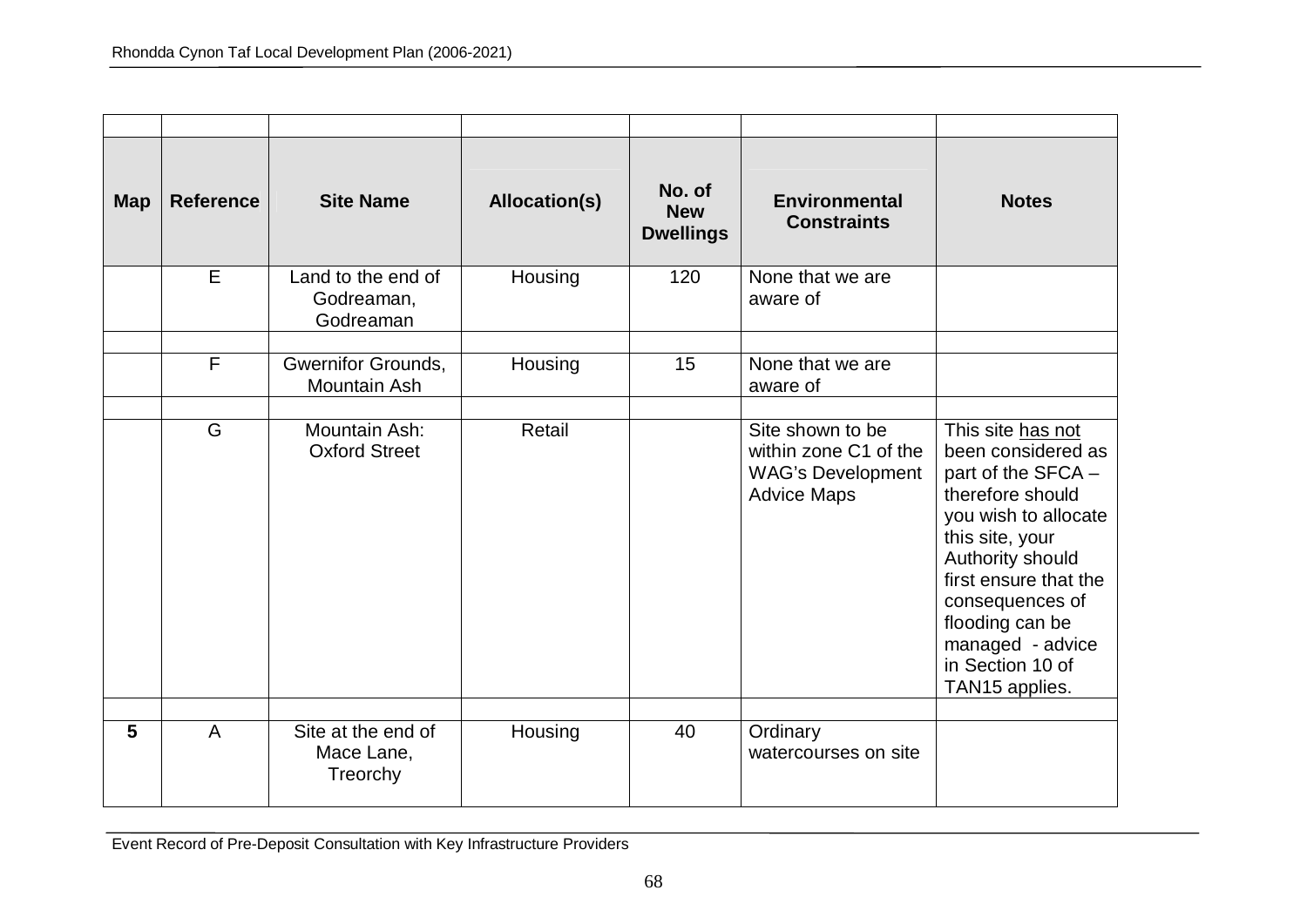| <b>Map</b> | <b>Reference</b> | <b>Site Name</b>                        | <b>Allocation(s)</b>                | No. of<br><b>New</b><br><b>Dwellings</b> | <b>Environmental</b><br><b>Constraints</b>                                                                                                                                                                                   | <b>Notes</b>                                                                                                                                                                                                                                                                                  |
|------------|------------------|-----------------------------------------|-------------------------------------|------------------------------------------|------------------------------------------------------------------------------------------------------------------------------------------------------------------------------------------------------------------------------|-----------------------------------------------------------------------------------------------------------------------------------------------------------------------------------------------------------------------------------------------------------------------------------------------|
|            | B                | Site off Cemetery<br>Road, Treorchy     | Employment (B1,<br>B <sub>2</sub> ) |                                          | Presence of<br>sewerage<br>infrastructure<br>unknown                                                                                                                                                                         |                                                                                                                                                                                                                                                                                               |
|            | $\mathsf{C}$     | Cae Mawr Industrial<br>Estate, Treorchy | Employment (B1,<br><b>B2)</b>       |                                          | 1. Majority of site<br>shown to be within<br>zone C <sub>2</sub> and zone B<br>of WAG's<br><b>Development Advice</b><br><b>Maps</b><br>2. Site shown to have<br>been previously used<br>as a licensed waste<br>disposal site | Re: flood risk - this<br>site has not been<br>considered as part<br>of the SFCA -<br>therefore should<br>you wish to allocate<br>this site, your<br>Authority should<br>first ensure that the<br>consequences of<br>flooding can be<br>managed - advice<br>in Section 10 of<br>TAN15 applies. |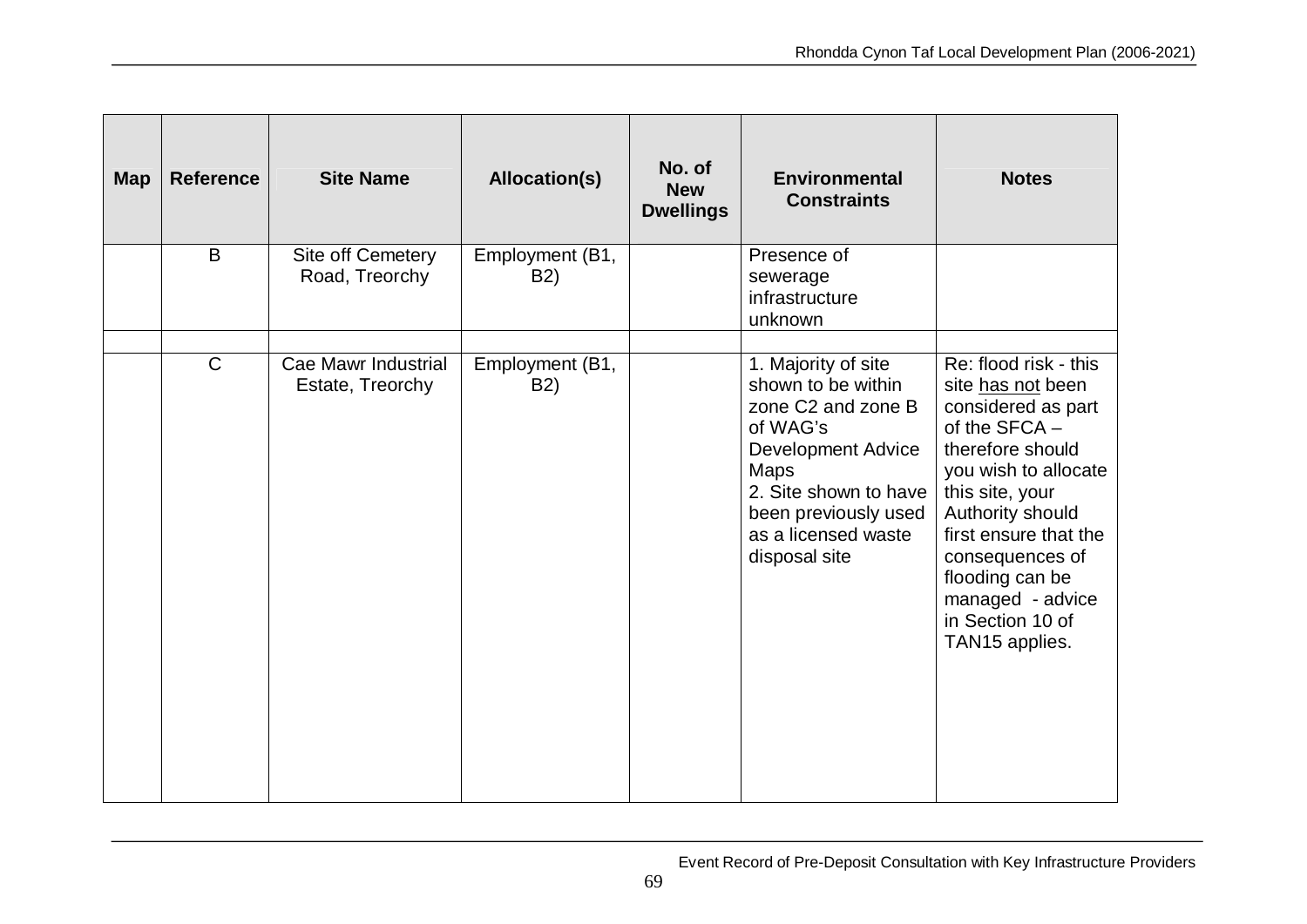| <b>Map</b> | <b>Reference</b>        | <b>Site Name</b>                                 | <b>Allocation(s)</b>       | No. of<br><b>New</b><br><b>Dwellings</b> | <b>Environmental</b><br><b>Constraints</b>                                                                                 | <b>Notes</b> |
|------------|-------------------------|--------------------------------------------------|----------------------------|------------------------------------------|----------------------------------------------------------------------------------------------------------------------------|--------------|
|            | D                       | Highfield Industrial<br>Estate, Maerdy           | Employment (B1,<br>B2, B8) |                                          | 1. Small section of<br>ordinary watercourse<br>on site<br>2. Potential for<br>contamination due to<br>previous use of site |              |
|            | E                       | Land rear of<br>Gwerllwyn Terrace,<br>Tylorstown | Housing                    | 30                                       | None that we are<br>aware of                                                                                               |              |
|            | $\overline{\mathsf{F}}$ | Hospital Site,<br>Llwynypia                      | Housing                    | 190                                      | Potential for<br>contamination due to<br>previous use of the<br>site                                                       |              |
| 6          | $\mathsf{A}$            | Site off Fenwick<br>Street, Pontygwaith          | Housing                    | 40                                       | None that we are<br>aware of                                                                                               |              |
|            | B                       | Land at Park Street,<br>Clydach Vale             | Housing                    | 30                                       | Ordinary watercourse<br>of western boundary<br>of site                                                                     |              |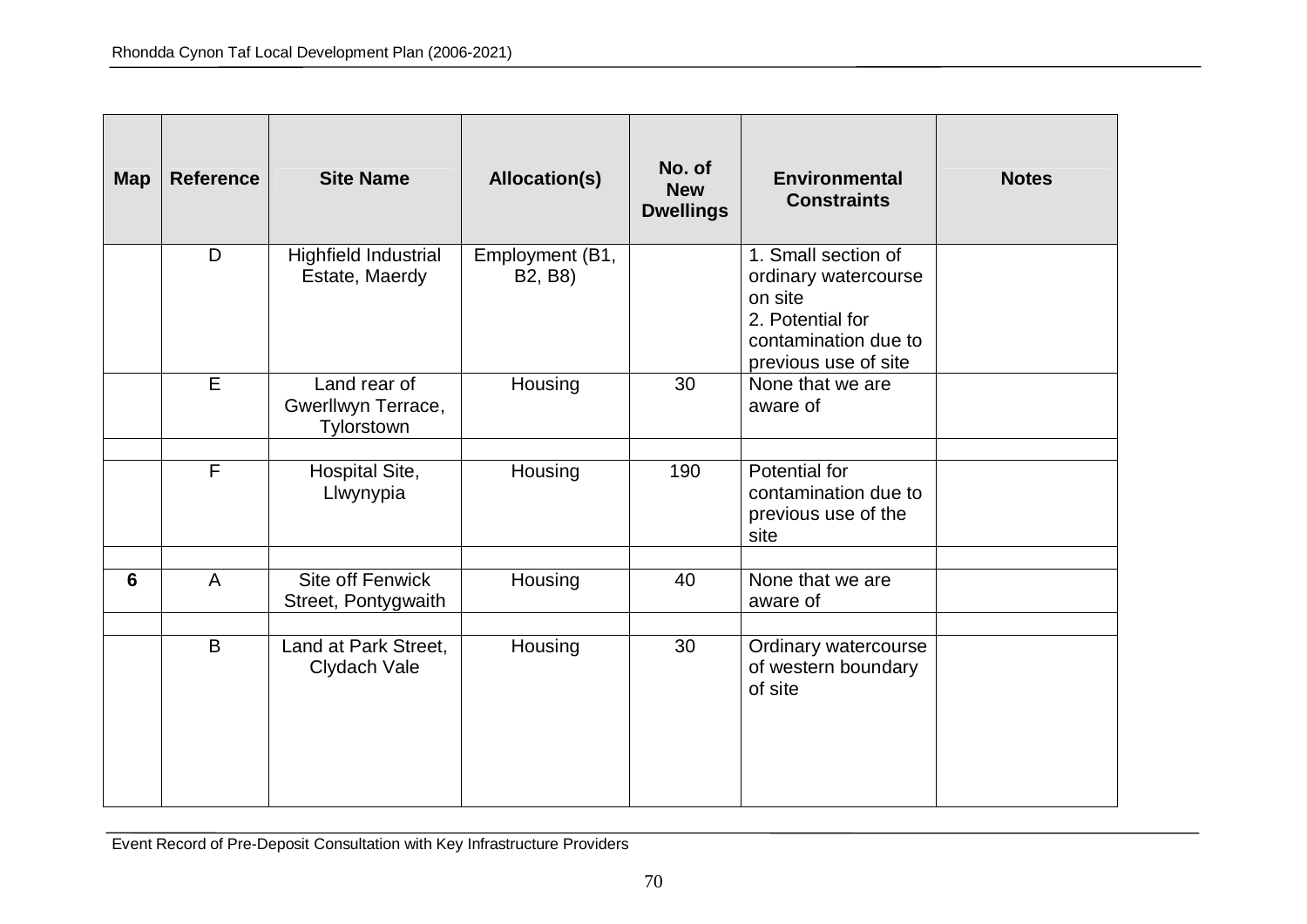| <b>Map</b>     | <b>Reference</b> | <b>Site Name</b>                               | <b>Allocation(s)</b> | No. of<br><b>New</b><br><b>Dwellings</b> | <b>Environmental</b><br><b>Constraints</b>                                                                                                                      | <b>Notes</b>                                                                                                                                                                                                                                                                                  |
|----------------|------------------|------------------------------------------------|----------------------|------------------------------------------|-----------------------------------------------------------------------------------------------------------------------------------------------------------------|-----------------------------------------------------------------------------------------------------------------------------------------------------------------------------------------------------------------------------------------------------------------------------------------------|
|                | $\mathsf{C}$     | Land at Dinas<br>Road/Graig Ddu<br>Road, Porth | Housing              | 25                                       | None that we are<br>aware of                                                                                                                                    |                                                                                                                                                                                                                                                                                               |
|                | D                | Land at Catherine<br>Terrace, Cymmer           | Housing              | 15                                       | None that we are<br>aware of                                                                                                                                    |                                                                                                                                                                                                                                                                                               |
| $\overline{7}$ | A                | Cefn Lane, Glyncoch                            | Housing              | 30                                       | Presence of<br>sewerage<br>infrastructure<br>unknown                                                                                                            |                                                                                                                                                                                                                                                                                               |
|                | B                | Pontypridd: Brown<br>Lennox                    | Retail               |                                          | 1. Part of site shown<br>to be within zone C2<br>of WAG's<br><b>Development Advice</b><br>Maps.<br>2. Ordinary<br>watercourse on<br>eastern boundary of<br>site | Re: flood risk - this<br>site has not been<br>considered as part<br>of the SFCA -<br>therefore should<br>you wish to allocate<br>this site, your<br>Authority should<br>first ensure that the<br>consequences of<br>flooding can be<br>managed - advice<br>in Section 10 of<br>TAN15 applies. |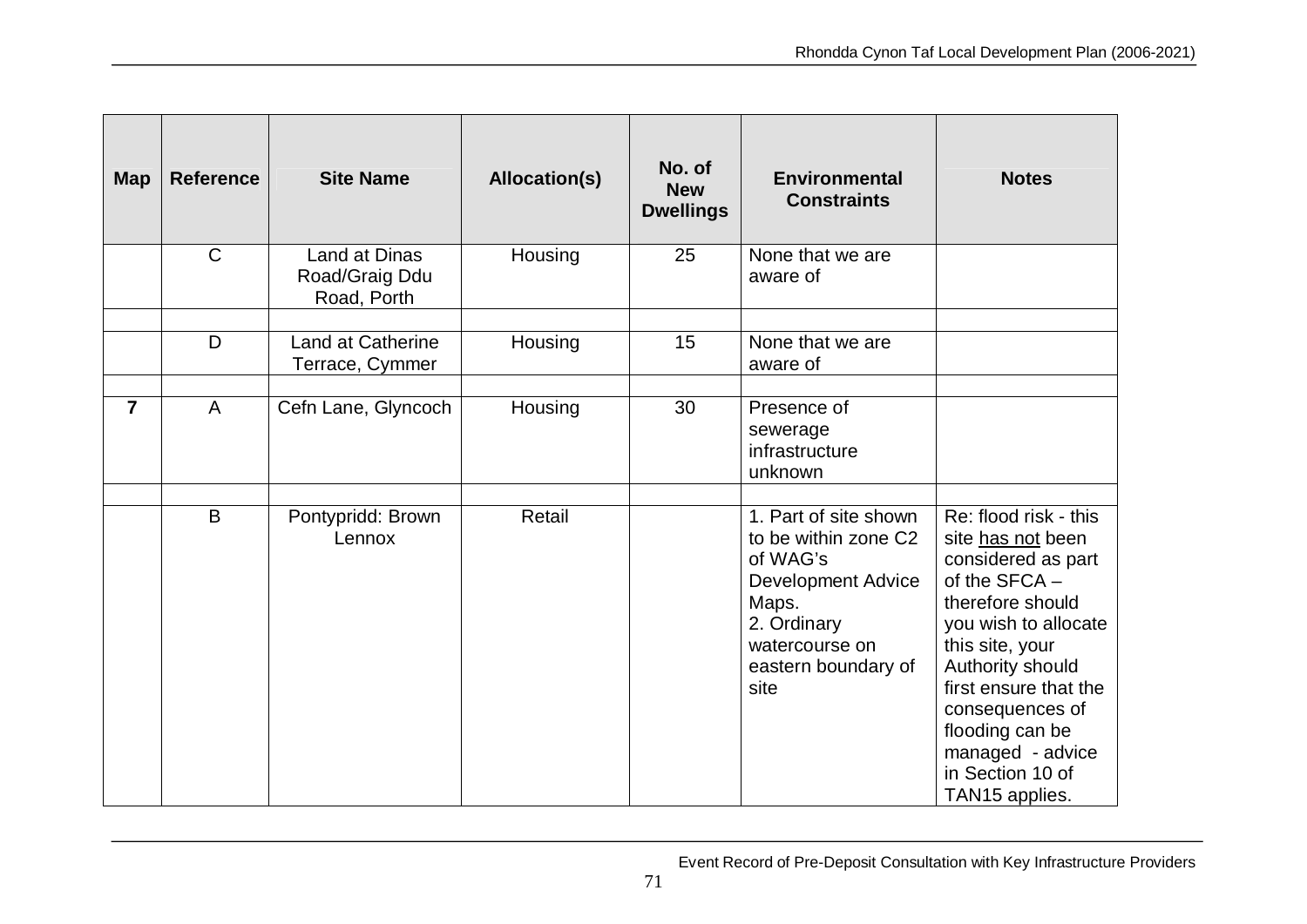| <b>Map</b> | <b>Reference</b> | <b>Site Name</b>                                   | <b>Allocation(s)</b> | No. of<br><b>New</b><br><b>Dwellings</b> | <b>Environmental</b><br><b>Constraints</b>                                                     | <b>Notes</b>                                                  |
|------------|------------------|----------------------------------------------------|----------------------|------------------------------------------|------------------------------------------------------------------------------------------------|---------------------------------------------------------------|
| 8          | $\overline{A}$   | Trane Farm,<br>Tonyrefail                          | Housing              | 700                                      | 1. Ordinary<br>watercourses on site<br>2. Presence of<br>sewerage<br>infrastructure<br>unknown | Note – boundary<br>between this site<br>and 8 (C) is unclear  |
|            | B                | Collenna Farm,<br>Tonyrefail                       | Housing              | 25                                       | None that we are<br>aware of                                                                   |                                                               |
|            | $\mathsf{C}$     | Land off Bryngolau,<br>Tonyrefail                  | Housing              | 50                                       | 1. Ordinary<br>watercourses on site<br>2. Presence of<br>sewerage<br>infrastructure<br>unknown | Note - boundary<br>between this site<br>and $8(A)$ is unclear |
|            | D                | Site of the former<br>Hillside Club,<br>Tonyrefail | Housing              | 40                                       | None that we are<br>aware of                                                                   |                                                               |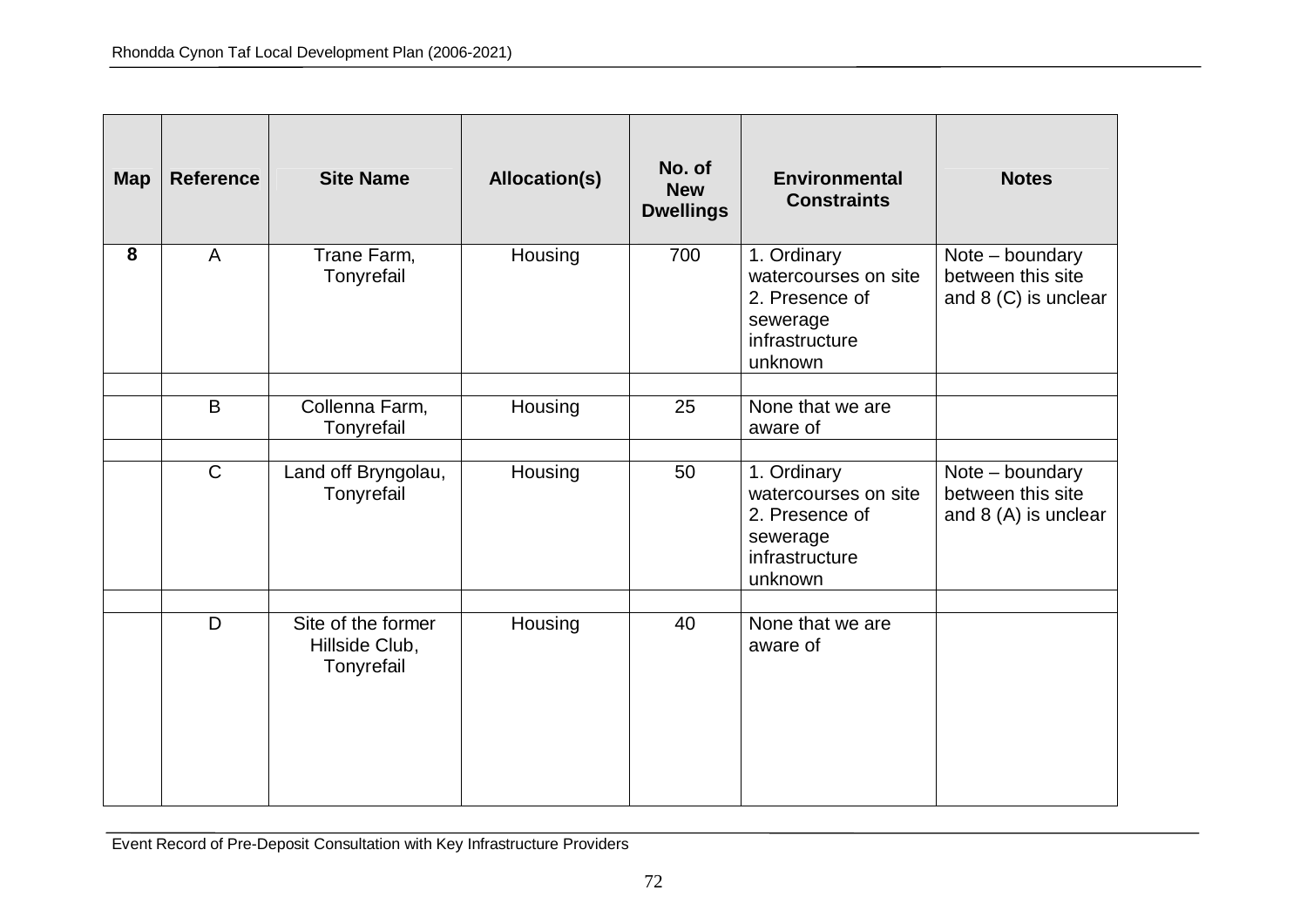| <b>Map</b> | <b>Reference</b> | <b>Site Name</b>                                                                | Allocation(s)                       | No. of<br><b>New</b><br><b>Dwellings</b> | <b>Environmental</b><br><b>Constraints</b>                                                                                                                                                      | <b>Notes</b>                                                                                                                                                                               |
|------------|------------------|---------------------------------------------------------------------------------|-------------------------------------|------------------------------------------|-------------------------------------------------------------------------------------------------------------------------------------------------------------------------------------------------|--------------------------------------------------------------------------------------------------------------------------------------------------------------------------------------------|
|            | E                | Coed Ely                                                                        | Employment (B1,<br>B <sub>2</sub> ) |                                          | 1. Site on boundary<br>of zones C2 and B of<br><b>WAG's Development</b><br><b>Advice Maps</b><br>2. Ordinary<br>watercourses on site<br>3. Presence of<br>sewerage<br>infrastructure<br>unknown | Re: flood risk - as<br>the site is on<br>boundary of zones<br>C2 and B, flood risk<br>should be further<br>considered as part<br>of any future<br>development<br>proposals on this<br>site |
|            | $\overline{F}$   | Land to the East of<br>Mill Street / Land<br>East of Mill Street,<br>Tonyrefail | Retail / Housing                    |                                          | Ordinary<br>watercourses on site                                                                                                                                                                |                                                                                                                                                                                            |
| 9          | $\overline{A}$   | <b>Gelliwion</b><br>Reclamation,<br>Pontypridd                                  | Housing                             | 40                                       | Ordinary<br>watercourses on site<br>boundary                                                                                                                                                    |                                                                                                                                                                                            |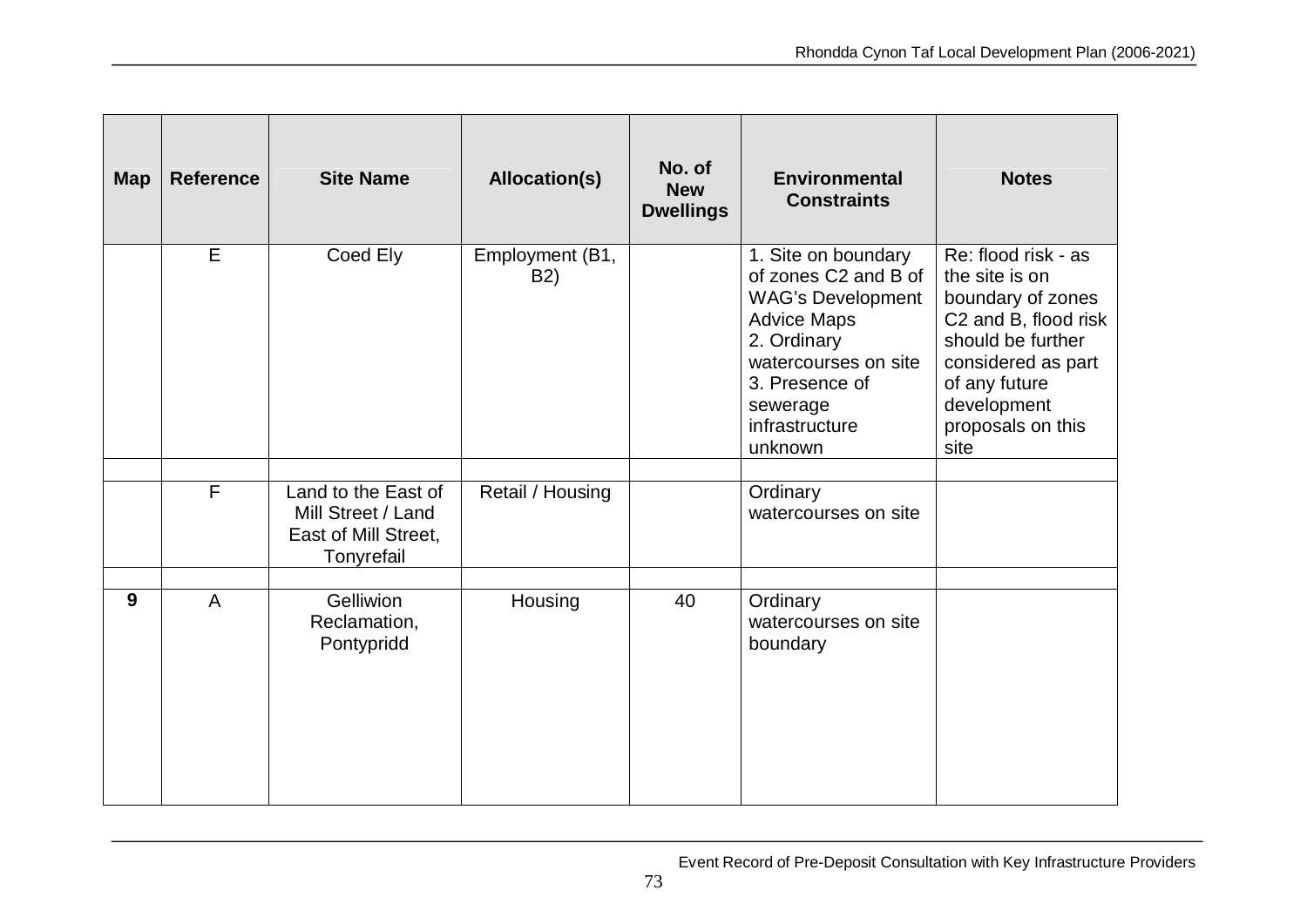| <b>Map</b> | <b>Reference</b> | <b>Site Name</b>                 | <b>Allocation(s)</b>   | No. of<br><b>New</b><br><b>Dwellings</b> | <b>Environmental</b><br><b>Constraints</b>                                                                                                                                                                          | <b>Notes</b>                                                                                                                                                                                                                                                                                  |
|------------|------------------|----------------------------------|------------------------|------------------------------------------|---------------------------------------------------------------------------------------------------------------------------------------------------------------------------------------------------------------------|-----------------------------------------------------------------------------------------------------------------------------------------------------------------------------------------------------------------------------------------------------------------------------------------------|
|            | B                | Glyntaff Farm,<br>Rhydyfelin     | Housing                | 80                                       | 1. Ordinary<br>watercourses on site<br>2. Presence of<br>sewerage<br>infrastructure<br>unknown                                                                                                                      |                                                                                                                                                                                                                                                                                               |
|            | $\mathsf{C}$     | Gellihirion South,<br>Rhydyfelin | Employment (B2,<br>B8) |                                          | Ordinary<br>watercourses on site                                                                                                                                                                                    |                                                                                                                                                                                                                                                                                               |
|            | D                | Land South of The<br>Ridings     | Housing                | 500                                      | 1. Part of site within<br>zones C <sub>2</sub> and B of<br><b>WAG's Development</b><br>Advice Maps. Part of<br>site also shown to be<br>within our own 0.1%<br>flood outline.<br>2. Ordinary<br>watercourse on site | Re: flood risk - this<br>site has not been<br>considered as part<br>of the SFCA -<br>therefore should<br>you wish to allocate<br>this site, your<br>Authority should<br>first ensure that the<br>consequences of<br>flooding can be<br>managed - advice<br>in Section 10 of<br>TAN15 applies. |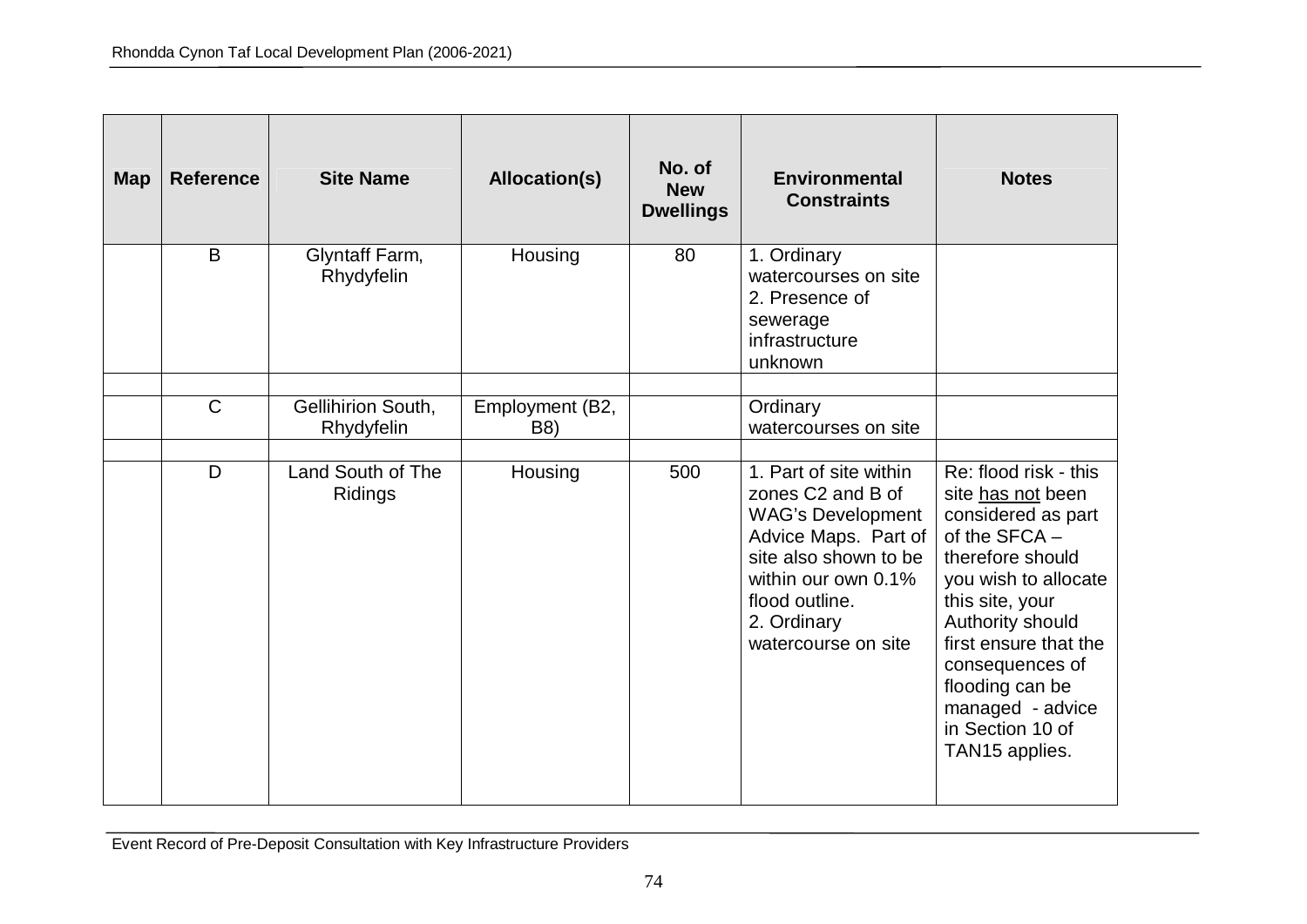| <b>Map</b> | <b>Reference</b> | <b>Site Name</b>                                                     | <b>Allocation(s)</b>                                         | No. of<br><b>New</b><br><b>Dwellings</b> | <b>Environmental</b><br><b>Constraints</b>                                                                                                                                                                                                                                     | <b>Notes</b>                                                                                                                          |
|------------|------------------|----------------------------------------------------------------------|--------------------------------------------------------------|------------------------------------------|--------------------------------------------------------------------------------------------------------------------------------------------------------------------------------------------------------------------------------------------------------------------------------|---------------------------------------------------------------------------------------------------------------------------------------|
|            | E                | <b>Strategic Site:</b><br><b>Former Cwm Colliery</b><br>Site, Beddau | Informal Open<br>space / Housing /<br>Employment (B1,<br>B2) | 800                                      | 1. Part of site within<br>zone C <sub>2</sub> of WAG's<br><b>Development Advice</b><br>Maps. Larger part of<br>site also shown to be<br>within our own 0.1%<br>flood outline<br>2. Presence of<br>sewerage<br>infrastructure<br>unknown<br>3. Ordinary<br>watercourses on site | Re: flood risk - this<br>site is being<br>considered as part<br>of RCT's SFCA.<br><b>Advice in Section</b><br>10 of TAN15<br>applies. |
|            | $\mathsf{F}$     | The Link Site<br>(Meadow Farm),<br><b>Church Village</b>             | Housing                                                      | 160                                      | Presence of<br>sewerage<br>infrastructure<br>unknown                                                                                                                                                                                                                           |                                                                                                                                       |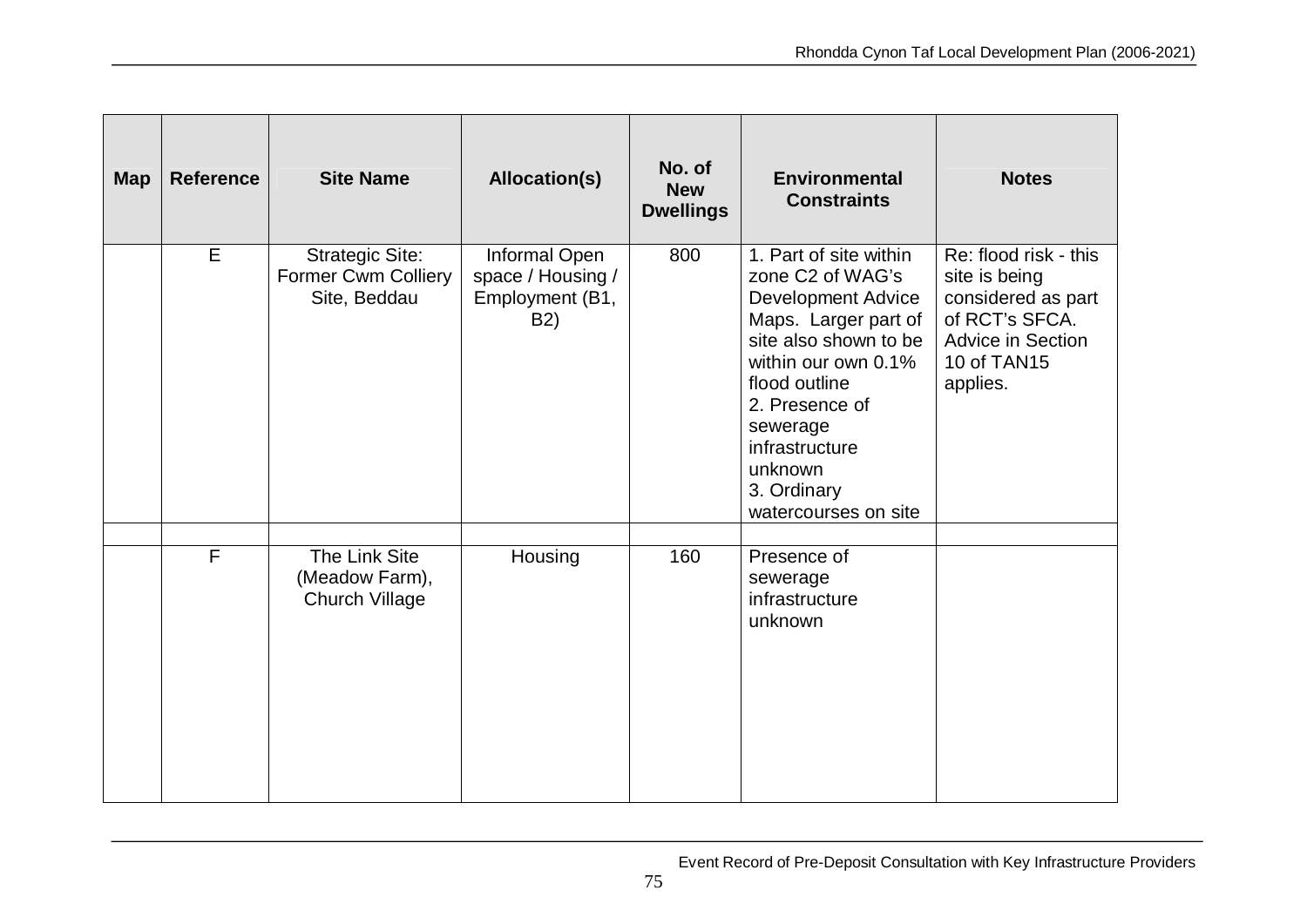| <b>Map</b> | <b>Reference</b> | <b>Site Name</b>                                      | <b>Allocation(s)</b> | No. of<br><b>New</b><br><b>Dwellings</b> | <b>Environmental</b><br><b>Constraints</b>                                                                                                              | <b>Notes</b> |
|------------|------------------|-------------------------------------------------------|----------------------|------------------------------------------|---------------------------------------------------------------------------------------------------------------------------------------------------------|--------------|
|            | G                | <b>WPD Depot, Station</b><br>Road, Church<br>Village  | Housing              | 100                                      | Although part of site<br>shown to be within<br>zone C2 of WAG's<br><b>Development Advice</b><br>Maps, site is outside<br>our own 0.1% flood<br>outline. |              |
| 10         | $\mathsf{A}$     | Land at Dolau East<br>of primary school,<br>Llanharan | Housing              | 125                                      | None that we are<br>aware of                                                                                                                            |              |
|            | B                | Land South of<br>Brynna Road,<br><b>Brynna</b>        | Housing              | 200                                      | None that we are<br>aware of                                                                                                                            |              |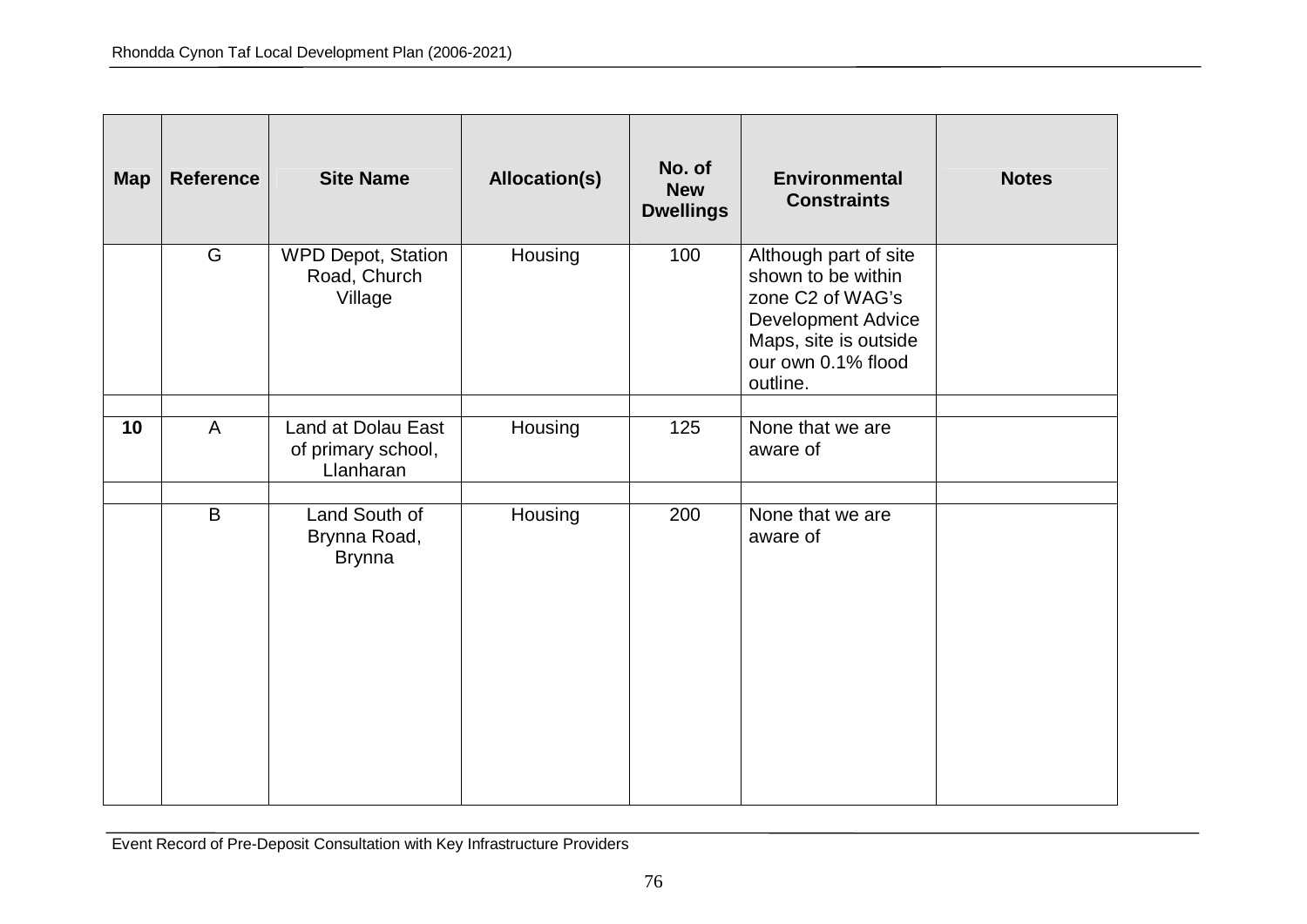| <b>Map</b> | <b>Reference</b> | <b>Site Name</b>                   | <b>Allocation(s)</b>                                          | No. of<br><b>New</b><br><b>Dwellings</b> | <b>Environmental</b><br><b>Constraints</b>                                                                                             | <b>Notes</b>                                                                   |
|------------|------------------|------------------------------------|---------------------------------------------------------------|------------------------------------------|----------------------------------------------------------------------------------------------------------------------------------------|--------------------------------------------------------------------------------|
|            | $\mathsf{C}$     | <b>Strategic Site:</b><br>Llanilid | Informal Open<br>space / Housing /<br>Employment /<br>Leisure | 1700                                     | 1. Ordinary<br>watercourses on site<br>2. Formerly a<br>licensed waste site<br>3. Presence of<br>sewerage<br>infrastructure<br>unknown | Re: flood risk - this<br>site is being<br>considered as part<br>of RCT's SFCA. |
|            | D                | West of Llechau,<br>Llanharry      | Housing                                                       | 150                                      | None that we are<br>aware of                                                                                                           |                                                                                |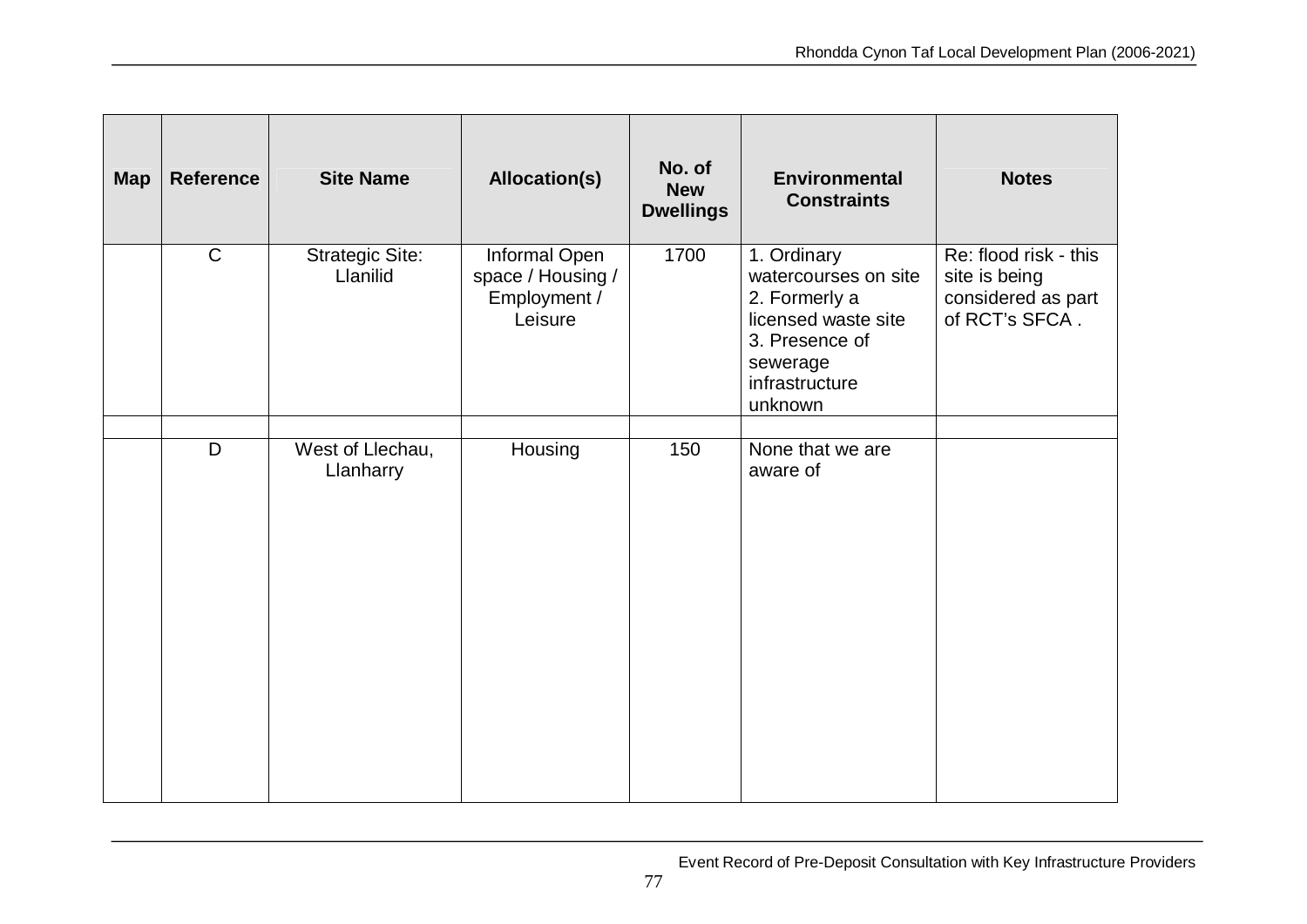| <b>Map</b> | <b>Reference</b> | <b>Site Name</b>                                                  | <b>Allocation(s)</b>       | No. of<br><b>New</b><br><b>Dwellings</b> | <b>Environmental</b><br><b>Constraints</b>                                                                                                                                                                      | <b>Notes</b> |
|------------|------------------|-------------------------------------------------------------------|----------------------------|------------------------------------------|-----------------------------------------------------------------------------------------------------------------------------------------------------------------------------------------------------------------|--------------|
| 11         | $\mathsf{A}$     | Land South of<br><b>Llantrisant Business</b><br>Park, Llantrisant | Employment (B1,<br>B2, B8) |                                          | 1. Although part of<br>site shown to be<br>within zone C2 of<br><b>WAG's Development</b><br>Advice Maps, site is<br>outside our own<br>0.1% flood outline.<br>2. Ordinary<br>watercourse on<br>eastern boundary |              |
|            | B                | Land South of<br><b>Brynteg Court,</b><br>Beddau                  | Housing                    | 150                                      | Presence of<br>sewerage<br>infrastructure<br>unknown                                                                                                                                                            |              |
|            | $\overline{C}$   | Penygawsi,<br>Llantrisant                                         | Housing                    | 40                                       | Majority of site within<br>zone B of WAG's<br><b>Development Advice</b><br><b>Maps</b>                                                                                                                          |              |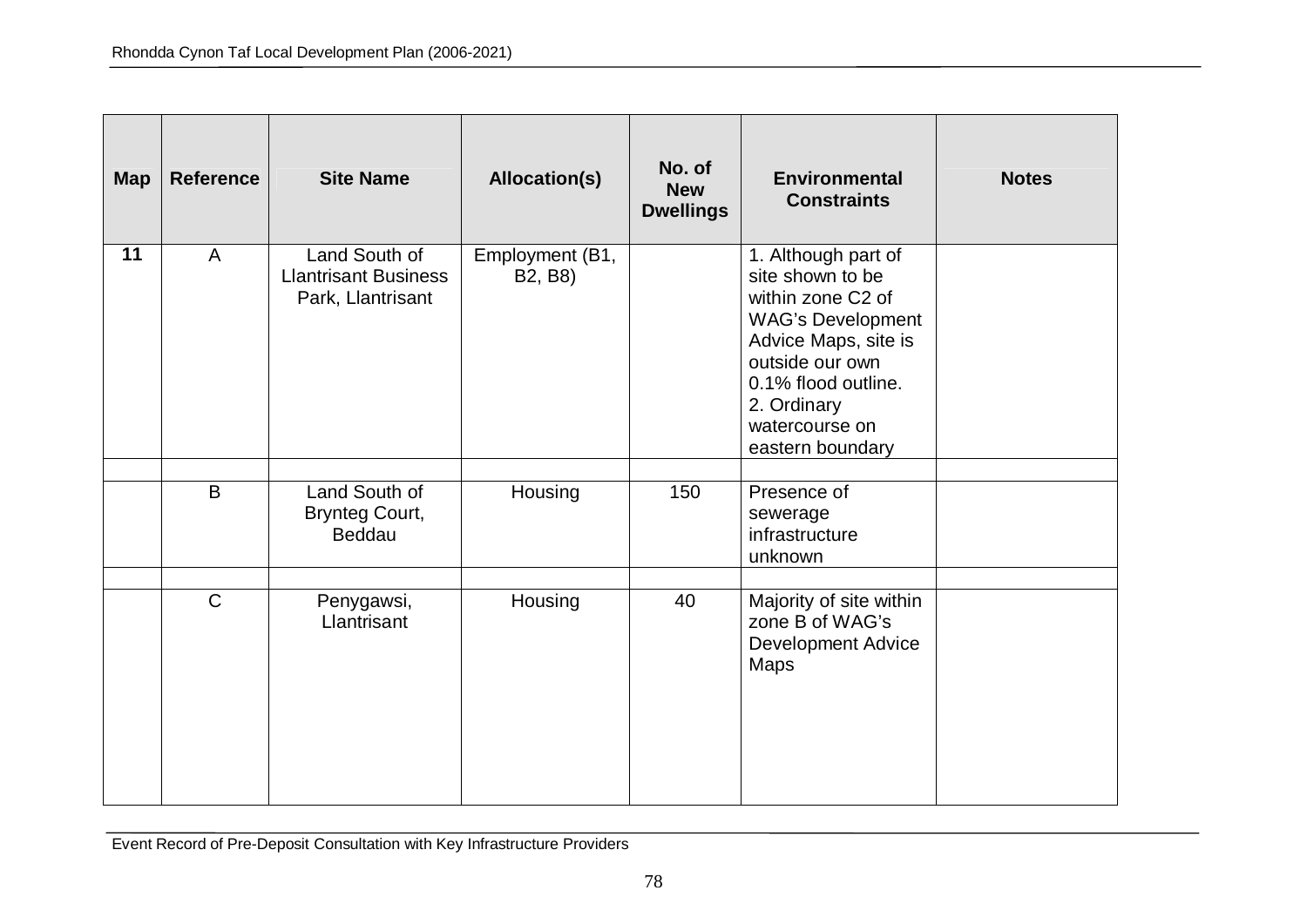| <b>Map</b> | <b>Reference</b> | <b>Site Name</b>                 | Allocation(s)                    | No. of<br><b>New</b><br><b>Dwellings</b> | <b>Environmental</b><br><b>Constraints</b>                                                                                                                                                                      | <b>Notes</b>                                                                                                                                                                                                                                                                                           |
|------------|------------------|----------------------------------|----------------------------------|------------------------------------------|-----------------------------------------------------------------------------------------------------------------------------------------------------------------------------------------------------------------|--------------------------------------------------------------------------------------------------------------------------------------------------------------------------------------------------------------------------------------------------------------------------------------------------------|
|            | D                | <b>Strategic Site:</b><br>Mwyndy | Retail / Housing /<br>Employment | 500                                      | 1. Part of site in<br>zones C2 and B of<br><b>WAG's Development</b><br>Advice Maps.<br>2. Presence of<br>sewerage<br>infrastructure<br>unknown,<br>3. Part of site<br>previously licensed<br>for waste disposal | Re: flood risk - this<br>site is being<br>considered as part<br>of RCT's SFCA.<br><b>Advice in Section</b><br>10 of TAN15<br>applies. We note<br>there is a difference<br>in the site boundary<br>you have provided<br>and the one given<br>in the SFCA Report<br>- please could this<br>be clarified. |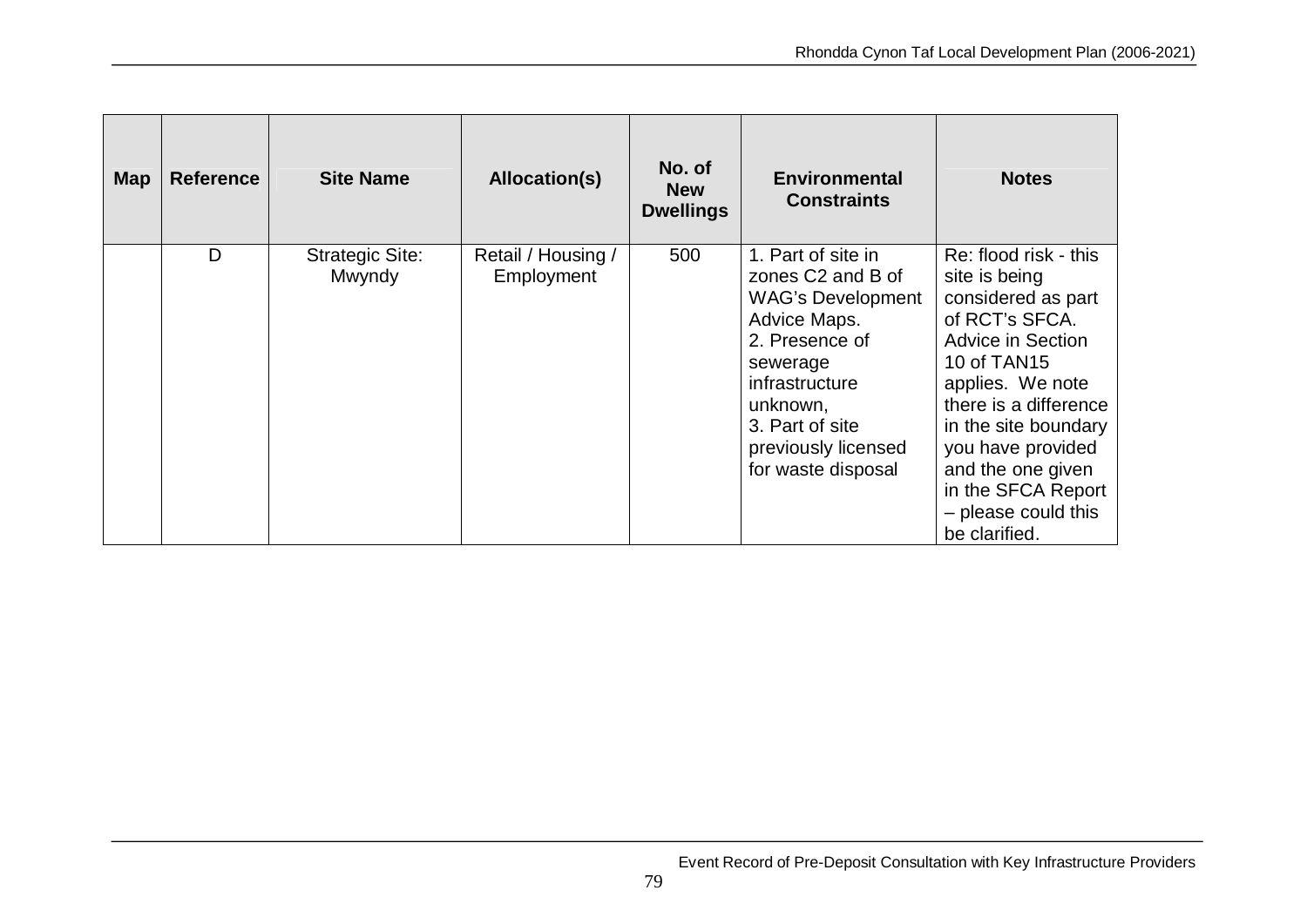### **7.0 RESULTS OF THE ADDITIONAL SITES DRAFT DEPOSIT DRAFT LDP CONSULTATION**

Of the 13 bodies that were consulted 5 responses were received. Below is a summary of their observations on newly proposed allocations in Tonyrefail.

### **1. Archaeology**

| <b>Ref</b>     | <b>Site Name</b>                                                  | Allocation(s) | <b>Grid Ref</b> | No. of<br><b>New</b><br><b>Dwellings</b> | Archaeological<br><b>Restraint</b>                                      | Archaeological<br><b>Recommendation</b>                                               |
|----------------|-------------------------------------------------------------------|---------------|-----------------|------------------------------------------|-------------------------------------------------------------------------|---------------------------------------------------------------------------------------|
| E              | Trane Farm<br>(extension)                                         | Housing       |                 | 700                                      | Field barn located<br>in SW corner $-$<br>shown on 1881<br>map.         | May require archaeological<br>work before planning<br>application.                    |
| $\overline{F}$ | Land East of Hafod<br>Wen and North of<br><b>Concorde Drive</b>   | Housing       |                 | 100                                      | <b>None</b>                                                             | OK                                                                                    |
| G              | Land Part of Tylcha<br>Ganol Farm, South of<br><b>Mill Street</b> | Housing       |                 | 85                                       | Northern area has<br>been quarried.                                     | No reason for not allocating<br>site.                                                 |
| H              | Land rear of Tylcha<br>Wen Terrace                                | Housing       |                 | 165                                      | None                                                                    | Ok                                                                                    |
|                | Land at Gwern<br>Heulog, Coedely                                  | Housing       |                 | 150                                      | 'Tylcha fach level'<br>located close to<br>the entrance of<br>the site. | Will require archaeological<br>work prior to determination of<br>planning application |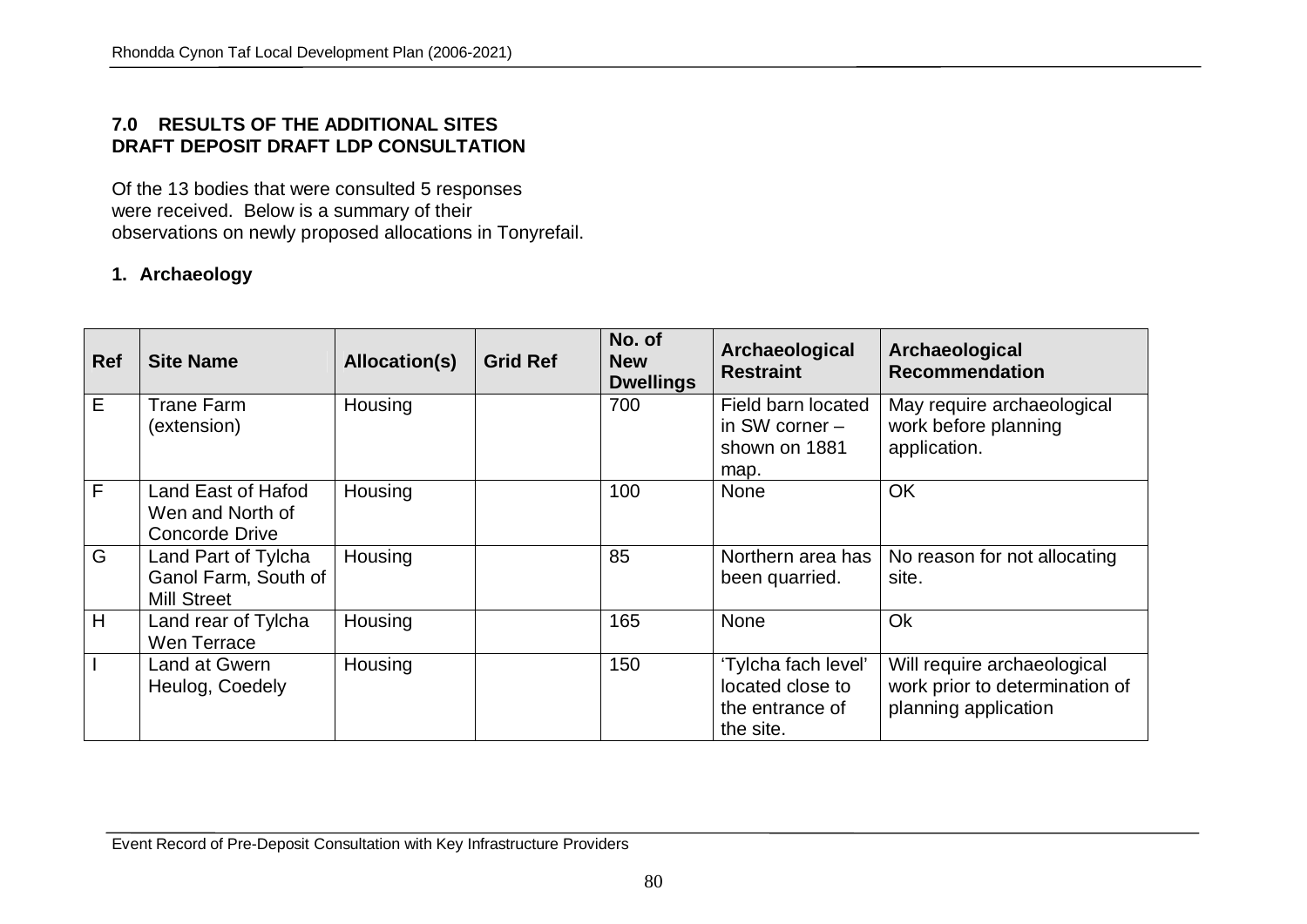# **2. Countryside Council for Wales (CCW)**

| Trane Farm (extension                                   | The site is situated on land notified as part of the Rhos Tonyrefail Site of Special Scientific<br>Interest. The allocation of these sites for residential development is not compatible with their<br>natural heritage interests and their status as SSSI and consider that should the sites be<br>developed it would result in considerable damage to the features for which the SSSI is of<br>special interest. There is a question on the rationale and justification to promote them as<br>allocations within the emerging LDP given their nationally important status as an SSSI. |
|---------------------------------------------------------|-----------------------------------------------------------------------------------------------------------------------------------------------------------------------------------------------------------------------------------------------------------------------------------------------------------------------------------------------------------------------------------------------------------------------------------------------------------------------------------------------------------------------------------------------------------------------------------------|
| Land East of Hafod Wen and North<br>of Concorde Drive   | The site is situated on land notified as part of the Rhos Tonyrefail Site of Special Scientific<br>Interest. The allocation of these sites for residential development is not compatible with their<br>natural heritage interests and their status as SSSI and consider that should the sites be<br>developed it would result in considerable damage to the features for which the SSSI is of<br>special interest. There is a question on the rationale and justification to promote them as<br>allocations within the emerging LDP given their nationally important status as an SSSI. |
| Land Part of Tylcha Ganol Farm,<br>South of Mill Street | No Comments                                                                                                                                                                                                                                                                                                                                                                                                                                                                                                                                                                             |
| Land rear of Tylcha Wen Terrace                         | No Comments                                                                                                                                                                                                                                                                                                                                                                                                                                                                                                                                                                             |
| Land at Gwern Heulog, Coedely                           | No Comments                                                                                                                                                                                                                                                                                                                                                                                                                                                                                                                                                                             |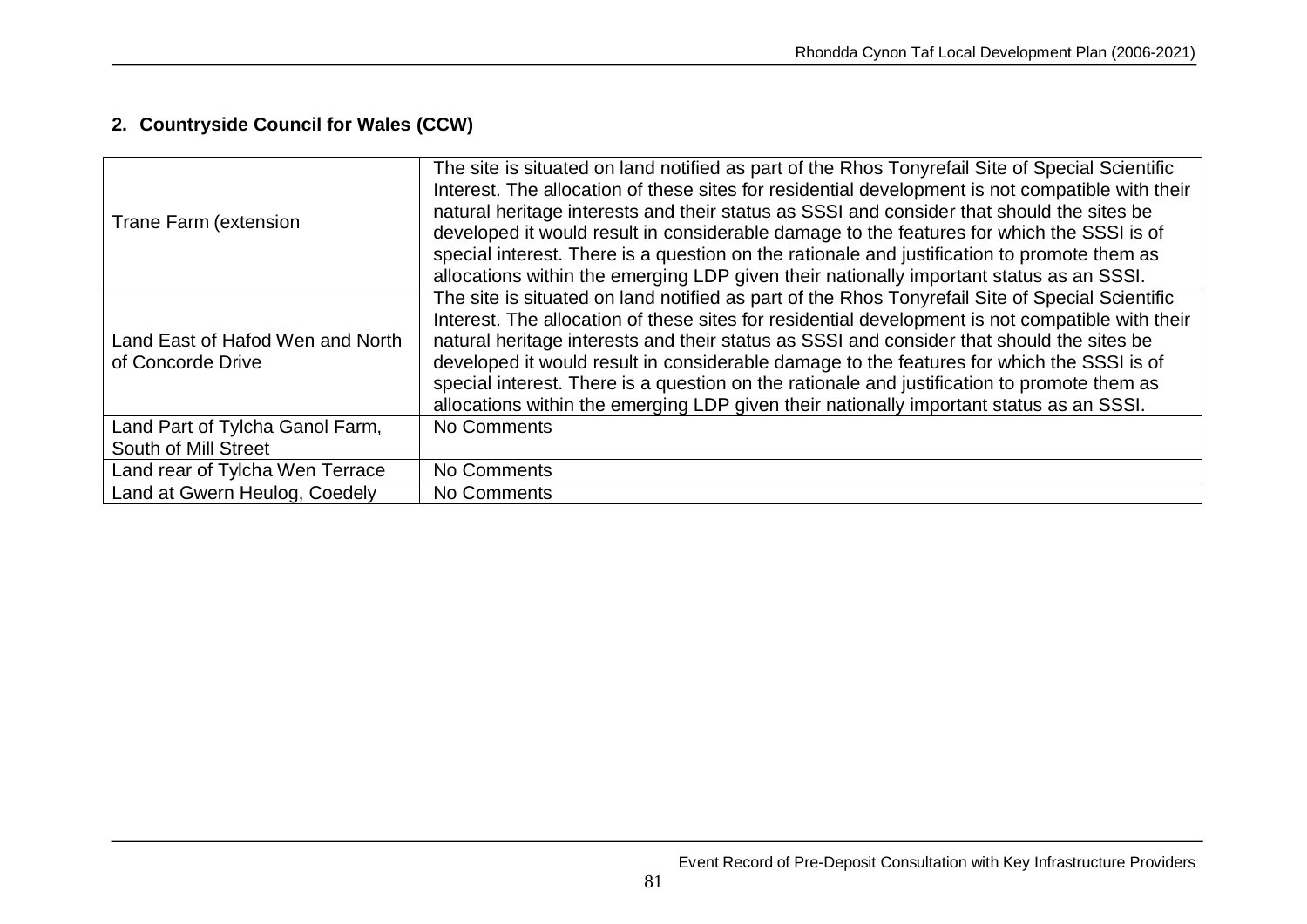# **3. Coal Authority**

|                                                                   | Possible/known<br>shallow mine<br>workings | <b>Other</b><br>underground<br>workings | <b>Recorded</b><br>mine<br>entries | <b>Coal mining</b><br>geology<br><u>issues</u> | <b>Past</b><br>surface<br>mining | <b>Known</b><br>mine gas<br><b>issues</b> | <b>Previous</b><br>coal mining<br>related<br>hazards |
|-------------------------------------------------------------------|--------------------------------------------|-----------------------------------------|------------------------------------|------------------------------------------------|----------------------------------|-------------------------------------------|------------------------------------------------------|
| <b>Trane Farm</b><br>(extension                                   | Yes                                        | <b>No</b>                               | <b>No</b>                          | <b>No</b>                                      | <b>No</b>                        | <b>No</b>                                 | <b>No</b>                                            |
| Land East of Hafod<br>Wen and North of<br>Concorde Drive          | Yes                                        | Yes                                     | <b>Yes</b>                         | No.                                            | No                               | No                                        | <b>No</b>                                            |
| Land Part of Tylcha<br><b>Ganol Farm, South</b><br>of Mill Street | Yes                                        | Yes                                     | <b>No</b>                          | <b>No</b>                                      | No                               | <b>No</b>                                 | <b>No</b>                                            |
| Land rear of Tylcha<br>Wen Terrace                                | Yes                                        | Yes                                     | <b>Yes</b>                         | <b>No</b>                                      | <b>No</b>                        | <b>No</b>                                 | <b>No</b>                                            |
| Land at Gwern<br>Heulog, Coedely                                  | Yes                                        | Yes                                     | Yes                                | <b>No</b>                                      | No                               | <b>No</b>                                 | <b>No</b>                                            |

Event Record of Pre-Deposit Consultation with Key Infrastructure Providers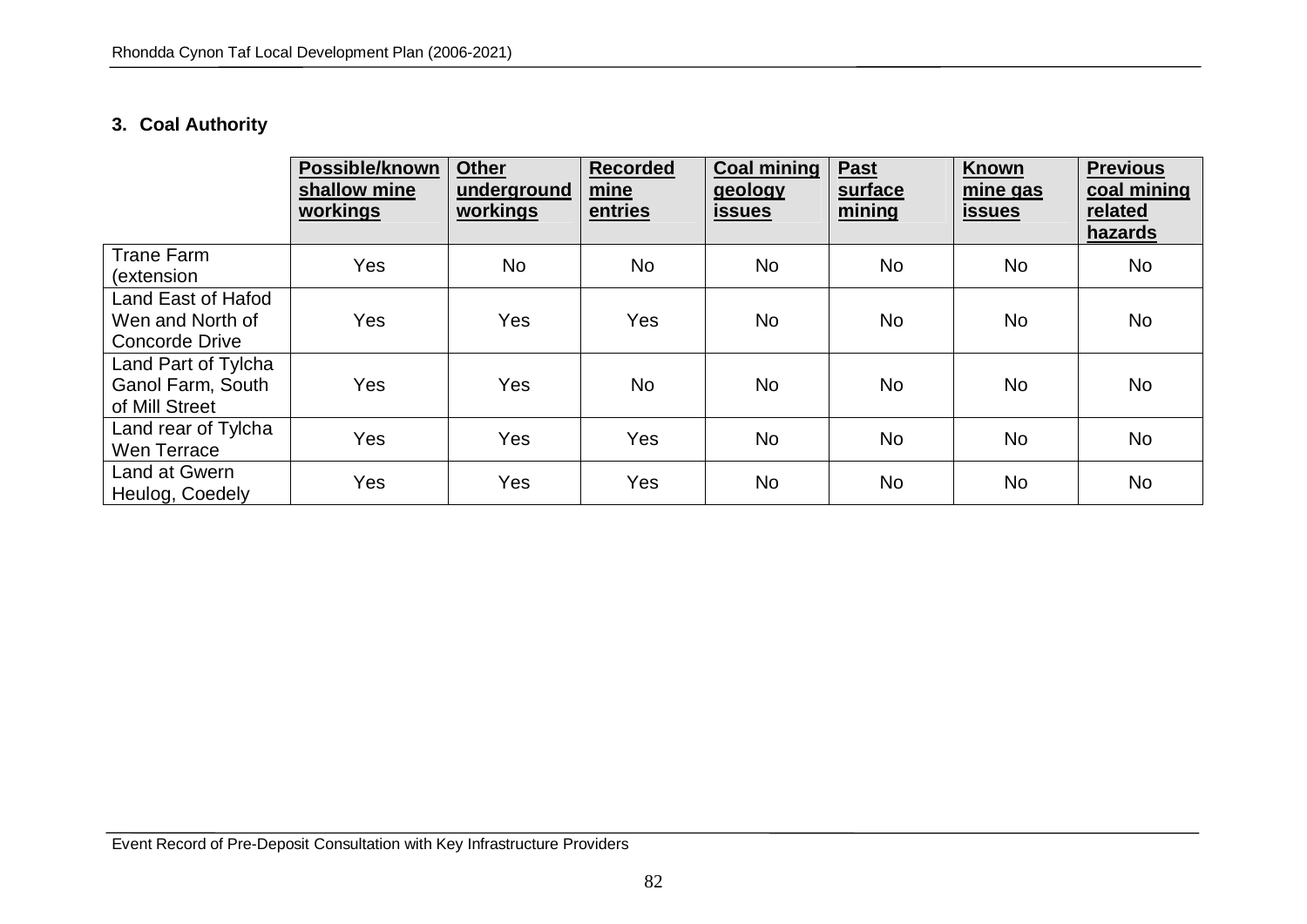### **4. Welsh Water**

**The Council acknowledges that the majority of proposed allocations are subject to development constraints from the sewerage and water network. However, it is considered that such constraints would apply equally to all other potential allocations, as the constraints are specific to broad areas rather than individual sites. These issues will therefore need to be resolved through the detailed Development Control process.**

### **N.B. Sewage Treatment:**

**If all sites coming forward, or clusters in particular areas – then this would exceed the theoretical design capacity of the Waste Water Treatment Works. Approval for capital investment for the next 5 years to improve these sites would not be known until December 2009. Should developers wish to proceed in advance of DCWW improvements, then this may result in an objection to the proposal or it may be possible for developers themselves to fund the necessary upgrades.**

| <b>Trane Farm (extension</b>                            | • Parts of the sewerage network suffer from hydraulic overloading so developers may<br>be required to fund essential improvements ahead of regulatory improvements.<br>The area suffers from low water pressure with new development exacerbating service<br>levels so development of this site would require off-site main laying which could be<br>quite substantial and expensive.                              |
|---------------------------------------------------------|--------------------------------------------------------------------------------------------------------------------------------------------------------------------------------------------------------------------------------------------------------------------------------------------------------------------------------------------------------------------------------------------------------------------|
| Land East of Hafod Wen and North<br>of Concorde Drive   | Parts of the sewerage network suffer from hydraulic overloading so developers may<br>be required to fund essential improvements ahead of regulatory improvements.<br>The area suffers from low water pressure with new development exacerbating service<br>levels so development of this site would require off-site main laying which could be<br>quite substantial and expensive.<br>No sewage treatment problem |
| Land Part of Tylcha Ganol Farm,<br>South of Mill Street | The area suffers from low water pressure with new development exacerbating service<br>levels so development of this site would require off-site main laying which could be<br>quite substantial and expensive.<br>No sewerage system or sewerage treatment problems.                                                                                                                                               |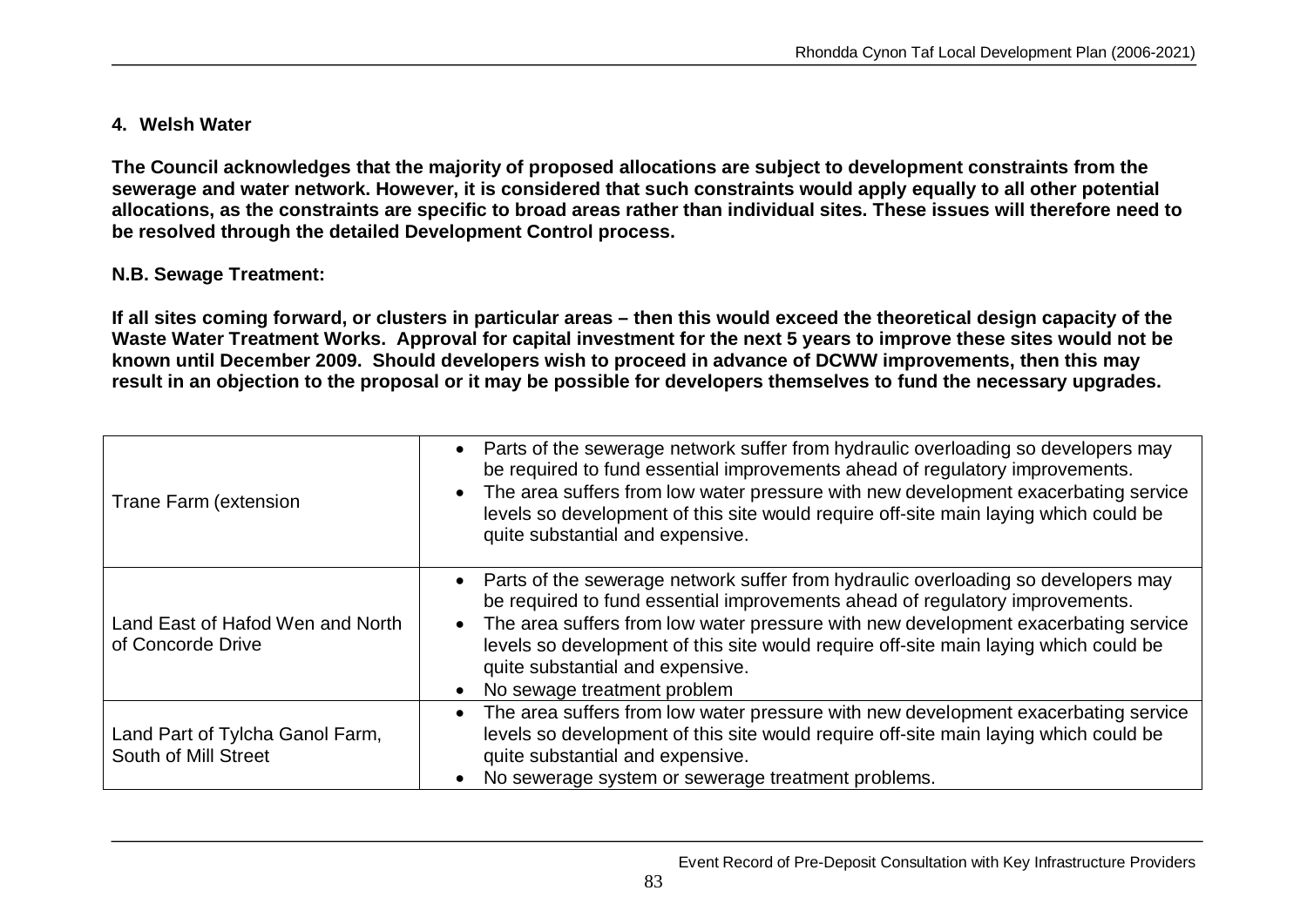| Land rear of Tylcha Wen Terrace | • Parts of the sewerage network suffer from hydraulic overloading so developers may<br>be required to fund essential improvements ahead of regulatory improvements.<br>The area suffers from low water pressure with new development exacerbating service<br>$\bullet$<br>levels so development of this site would require off-site main laying which could be<br>quite substantial and expensive. |
|---------------------------------|----------------------------------------------------------------------------------------------------------------------------------------------------------------------------------------------------------------------------------------------------------------------------------------------------------------------------------------------------------------------------------------------------|
| Land at Gwern Heulog, Coedely   | • Parts of the sewerage network suffer from hydraulic overloading so developers may<br>be required to fund essential improvements ahead of regulatory improvements.<br>The area suffers from low water pressure with new development exacerbating service<br>$\bullet$<br>levels so development of this site would require off-site main laying which could be<br>quite substantial and expensive. |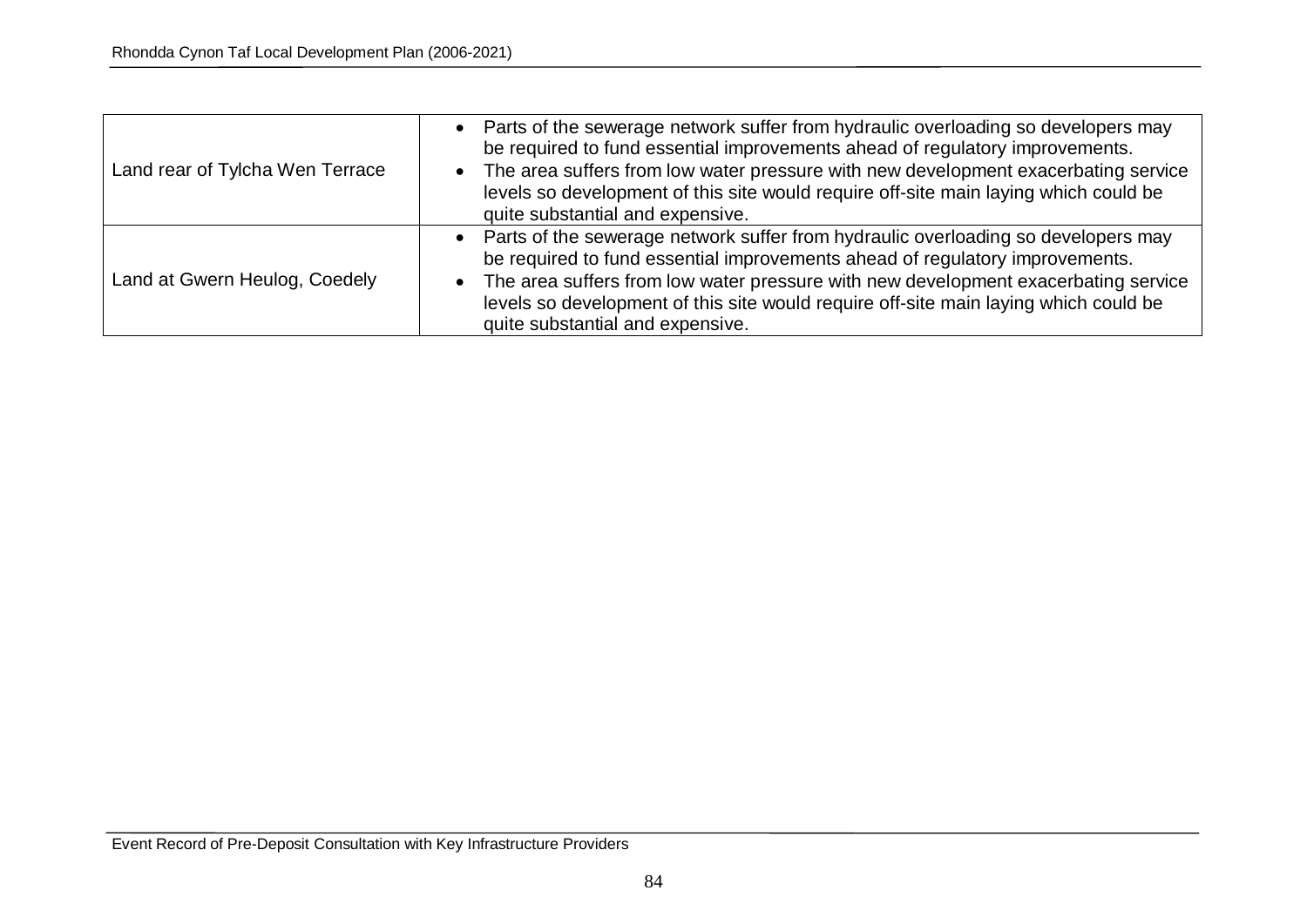# **5. Environment Agency**

| <b>Trane Farm</b><br>(extension)                                  | Housing |     | Minor aquifer<br>$\bullet$<br>Low Groundwater vulnerability to sources of diffuse pollution.<br>No records of pollution incidents.<br>Not within fluvial floodplain<br>No development should generate flows greater than<br>25Itrs/sec/hecare being discharged to any watercourse in the<br>vicinity of the site. |
|-------------------------------------------------------------------|---------|-----|-------------------------------------------------------------------------------------------------------------------------------------------------------------------------------------------------------------------------------------------------------------------------------------------------------------------|
| Land East of Hafod<br>Wen and North of<br><b>Concorde Drive</b>   | Housing | 100 | Minor aquifer<br>$\bullet$<br>High Groundwater vulnerability to sources of diffuse pollution<br>No records of pollution incidents.<br>Not within fluvial floodplain<br>The need for the attenuation of surface water on site is envisaged.                                                                        |
| Land Part of Tylcha<br>Ganol Farm, South of<br><b>Mill Street</b> | Housing | 85  | Minor aquifer<br>$\bullet$<br>High Groundwater vulnerability to sources of diffuse pollution<br>Historic landfill site - (road and highway)<br>No records of pollution incidents.<br>Not within fluvial floodplain<br>$\bullet$<br>The need for the attenuation of surface water on site is envisaged.            |
| Land rear of Tylcha<br>Wen Terrace                                | Housing | 165 | Minor aquifer<br>$\bullet$<br>High Groundwater vulnerability to sources of diffuse pollution<br>No records of pollution incidents.<br>Not within fluvial floodplain<br>The need for the attenuation of surface water on site is envisaged.                                                                        |
| Land at Gwern<br>Heulog, Coedely                                  | Housing | 150 | Minor aquifer<br>$\bullet$<br>High Groundwater vulnerability to sources of diffuse pollution<br>No records of pollution incidents.<br>Not within fluvial floodplain                                                                                                                                               |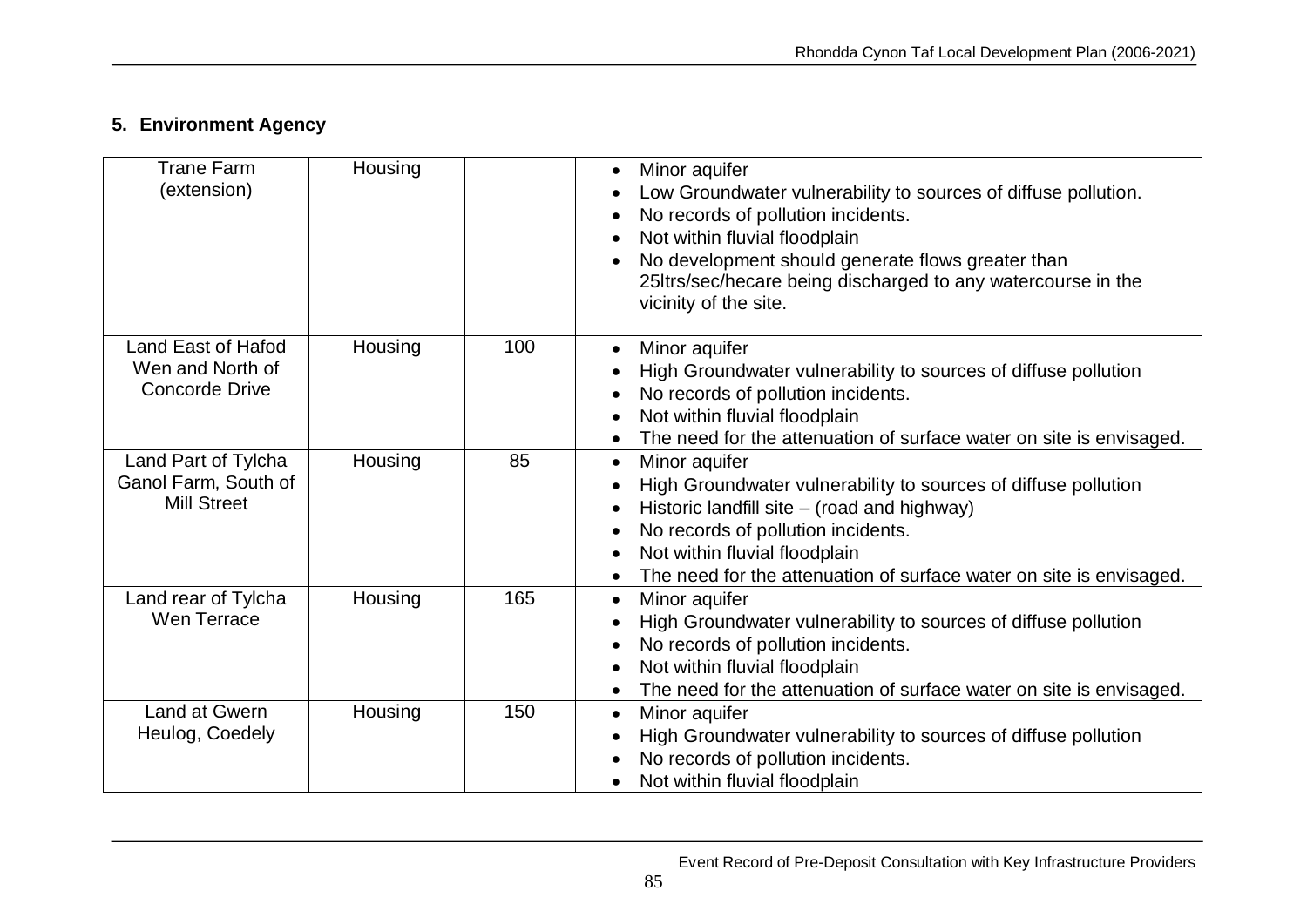|  | The need for the attenuation of surface water on site is envisaged. |
|--|---------------------------------------------------------------------|

Event Record of Pre-Deposit Consultation with Key Infrastructure Providers